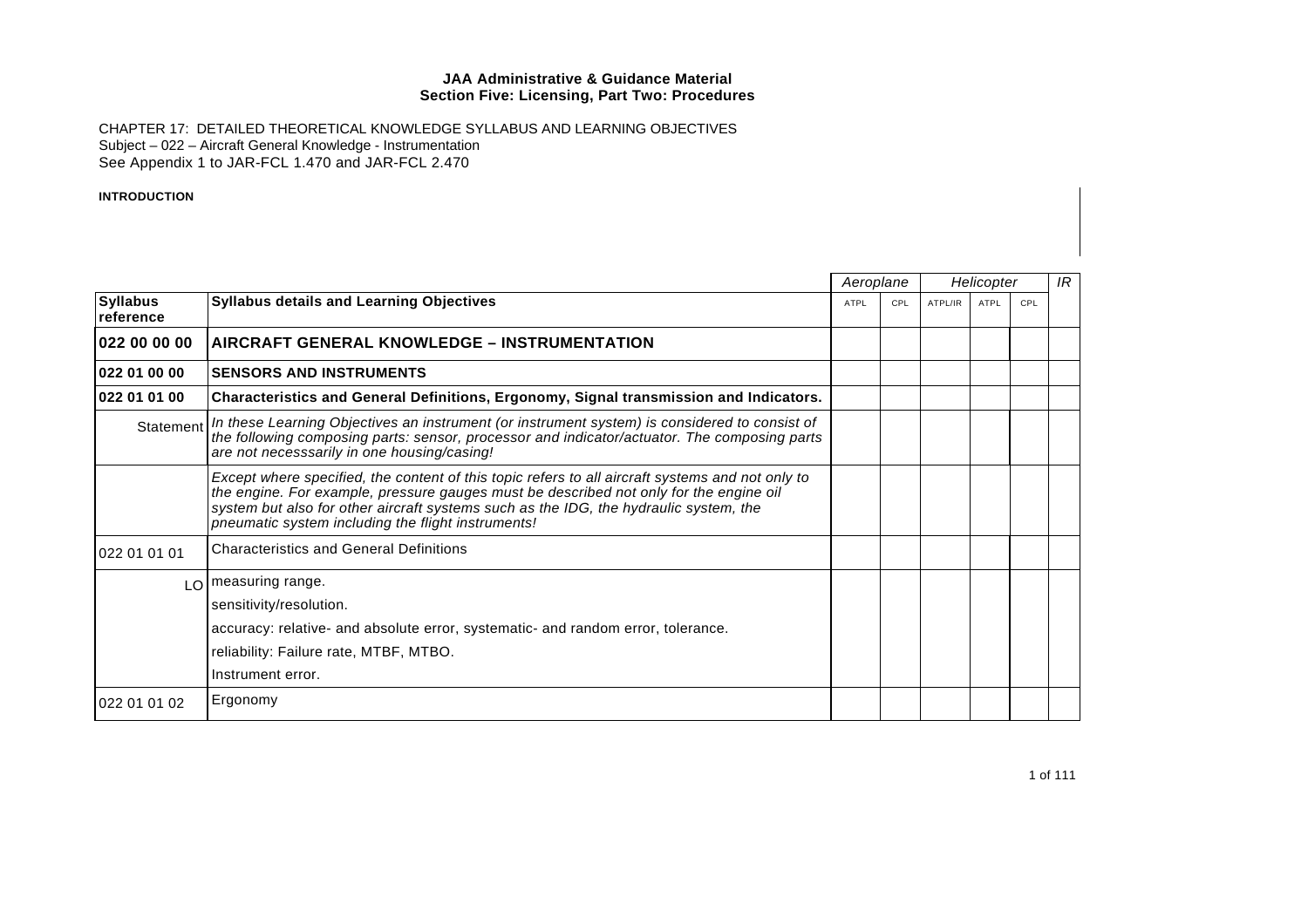|                              |                                                                                                                              |      | Aeroplane |         | Helicopter |     |  |  | IR |
|------------------------------|------------------------------------------------------------------------------------------------------------------------------|------|-----------|---------|------------|-----|--|--|----|
| <b>Syllabus</b><br>reference | <b>Syllabus details and Learning Objectives</b>                                                                              | ATPL | CPL       | ATPL/IR | ATPL       | CPL |  |  |    |
|                              | LO Location:                                                                                                                 |      |           |         |            |     |  |  |    |
|                              | Basic-6/Basic-T, instrument panels.<br>$\bullet$                                                                             |      |           |         |            |     |  |  |    |
|                              | Avionics bay (E&E bay).<br>$\bullet$                                                                                         |      |           |         |            |     |  |  |    |
|                              | Readability:                                                                                                                 |      |           |         |            |     |  |  |    |
|                              | Eye reference point, parralax, analogue vs digital indicators, circular vs straight scales,<br>linear vs logarithmic scales. |      |           |         |            |     |  |  |    |
|                              | Inside-out/outside-in presentation.                                                                                          |      |           |         |            |     |  |  |    |
|                              | Coloured arcs:                                                                                                               |      |           |         |            |     |  |  |    |
|                              | • Green: normal operating (range).                                                                                           |      |           |         |            |     |  |  |    |
|                              | • Yellow/amber: caution (range).                                                                                             |      |           |         |            |     |  |  |    |
|                              | • Red: (warning).                                                                                                            |      |           |         |            |     |  |  |    |
|                              | Colour standardisation:                                                                                                      |      |           |         |            |     |  |  |    |
|                              | • white: status.                                                                                                             |      |           |         |            |     |  |  |    |
|                              | · Blue: temporary situation.                                                                                                 |      |           |         |            |     |  |  |    |
|                              | · green: normal, safe.                                                                                                       |      |           |         |            |     |  |  |    |
|                              | · yellow/amber: caution.                                                                                                     |      |           |         |            |     |  |  |    |
|                              | · Red: warning.                                                                                                              |      |           |         |            |     |  |  |    |
|                              | JAR colour code rules JAR-25.                                                                                                |      |           |         |            |     |  |  |    |
| 022 01 01 03                 | Signal transmission                                                                                                          |      |           |         |            |     |  |  |    |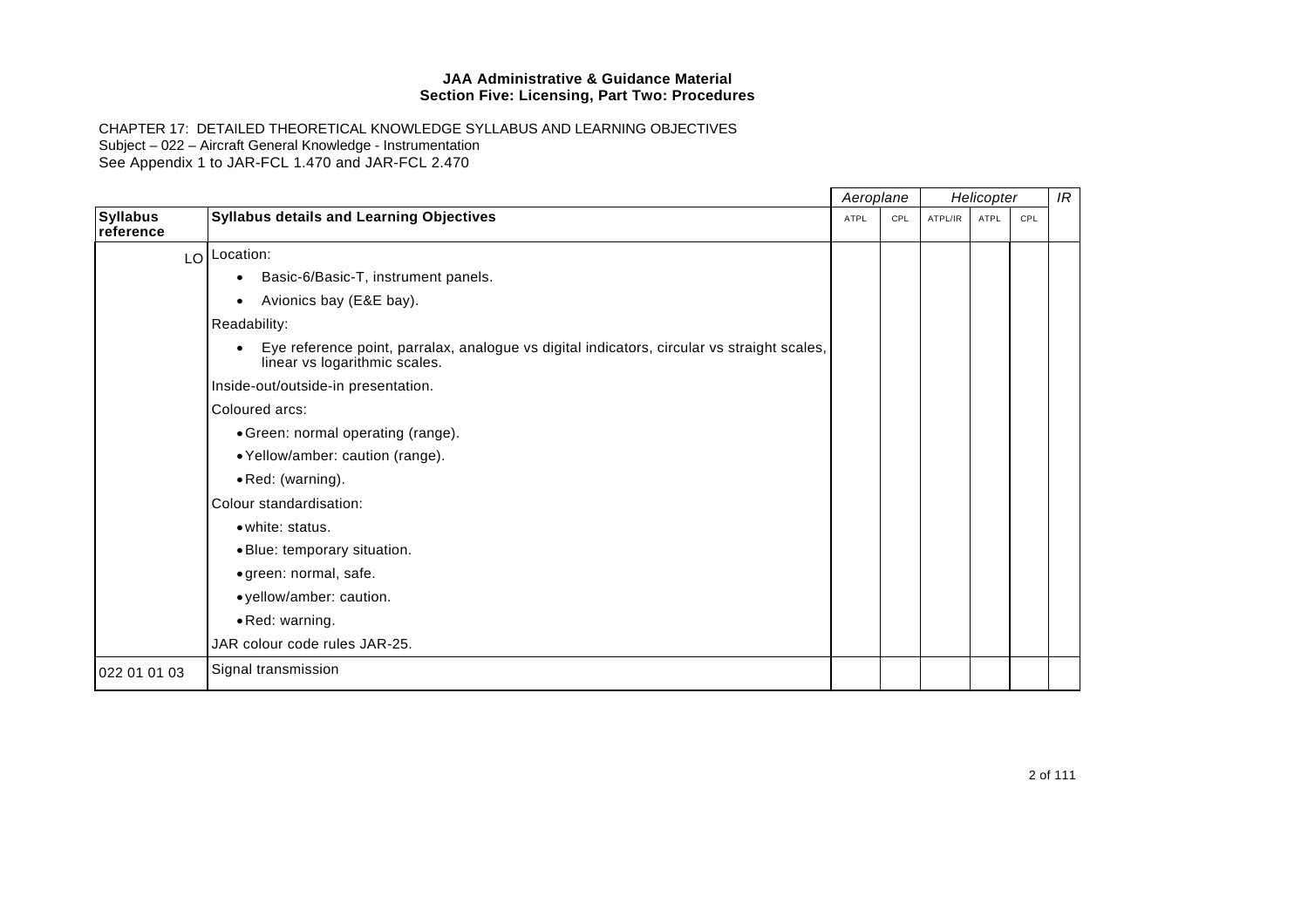|                              |                                                                      |             | Aeroplane | Helicopter |      | IR  |  |
|------------------------------|----------------------------------------------------------------------|-------------|-----------|------------|------|-----|--|
| <b>Syllabus</b><br>reference | <b>Syllabus details and Learning Objectives</b>                      | <b>ATPL</b> | CPL       | ATPL/IR    | ATPL | CPL |  |
|                              | LO   Mechanical, pneumatical, hydraulical.                           |             |           |            |      |     |  |
|                              | Electr(on)ical:                                                      |             |           |            |      |     |  |
|                              | • Torque synchro system, synchro-servo system.                       |             |           |            |      |     |  |
|                              | Digital:                                                             |             |           |            |      |     |  |
|                              | • ARINC-429, ARINC-629.                                              |             |           |            |      |     |  |
| 022 01 01 04                 | Indicators                                                           |             |           |            |      |     |  |
|                              | LO Mechanical:                                                       |             |           |            |      |     |  |
|                              | • Gears, levers, rods, axes, pointers etc.                           |             |           |            |      |     |  |
|                              | Electrical:                                                          |             |           |            |      |     |  |
|                              | • Moving coil meter, Ratiometer, Synchro's, Servo driven indicators. |             |           |            |      |     |  |
|                              | Electronical:                                                        |             |           |            |      |     |  |
|                              | •7-segment display, 5x7 display, CRT, LCD.                           |             |           |            |      |     |  |
| 022 01 02 00                 | <b>Pressure measurement</b>                                          |             |           |            |      |     |  |
| 022 01 02 01                 | Different types, design, operation, characteristics, accuracy        |             |           |            |      |     |  |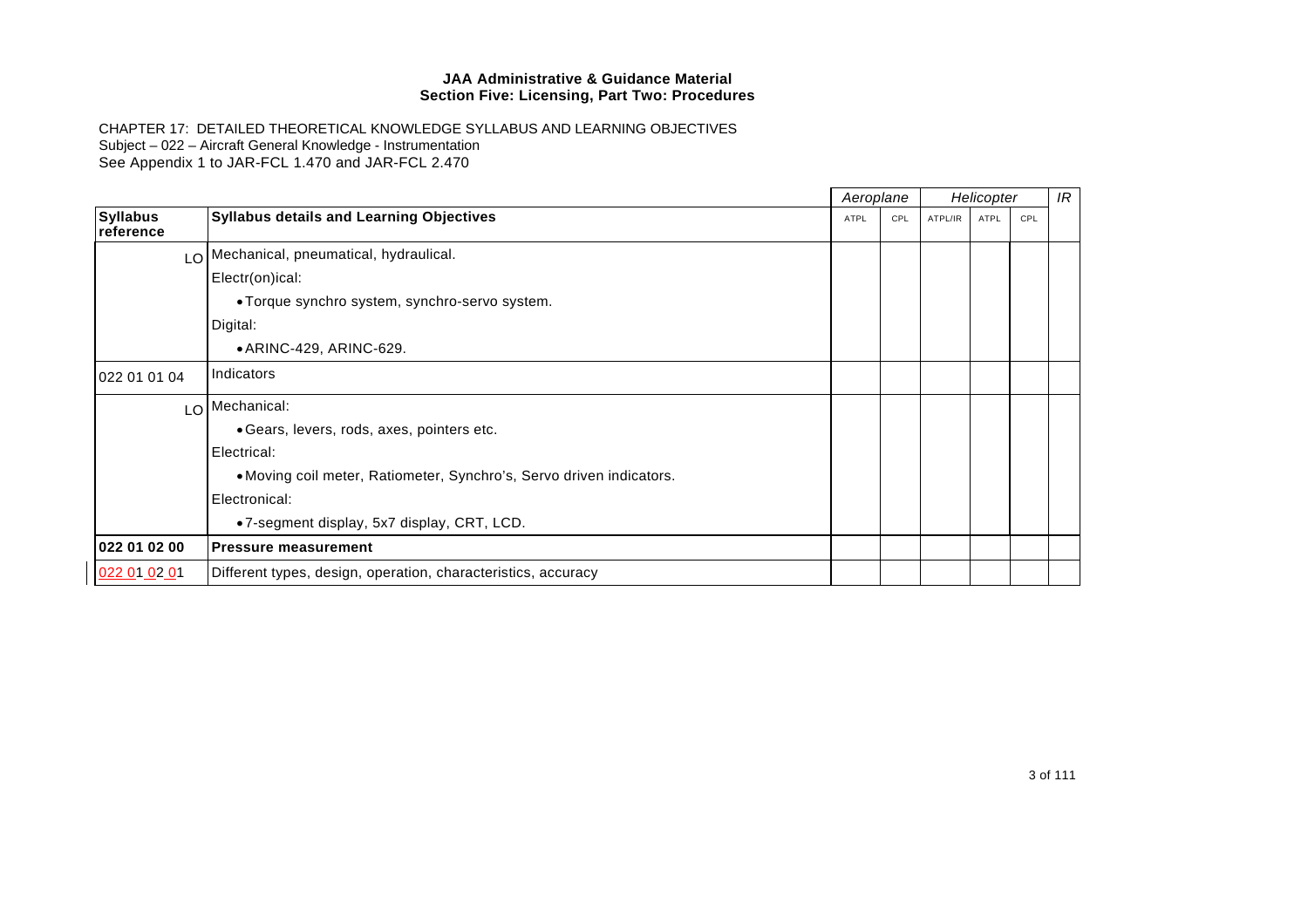|                              |                                                                                                          | Aeroplane   |     |         | Helicopter |     | IR |
|------------------------------|----------------------------------------------------------------------------------------------------------|-------------|-----|---------|------------|-----|----|
| <b>Syllabus</b><br>reference | <b>Syllabus details and Learning Objectives</b>                                                          | <b>ATPL</b> | CPL | ATPL/IR | ATPL       | CPL |    |
|                              | LO General (definition, purpose & application)                                                           | X           | X   | x       | X          | X   |    |
|                              | $P = F/A$<br>$\bullet$                                                                                   |             |     |         |            |     |    |
|                              | Units: inches Mercury (in or "Hg), hecto Pascal (hPa), pounds per square inch (psi),<br>bar, units.      |             |     |         |            |     |    |
|                              | Interrelation between units.                                                                             |             |     |         |            |     |    |
|                              | Aircraft (system) and Engine condition- and performance monitoring and control.<br>٠                     |             |     |         |            |     |    |
|                              | Temperature compensation.                                                                                |             |     |         |            |     |    |
|                              | Absolute pressure sensor (aneroid), differential pressure sensor.<br>٠                                   |             |     |         |            |     |    |
|                              | Low, medium and/or high pressures.                                                                       |             |     |         |            |     |    |
|                              | Aircraft (system) pressures: pitot, static, cabin, bleed-air, anti-ice, hydraulic and<br>instrument air. |             |     |         |            |     |    |
|                              | Engine pressures: MAP, EPR, oil and fuel.                                                                |             |     |         |            |     |    |
|                              | Sensors (construction, operating principle, characteristics & error behavior):                           |             |     |         |            |     |    |
|                              | Diaphragm, Capsule: deflection, corrugations, stack, elasticity (hysteresis and lag).<br>$\bullet$       |             |     |         |            |     |    |
|                              | Bellows: deflection.                                                                                     |             |     |         |            |     |    |
|                              | Bourdon tube: deflection.                                                                                |             |     |         |            |     |    |
|                              | Quartz crystal: change in electrical resistance (piezo-resistive).                                       |             |     |         |            |     |    |
| 022 01 02 02                 | Manifold Absolute Pressure (MAP)                                                                         |             |     |         |            |     |    |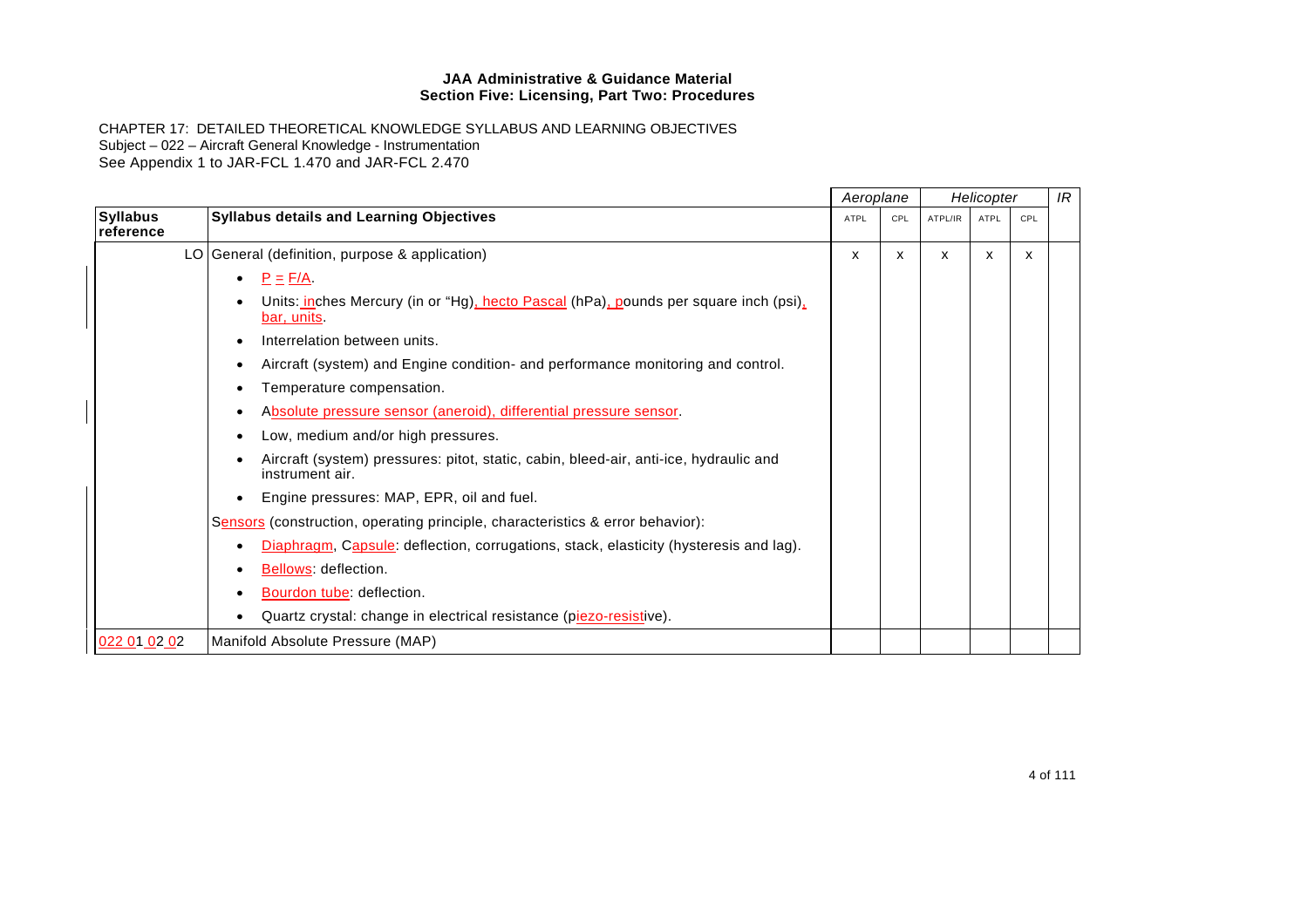|                              |                                                                                                                                                | Aeroplane |     |         |      |     | Helicopter |                                    | IR |  |
|------------------------------|------------------------------------------------------------------------------------------------------------------------------------------------|-----------|-----|---------|------|-----|------------|------------------------------------|----|--|
| <b>Syllabus</b><br>reference | <b>Syllabus details and Learning Objectives</b>                                                                                                | ATPL      | CPL | ATPL/IR | ATPL | CPL |            |                                    |    |  |
| LO                           | General (definition, purpose & application):                                                                                                   |           |     |         |      |     |            |                                    |    |  |
|                              | • Manifold absolute pressure is the absolute pressure in the inlet manifold of a piston<br>engine.                                             |           |     |         |      |     |            | Mise en forme: Puces et<br>numéros |    |  |
|                              | • Measure MAP to monitor engine performance.                                                                                                   |           |     |         |      |     |            |                                    |    |  |
|                              | • State MAP is an absolute pressure measurement.                                                                                               |           |     |         |      |     |            |                                    |    |  |
|                              | Design (construction, operation & characteristics):                                                                                            |           |     |         |      |     |            |                                    |    |  |
|                              | • MAP supplied capsule or belows that measures against aneroid, ventilated instrument<br>casing, mechanical processing, mechanical indication. |           |     |         |      |     |            |                                    |    |  |
|                              | <b>Indication &amp; Control:</b>                                                                                                               |           |     |         |      |     |            |                                    |    |  |
|                              | <b>•Mechanicallly driven analogue display calibrated in inches Mercury ("Hg).</b>                                                              |           |     |         |      |     |            | Mise en forme: Puces et<br>numéros |    |  |
|                              | Error behavior & Cross checks.                                                                                                                 |           |     |         |      |     |            |                                    |    |  |
|                              | . Shows QFE when on ground and engines out.                                                                                                    |           |     |         |      |     |            | Mise en forme: Puces et<br>numéros |    |  |
|                              | . Relation between MAP and engine power: fuel flow and rpm.                                                                                    |           |     |         |      |     |            |                                    |    |  |
|                              | . Relation between MAP and altitude.                                                                                                           |           |     |         |      |     |            |                                    |    |  |
|                              | • Relation between MAP and turbo-boosted piston engines.                                                                                       |           |     |         |      |     |            |                                    |    |  |
| 022 01 02 03                 | <b>Engine Pressure Ratio (EPR)</b>                                                                                                             |           |     |         |      |     |            |                                    |    |  |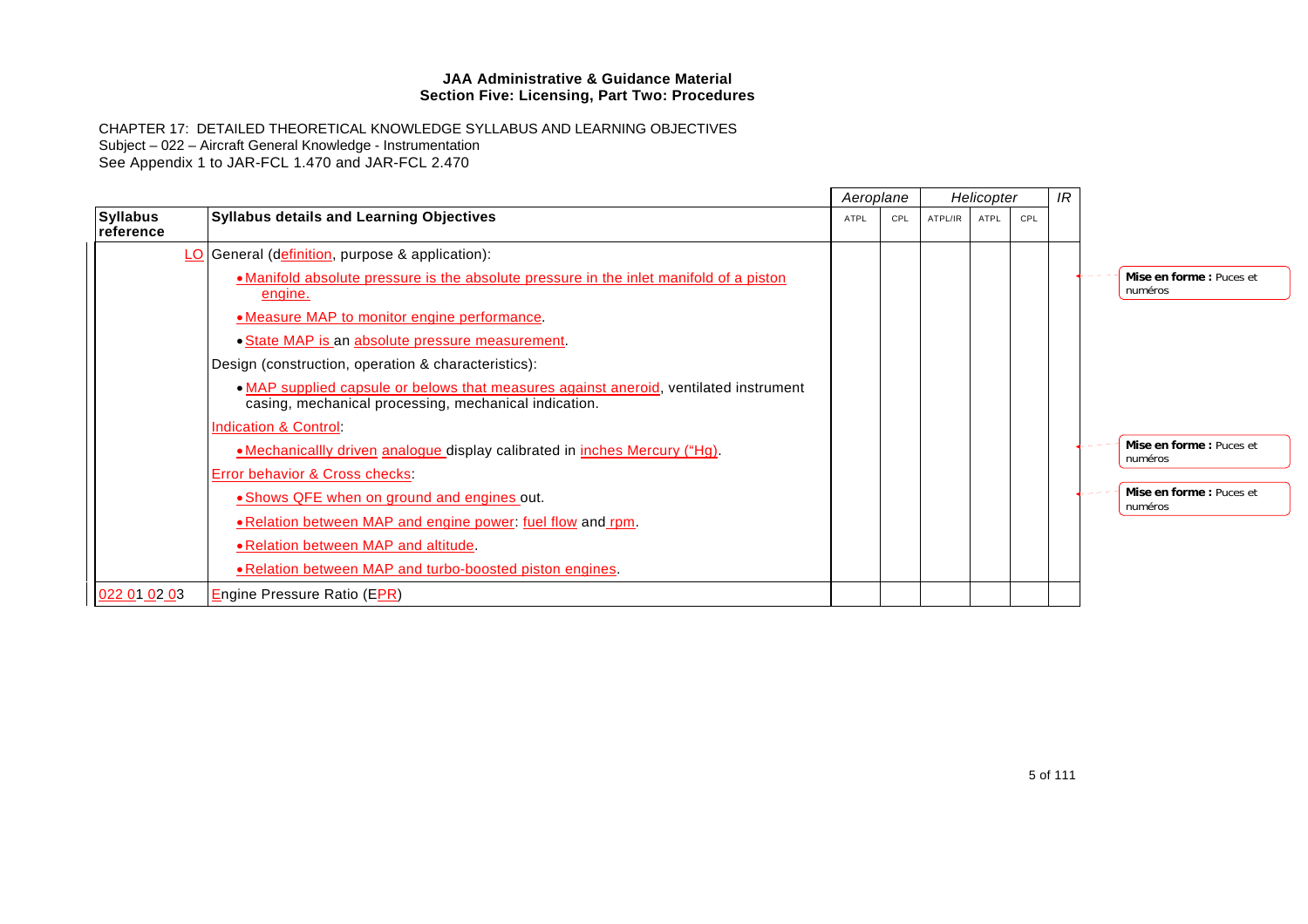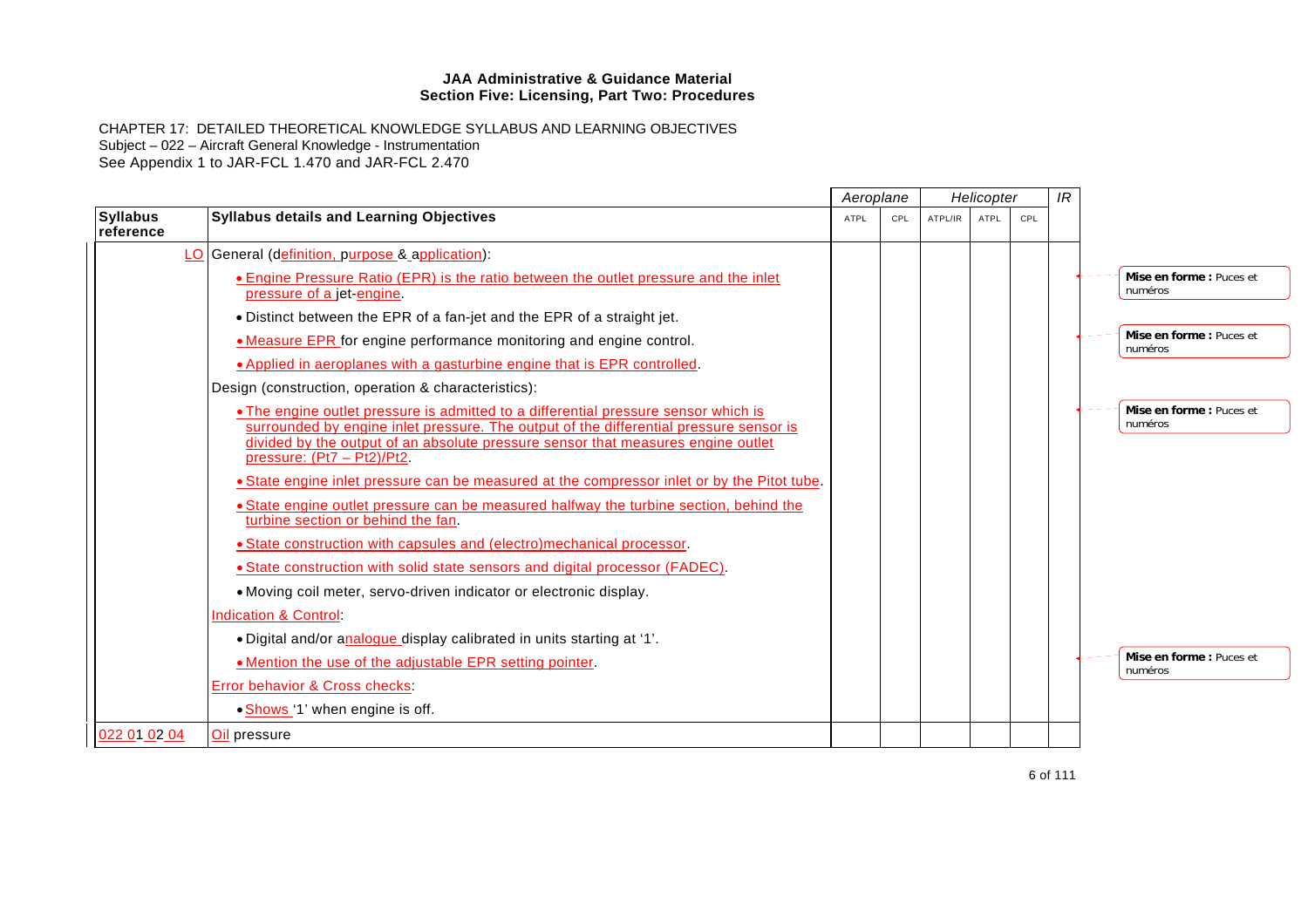|                              |                                                                                        | Aeroplane |     |         |      | Helicopter |  |                                    |  |  |
|------------------------------|----------------------------------------------------------------------------------------|-----------|-----|---------|------|------------|--|------------------------------------|--|--|
| <b>Syllabus</b><br>reference | <b>Syllabus details and Learning Objectives</b>                                        | ATPL      | CPL | ATPL/IR | ATPL | CPL        |  |                                    |  |  |
|                              | LO General (definition, purpose & application):                                        |           |     |         |      |            |  |                                    |  |  |
|                              | . Measure oil pressure for engine condition monitoring.                                |           |     |         |      |            |  |                                    |  |  |
|                              | Design (construction, operation & characteristics):                                    |           |     |         |      |            |  |                                    |  |  |
|                              | . State construction with bourdon tube and (electro)mechanical processor.              |           |     |         |      |            |  | Mise en forme: Puces et<br>numéros |  |  |
|                              | . State construction with solid state sensor and digital processor (FADEC).            |           |     |         |      |            |  |                                    |  |  |
|                              | • State construction with pressure switch (diaphragm operated electric contact).       |           |     |         |      |            |  |                                    |  |  |
|                              | • Moving coil meter, servo-driven indicator or electronic display.                     |           |     |         |      |            |  |                                    |  |  |
|                              | <b>Indication &amp; Control:</b>                                                       |           |     |         |      |            |  |                                    |  |  |
|                              | .Digital and/or analogue display calibrated in psi.                                    |           |     |         |      |            |  | Mise en forme: Puces et<br>numéros |  |  |
|                              | • Electronic engine display system.                                                    |           |     |         |      |            |  |                                    |  |  |
|                              | • Low oil pressure alert.                                                              |           |     |         |      |            |  |                                    |  |  |
|                              | <b>Error behavior &amp; Cross checks.</b>                                              |           |     |         |      |            |  |                                    |  |  |
|                              | • Low oil pressure may be caused by low oil quantity, failure of oil pump or oil leak. |           |     |         |      |            |  |                                    |  |  |
|                              | • Low oil pressure may cause damage to engine.                                         |           |     |         |      |            |  |                                    |  |  |
|                              | . During engine start increasing oil pressure has to be monitored.                     |           |     |         |      |            |  |                                    |  |  |
| 022 01 02 05                 | <b>Fuel pressure</b>                                                                   |           |     |         |      |            |  |                                    |  |  |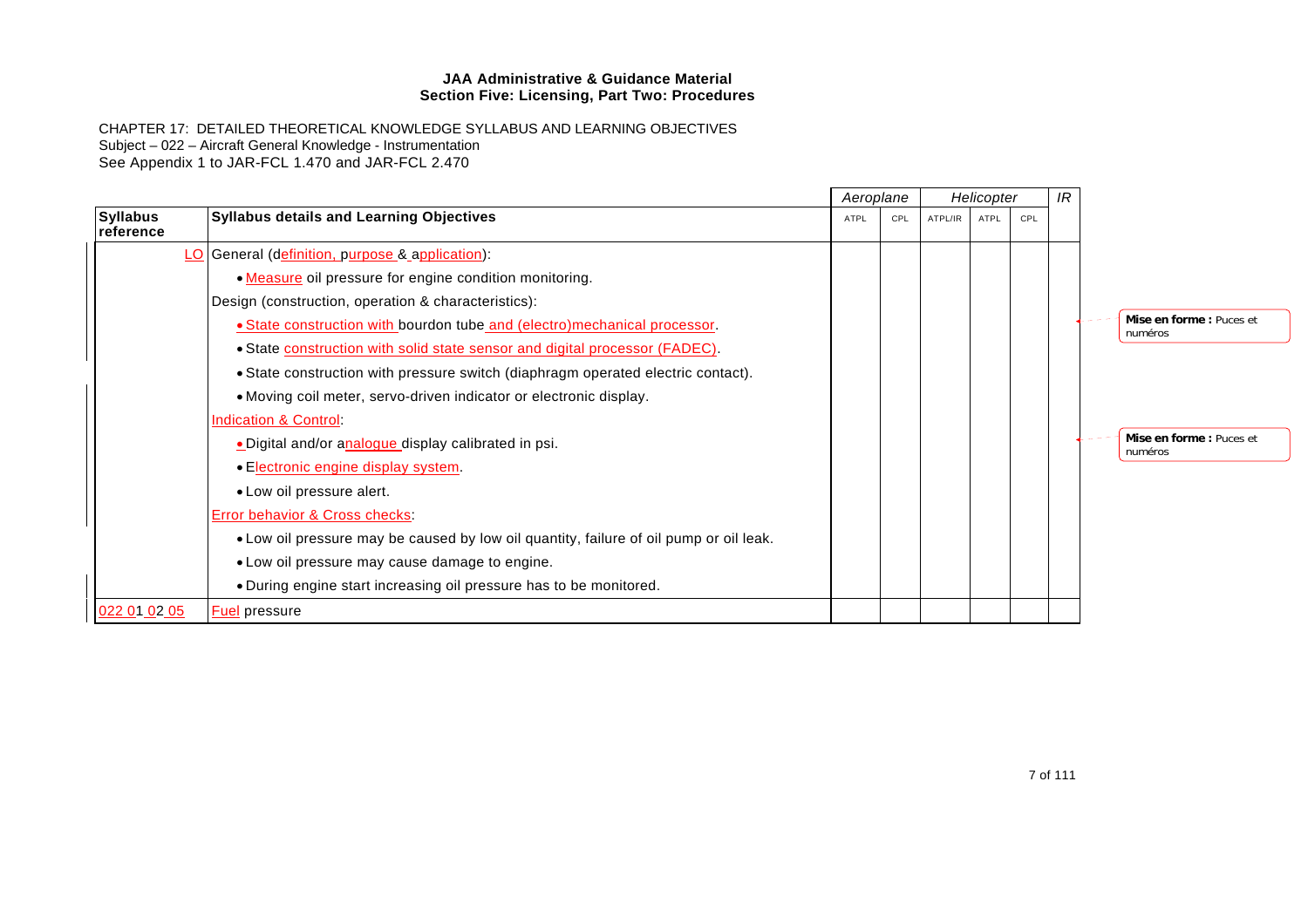|                              |                                                                                                                                                                            |      | Aeroplane                 |         | Helicopter |     | IR |                                    |
|------------------------------|----------------------------------------------------------------------------------------------------------------------------------------------------------------------------|------|---------------------------|---------|------------|-----|----|------------------------------------|
| <b>Syllabus</b><br>reference | <b>Syllabus details and Learning Objectives</b>                                                                                                                            | ATPL | CPL                       | ATPL/IR | ATPL       | CPL |    |                                    |
|                              | LO General (definition, purpose & application):                                                                                                                            |      |                           |         |            |     |    |                                    |
|                              | . Measure fuel pressure to monitor fuel pump.                                                                                                                              |      |                           |         |            |     |    |                                    |
|                              | Design (construction, operation & characteristics):                                                                                                                        |      |                           |         |            |     |    |                                    |
|                              | . State construction with bourdon tube and (electro)mechanical processor.                                                                                                  |      |                           |         |            |     |    | Mise en forme: Puces et<br>numéros |
|                              | • State construction with solid state sensor and digital processor (FADEC).                                                                                                |      |                           |         |            |     |    |                                    |
|                              | • Moving coil meter, servo-driven indicator or electronic display                                                                                                          |      |                           |         |            |     |    |                                    |
|                              | • State construction with pressure switch (diaphragm operated electric contact).                                                                                           |      |                           |         |            |     |    |                                    |
|                              | <b>Indication &amp; Control:</b>                                                                                                                                           |      |                           |         |            |     |    |                                    |
|                              | • (Electro)mechanicallly driven, analogue pointer that shows engine fuel pressure on a<br>vertical or circular scale with green, yellow and red band and graduated in psi. |      |                           |         |            |     |    | Mise en forme: Puces et<br>numéros |
|                              | • Electronic engine display system.                                                                                                                                        |      |                           |         |            |     |    |                                    |
|                              | • Low fuel pressure alert.                                                                                                                                                 |      |                           |         |            |     |    |                                    |
|                              | <b>Error behavior &amp; Cross checks:</b>                                                                                                                                  |      |                           |         |            |     |    |                                    |
|                              | • Low fuel pressure may be caused by low fuel quantity, failure of fuel pump failure or fuel<br>leak.                                                                      |      |                           |         |            |     |    |                                    |
|                              | • Low fuel pressure may cause engine flame out.                                                                                                                            |      |                           |         |            |     |    |                                    |
| 022 01 03 00                 | <b>Temperature measurement</b>                                                                                                                                             |      |                           |         |            |     |    |                                    |
| 022 01 03 01                 | Different types, design, operation, characteristics, accuracy                                                                                                              | X    | $\boldsymbol{\mathsf{x}}$ | x       | x          | X   |    |                                    |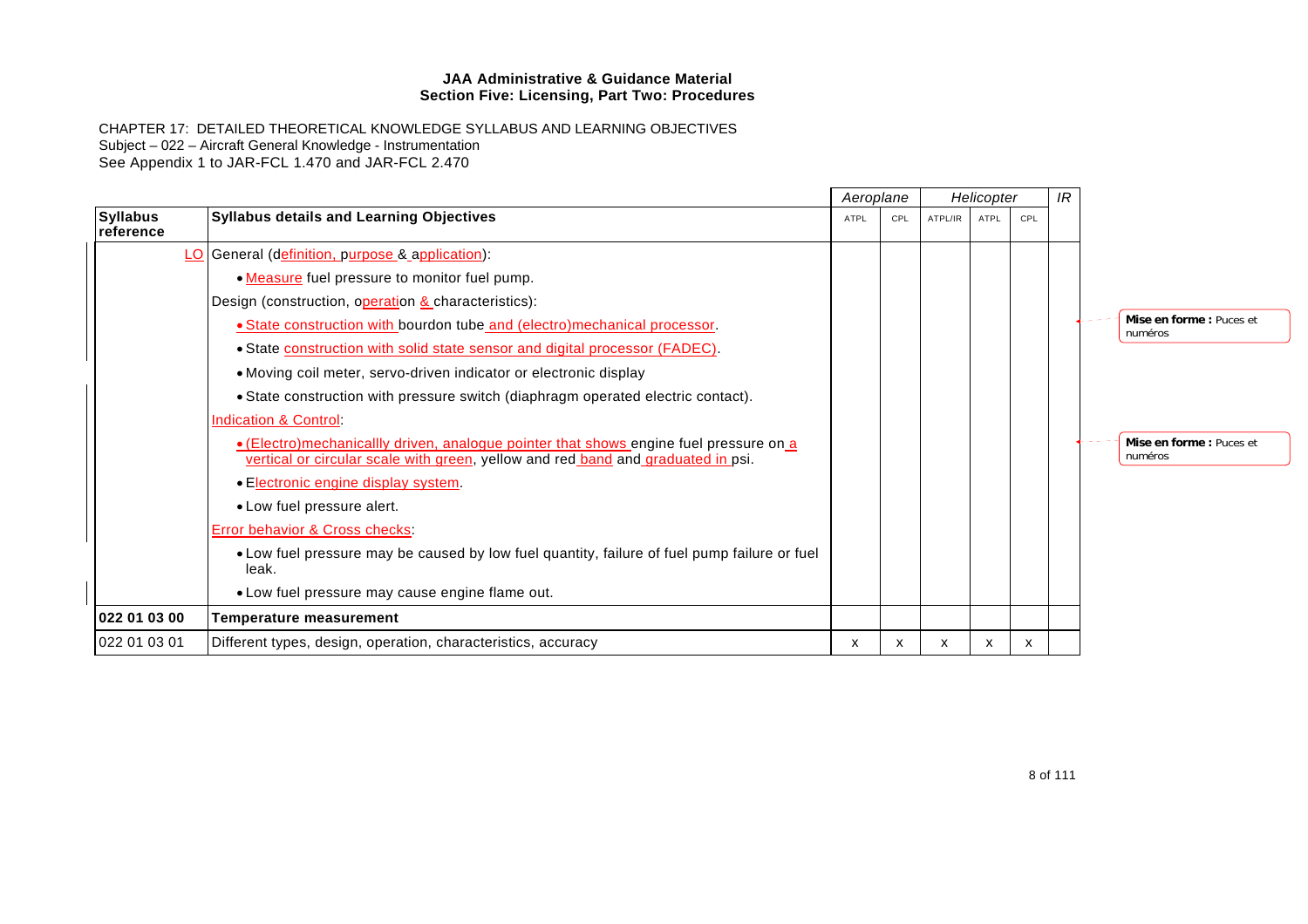|                              |                                                                                                                               | Aeroplane   |     | Helicopter |      |     | IR |
|------------------------------|-------------------------------------------------------------------------------------------------------------------------------|-------------|-----|------------|------|-----|----|
| <b>Syllabus</b><br>reference | <b>Syllabus details and Learning Objectives</b>                                                                               | <b>ATPL</b> | CPL | ATPL/IR    | ATPL | CPL |    |
|                              | LO General (definition, purpose & application):                                                                               |             |     |            |      |     |    |
|                              | Temperature change causes alteration of energy state.                                                                         |             |     |            |      |     |    |
|                              | Units: Degrees Celsius, degrees Fahrenheit, Kelvin and <i>units</i> .<br>$\bullet$                                            |             |     |            |      |     |    |
|                              | Interrelation between units.                                                                                                  |             |     |            |      |     |    |
|                              | Aircraft (system) and Engine condition- and performance monitoring and control.<br>٠                                          |             |     |            |      |     |    |
|                              | Aircraft (system) temperatures: compartment, component, OAT, SAT, TAT and tank.                                               |             |     |            |      |     |    |
|                              | Engine temperatures: CHT, Carburetor, EGT, ITT, TIT, TGT, fuel and oil.                                                       |             |     |            |      |     |    |
|                              | Sensors (construction, operating principle, characteristics & error behavior):                                                |             |     |            |      |     |    |
|                              | Vapor-pressure thermometer: relation between temperature and pressure for a fixed<br>Volume.                                  |             |     |            |      |     |    |
|                              | Bi-metallic thermometer: expansion/contraction, spiral wound or contact.                                                      |             |     |            |      |     |    |
|                              | Thermistor/Semiconductor: change of electrical resistance (NTC/PTC).<br>$\bullet$                                             |             |     |            |      |     |    |
|                              | Thermocouple: thermo-electric effect (Seebeck effect) causes a potential difference<br>(voltage), cold junction compensation. |             |     |            |      |     |    |
|                              | Infrared sensor: heat radiation.                                                                                              |             |     |            |      |     |    |
| 022 01 03 02                 | Cylinder Head Temperature (CHT)                                                                                               | x           | x   | х          | x    | x   |    |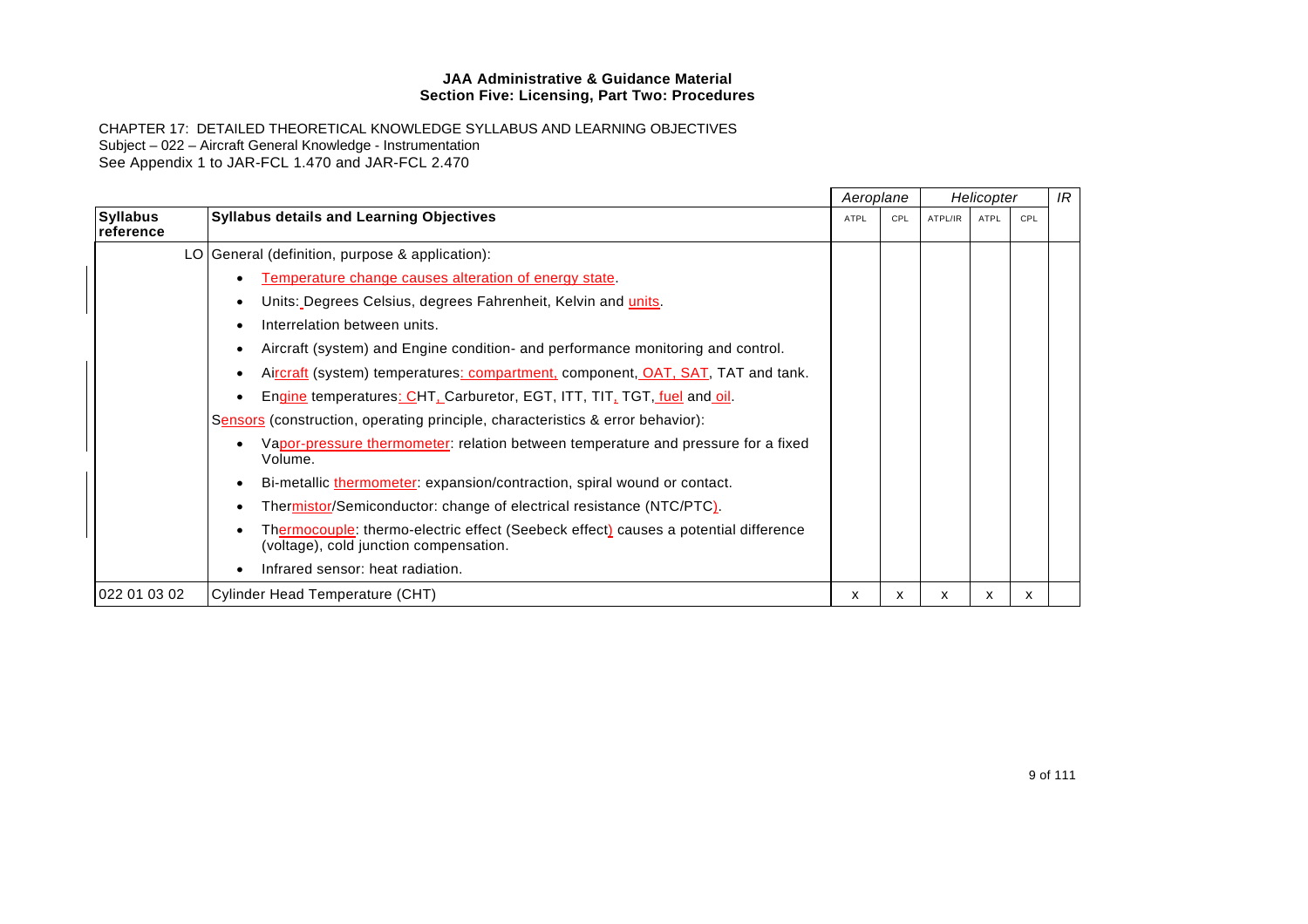|                              |                                                                                                               | Aeroplane<br>Helicopter |     |         |      |     |  |                                    |  |  |  |  |  |  |
|------------------------------|---------------------------------------------------------------------------------------------------------------|-------------------------|-----|---------|------|-----|--|------------------------------------|--|--|--|--|--|--|
| <b>Syllabus</b><br>reference | <b>Syllabus details and Learning Objectives</b>                                                               | ATPL                    | CPL | ATPL/IR | ATPL | CPL |  |                                    |  |  |  |  |  |  |
|                              | LO General (definition, purpose & application):                                                               |                         |     |         |      |     |  |                                    |  |  |  |  |  |  |
|                              | . Cylinder head temperature is the temperature of the cylinder head of a piston engine.                       |                         |     |         |      |     |  |                                    |  |  |  |  |  |  |
|                              | . Measure and show the CHT for engine condition monitoring.                                                   |                         |     |         |      |     |  |                                    |  |  |  |  |  |  |
|                              | • Application in air-cooled piston-engine driven aircraft.                                                    |                         |     |         |      |     |  |                                    |  |  |  |  |  |  |
|                              | . Usually measured at one (hottest) cylinder: cylinder that receives the least cooling.                       |                         |     |         |      |     |  |                                    |  |  |  |  |  |  |
|                              | Design (construction, operation & characteristics):                                                           |                         |     |         |      |     |  |                                    |  |  |  |  |  |  |
|                              | • Thermocouple sensor on hottest cylinder.                                                                    |                         |     |         |      |     |  | Mise en forme: Puces et<br>numéros |  |  |  |  |  |  |
|                              | ● E <u>lectr</u> ical <u>process</u> ing.                                                                     |                         |     |         |      |     |  |                                    |  |  |  |  |  |  |
|                              | • Moving coil meter type indicator.                                                                           |                         |     |         |      |     |  |                                    |  |  |  |  |  |  |
|                              | Indication & Control:                                                                                         |                         |     |         |      |     |  |                                    |  |  |  |  |  |  |
|                              | • (Electro) mechanicallly driven, analogue pointer that shows CHT along scale graduated in<br>degrees C or F. |                         |     |         |      |     |  | Mise en forme: Puces et<br>numéros |  |  |  |  |  |  |
|                              | Error behavior & Cross checks:                                                                                |                         |     |         |      |     |  |                                    |  |  |  |  |  |  |
|                              | . Do not use engine power when CHT is too low.                                                                |                         |     |         |      |     |  |                                    |  |  |  |  |  |  |
|                              | . Too high CHT may be an indication of engine cooling problems.                                               |                         |     |         |      |     |  |                                    |  |  |  |  |  |  |
|                              | . Too high CHT may cause mechanical damage to engine.                                                         |                         |     |         |      |     |  | Mise en forme: Puces et<br>numéros |  |  |  |  |  |  |
|                              | • Relation between power and CHT.                                                                             |                         |     |         |      |     |  |                                    |  |  |  |  |  |  |
| 022 01 03 03                 | Exhaust Gas Temperature (EGT) piston engine                                                                   |                         |     |         |      |     |  |                                    |  |  |  |  |  |  |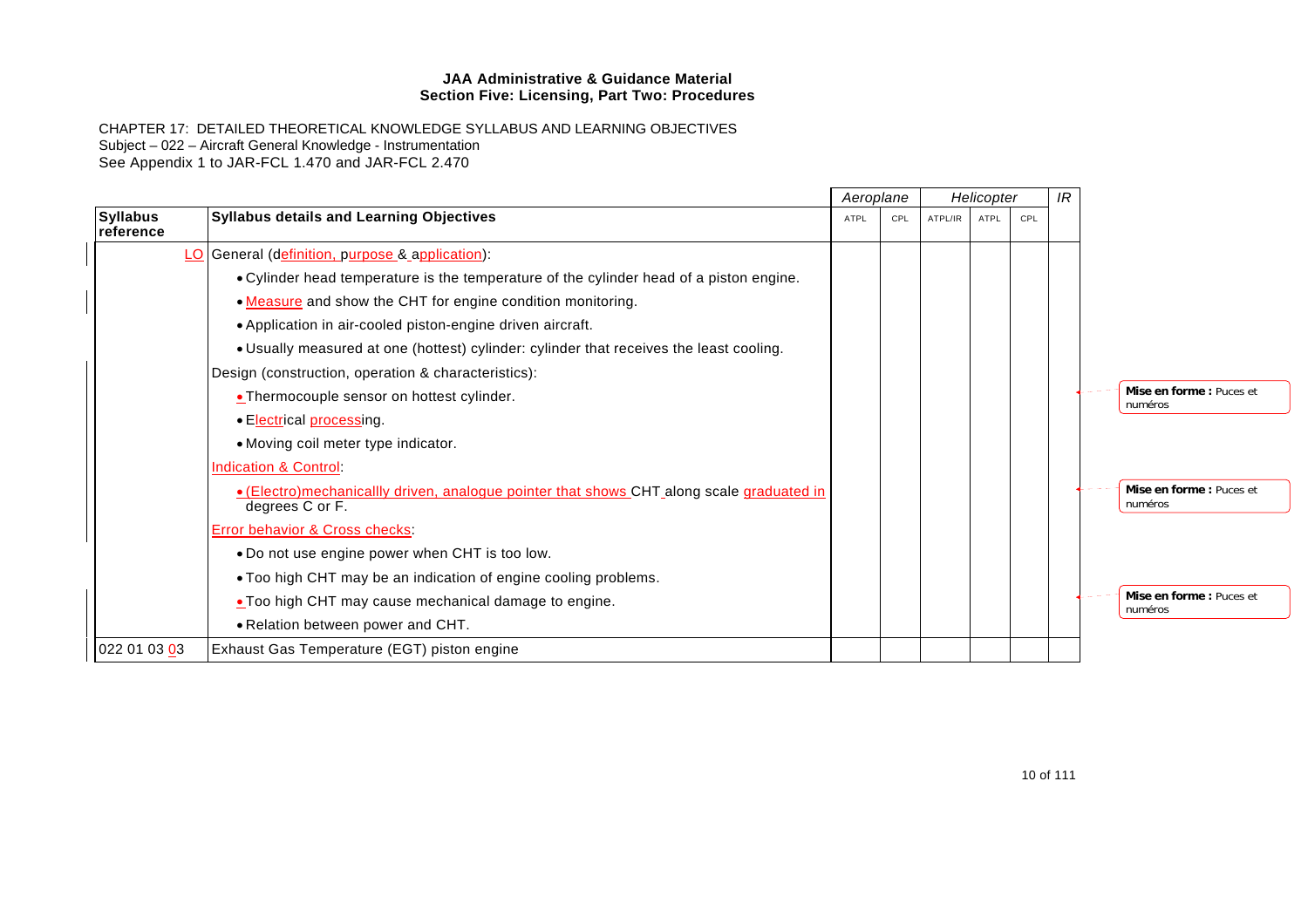|                              |                                                                                                                                                            |      | Aeroplane |         | Helicopter |     | IR |                                    |
|------------------------------|------------------------------------------------------------------------------------------------------------------------------------------------------------|------|-----------|---------|------------|-----|----|------------------------------------|
| <b>Syllabus</b><br>reference | <b>Syllabus details and Learning Objectives</b>                                                                                                            | ATPL | CPL       | ATPL/IR | ATPL       | CPL |    |                                    |
|                              | LO General (definition, purpose & application):                                                                                                            |      |           |         |            |     |    |                                    |
|                              | • EGT is the temperature of the gases that leave the exhaust of a piston or gasturbine<br>engine.                                                          |      |           |         |            |     |    |                                    |
|                              | • Measure and show the EGT for engine condition monitoring.                                                                                                |      |           |         |            |     |    |                                    |
|                              | • To allow fuel/air mixture control in order to safe fuel flow.                                                                                            |      |           |         |            |     |    |                                    |
|                              | • Application in piston engine driven aircraft.                                                                                                            |      |           |         |            |     |    |                                    |
|                              | Design (construction, operation & characteristics):                                                                                                        |      |           |         |            |     |    |                                    |
|                              | • Thermocouple in exhaust.                                                                                                                                 |      |           |         |            |     |    | Mise en forme: Puces et<br>numéros |
|                              | • Electrical processing.                                                                                                                                   |      |           |         |            |     |    |                                    |
|                              | • Moving coil meter type indicator.                                                                                                                        |      |           |         |            |     |    |                                    |
|                              | <b>Indication &amp; Control:</b>                                                                                                                           |      |           |         |            |     |    |                                    |
|                              | • (Electro) mechanicallly driven, analogue pointer that shows EGT on scale graduated in<br>markings with a maximum EGT marking in the form of an asterisk. |      |           |         |            |     |    |                                    |
|                              | • Control via the mixture lever.                                                                                                                           |      |           |         |            |     |    |                                    |
|                              | <b>Error behavior &amp; Cross checks:</b>                                                                                                                  |      |           |         |            |     |    |                                    |
|                              | • State the relation between fuel/air mixture and EGT.                                                                                                     |      |           |         |            |     |    |                                    |
|                              | • State the relation between power and EGT                                                                                                                 |      |           |         |            |     |    |                                    |
| 022 01 03 04                 | Carburetor temperature                                                                                                                                     |      |           |         |            |     |    |                                    |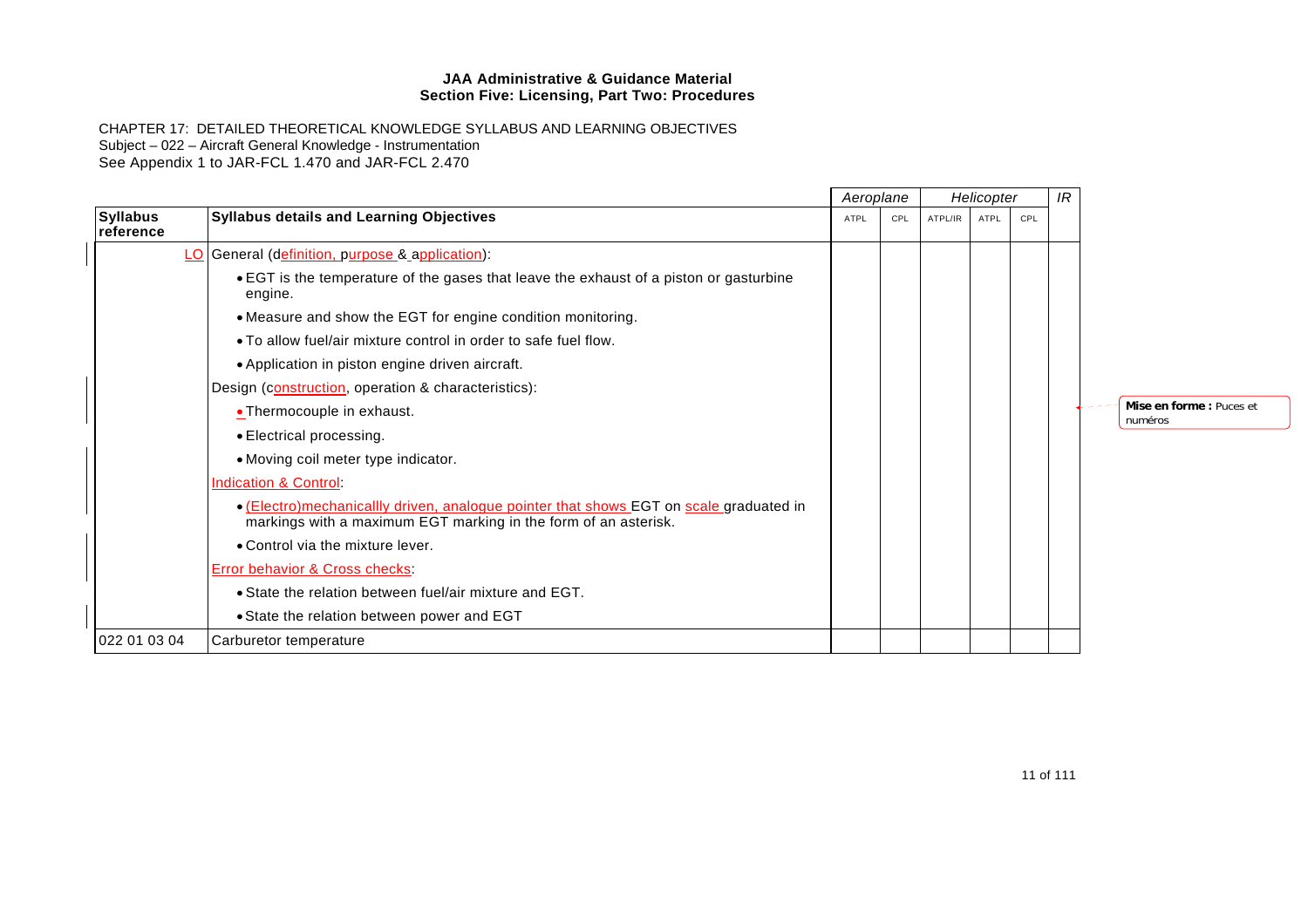|                              |                                                                                                                    |      | Aeroplane |         | Helicopter |     |  |                                    |  |  |  |  |  |  |  |  | IR |  |
|------------------------------|--------------------------------------------------------------------------------------------------------------------|------|-----------|---------|------------|-----|--|------------------------------------|--|--|--|--|--|--|--|--|----|--|
| <b>Syllabus</b><br>reference | <b>Syllabus details and Learning Objectives</b>                                                                    | ATPL | CPL       | ATPL/IR | ATPL       | CPL |  |                                    |  |  |  |  |  |  |  |  |    |  |
|                              | LO General (definition, purpose & application):                                                                    |      |           |         |            |     |  |                                    |  |  |  |  |  |  |  |  |    |  |
|                              | • Carburetor temperature is the temperature of the carburetor of a piston engine.                                  |      |           |         |            |     |  |                                    |  |  |  |  |  |  |  |  |    |  |
|                              | . Measure and show whether the carburetor tenmperature is in the icing range or not.                               |      |           |         |            |     |  |                                    |  |  |  |  |  |  |  |  |    |  |
|                              | . To allow the pilot to select the carburetor heating on when the carburetor temperature is<br>in the icing range. |      |           |         |            |     |  |                                    |  |  |  |  |  |  |  |  |    |  |
|                              | • Application in piston engine driven aircraft with a carburetor.                                                  |      |           |         |            |     |  |                                    |  |  |  |  |  |  |  |  |    |  |
|                              | Design (construction, operation & characteristics):                                                                |      |           |         |            |     |  |                                    |  |  |  |  |  |  |  |  |    |  |
|                              | • Thermistor on carberetor.                                                                                        |      |           |         |            |     |  | Mise en forme: Puces et<br>numéros |  |  |  |  |  |  |  |  |    |  |
|                              | • Electrical processing.                                                                                           |      |           |         |            |     |  |                                    |  |  |  |  |  |  |  |  |    |  |
|                              | • Moving coil meter type indicator.                                                                                |      |           |         |            |     |  |                                    |  |  |  |  |  |  |  |  |    |  |
|                              | <b>Indication &amp; Control:</b>                                                                                   |      |           |         |            |     |  |                                    |  |  |  |  |  |  |  |  |    |  |
|                              | • Analogue display calibrated in degrees C or F.                                                                   |      |           |         |            |     |  |                                    |  |  |  |  |  |  |  |  |    |  |
|                              | . Control via carburetor heating switch/lever.                                                                     |      |           |         |            |     |  |                                    |  |  |  |  |  |  |  |  |    |  |
|                              | <b>Error behavior &amp; Cross checks.</b>                                                                          |      |           |         |            |     |  |                                    |  |  |  |  |  |  |  |  |    |  |
|                              | • State the consequence of carburetor ice.                                                                         |      |           |         |            |     |  |                                    |  |  |  |  |  |  |  |  |    |  |
| 022 01 03 05                 | Gas temperatures (EGT, ITT, TIT and TGT) gasturbine engine                                                         |      |           |         |            |     |  |                                    |  |  |  |  |  |  |  |  |    |  |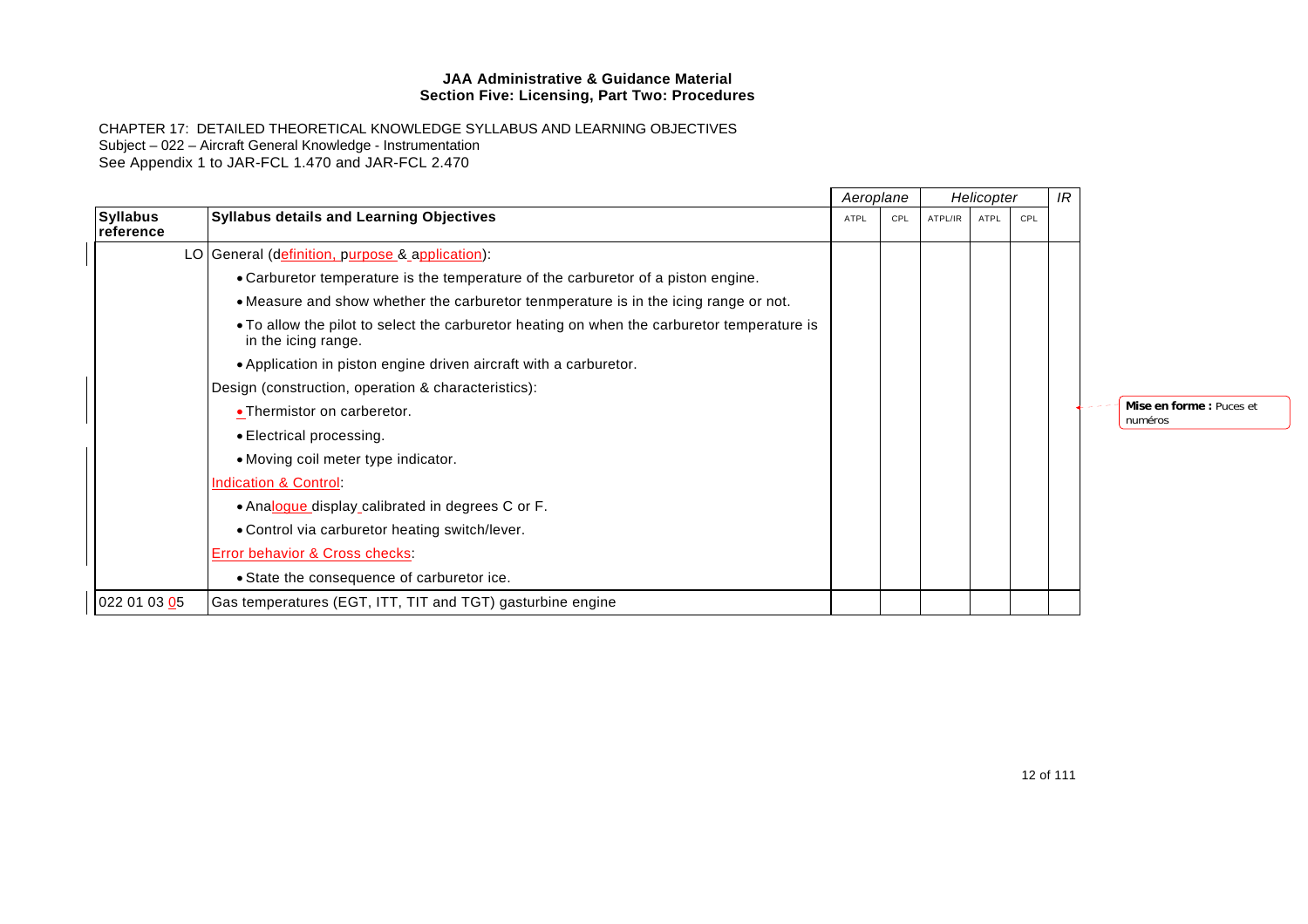|                              |                                                                                                                       | Aeroplane<br>Helicopter |     |         |      |     |  |                                     |  |  |  |  |  |  |  |  |  |
|------------------------------|-----------------------------------------------------------------------------------------------------------------------|-------------------------|-----|---------|------|-----|--|-------------------------------------|--|--|--|--|--|--|--|--|--|
| <b>Syllabus</b><br>reference | <b>Syllabus details and Learning Objectives</b>                                                                       | <b>ATPL</b>             | CPL | ATPL/IR | ATPL | CPL |  |                                     |  |  |  |  |  |  |  |  |  |
| LO <sub>1</sub>              | _General (definition, purpose & application):                                                                         |                         |     |         |      |     |  |                                     |  |  |  |  |  |  |  |  |  |
|                              | • EGT is the exhaust gas temperature: the temperature of the gases at the exhaust of<br>piston and gasturbine engine. |                         |     |         |      |     |  |                                     |  |  |  |  |  |  |  |  |  |
|                              | • ITT is the inter-turbine temperature: the temperature of the gases between the HP and<br>LP turbine.                |                         |     |         |      |     |  |                                     |  |  |  |  |  |  |  |  |  |
|                              | . TIT is the turbine inlet temperature: the temperature of the gases that enter the turbine.                          |                         |     |         |      |     |  |                                     |  |  |  |  |  |  |  |  |  |
|                              | • TGT is the total gas temperature: the total temperature of the gases that leave the<br>engine.                      |                         |     |         |      |     |  |                                     |  |  |  |  |  |  |  |  |  |
|                              | • EGT, ITT, TIT or TGT is a measure for engine condition monitoring and control.                                      |                         |     |         |      |     |  |                                     |  |  |  |  |  |  |  |  |  |
|                              | Design (construction, operation & characteristics):                                                                   |                         |     |         |      |     |  |                                     |  |  |  |  |  |  |  |  |  |
|                              | . Ring of parallel thermocouples, electr(on)ical processing, moving coil meter or servo<br>driven indicator.          |                         |     |         |      |     |  |                                     |  |  |  |  |  |  |  |  |  |
|                              | • Infrared sensor, digital processing and electronic display.                                                         |                         |     |         |      |     |  |                                     |  |  |  |  |  |  |  |  |  |
|                              | Indication & Control:                                                                                                 |                         |     |         |      |     |  |                                     |  |  |  |  |  |  |  |  |  |
|                              | . Digital and/or analogue display with scale calibrated in degrees Celsius.                                           |                         |     |         |      |     |  | Mise en forme: Puces et<br>numéros  |  |  |  |  |  |  |  |  |  |
|                              | • Maximum EGT pointer (trailing pointer).                                                                             |                         |     |         |      |     |  |                                     |  |  |  |  |  |  |  |  |  |
|                              | • Overheat alert.                                                                                                     |                         |     |         |      |     |  |                                     |  |  |  |  |  |  |  |  |  |
|                              | Error behavior & Cross checks:                                                                                        |                         |     |         |      |     |  |                                     |  |  |  |  |  |  |  |  |  |
|                              | • A too high EGT may cause mechanical damage to the engine.                                                           |                         |     |         |      |     |  |                                     |  |  |  |  |  |  |  |  |  |
|                              | • State the relation between egine power and EGT.                                                                     |                         |     |         |      |     |  |                                     |  |  |  |  |  |  |  |  |  |
|                              | • State some engines are limited by EGT pressure may cause damage to engine.                                          |                         |     |         |      |     |  | Mise en forme : Puces et<br>numéros |  |  |  |  |  |  |  |  |  |
| 022 01 03 06                 | Fuel temperature                                                                                                      |                         |     |         |      |     |  |                                     |  |  |  |  |  |  |  |  |  |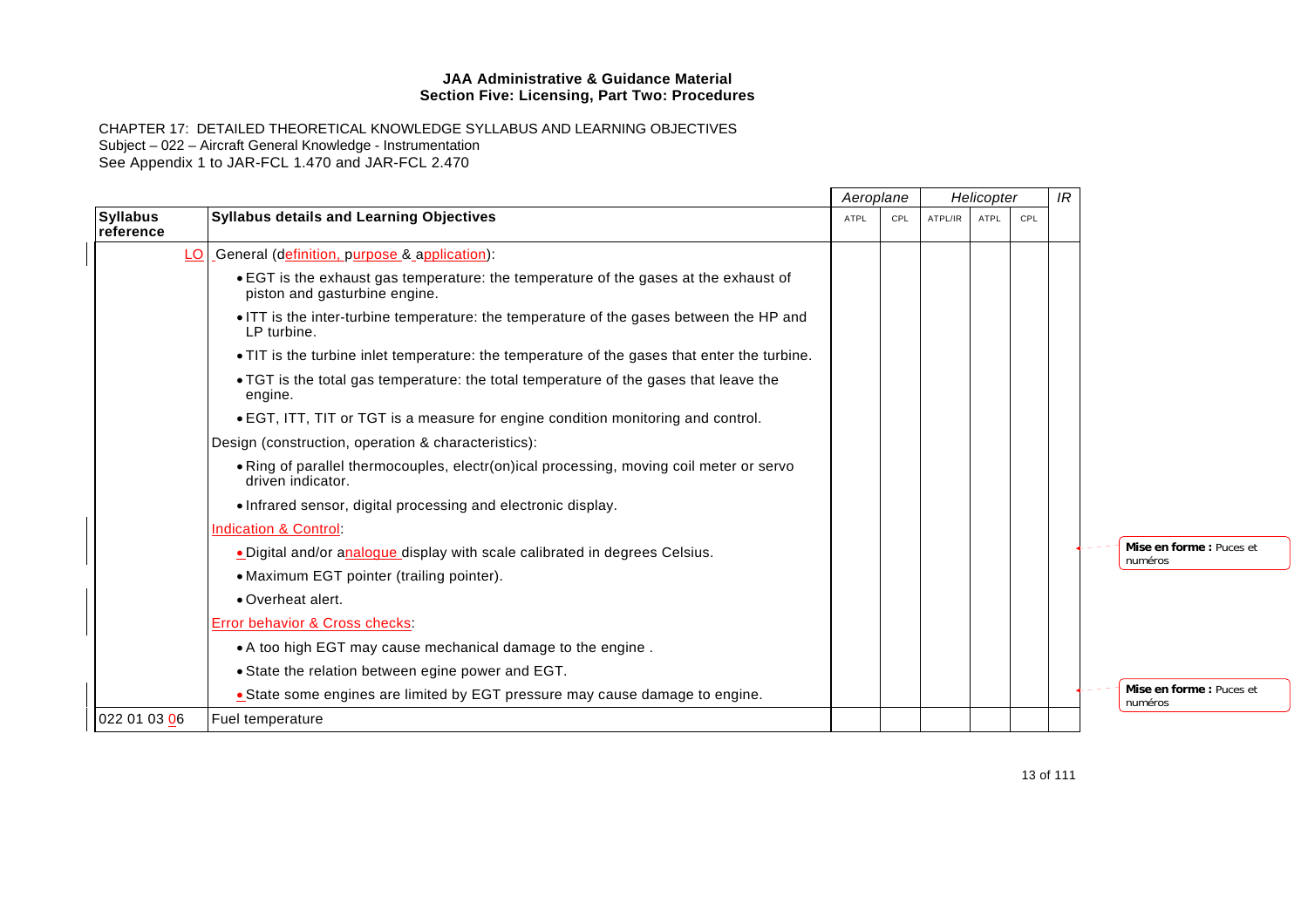|                              |                                                                                                  | Aeroplane |     |         |      |     |  | Helicopter                         |  |  |
|------------------------------|--------------------------------------------------------------------------------------------------|-----------|-----|---------|------|-----|--|------------------------------------|--|--|
| <b>Syllabus</b><br>reference | <b>Syllabus details and Learning Objectives</b>                                                  | ATPL      | CPL | ATPL/IR | ATPL | CPL |  |                                    |  |  |
|                              | LO Definition, purpose & application:                                                            |           |     |         |      |     |  |                                    |  |  |
|                              | • Temperature of fuel in the tank and/or in the fuel line.                                       |           |     |         |      |     |  |                                    |  |  |
|                              | • To allow detection of possible icing.                                                          |           |     |         |      |     |  |                                    |  |  |
|                              | . Wing type fuel tanks of aeroplanes that fly in the upper parts of the troposphere.             |           |     |         |      |     |  |                                    |  |  |
|                              | Design, construction, operation, characteristics:                                                |           |     |         |      |     |  |                                    |  |  |
|                              | . Thermistors, electr(on)ical processing, moving coil meter, ratiometer or alert light.          |           |     |         |      |     |  |                                    |  |  |
|                              | Indication, control:                                                                             |           |     |         |      |     |  |                                    |  |  |
|                              | . Discrete or analogue display with scale graduated in degrees C or F.                           |           |     |         |      |     |  | Mise en forme: Puces et<br>numéros |  |  |
|                              | . Discrete low fuel temperature alert.                                                           |           |     |         |      |     |  |                                    |  |  |
|                              | Error behavior, accuracy, cross checks:                                                          |           |     |         |      |     |  |                                    |  |  |
|                              | • Low fuel temperature may cause any water to freeze which in turn may cause fuel<br>starvation. |           |     |         |      |     |  |                                    |  |  |
|                              | • Prolonged flights at high altitudes may cause low fuel temperatures.                           |           |     |         |      |     |  |                                    |  |  |
| 022 01 03 07                 | Oil temperature                                                                                  |           |     |         |      |     |  |                                    |  |  |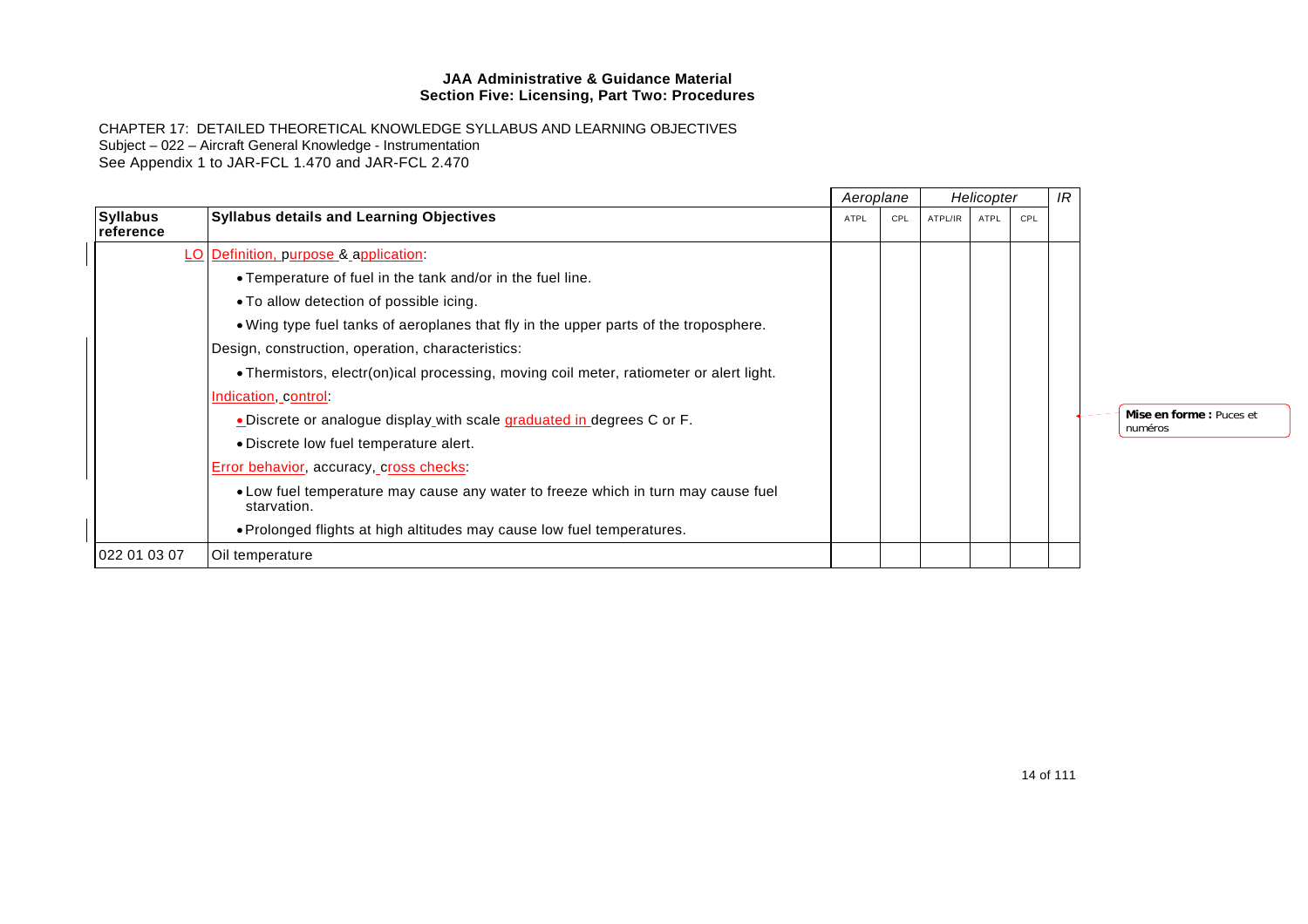|                              |                                                                                                                                                         | Aeroplane<br>Helicopter |     |         |      |     |  |                                     |  |  |
|------------------------------|---------------------------------------------------------------------------------------------------------------------------------------------------------|-------------------------|-----|---------|------|-----|--|-------------------------------------|--|--|
| <b>Syllabus</b><br>reference | <b>Syllabus details and Learning Objectives</b>                                                                                                         | ATPL                    | CPL | ATPL/IR | ATPL | CPL |  |                                     |  |  |
|                              | LO Definition, Purpose & Application:                                                                                                                   |                         |     |         |      |     |  |                                     |  |  |
|                              | • Temperature of the oil in the oil tank.                                                                                                               |                         |     |         |      |     |  |                                     |  |  |
|                              | • Engine (oil system) condition monitoring.                                                                                                             |                         |     |         |      |     |  |                                     |  |  |
|                              | • All engine driven aircraft.                                                                                                                           |                         |     |         |      |     |  |                                     |  |  |
|                              | Construction, operation, characteristics:                                                                                                               |                         |     |         |      |     |  |                                     |  |  |
|                              | • Thermistor, electr(on)ical processing and -indicator.                                                                                                 |                         |     |         |      |     |  |                                     |  |  |
|                              | . Bi-metallic switch, electrical processing, discrete alert.                                                                                            |                         |     |         |      |     |  |                                     |  |  |
|                              | Indication & Control:                                                                                                                                   |                         |     |         |      |     |  |                                     |  |  |
|                              | . Analogue display calibrated in degrees C.                                                                                                             |                         |     |         |      |     |  | Mise en forme : Puces et<br>numéros |  |  |
|                              | • High oil temperature alert.                                                                                                                           |                         |     |         |      |     |  |                                     |  |  |
|                              | <b>Error behavior</b> , accuracy & cross checks:                                                                                                        |                         |     |         |      |     |  |                                     |  |  |
|                              | . High oil temperature may be caused by failure of the oil cooling system.                                                                              |                         |     |         |      |     |  |                                     |  |  |
|                              | . Low oil temperature will decrease performance of oil cooling and lubrication system.                                                                  |                         |     |         |      |     |  |                                     |  |  |
|                              | . In many engine use is made of a fuel cooled oil cooler. Fuel is heated by cooling engine<br>oil. A failure of the oil cooler affects the fuel heater. |                         |     |         |      |     |  |                                     |  |  |
| 022 01 04 00                 | <b>Quantity measurement</b>                                                                                                                             |                         |     |         |      |     |  | Supprimé : Fuel gauge               |  |  |
| 022 01 04 01                 | Different types, design, operation, characteristics, accuracy                                                                                           |                         |     |         |      |     |  |                                     |  |  |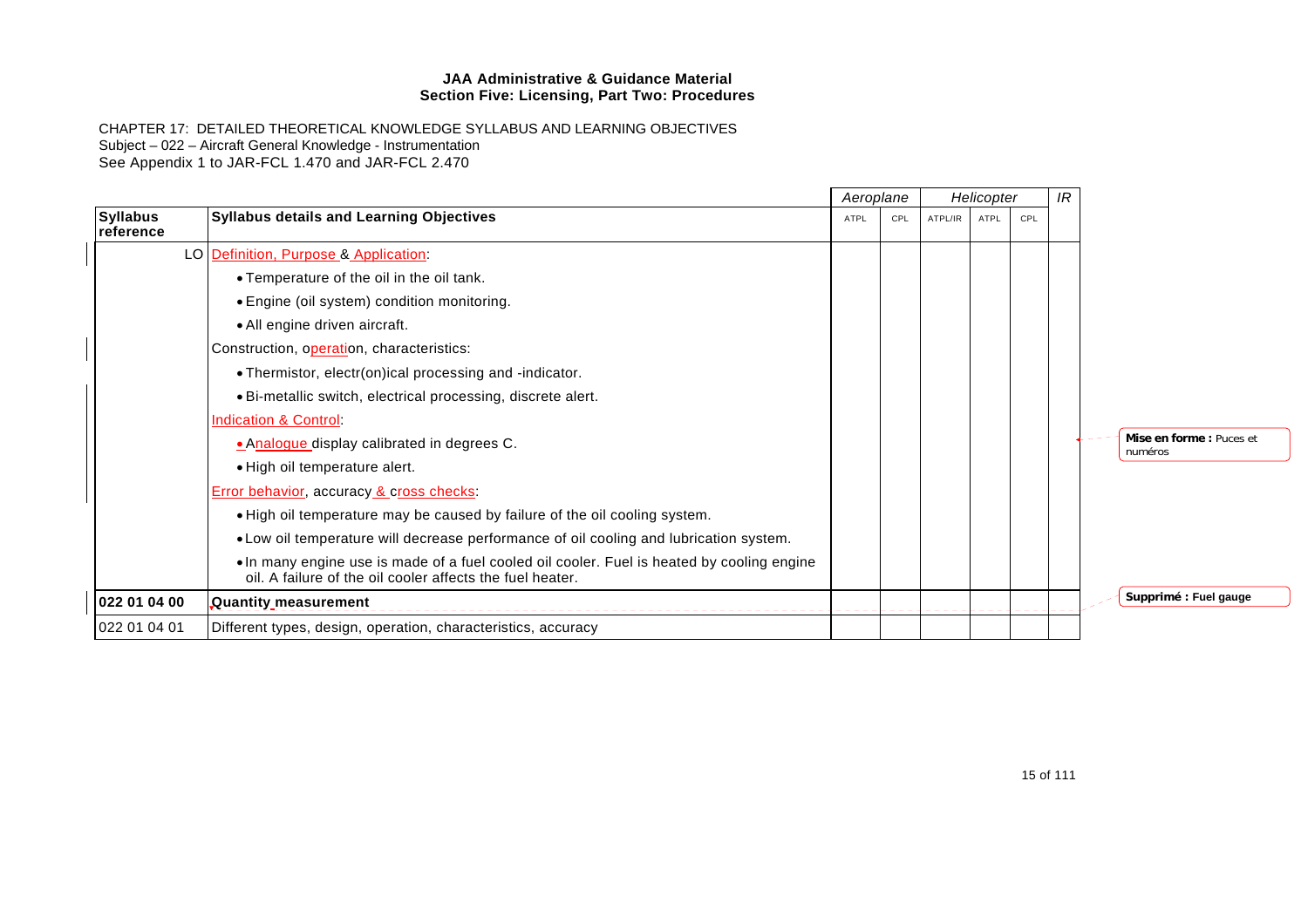|                              |                                                                                            | Aeroplane   |     |         |      | Helicopter |  |  | IR |
|------------------------------|--------------------------------------------------------------------------------------------|-------------|-----|---------|------|------------|--|--|----|
| <b>Syllabus</b><br>reference | <b>Syllabus details and Learning Objectives</b>                                            | <b>ATPL</b> | CPL | ATPL/IR | ATPL | CPL        |  |  |    |
|                              | LO General (Definition, Purpose & Application):                                            |             |     |         |      |            |  |  |    |
|                              | Quantity measurement based on measurement of level (height).<br>$\bullet$                  |             |     |         |      |            |  |  |    |
|                              | Level converted into volume units (small aeroplanes) or mass units (large aeroplanes).     |             |     |         |      |            |  |  |    |
|                              | Volume is height times surface area $(V = h.A)$ .                                          |             |     |         |      |            |  |  |    |
|                              | Mass is volume times density ( $m = \rho.V$ ).                                             |             |     |         |      |            |  |  |    |
|                              | Units: Liter (I), Gallon (gal), kilogram (kg), pound (lb) and <i>units</i> . (quart, pint) |             |     |         |      |            |  |  |    |
|                              | Interrelation between units.                                                               |             |     |         |      |            |  |  |    |
|                              | Determination of operational status of aircraft.                                           |             |     |         |      |            |  |  |    |
|                              | Liquid level depends on temperature, aircraft attitude and on accelerations.               |             |     |         |      |            |  |  |    |
|                              | Aircraft system quantities: fuel (individual and total), hydraulic and water.              |             |     |         |      |            |  |  |    |
|                              | Engine system quantities: engine oil, IDG oil, water/methanol system.                      |             |     |         |      |            |  |  |    |
|                              | Sensors (Construction, operating principle, characteristics & error behavior):             |             |     |         |      |            |  |  |    |
|                              | Inspection window: visual.<br>$\bullet$                                                    |             |     |         |      |            |  |  |    |
|                              | D(r)ipstick: measurement of height/level with help of cohesion forces.                     |             |     |         |      |            |  |  |    |
|                              | Float: float operated potentiometer or reed switches.                                      |             |     |         |      |            |  |  |    |
|                              | Capacitor: change of electrical capacity $(C = A/d)$ .                                     |             |     |         |      |            |  |  |    |
|                              | Ultrasonic probe: measurement of frequency.                                                |             |     |         |      |            |  |  |    |
| 022 01 04 02                 | Fuel quantity indicating system                                                            | х           | x   | x       | X    | x          |  |  |    |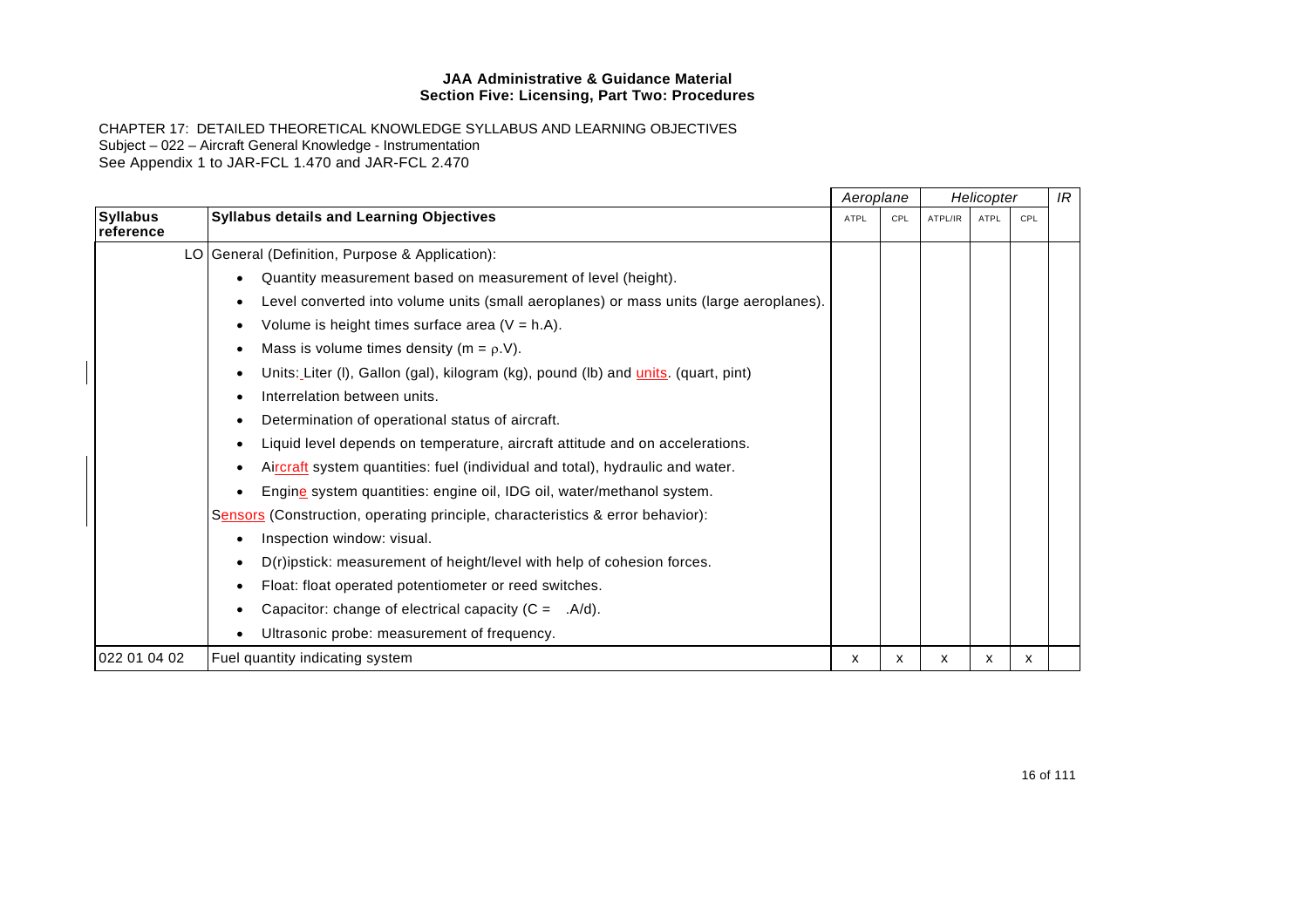|                              |                                                                                                                                                           | Aeroplane   |     |         | Helicopter  |     | IR |                                     |  |
|------------------------------|-----------------------------------------------------------------------------------------------------------------------------------------------------------|-------------|-----|---------|-------------|-----|----|-------------------------------------|--|
| <b>Syllabus</b><br>reference | <b>Syllabus details and Learning Objectives</b>                                                                                                           | <b>ATPL</b> | CPL | ATPL/IR | <b>ATPL</b> | CPL |    |                                     |  |
|                              | LO General (definition, purpose & application):                                                                                                           |             |     |         |             |     |    |                                     |  |
|                              | • Fuel quantity is the amount of fuel in the tanks of the aircraft.                                                                                       |             |     |         |             |     |    |                                     |  |
|                              | • Fuel quantity for aircraft performance monitoring.                                                                                                      |             |     |         |             |     |    |                                     |  |
|                              | • Since volume depends on temperature, mass is a better parameter for amount of energy.                                                                   |             |     |         |             |     |    |                                     |  |
|                              | Design (construction, operation & characteristics):                                                                                                       |             |     |         |             |     |    |                                     |  |
|                              | • D(r)ipsticks: Several sticks per tank, access, calibration in volume units, mass units or<br>just units.                                                |             |     |         |             |     |    |                                     |  |
|                              | . Float: One float per tank, electrical processing, moving coil meter/ratiometer.                                                                         |             |     |         |             |     |    |                                     |  |
|                              | • Capacitors: Several capacitors per tank, reference capacitor, temperature compensation,<br>densitometer, electronic processing, servo-driven indicator. |             |     |         |             |     |    |                                     |  |
|                              | . Ultrasonic probes: Several probes per tank, electronic processing, electronic indication.                                                               |             |     |         |             |     |    |                                     |  |
|                              | <b>Indication &amp; Control:</b>                                                                                                                          |             |     |         |             |     |    |                                     |  |
|                              | . Digital and/or analogue display of individual and/or total fuel quantity calibrated in liters,<br>gallons, pounds or kilograms.                         |             |     |         |             |     |    | Mise en forme : Puces et<br>numéros |  |
|                              | • Total fuel quantity is also transferred to the FMS.                                                                                                     |             |     |         |             |     |    |                                     |  |
|                              | <b>Error behavior &amp; Cross checks:</b>                                                                                                                 |             |     |         |             |     |    |                                     |  |
|                              | • Consequence of water in the tank.                                                                                                                       |             |     |         |             |     |    |                                     |  |
|                              | • Consequence of different fuel densities (stratification) + solution (mixers)                                                                            |             |     |         |             |     |    |                                     |  |
|                              | • Effect of aircraft attitude changes + solution (baffle plates).                                                                                         |             |     |         |             |     |    |                                     |  |
|                              | • Effect of aircraft accelerations.                                                                                                                       |             |     |         |             |     |    |                                     |  |
|                              | . Initial fuel quantity minus FMS calculated fuel burn should reflect total fuel quantity.                                                                |             |     |         |             |     |    |                                     |  |
|                              |                                                                                                                                                           |             |     |         |             |     |    |                                     |  |
| 022 01 04 03                 | Engine oil quantity                                                                                                                                       |             |     |         |             |     |    |                                     |  |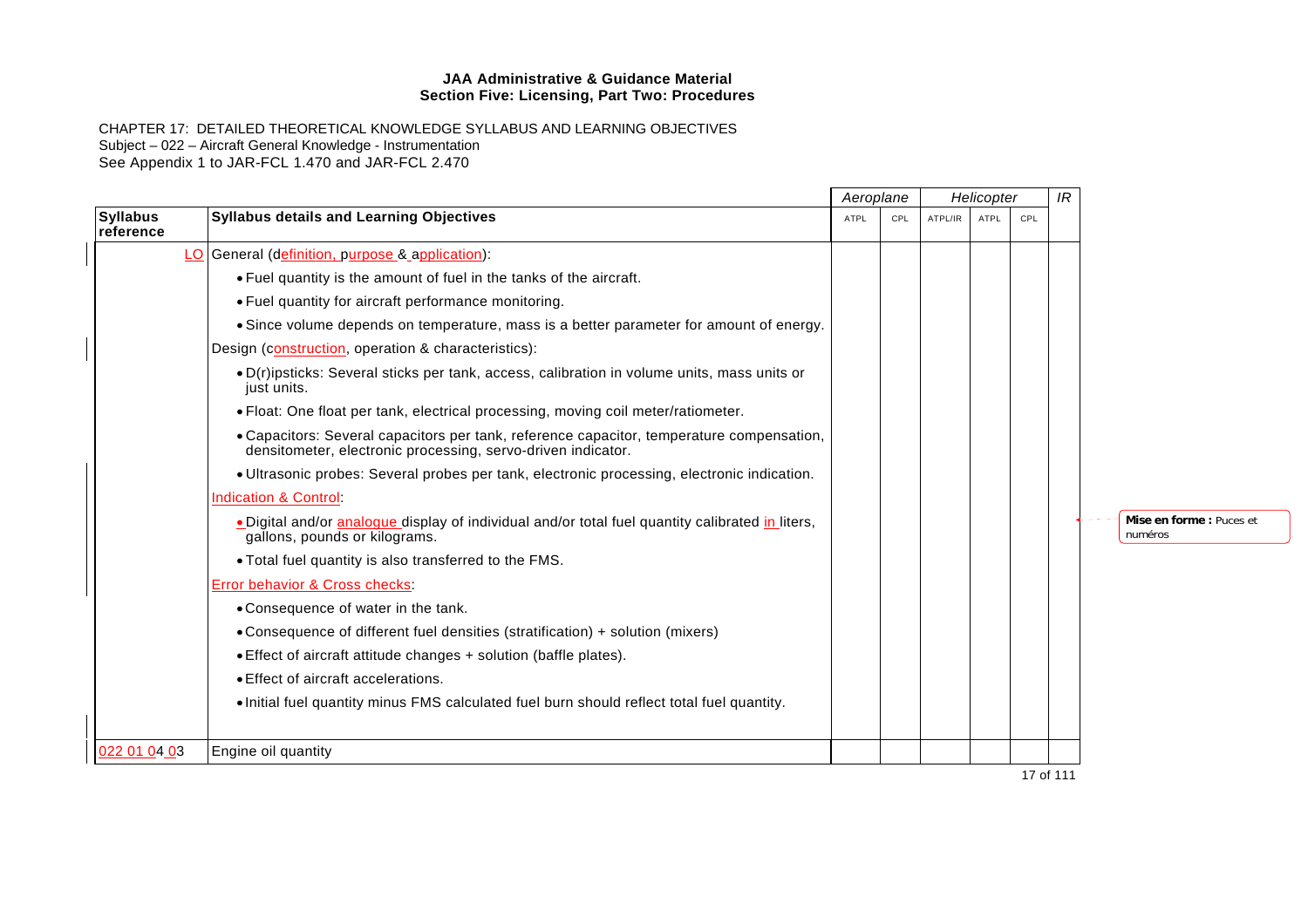|                              |                                                                                                       | Aeroplane |     |         | Helicopter |     | IR |                                    |
|------------------------------|-------------------------------------------------------------------------------------------------------|-----------|-----|---------|------------|-----|----|------------------------------------|
| <b>Syllabus</b><br>reference | <b>Syllabus details and Learning Objectives</b>                                                       | ATPL      | CPL | ATPL/IR | ATPL       | CPL |    |                                    |
|                              | LO General (definition, purpose & application):                                                       |           |     |         |            |     |    |                                    |
|                              | • Measure oil quantity for engine condition monitoring.                                               |           |     |         |            |     |    |                                    |
|                              | • Measure of oil cooling and lubrication system                                                       |           |     |         |            |     |    |                                    |
|                              | Design (construction, operation & characteristics):                                                   |           |     |         |            |     |    |                                    |
|                              | • Dipstick + visual inspection.                                                                       |           |     |         |            |     |    | Mise en forme: Puces et<br>numéros |
|                              | . Float and reed switches and electr(on)ical processor and electr(on)ical indicator.                  |           |     |         |            |     |    |                                    |
|                              | Indication & Control:                                                                                 |           |     |         |            |     |    |                                    |
|                              | . Digital and/or analogue display calibrated in units, liters, gallons, quarts or pints.              |           |     |         |            |     |    |                                    |
|                              | <b>Error behavior &amp; Cross checks:</b>                                                             |           |     |         |            |     |    |                                    |
|                              | • Low oil quantity may cause engine cooling and lubrication problems and subsequent<br>engine damage. |           |     |         |            |     |    |                                    |
|                              | • Low oil quantity may be caused by oil leak or high oil consumption of engine.                       |           |     |         |            |     |    |                                    |
|                              | • Oil quantity has to be checked before engine start.                                                 |           |     |         |            |     |    |                                    |
| 022 01 05 00                 | <b>Flow measurement</b>                                                                               |           |     |         |            |     |    |                                    |
| 022 01 05 01                 | Different types, design, operation, characteristics, accuracy                                         |           |     |         |            |     |    |                                    |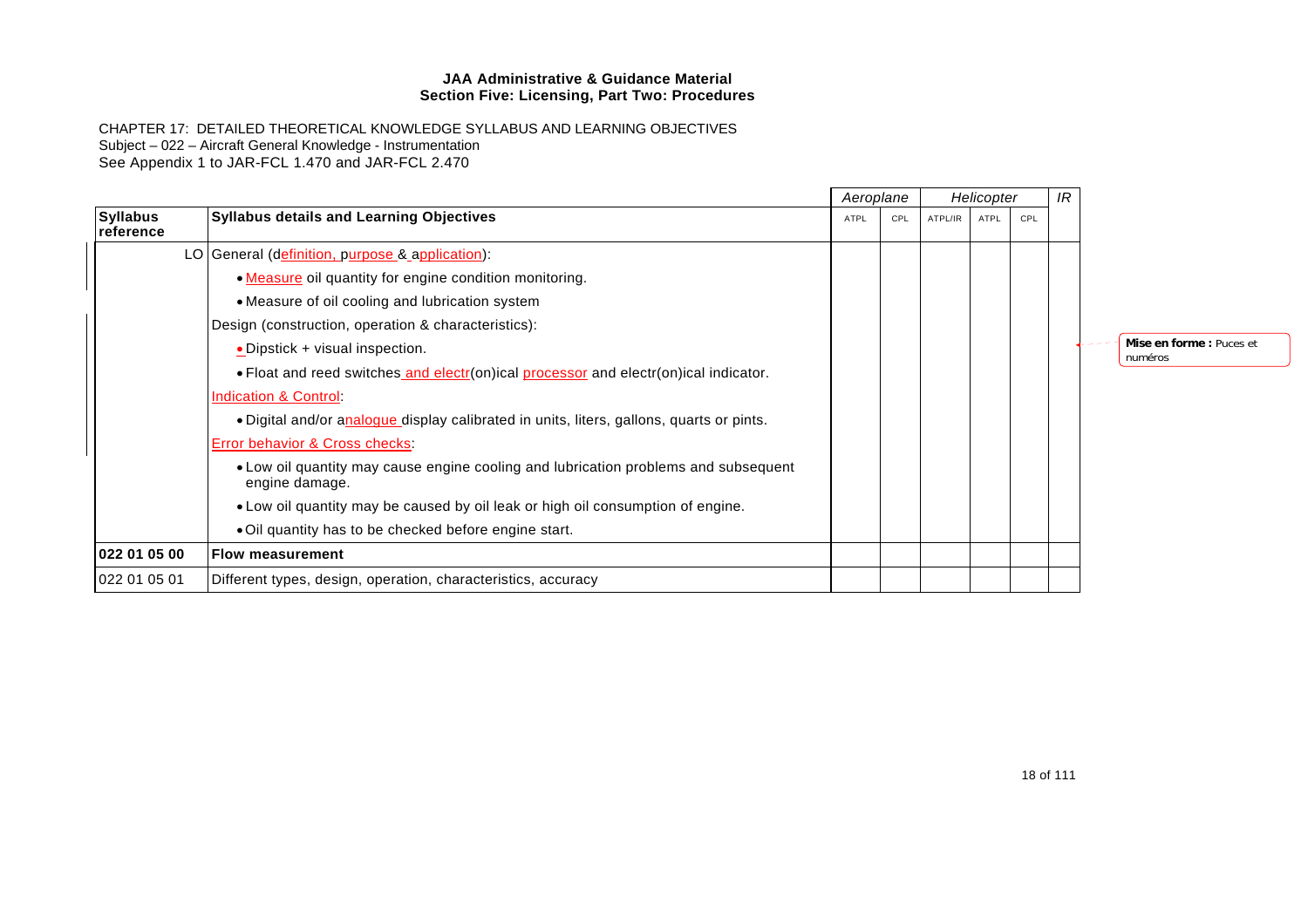|                              |                                                                                                                  | Aeroplane |     | Helicopter |             |     | IR |
|------------------------------|------------------------------------------------------------------------------------------------------------------|-----------|-----|------------|-------------|-----|----|
| <b>Syllabus</b><br>reference | <b>Syllabus details and Learning Objectives</b>                                                                  | ATPL      | CPL | ATPL/IR    | <b>ATPL</b> | CPL |    |
|                              | LO General (definition, purpose & application):                                                                  |           |     |            |             |     |    |
|                              | a.k.a. consumption gauge.                                                                                        |           |     |            |             |     |    |
|                              | Flow measurement based on differentiating a quantity over time.                                                  |           |     |            |             |     |    |
|                              | Flow expressed in volume units (small aeroplanes) or mass units (large aeroplanes).<br>$\bullet$                 |           |     |            |             |     |    |
|                              | Units: liters per hour (I/h), gallons per hour (gal/h), kilograms per hour (kg/h) and<br>pounds per hour (lb/h). |           |     |            |             |     |    |
|                              | Interrelation between units.                                                                                     |           |     |            |             |     |    |
|                              | Measurement of fuel flow per engine for engine condition and performance monitoring.                             |           |     |            |             |     |    |
|                              | Calculation of total fuel used for aircraft performance calculation.                                             |           |     |            |             |     |    |
|                              | Sensors (construction, operating principle, characteristics & error behavior):                                   |           |     |            |             |     |    |
|                              | Venturi: pressure differential (Bernoulli), volume flow measurement.<br>$\bullet$                                |           |     |            |             |     |    |
|                              | Dynamic vane: $P = F/A$ , volume flow measurement.<br>$\bullet$                                                  |           |     |            |             |     |    |
|                              | Turbine: induction of EMF, volume flow measurement, with temperature compensation<br>mass flow measurement.      |           |     |            |             |     |    |
|                              | Rotor torque: rotating impeller, measurement of angular momentum, mass flow<br>measurement.                      |           |     |            |             |     |    |
|                              | Stator torque: stationary impeller, measurement of angular momentum, mass flow<br>measurement.                   |           |     |            |             |     |    |
|                              | Motorless: measurement of angular momentum, mass flow measurement.                                               |           |     |            |             |     |    |
| 022 01 05 02                 | <b>Fuel flow</b>                                                                                                 | х         | x   | х          | x           | x   |    |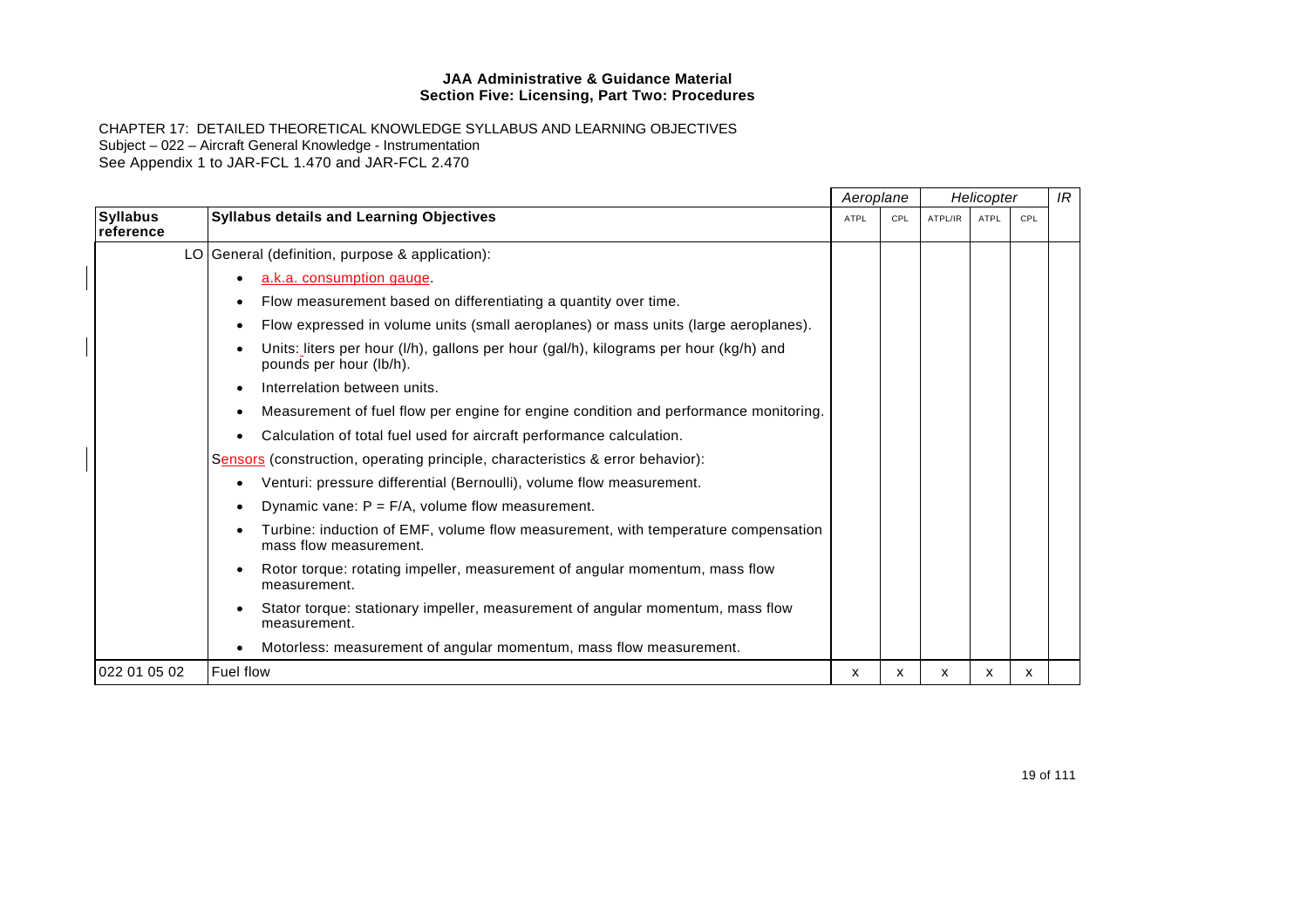| <b>Syllabus</b><br><b>Syllabus details and Learning Objectives</b><br>ATPL<br>reference            | CPL | ATPL/IR | <b>ATPL</b> | CPL |  |                                     |
|----------------------------------------------------------------------------------------------------|-----|---------|-------------|-----|--|-------------------------------------|
|                                                                                                    |     |         |             |     |  |                                     |
| LO Definition, Purpose & Application:                                                              |     |         |             |     |  |                                     |
| . Definition: Fuel flow is change of fuel quantity over time.                                      |     |         |             |     |  |                                     |
| . Purpose: Measurement of fuel flow per engine for engine condition and performance<br>monitoring. |     |         |             |     |  |                                     |
| • Application: in piston- and gasturbine engines driven aircraft.                                  |     |         |             |     |  |                                     |
| Design (construction, operation, characteristics):                                                 |     |         |             |     |  |                                     |
| · Volume units:                                                                                    |     |         |             |     |  | Mise en forme : Puces et<br>numéros |
| Venturi: mechanical processor- and indicator.<br>$\circ$                                           |     |         |             |     |  |                                     |
| Dynamic vane: (electro)mechanical processor- and indicator.<br>$\circ$                             |     |         |             |     |  |                                     |
| Turbine: electrical processor- and indicator.<br>$\circ$                                           |     |         |             |     |  |                                     |
| • Mass units:                                                                                      |     |         |             |     |  |                                     |
| Rotor torque: electr(on)ical processor- and indicator.<br>$\circ$                                  |     |         |             |     |  |                                     |
| Stator torque: electr(on)ical processor- and indicator.<br>$\circ$                                 |     |         |             |     |  |                                     |
| Motorless: electr(on)ical processor and indicator.                                                 |     |         |             |     |  |                                     |
| <b>Indication &amp; Control:</b>                                                                   |     |         |             |     |  |                                     |
| . Digital and/or analogue display calibrated in fuel units per hour.                               |     |         |             |     |  |                                     |
| <b>Error behavior &amp; Cross checks:</b>                                                          |     |         |             |     |  |                                     |
| . Fuel flow integrated over time results in fuel used.                                             |     |         |             |     |  |                                     |
| . Fuel used used in FMS to determine aircraft weight.                                              |     |         |             |     |  |                                     |
| . Cross check fuel flow with total fuel quantity and with FMS calculation.                         |     |         |             |     |  |                                     |
| 022 01 06 00<br><b>Position measurement</b>                                                        |     |         |             |     |  | Supprimé : transmitter              |
| 022 01 06 01<br>Different types, design, operation, characteristics, accuracy                      |     |         |             |     |  |                                     |

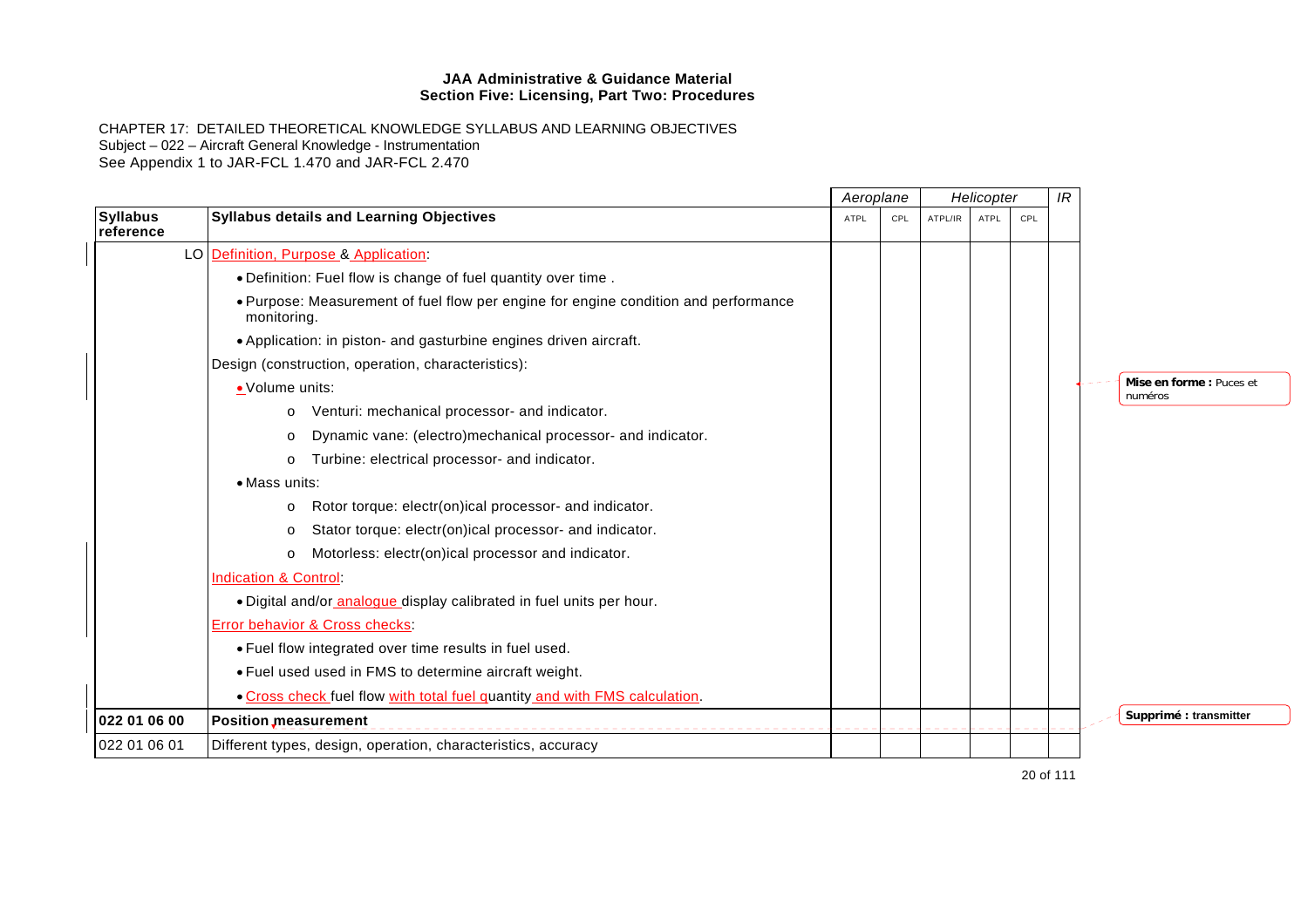|                              |                                                                                                                                                               | Aeroplane   |            | Helicopter |      |     | IR |
|------------------------------|---------------------------------------------------------------------------------------------------------------------------------------------------------------|-------------|------------|------------|------|-----|----|
| <b>Syllabus</b><br>reference | <b>Syllabus details and Learning Objectives</b>                                                                                                               | <b>ATPL</b> | <b>CPL</b> | ATPL/IR    | ATPL | CPL |    |
|                              | General (Definition, Purpose & Application):                                                                                                                  |             |            |            |      |     |    |
|                              | Discrete position sensors and analogue position sensors.                                                                                                      |             |            |            |      |     |    |
|                              | Angular and linear displacement sensors                                                                                                                       |             |            |            |      |     |    |
|                              | Units: degrees, millimeters or centimeters.                                                                                                                   |             |            |            |      |     |    |
|                              | Measurement of position of aircraft- and engine systems for indication and control.                                                                           |             |            |            |      |     |    |
|                              | Aircraft and engine system position: doors, landing gear, flight controls, hydraulic and<br>pneumatic valves, instrument, inlet guide vanes, thrust reverser. |             |            |            |      |     |    |
|                              | Instrumentation: position of capsules, bellows, bordon tubes, shafts etc.                                                                                     |             |            |            |      |     |    |
|                              | Effect of voltage, resistance, frequency, vibration, corrosion etc.                                                                                           |             |            |            |      |     |    |
|                              | Sensors (Construction, Operating principle, Characteristics & Error behavior):                                                                                |             |            |            |      |     |    |
|                              | Micro-switch: discrete position sensor; electric contact; fatique, corrosion, wear,<br>arcing.                                                                |             |            |            |      |     |    |
|                              | Proximity sensor: discrete position sensor; determination of impedance (Z).                                                                                   |             |            |            |      |     |    |
|                              | Potentiometer: analogue position sensor for linear and angular displacements;<br>changing electrical resistance, wear.                                        |             |            |            |      |     |    |
|                              | E-I pick-off: analogue position sensor for very small linear and angular displacements;<br>inductive pick-off.                                                |             |            |            |      |     |    |
|                              | LVDT: analogue position sensor for small linear displacements; inductive pick-off.                                                                            |             |            |            |      |     |    |
|                              | RVDT: analogue position sensor for angular displacements; inductive pick-off.                                                                                 |             |            |            |      |     |    |
|                              | Synchro: analogue position sensor for angular displacements; inductive pick-off.                                                                              |             |            |            |      |     |    |
| 022 01 06 02                 | Discrete position sensors                                                                                                                                     | X           | X          | X          | x    | x   |    |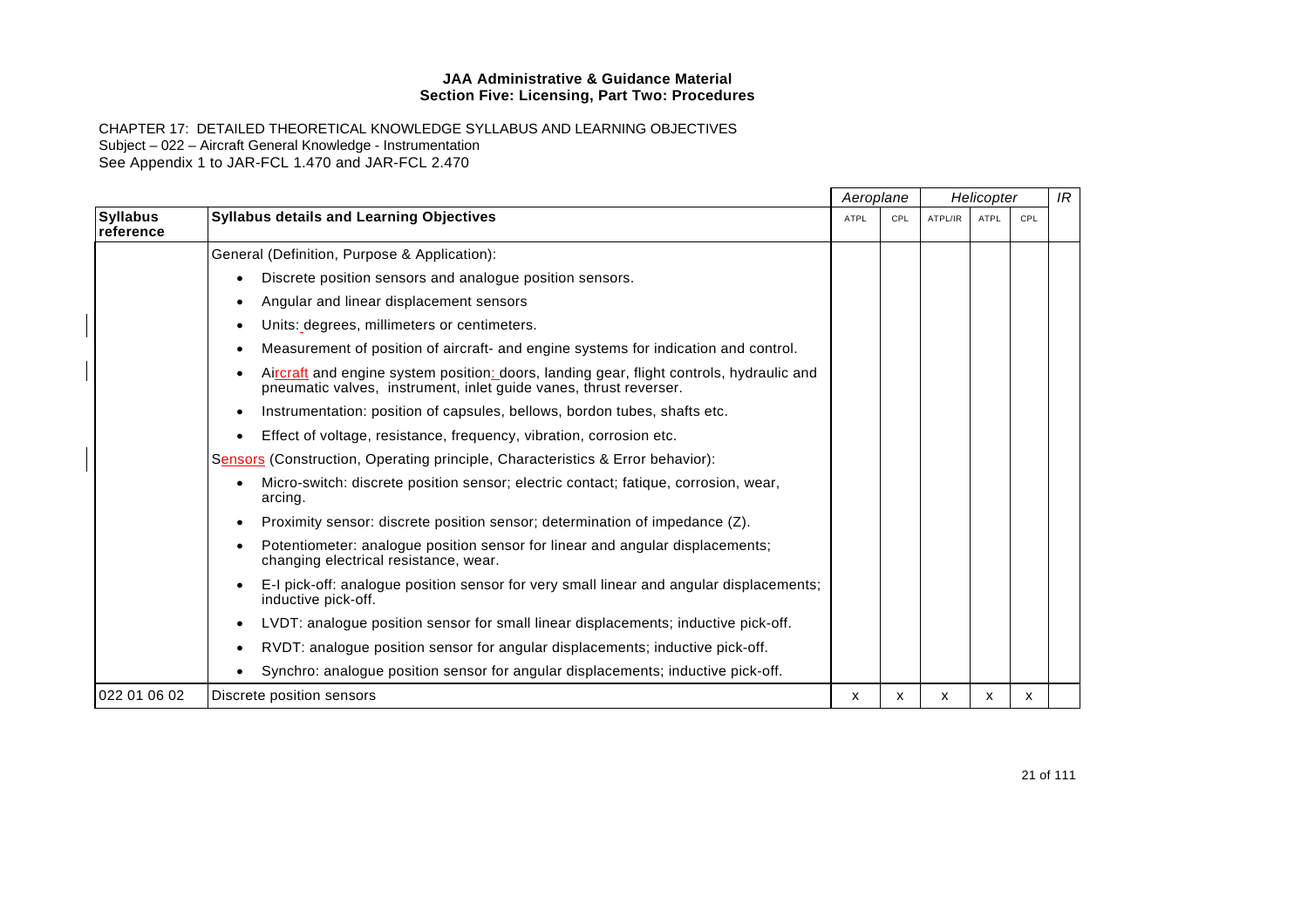|                              |                                                                                                       | Aeroplane |     | Helicopter |             |     | IR |                                     |
|------------------------------|-------------------------------------------------------------------------------------------------------|-----------|-----|------------|-------------|-----|----|-------------------------------------|
| <b>Syllabus</b><br>reference | <b>Syllabus details and Learning Objectives</b>                                                       | ATPL      | CPL | ATPL/IR    | <b>ATPL</b> | CPL |    |                                     |
|                              | LO Definition, Purpose & Application.                                                                 |           |     |            |             |     |    |                                     |
|                              | • A discrete position sensor is a sensor used to pick-up only one discrete postion of a<br>component. |           |     |            |             |     |    |                                     |
|                              | • Indication and control.                                                                             |           |     |            |             |     |    |                                     |
|                              | . Pushbuttons, rotary switches, limit switches etc.                                                   |           |     |            |             |     |    |                                     |
|                              | Design (construction, operation, characteristics):                                                    |           |     |            |             |     |    |                                     |
|                              | . Micro switch: electrical processing and indication.                                                 |           |     |            |             |     |    | Mise en forme: Puces et<br>numéros  |
|                              | . Proximity sensor: electronic processing and indication.                                             |           |     |            |             |     |    |                                     |
|                              | Indication & Control:                                                                                 |           |     |            |             |     |    |                                     |
|                              | · Alert light/message.                                                                                |           |     |            |             |     |    | Mise en forme : Puces et<br>numéros |
|                              | <b>Error behavior &amp; Cross checks:</b>                                                             |           |     |            |             |     |    |                                     |
|                              | . Wrong adjustment causes false alerts.                                                               |           |     |            |             |     |    |                                     |
| 022 01 06 03                 | Analogue position sensors                                                                             |           |     |            |             |     |    |                                     |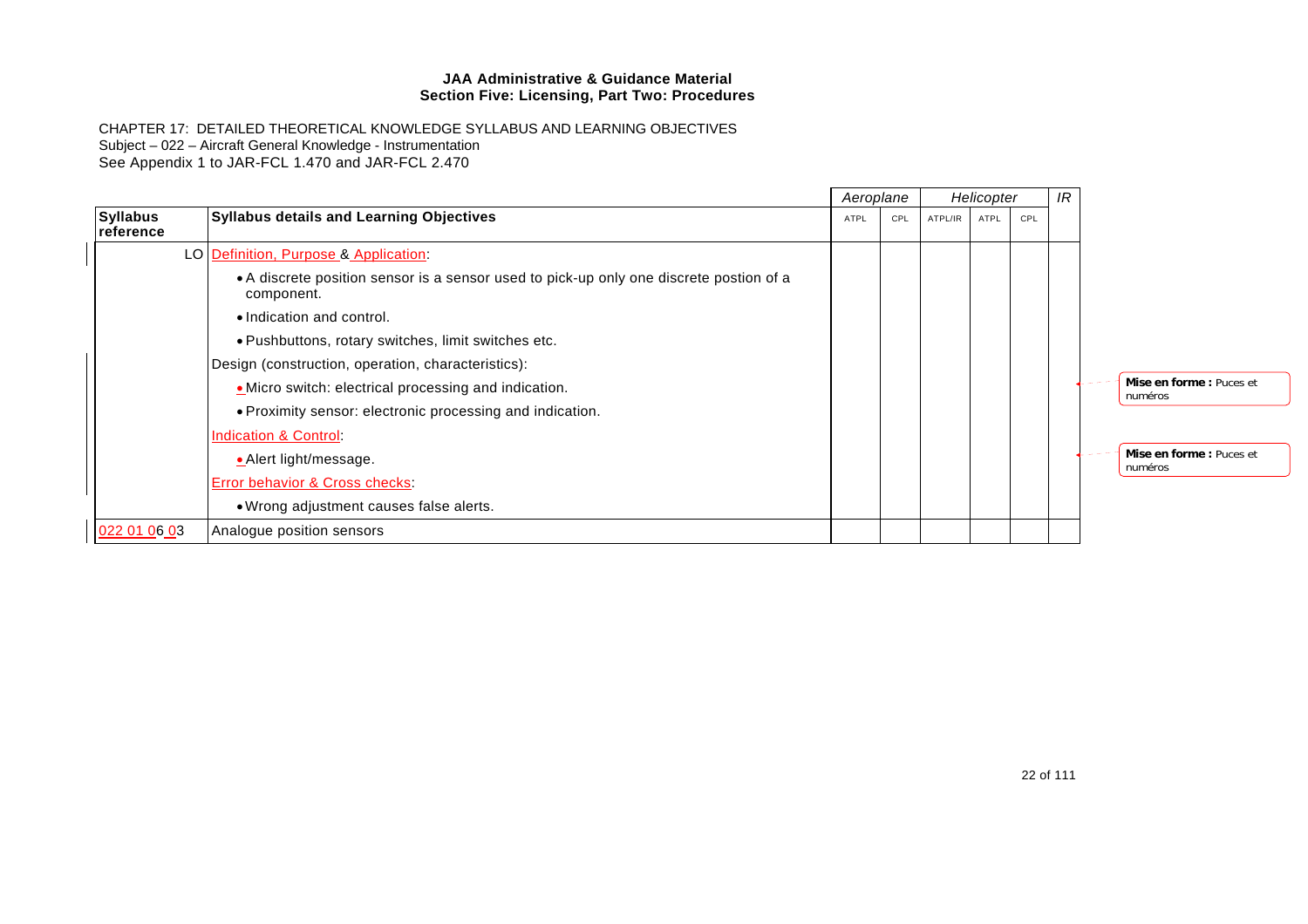|                              |                                                                                                                                      | Aeroplane<br>Helicopter |     |         |             |     |  |                                     |  |  |  |  |  |
|------------------------------|--------------------------------------------------------------------------------------------------------------------------------------|-------------------------|-----|---------|-------------|-----|--|-------------------------------------|--|--|--|--|--|
| <b>Syllabus</b><br>reference | <b>Syllabus details and Learning Objectives</b>                                                                                      | ATPL                    | CPL | ATPL/IR | <b>ATPL</b> | CPL |  |                                     |  |  |  |  |  |
|                              | LO Definition, Purpose & Application:                                                                                                |                         |     |         |             |     |  |                                     |  |  |  |  |  |
|                              | • An analogue sensor is a sensor used to pick up each position of a component ithin a<br>given mesuring range.                       |                         |     |         |             |     |  |                                     |  |  |  |  |  |
|                              | • Indication and control.                                                                                                            |                         |     |         |             |     |  |                                     |  |  |  |  |  |
|                              | • Measurement of position of: rotary selector knobs, mechanical pressure sensors,<br>actuators, gyroscopes, flight control surfaces. |                         |     |         |             |     |  |                                     |  |  |  |  |  |
|                              | Construction, Operation & Characteristics:                                                                                           |                         |     |         |             |     |  |                                     |  |  |  |  |  |
|                              | • Potmeter, electrical processing and indication.                                                                                    |                         |     |         |             |     |  | Mise en forme: Puces et<br>numéros  |  |  |  |  |  |
|                              | • E-I, electr(on)ical processing                                                                                                     |                         |     |         |             |     |  |                                     |  |  |  |  |  |
|                              | • LVDT/RVDT, electr(on)ical processing, indication and control.                                                                      |                         |     |         |             |     |  |                                     |  |  |  |  |  |
|                              | • RVDT, electr(on)ical processing, indication and control.                                                                           |                         |     |         |             |     |  |                                     |  |  |  |  |  |
|                              | • Synchro, electrical processing, indication and control.                                                                            |                         |     |         |             |     |  |                                     |  |  |  |  |  |
|                              | <b>Indication &amp; Control:</b>                                                                                                     |                         |     |         |             |     |  |                                     |  |  |  |  |  |
|                              | • Analoge display calibrated in degrees.                                                                                             |                         |     |         |             |     |  |                                     |  |  |  |  |  |
|                              | • Control of instrument systems.                                                                                                     |                         |     |         |             |     |  |                                     |  |  |  |  |  |
|                              | <b>Error behavior &amp; Cross checks:</b>                                                                                            |                         |     |         |             |     |  |                                     |  |  |  |  |  |
|                              | • Wrong adjustment.                                                                                                                  |                         |     |         |             |     |  |                                     |  |  |  |  |  |
|                              | . Cross checks with help of visual indicators.                                                                                       |                         |     |         |             |     |  | Mise en forme : Puces et<br>numéros |  |  |  |  |  |
| 022 01 07 00                 | <b>Torque measurement</b>                                                                                                            |                         |     |         |             |     |  |                                     |  |  |  |  |  |
| 022 01 07 01                 | Different types, design, operation, characteristics, accuracy                                                                        |                         |     |         |             |     |  |                                     |  |  |  |  |  |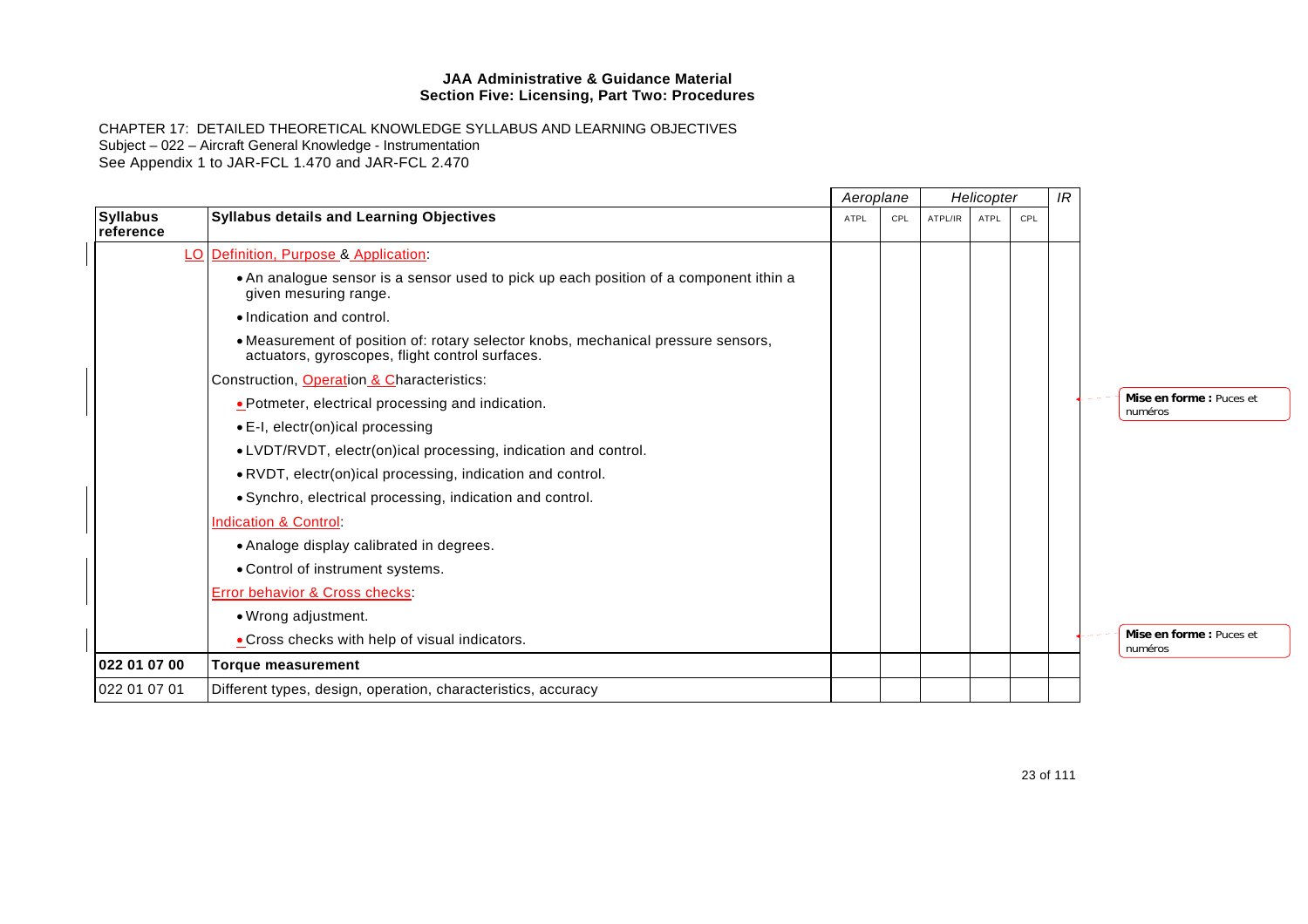|                              |                                                                                                            | Aeroplane |     |         | Helicopter  |     | IR |
|------------------------------|------------------------------------------------------------------------------------------------------------|-----------|-----|---------|-------------|-----|----|
| <b>Syllabus</b><br>reference | <b>Syllabus details and Learning Objectives</b>                                                            | ATPL      | CPL | ATPL/IR | <b>ATPL</b> | CPL |    |
|                              | General (Definition, Purpose & Application):                                                               |           |     |         |             |     |    |
|                              | Define torque (T): two equal but opposite forces each acting on a different part of the<br>same component. |           |     |         |             |     |    |
|                              | A.k.a. twist or expressed as a forceless turning moment.                                                   |           |     |         |             |     |    |
|                              | Units: Nm, foot-punds (ft lbs), braked mean effective pressure (psi), percentage of<br>maximum torque (%). |           |     |         |             |     |    |
|                              | To determine the output torque of a turboprop engine for indication and control.                           |           |     |         |             |     |    |
|                              | Torque is a measure for engine power ( $P = T \times r$ rpm).                                              |           |     |         |             |     |    |
|                              | Too high torque causes engine and propeller damage.                                                        |           |     |         |             |     |    |
|                              | Relation between torque, blade angle and rpm.                                                              |           |     |         |             |     |    |
|                              | Engine torque: turboprops only                                                                             |           |     |         |             |     |    |
|                              | Sensors (Construction, Operating principle, Characteristics & Error behavior):                             |           |     |         |             |     |    |
|                              | Planetary gear system: measurement of oil pressure necessary to keep planetary gear<br>system in position. |           |     |         |             |     |    |
|                              | Electronic system: two inductive pick-offs measure twist in torsion shaft.                                 |           |     |         |             |     |    |
| 022 01 07 02                 | Engine and or propellor torque system                                                                      | X         | х   | x       | x           | x   |    |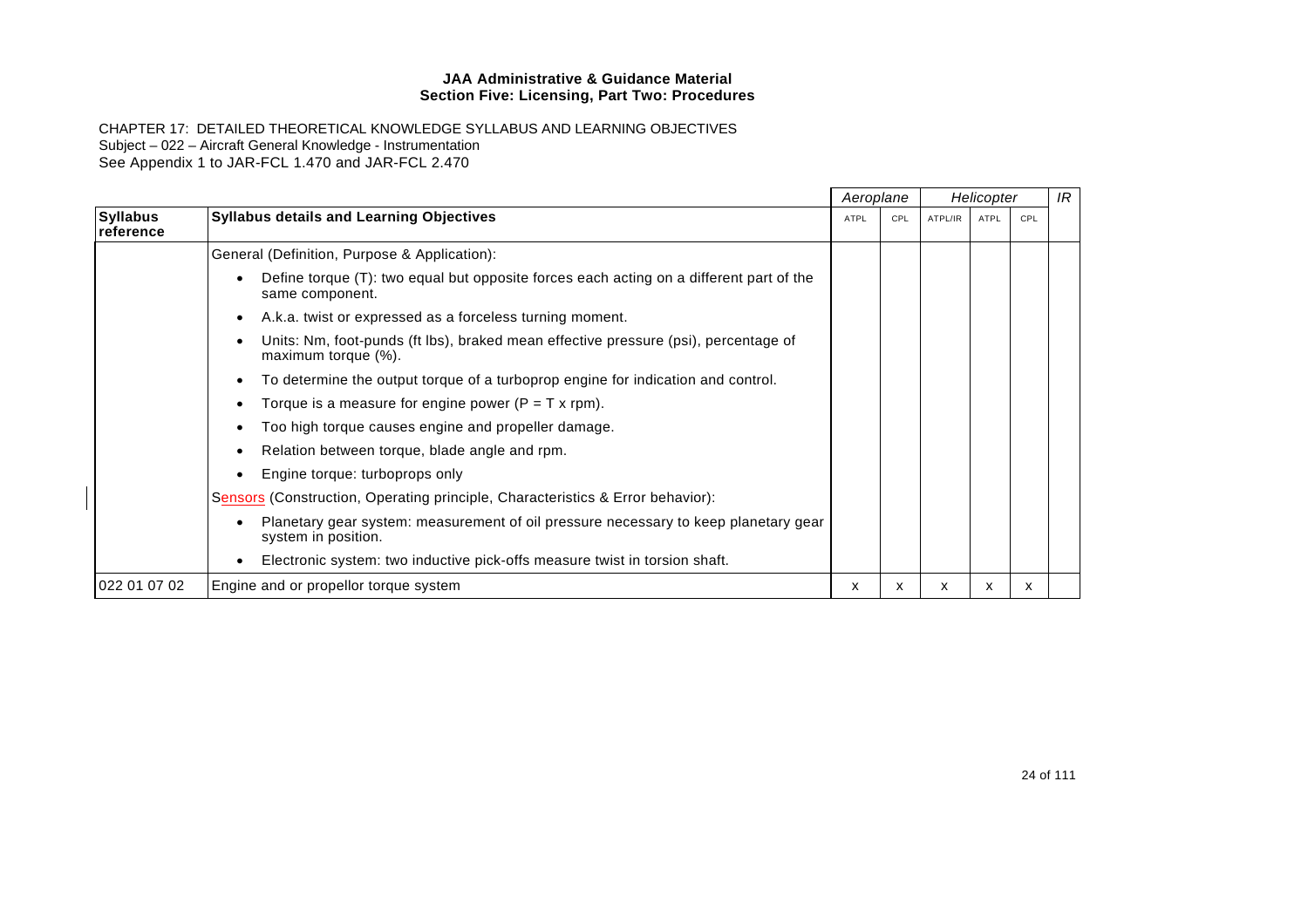|                               |                                                                                  |      | Aeroplane |         | Helicopter  |     | IR |                                    |
|-------------------------------|----------------------------------------------------------------------------------|------|-----------|---------|-------------|-----|----|------------------------------------|
| <b>Syllabus</b><br>∣reference | <b>Syllabus details and Learning Objectives</b>                                  | ATPL | CPL       | ATPL/IR | <b>ATPL</b> | CPL |    |                                    |
|                               | LO Definition, Purpose & Application:                                            |      |           |         |             |     |    |                                    |
|                               | • Measure oil pressure for engine condition monitoring.                          |      |           |         |             |     |    |                                    |
|                               | Construction, operation & characteristics:                                       |      |           |         |             |     |    |                                    |
|                               | . Planetary gear system, hydromechanical processor and indicator.                |      |           |         |             |     |    | Mise en forme: Puces et<br>numéros |
|                               | • Two gear-wheels with inductive pick-ups, electronic processing and indication. |      |           |         |             |     |    |                                    |
|                               | Indication & Control:                                                            |      |           |         |             |     |    |                                    |
|                               | • Digital and/or analogue display calibrated in psi, Nm or %.                    |      |           |         |             |     |    |                                    |
|                               | Error behavior & Cross checks:                                                   |      |           |         |             |     |    |                                    |
|                               | • Consequences of oil leak                                                       |      |           |         |             |     |    |                                    |
| 022 01 08 00                  | Angular speed measurement (Tachometer)                                           |      |           |         |             |     |    |                                    |
| 022 01 08 01                  | Different types, design, operation, characteristics, accuracy                    |      |           |         |             |     |    |                                    |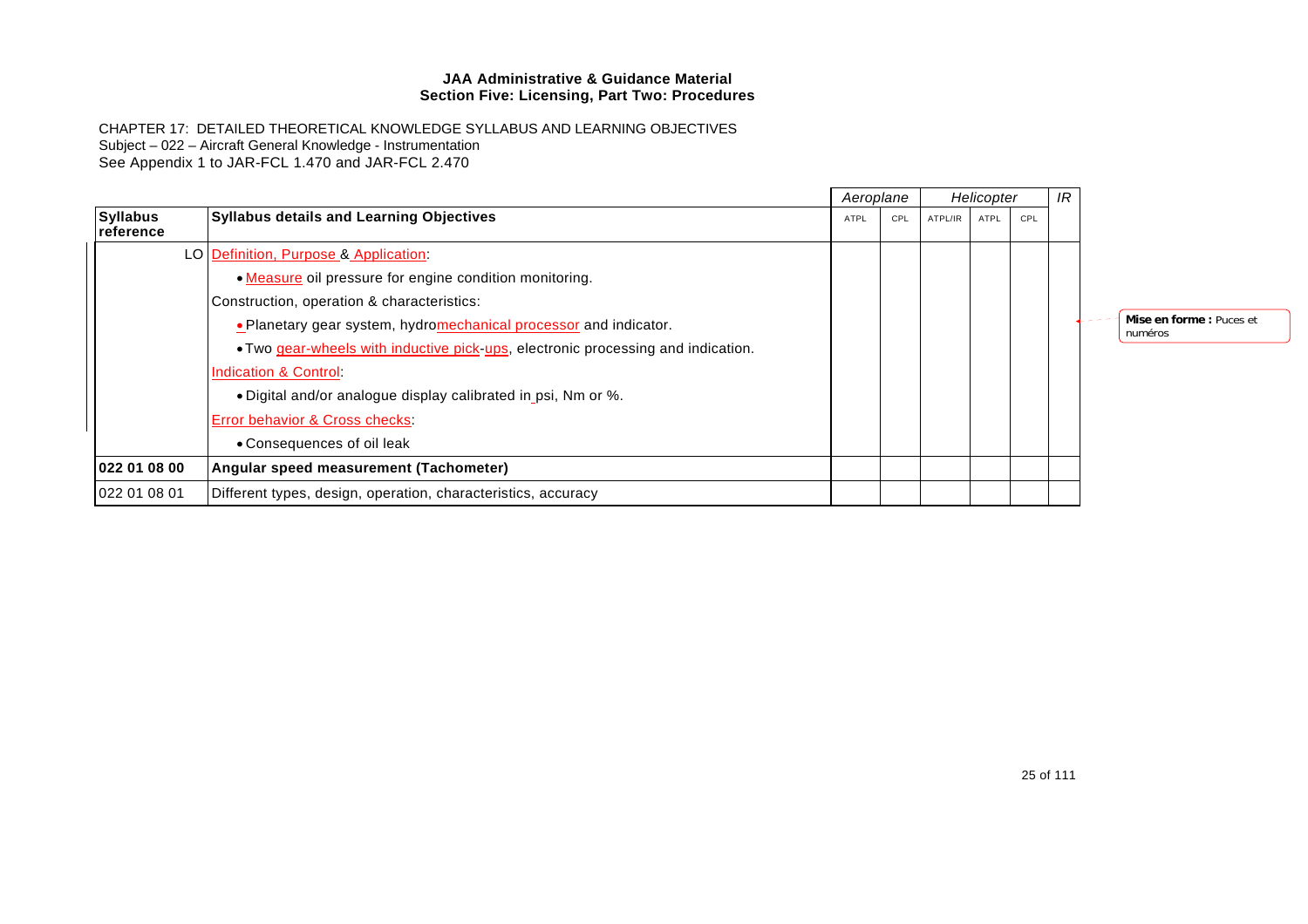|                              |                                                                                                                             | Aeroplane |     |         | Helicopter |     | IR |
|------------------------------|-----------------------------------------------------------------------------------------------------------------------------|-----------|-----|---------|------------|-----|----|
| <b>Syllabus</b><br>reference | <b>Syllabus details and Learning Objectives</b>                                                                             | ATPL      | CPL | ATPL/IR | ATPL       | CPL |    |
|                              | LO General (Definition, Purpose & Application):                                                                             |           |     |         |            |     |    |
|                              | Measurement of angular shaft speed.                                                                                         |           |     |         |            |     |    |
|                              | Units: revolutions per minute (rpm) for piston engines and percentage of maximum<br>rated speed (%) for gasturbine engines. |           |     |         |            |     |    |
|                              | Engine condition- and performance monitoring and control.                                                                   |           |     |         |            |     |    |
|                              | Sensors (Construction, Operating principle, Characteristics & Error behavior):                                              |           |     |         |            |     |    |
|                              | Mechanical tachometers:                                                                                                     |           |     |         |            |     |    |
|                              | Centrifugal tachometer: springloaded fly-weights.<br>$\circ$                                                                |           |     |         |            |     |    |
|                              | Eddy-current tachometer: induction of eddy currents set-up in a sprinloaded<br>$\Omega$<br>cup.                             |           |     |         |            |     |    |
|                              | Electrical tachometer:                                                                                                      |           |     |         |            |     |    |
|                              | DC-tachometer: measurement of DC voltage.<br>$\circ$                                                                        |           |     |         |            |     |    |
|                              | AC-tachometer: measurement of induced single-phase AC voltage.<br>$\circ$                                                   |           |     |         |            |     |    |
|                              | Rotary-current tachometer: frequency based measurement of induced three-<br>$\circ$<br>phase AC voltage.                    |           |     |         |            |     |    |
|                              | Electronic tachometer:                                                                                                      |           |     |         |            |     |    |
|                              | Tachoprobe: frequency based measurement of induced AC voltage.<br>$\circ$                                                   |           |     |         |            |     |    |
| 022 01 08 02                 | Tachometer piston engines                                                                                                   | X         | x   | х       | X          | X   |    |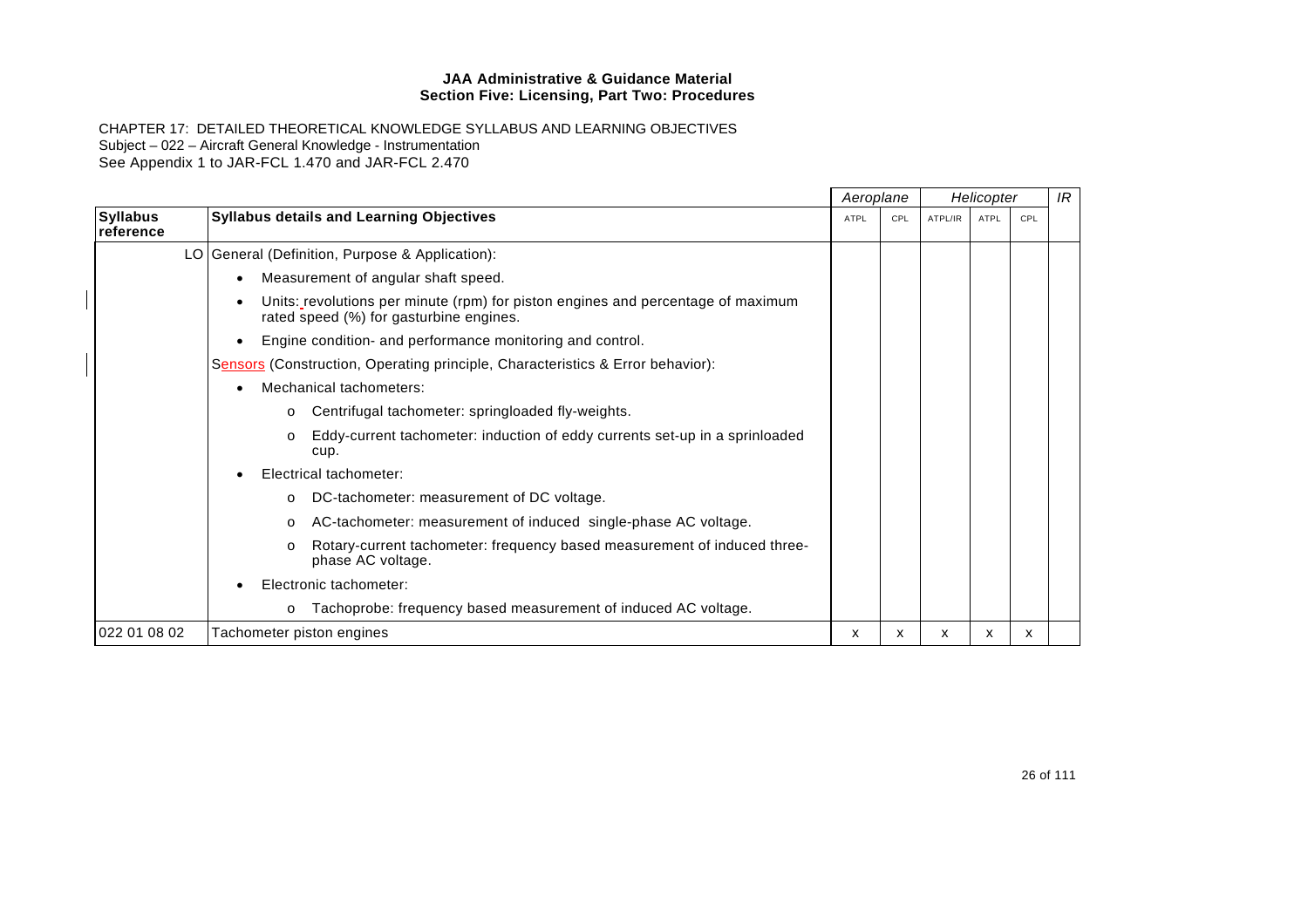|                              |                                                                                                      | Aeroplane<br>Helicopter |     |         |      |     | IR |                                    |
|------------------------------|------------------------------------------------------------------------------------------------------|-------------------------|-----|---------|------|-----|----|------------------------------------|
| <b>Syllabus</b><br>reference | <b>Syllabus details and Learning Objectives</b>                                                      | ATPL                    | CPL | ATPL/IR | ATPL | CPL |    |                                    |
|                              | LO General (definition, purpose & application):                                                      |                         |     |         |      |     |    |                                    |
|                              | • Tachometer must show the engine rpm.                                                               |                         |     |         |      |     |    |                                    |
|                              | <b>Operating principle &amp; Construction:</b>                                                       |                         |     |         |      |     |    |                                    |
|                              | Centrifugal tachometer, mechanical processing and indication, possible connection<br>with hour meter |                         |     |         |      |     |    |                                    |
|                              | Eddy-current tachometer, mechanical processing and indication.<br>$\bullet$                          |                         |     |         |      |     |    |                                    |
|                              | DC-tachometer, electrical processing and indication.<br>$\bullet$                                    |                         |     |         |      |     |    |                                    |
|                              | AC-tachometer, electrical processing and indication.                                                 |                         |     |         |      |     |    |                                    |
|                              | Indication & Control:                                                                                |                         |     |         |      |     |    |                                    |
|                              | . Analog display calibrated in rpm.                                                                  |                         |     |         |      |     |    | Mise en forme: Puces et<br>numéros |
|                              | . Red arc: area in which continuous operation may cause vibration and must be avoided                |                         |     |         |      |     |    |                                    |
|                              | Error behavior & Cross checks:                                                                       |                         |     |         |      |     |    |                                    |
|                              | • Maximum cable length between sensor and processor 2 m.                                             |                         |     |         |      |     |    |                                    |
|                              | • Effect of electrical line resistance.                                                              |                         |     |         |      |     |    |                                    |
| 022 01 08 03                 | Tachometer gasturbine engine                                                                         | x.                      |     | ᄉ       | х    | x   |    |                                    |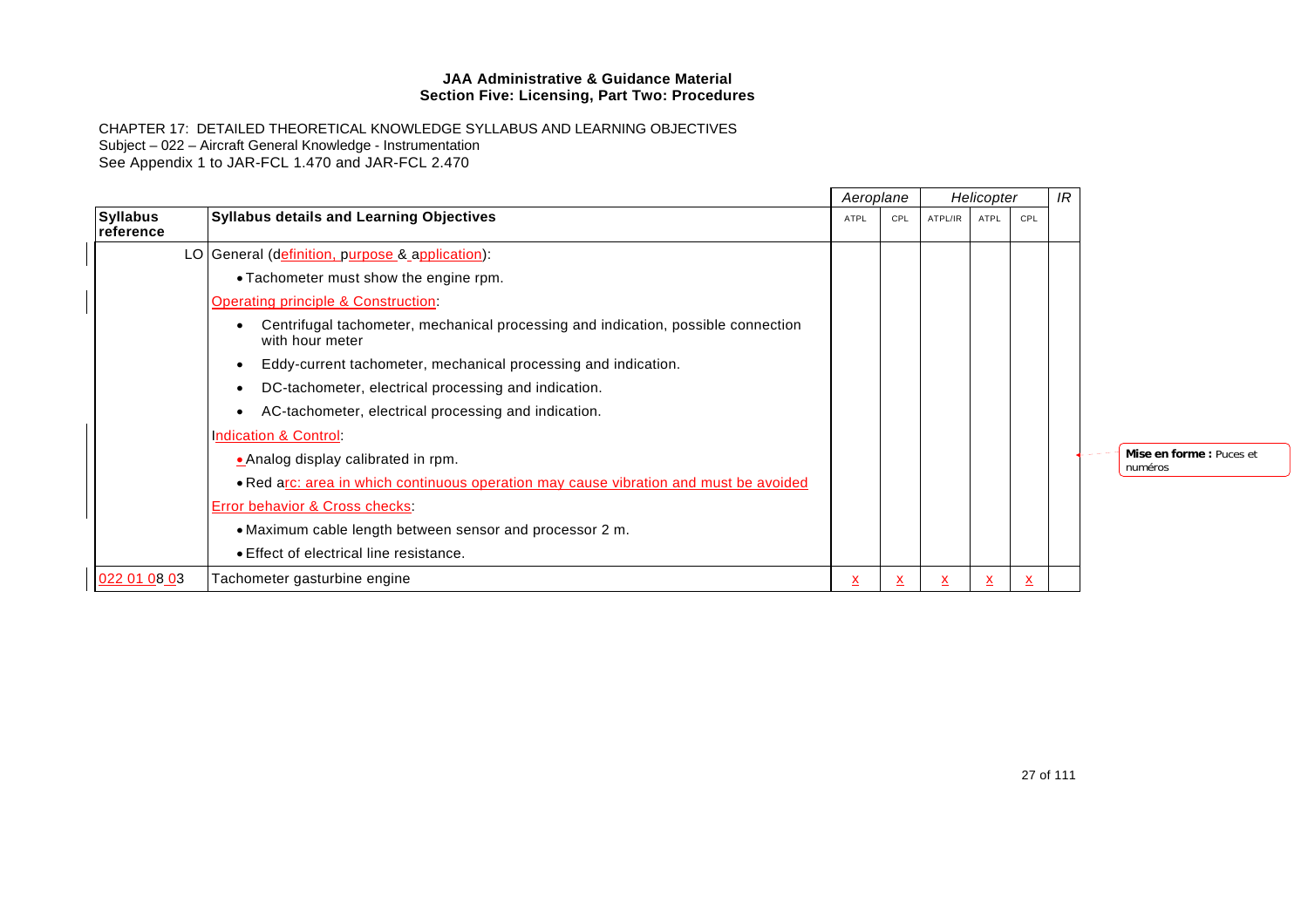|                              |                                                                                                                                        | Aeroplane |     | Helicopter |      |     |  |                                    |  | IR |  |
|------------------------------|----------------------------------------------------------------------------------------------------------------------------------------|-----------|-----|------------|------|-----|--|------------------------------------|--|----|--|
| <b>Syllabus</b><br>reference | <b>Syllabus details and Learning Objectives</b>                                                                                        | ATPL      | CPL | ATPL/IR    | ATPL | CPL |  |                                    |  |    |  |
|                              | LO General (definition, purpose & application):                                                                                        |           |     |            |      |     |  |                                    |  |    |  |
|                              | • Tachometers for gasturbine engines must be able to measure rotational speeds up to<br>several ten-thousands rpm.                     |           |     |            |      |     |  |                                    |  |    |  |
|                              | • For each shaft there is one tachometer.                                                                                              |           |     |            |      |     |  |                                    |  |    |  |
|                              | Design (construction & operation)                                                                                                      |           |     |            |      |     |  |                                    |  |    |  |
|                              | Rotary-current tachometer, electrical processing and electromechanical indication with<br>eddy-current head.                           |           |     |            |      |     |  |                                    |  |    |  |
|                              | Tachoprobe, electronical processing and indication, frequency converter, DC amplifier,<br>servo-driven indicator or eletronic display. |           |     |            |      |     |  |                                    |  |    |  |
|                              | <b>Indication &amp; Control:</b>                                                                                                       |           |     |            |      |     |  |                                    |  |    |  |
|                              | • Depending on type: digital- and analog display calibrated in % of the maximum rated<br>rpm.                                          |           |     |            |      |     |  | Mise en forme: Puces et<br>numéros |  |    |  |
|                              | . Indications in fan rpm, rotor rpm, propellor rpm or just n1, n2 and (sometimes) n3                                                   |           |     |            |      |     |  |                                    |  |    |  |
|                              | • Trailing pointer which can be reset by crew.                                                                                         |           |     |            |      |     |  |                                    |  |    |  |
|                              | Error behavior & Cross checks:                                                                                                         |           |     |            |      |     |  |                                    |  |    |  |
|                              | • Usually different shaft speeds measured, check for interrelation.                                                                    |           |     |            |      |     |  |                                    |  |    |  |
| 022 01 08 04                 | Synchroscope                                                                                                                           |           |     |            |      |     |  |                                    |  |    |  |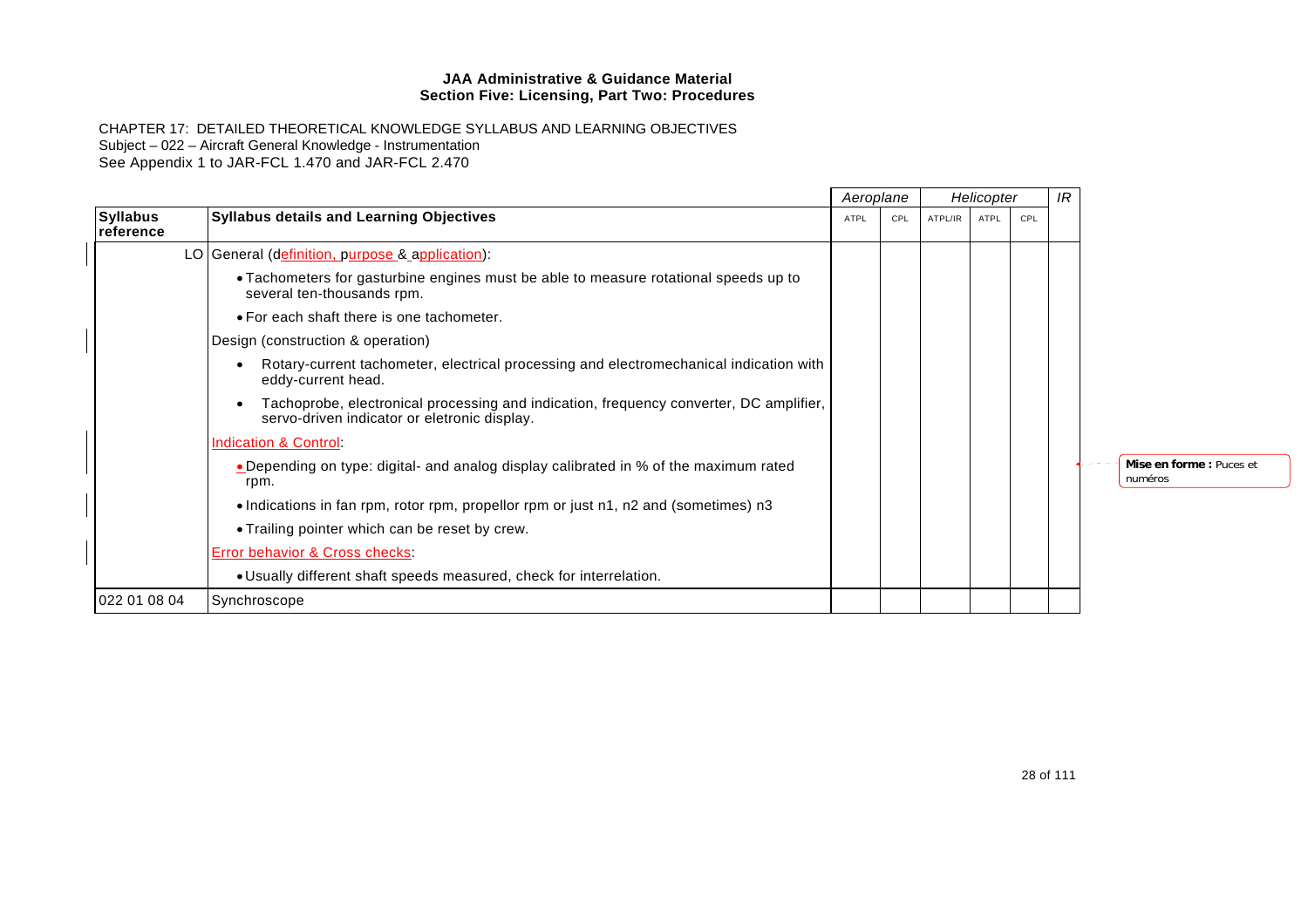|                              |                                                                                       | IR<br>Aeroplane<br>Helicopter |                 |         |      |                         |  |                                    |  |  |
|------------------------------|---------------------------------------------------------------------------------------|-------------------------------|-----------------|---------|------|-------------------------|--|------------------------------------|--|--|
| <b>Syllabus</b><br>reference | <b>Syllabus details and Learning Objectives</b>                                       | ATPL                          | CPL             | ATPL/IR | ATPL | CPL                     |  |                                    |  |  |
|                              | LO General (definition, purpose & application):                                       |                               |                 |         |      |                         |  |                                    |  |  |
|                              | . Sysnchroscopes are used to manually or automaticaly synchronise propellers.         |                               |                 |         |      |                         |  |                                    |  |  |
|                              | • Synchronised propellers produce less noise and vibration.                           |                               |                 |         |      |                         |  |                                    |  |  |
|                              | • Applied in multi-engined propeller driven aeroplanes.                               |                               |                 |         |      |                         |  |                                    |  |  |
|                              | General (construction & operation):                                                   |                               |                 |         |      |                         |  |                                    |  |  |
|                              | • A rotary-current tachometer on each engine supplies its signals to synchroscope     |                               |                 |         |      |                         |  | Mise en forme: Puces et<br>numéros |  |  |
|                              | • Synchroscope consists of three-phase stator and three-phase rotor                   |                               |                 |         |      |                         |  |                                    |  |  |
|                              | . When rotating stator field en rotor field have the same speed, rotor does not turn. |                               |                 |         |      |                         |  |                                    |  |  |
|                              | • Rotor connects to indicator.                                                        |                               |                 |         |      |                         |  |                                    |  |  |
|                              | Indication & Control:                                                                 |                               |                 |         |      |                         |  |                                    |  |  |
|                              | • Analogue pictorial display.                                                         |                               |                 |         |      |                         |  | Mise en forme: Puces et<br>numéros |  |  |
|                              | • Possibility to automatically control synchronisation.                               |                               |                 |         |      |                         |  |                                    |  |  |
|                              | <b>Error behavior &amp; Cross checks:</b>                                             |                               |                 |         |      |                         |  |                                    |  |  |
|                              | • Use synchroscope in comparison with rpm indicators.                                 |                               |                 |         |      |                         |  |                                    |  |  |
|                              | . Nearly synchronised propellers will cause an audible beat frequency.                |                               |                 |         |      |                         |  | Mise en forme: Puces et<br>numéros |  |  |
| 022 01 09 00                 | <b>Vibration monitoring</b>                                                           | X                             | $\underline{x}$ | x       | x    | $\overline{\mathbf{x}}$ |  |                                    |  |  |
| 022 01 09 01                 | Different types, design, operation, characteristics, accuracy                         |                               |                 |         |      |                         |  |                                    |  |  |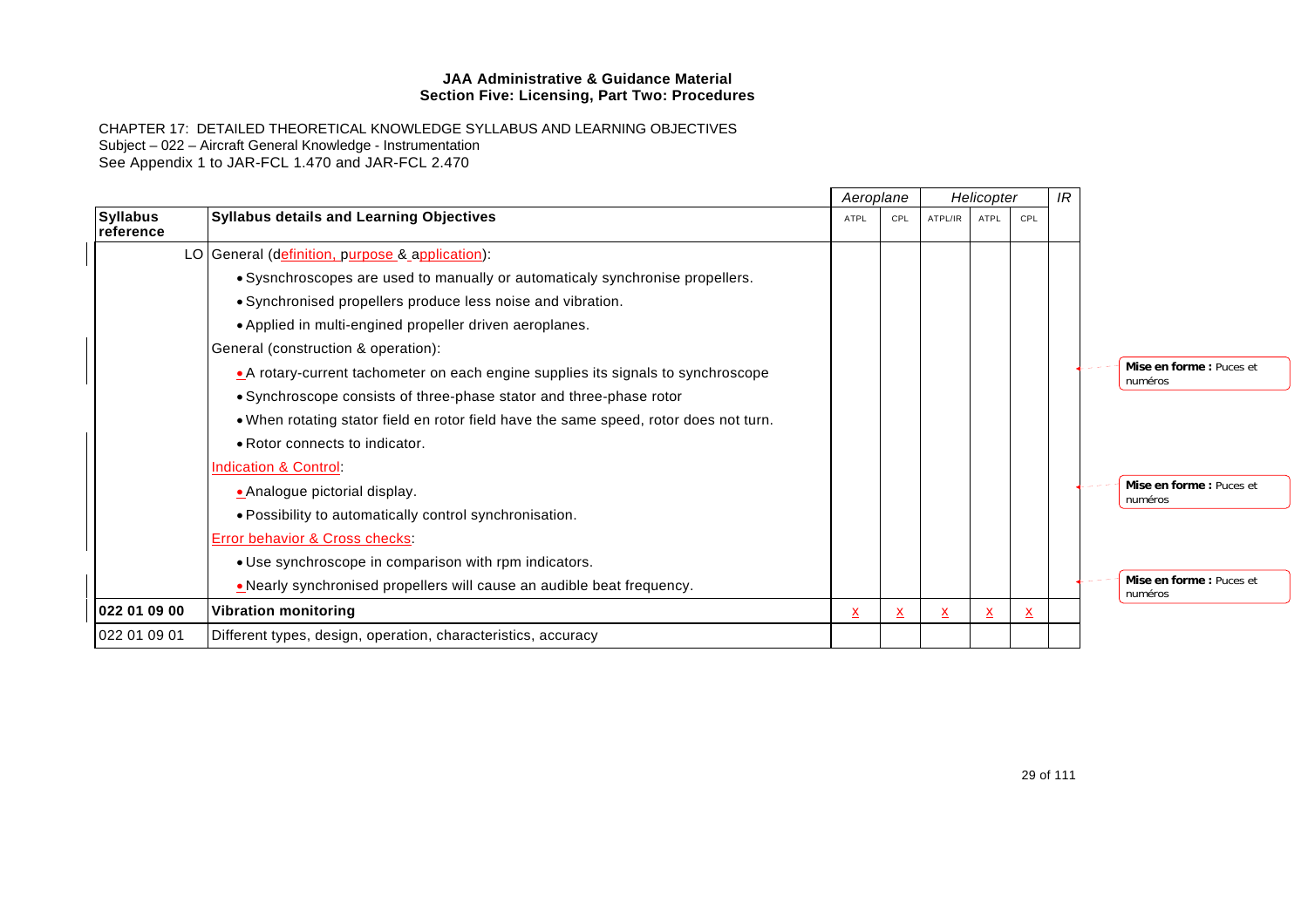|                              |                                                                                                                   |      | Aeroplane |         | Helicopter  |     |  |  | IR |
|------------------------------|-------------------------------------------------------------------------------------------------------------------|------|-----------|---------|-------------|-----|--|--|----|
| <b>Syllabus</b><br>reference | <b>Syllabus details and Learning Objectives</b>                                                                   | ATPL | CPL       | ATPL/IR | <b>ATPL</b> | CPL |  |  |    |
|                              | LO General (Definition, Purpose & Application):                                                                   |      |           |         |             |     |  |  |    |
|                              | Change in amplitude at a relative high frequency.<br>$\bullet$                                                    |      |           |         |             |     |  |  |    |
|                              | Vibration may cause mechanical damage to components.<br>$\bullet$                                                 |      |           |         |             |     |  |  |    |
|                              | Engine condition and trend monitoring.                                                                            |      |           |         |             |     |  |  |    |
|                              | Sensors (Construction, Operating principle, Characteristics & Error behavior):                                    |      |           |         |             |     |  |  |    |
|                              | Inductive pick-off: EMF by induction, magnetic proof-mass suspended in coil.<br>$\bullet$                         |      |           |         |             |     |  |  |    |
|                              | Quartz crystal: F=m.a, generation of AC-voltage when subjected to vibration (piezo-<br>$\bullet$<br>electricity). |      |           |         |             |     |  |  |    |
| 022 01 09 02                 | Inductive pick-off                                                                                                | x    | x         | X       | x           | x   |  |  |    |
|                              | LO General (definitions, purposes, applications)                                                                  |      |           |         |             |     |  |  |    |
|                              | To measure engine radial shaft vibration for engine condition and trend monitoring                                |      |           |         |             |     |  |  |    |
|                              | Engine radial shaft vibration: Turbofan en turbojet engines<br>$\bullet$                                          |      |           |         |             |     |  |  |    |
|                              | State that on turbofan/jet engines vibration sensors may be located on all shafts (N1,<br>$\bullet$<br>N2, etc.   |      |           |         |             |     |  |  |    |
|                              | State usually two perpendicular sensors per shaft<br>٠                                                            |      |           |         |             |     |  |  |    |
|                              | Continuous indication of vibration level of all engines<br>$\bullet$                                              |      |           |         |             |     |  |  |    |
|                              | Vibrating frequency depends on rpm,<br>$\bullet$                                                                  |      |           |         |             |     |  |  |    |
|                              | Calibration in amplitude, speed or in units<br>$\bullet$                                                          |      |           |         |             |     |  |  |    |
|                              | Procedure when too high vibration.<br>$\bullet$                                                                   |      |           |         |             |     |  |  |    |
|                              | Vibration may be caused by mechanical damage or wear                                                              |      |           |         |             |     |  |  |    |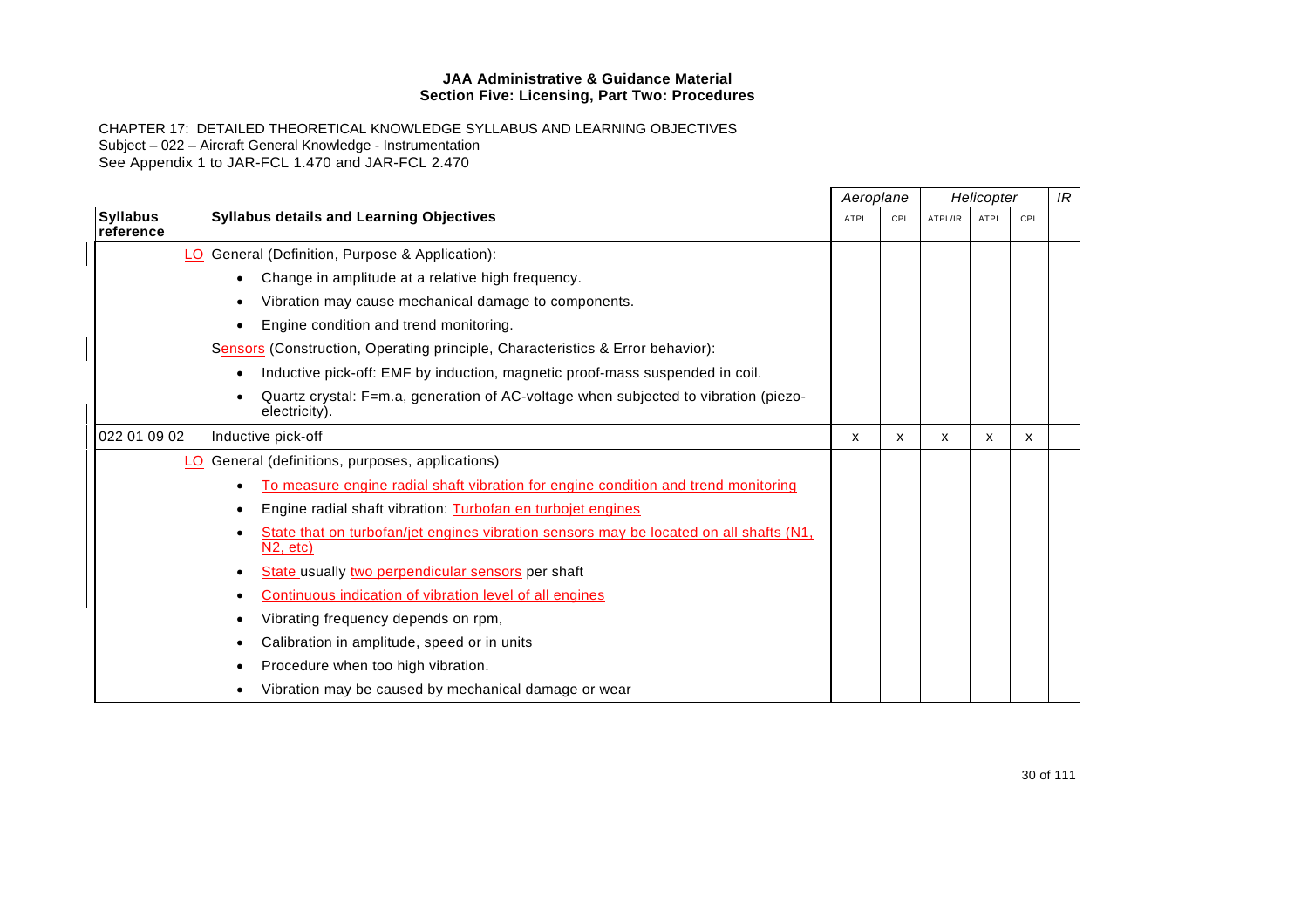|                              |                                                                                                              | Aeroplane |     |         | Helicopter |     | IR |                                    |
|------------------------------|--------------------------------------------------------------------------------------------------------------|-----------|-----|---------|------------|-----|----|------------------------------------|
| <b>Syllabus</b><br>reference | <b>Syllabus details and Learning Objectives</b>                                                              | ATPL      | CPL | ATPL/IR | ATPL       | CPL |    |                                    |
|                              | <b>LO Operating principle &amp; Construction:</b>                                                            |           |     |         |            |     |    |                                    |
|                              | <b>•</b> Inductive pick up: AC output, filtering, integration, amplification, electrical indication.         |           |     |         |            |     |    | Mise en forme: Puces et<br>numéros |
|                              | • Quartz crystal: AC output, filtering, integration, amplification, electronic indication.                   |           |     |         |            |     |    |                                    |
|                              | Indication & Control:                                                                                        |           |     |         |            |     |    |                                    |
|                              | • Separate indicator or part of electronic engine display system.                                            |           |     |         |            |     |    |                                    |
|                              | · Digital and/or analogue display calibrated in milli-inches, milli-inches per second (mils) or<br>in units. |           |     |         |            |     |    | Mise en forme: Puces et<br>numéros |
|                              | $\bullet$ In case of too much vibration $>$ alert.                                                           |           |     |         |            |     |    |                                    |
|                              | • Registartion in ACMS or FDR datalink                                                                       |           |     |         |            |     |    |                                    |
|                              | <b>Error behavior &amp; Cross checks:</b>                                                                    |           |     |         |            |     |    |                                    |
|                              | • Reducing engine power usually helps to reduce the vibration level.                                         |           |     |         |            |     |    |                                    |
| 022 01 10 00                 | Time measurement                                                                                             |           |     |         |            |     |    |                                    |
| 022 01 10 01                 | Different types, design, operation, characteristics, accuracy                                                |           |     |         |            |     |    |                                    |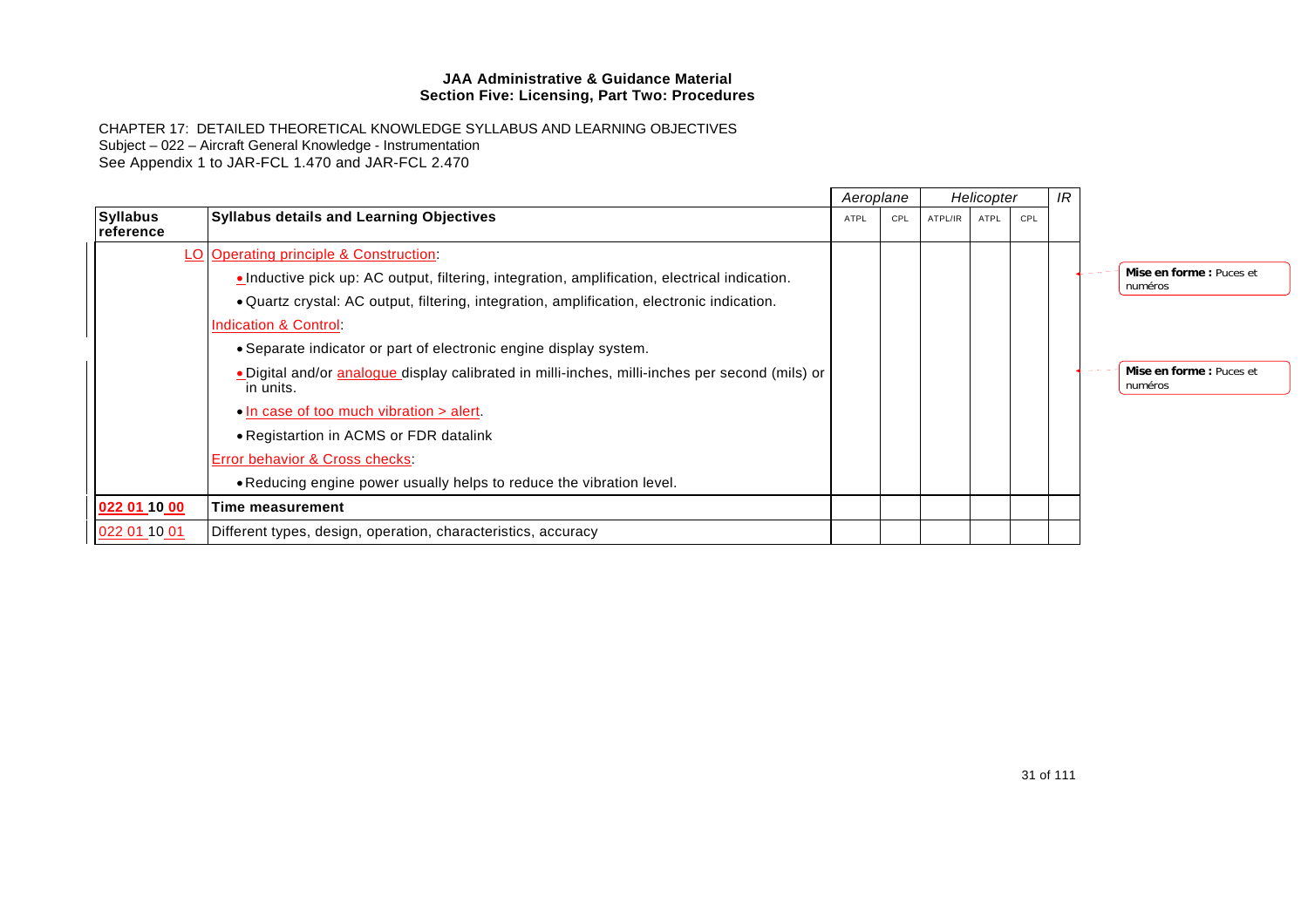|                              |                                                                                                                                              | Aeroplane |           |         | Helicopter |     | IR |
|------------------------------|----------------------------------------------------------------------------------------------------------------------------------------------|-----------|-----------|---------|------------|-----|----|
| <b>Syllabus</b><br>reference | <b>Syllabus details and Learning Objectives</b>                                                                                              | ATPL      | CPL       | ATPL/IR | ATPL       | CPL |    |
|                              | General (definition, purpose & application):                                                                                                 |           |           |         |            |     |    |
|                              | Definition of time: ongoing process divided in units that allow counting                                                                     |           |           |         |            |     |    |
|                              | Purpose: to structure life, organise things                                                                                                  |           |           |         |            |     |    |
|                              | Application: worldwide, industryFlight deck: time: local, UTC, stopwatch, flight time,<br>elapsed time, timed turns, engine operating hours. |           |           |         |            |     |    |
|                              | Sensors (Construction, Operating principle, Characeristics & Error behavior):                                                                |           |           |         |            |     |    |
|                              | • Wounded spiral spring that slowly unwinds in time.                                                                                         |           |           |         |            |     |    |
|                              | • DC supplied quartz crystal with internal battery that supplies AC pulses in time                                                           |           |           |         |            |     |    |
|                              | • Wounded spring tends to leave its strenght in time                                                                                         |           |           |         |            |     |    |
|                              | • wrong insertion of time.                                                                                                                   |           |           |         |            |     |    |
| 022 01 10 02                 | <b>Clock</b>                                                                                                                                 | ≚         | $\lambda$ | x       | ×          | л   |    |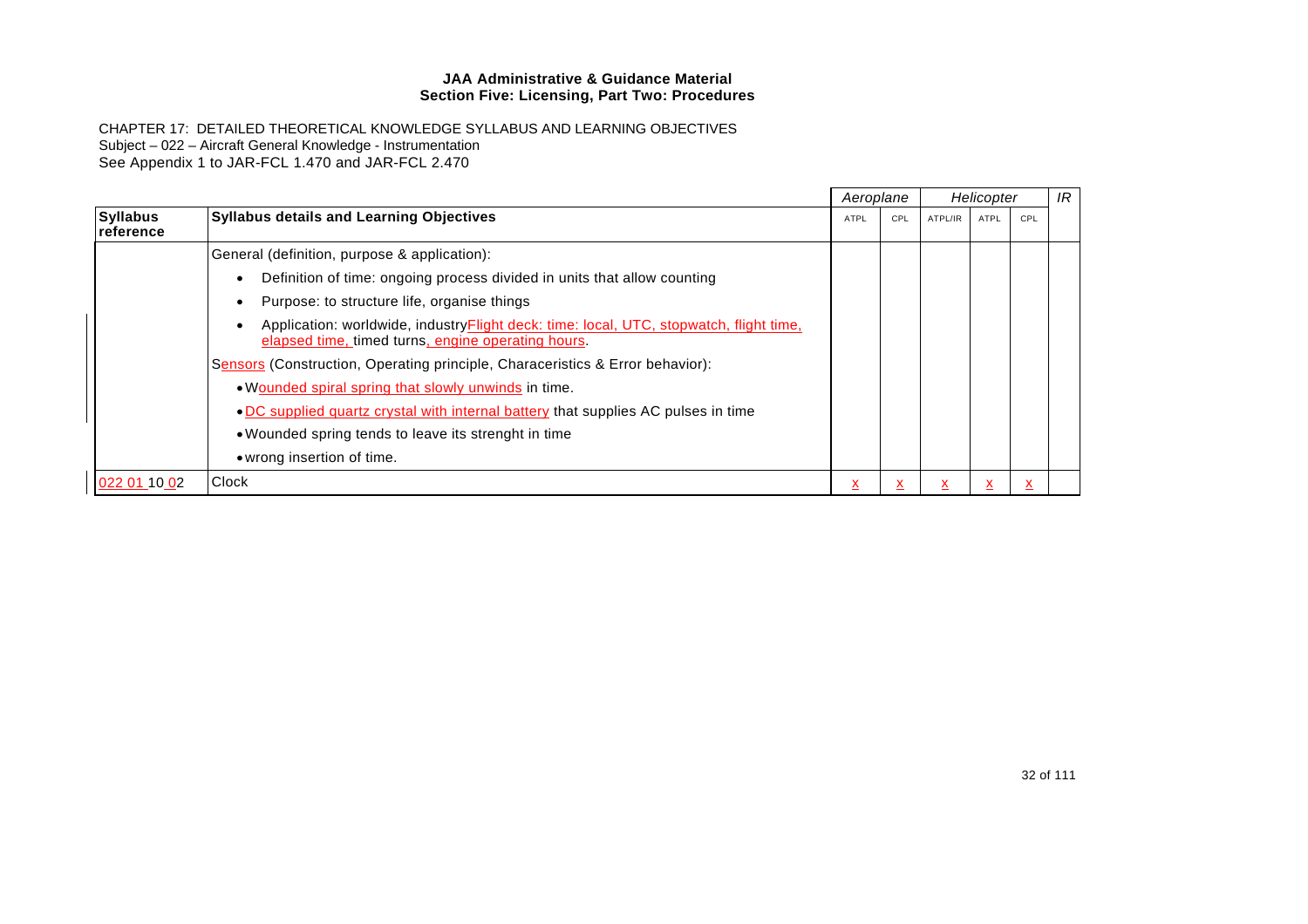|                              |                                                                                           | Aeroplane |                         | Helicopter      |                         |     | IR |                                    |
|------------------------------|-------------------------------------------------------------------------------------------|-----------|-------------------------|-----------------|-------------------------|-----|----|------------------------------------|
| <b>Syllabus</b><br>reference | <b>Syllabus details and Learning Objectives</b>                                           | ATPL      | CPL                     | ATPL/IR         | <b>ATPL</b>             | CPL |    |                                    |
|                              | LO Definition, Purpose & Application:                                                     |           |                         |                 |                         |     |    |                                    |
|                              | • Show different times: UTC.                                                              |           |                         |                 |                         |     |    |                                    |
|                              | <b>Operating principle &amp; Construction:</b>                                            |           |                         |                 |                         |     |    |                                    |
|                              | • Spiral spring: mechanical processing and indication (gears, levers, pointers)           |           |                         |                 |                         |     |    | Mise en forme: Puces et<br>numéros |
|                              | . Quartz chrystal: electronic processing and indication (counter, amplifier, indication). |           |                         |                 |                         |     |    |                                    |
|                              | <b>Indication &amp; Control:</b>                                                          |           |                         |                 |                         |     |    |                                    |
|                              | . Digital and/or analogue display calibrated in hours, minutes and (tenth of) seconds.    |           |                         |                 |                         |     |    | Mise en forme: Puces et<br>numéros |
|                              | • Winding knob.                                                                           |           |                         |                 |                         |     |    |                                    |
|                              | • Setting knobs.                                                                          |           |                         |                 |                         |     |    |                                    |
|                              | • FT, ET button.                                                                          |           |                         |                 |                         |     |    |                                    |
|                              | • Stopwatch/timer function: start-stop-reset.                                             |           |                         |                 |                         |     |    |                                    |
|                              | . Flight time based on airspeed or ground/flight switch.                                  |           |                         |                 |                         |     |    |                                    |
|                              | <b>Error behavior &amp; Cross checks:</b>                                                 |           |                         |                 |                         |     |    |                                    |
|                              | • Not wounded.                                                                            |           |                         |                 |                         |     |    |                                    |
|                              | • Internal back-up battery empty.                                                         |           |                         |                 |                         |     |    |                                    |
|                              | • Crosscheck with FMS or GPS time.                                                        |           |                         |                 |                         |     |    |                                    |
|                              | . Wrong insertion of time.                                                                |           |                         |                 |                         |     |    | Mise en forme: Puces et<br>numéros |
| 022 01 10 03                 | Engine hour meter                                                                         | <u>x</u>  | $\overline{\mathbf{x}}$ | $\underline{x}$ | $\overline{\mathbf{x}}$ | ≛   |    |                                    |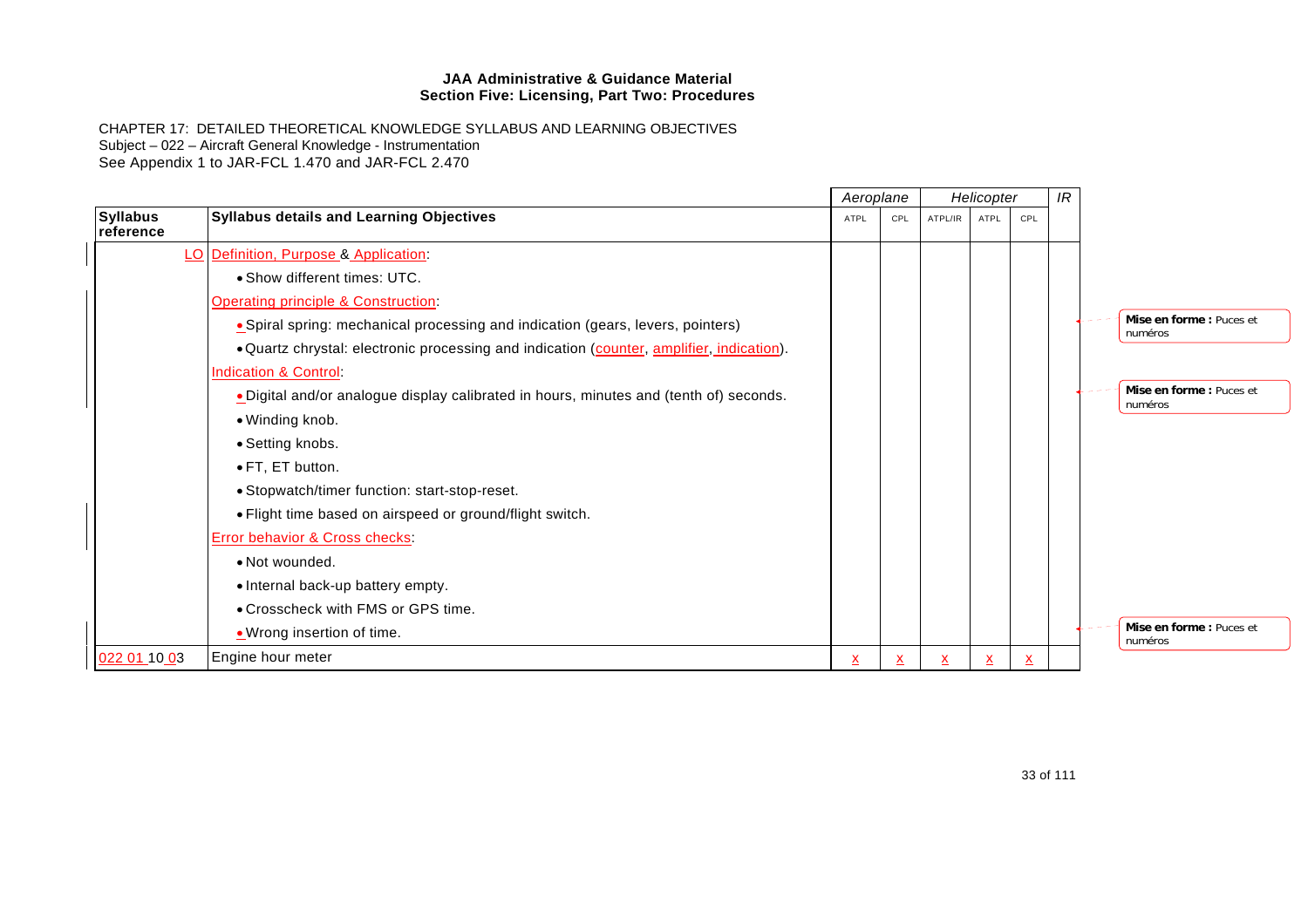|                              |                                                                                                                                                                               | Aeroplane |     |         |             |     |   |                                    | Helicopter |  |  |  |  |  |  |  |  |  |  |  |  |  |  |  |  |  |  |  |  |  |  |  |  |  |  |  |  |  | IR |  |
|------------------------------|-------------------------------------------------------------------------------------------------------------------------------------------------------------------------------|-----------|-----|---------|-------------|-----|---|------------------------------------|------------|--|--|--|--|--|--|--|--|--|--|--|--|--|--|--|--|--|--|--|--|--|--|--|--|--|--|--|--|--|----|--|
| <b>Syllabus</b><br>reference | <b>Syllabus details and Learning Objectives</b>                                                                                                                               | ATPL      | CPL | ATPL/IR | <b>ATPL</b> | CPL |   |                                    |            |  |  |  |  |  |  |  |  |  |  |  |  |  |  |  |  |  |  |  |  |  |  |  |  |  |  |  |  |  |    |  |
|                              | LO Definition, Purpose & Application:                                                                                                                                         |           |     |         |             |     |   |                                    |            |  |  |  |  |  |  |  |  |  |  |  |  |  |  |  |  |  |  |  |  |  |  |  |  |  |  |  |  |  |    |  |
|                              | • Instrument that counts engine operating time.                                                                                                                               |           |     |         |             |     |   |                                    |            |  |  |  |  |  |  |  |  |  |  |  |  |  |  |  |  |  |  |  |  |  |  |  |  |  |  |  |  |  |    |  |
|                              | • Used to administrate engine hours.                                                                                                                                          |           |     |         |             |     |   |                                    |            |  |  |  |  |  |  |  |  |  |  |  |  |  |  |  |  |  |  |  |  |  |  |  |  |  |  |  |  |  |    |  |
|                              | • Applied in aircraft with piston engines.                                                                                                                                    |           |     |         |             |     |   |                                    |            |  |  |  |  |  |  |  |  |  |  |  |  |  |  |  |  |  |  |  |  |  |  |  |  |  |  |  |  |  |    |  |
|                              | <b>Operating principle &amp; Construction:</b>                                                                                                                                |           |     |         |             |     |   |                                    |            |  |  |  |  |  |  |  |  |  |  |  |  |  |  |  |  |  |  |  |  |  |  |  |  |  |  |  |  |  |    |  |
|                              | • Quartz crystal, electronic processing and indication (pulse counter).                                                                                                       |           |     |         |             |     |   | Mise en forme: Puces et<br>numéros |            |  |  |  |  |  |  |  |  |  |  |  |  |  |  |  |  |  |  |  |  |  |  |  |  |  |  |  |  |  |    |  |
|                              | <b>Indication &amp; Control:</b>                                                                                                                                              |           |     |         |             |     |   |                                    |            |  |  |  |  |  |  |  |  |  |  |  |  |  |  |  |  |  |  |  |  |  |  |  |  |  |  |  |  |  |    |  |
|                              | • Separate or integrated in rpm indicator, digital display calbrated in hours and tenth of<br>hours.                                                                          |           |     |         |             |     |   | Mise en forme: Puces et<br>numéros |            |  |  |  |  |  |  |  |  |  |  |  |  |  |  |  |  |  |  |  |  |  |  |  |  |  |  |  |  |  |    |  |
|                              | • Controlled via oil pressure, rpm and sometimes via airspeed switch.                                                                                                         |           |     |         |             |     |   |                                    |            |  |  |  |  |  |  |  |  |  |  |  |  |  |  |  |  |  |  |  |  |  |  |  |  |  |  |  |  |  |    |  |
|                              | <b>Error behavior &amp; Cross checks:</b>                                                                                                                                     |           |     |         |             |     |   |                                    |            |  |  |  |  |  |  |  |  |  |  |  |  |  |  |  |  |  |  |  |  |  |  |  |  |  |  |  |  |  |    |  |
|                              | • Cross check with time written down in logbook.                                                                                                                              |           |     |         |             |     |   |                                    |            |  |  |  |  |  |  |  |  |  |  |  |  |  |  |  |  |  |  |  |  |  |  |  |  |  |  |  |  |  |    |  |
| 022 02 00 00                 | <b>MEASUREMENT OF AIR DATA PARAMETERS</b>                                                                                                                                     |           |     |         |             |     |   |                                    |            |  |  |  |  |  |  |  |  |  |  |  |  |  |  |  |  |  |  |  |  |  |  |  |  |  |  |  |  |  |    |  |
|                              | LO Study the <b>ICAO Standard Atmosphere</b> with regard to relationship between altitude and<br>pressure, temperature and density in the troposhere and in the stratosphere. |           |     |         |             |     |   |                                    |            |  |  |  |  |  |  |  |  |  |  |  |  |  |  |  |  |  |  |  |  |  |  |  |  |  |  |  |  |  |    |  |
|                              | Understand interrelation between pressure, temperature and density.                                                                                                           |           |     |         |             |     |   |                                    |            |  |  |  |  |  |  |  |  |  |  |  |  |  |  |  |  |  |  |  |  |  |  |  |  |  |  |  |  |  |    |  |
|                              | Give the values for pressure, temperature and density at MSL in the ISA.                                                                                                      |           |     |         |             |     |   |                                    |            |  |  |  |  |  |  |  |  |  |  |  |  |  |  |  |  |  |  |  |  |  |  |  |  |  |  |  |  |  |    |  |
| 022 02 01 00                 | <b>Pitot-static system</b>                                                                                                                                                    |           |     |         |             |     |   |                                    |            |  |  |  |  |  |  |  |  |  |  |  |  |  |  |  |  |  |  |  |  |  |  |  |  |  |  |  |  |  |    |  |
| 022 02 01 01                 | General: definitions, purpose, applications, operating principle                                                                                                              | х         | X   | х       | x           | x   | x |                                    |            |  |  |  |  |  |  |  |  |  |  |  |  |  |  |  |  |  |  |  |  |  |  |  |  |  |  |  |  |  |    |  |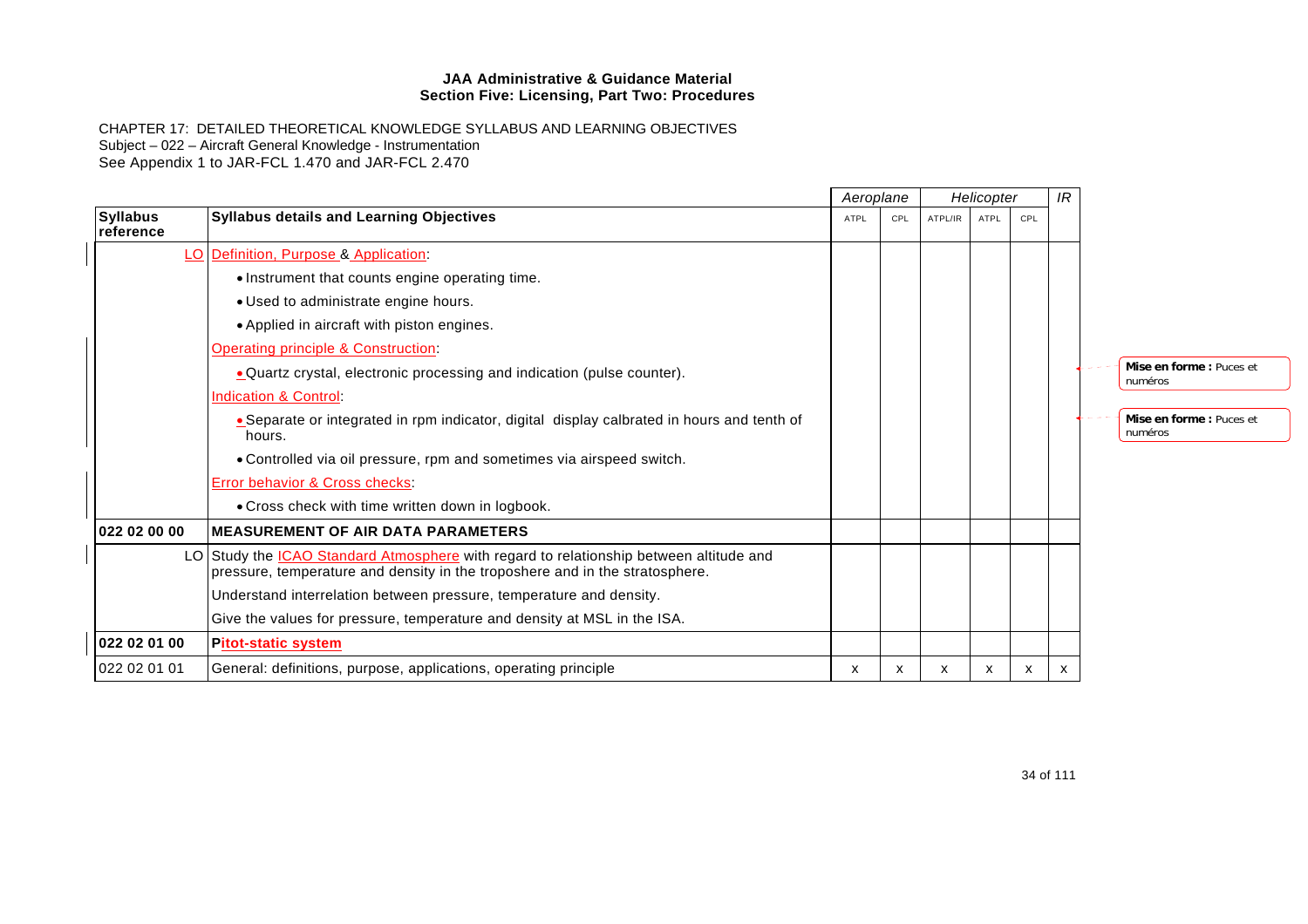|                              |                                                                                                                                                                                                                       | Aeroplane   |     |         | Helicopter |     | IR |
|------------------------------|-----------------------------------------------------------------------------------------------------------------------------------------------------------------------------------------------------------------------|-------------|-----|---------|------------|-----|----|
| <b>Syllabus</b><br>reference | <b>Syllabus details and Learning Objectives</b>                                                                                                                                                                       | <b>ATPL</b> | CPL | ATPL/IR | ATPL       | CPL |    |
|                              | LO Define total pressure (pitot pressure) and static pressure.                                                                                                                                                        |             |     |         |            |     |    |
|                              | A pitot-static system is a system that measures and supplies both total pressure and static<br>pressure to the related aircraft instruments and -systems.                                                             |             |     |         |            |     |    |
|                              | The pitot-static system must measure the total pressure and the static pressure.                                                                                                                                      |             |     |         |            |     |    |
|                              | State that in larger aeroplanes more than one pitot-static system is installed.                                                                                                                                       |             |     |         |            |     |    |
|                              | Pitot-static system uses of a pitot tube to stop the airflow in order to measure total pressure<br>and uses static sources to measure the pressure of the undisturbed airflow in order to<br>measure static pressure. |             |     |         |            |     |    |
| 1022 02 01 02                | Design, different types, construction, operation                                                                                                                                                                      | х           |     | x       | $\lambda$  |     |    |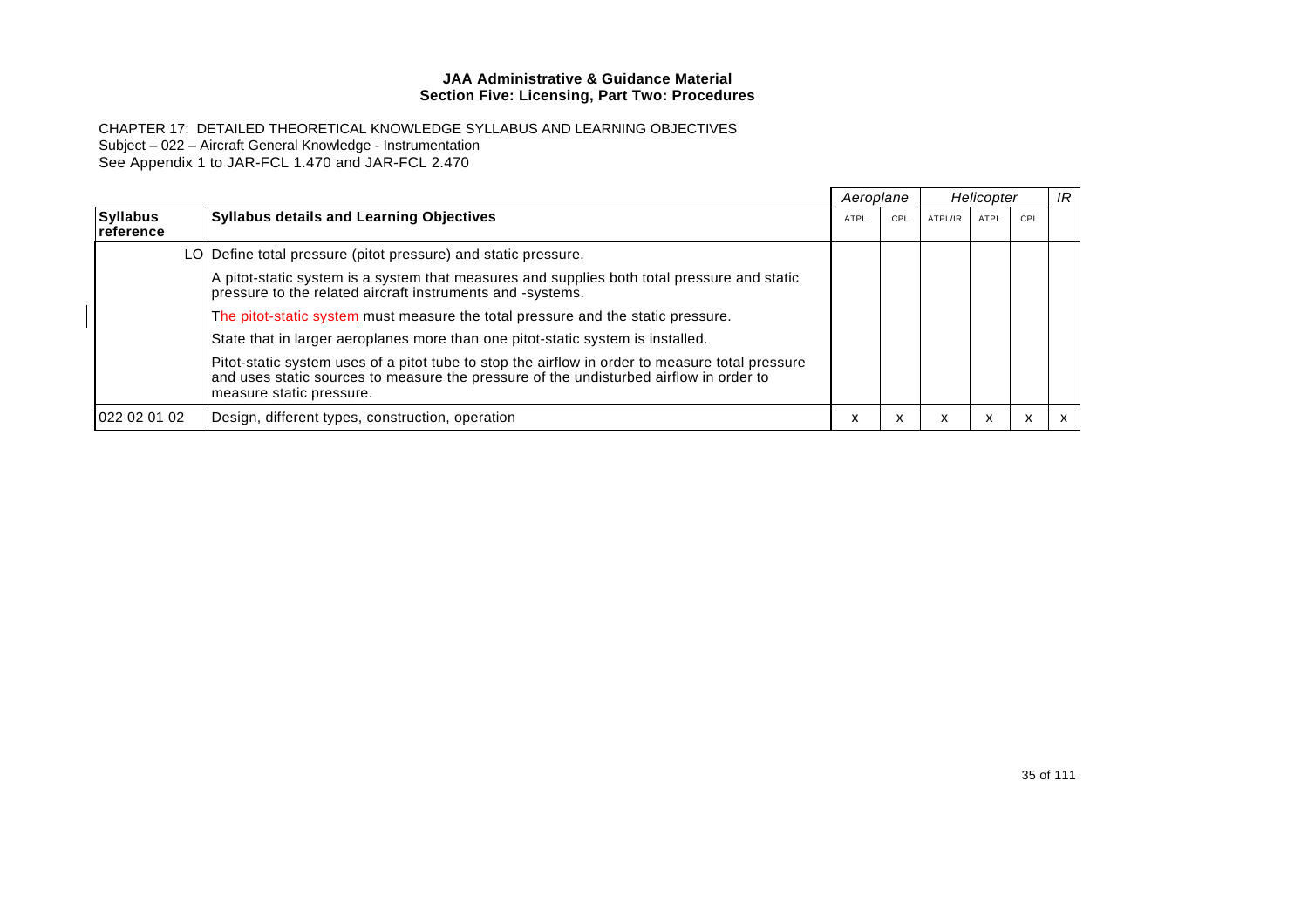|                              |                                                                                                                                                                                                                                                                 | Aeroplane |     |         | Helicopter  |     | IR                        |                                    |
|------------------------------|-----------------------------------------------------------------------------------------------------------------------------------------------------------------------------------------------------------------------------------------------------------------|-----------|-----|---------|-------------|-----|---------------------------|------------------------------------|
| <b>Syllabus</b><br>reference | <b>Syllabus details and Learning Objectives</b>                                                                                                                                                                                                                 | ATPL      | CPL | ATPL/IR | <b>ATPL</b> | CPL |                           |                                    |
|                              | Pitot tube:                                                                                                                                                                                                                                                     |           |     |         |             |     |                           |                                    |
|                              | • Outside boundary layer, head and mast, location on aircarft, opening parallel to airflow,<br>stagnation wall, water drain, head & mast, electrical heating elements, low speed and<br>high speed design, effect of heater and water drain on sensed pressure. |           |     |         |             |     |                           |                                    |
|                              | Static source:                                                                                                                                                                                                                                                  |           |     |         |             |     |                           |                                    |
|                              | • opening perpendicular to airflow, electrical heating elements, location on aircraft.                                                                                                                                                                          |           |     |         |             |     |                           |                                    |
|                              | Pitot/static probe (pressure head):                                                                                                                                                                                                                             |           |     |         |             |     |                           |                                    |
|                              | • Combined pitot tube and static source(s), loaction on aircraft.                                                                                                                                                                                               |           |     |         |             |     |                           |                                    |
|                              | Pipelines:                                                                                                                                                                                                                                                      |           |     |         |             |     |                           |                                    |
|                              | • Water traps, static balancing.                                                                                                                                                                                                                                |           |     |         |             |     |                           |                                    |
|                              | • State that in modern aircraft the pipelines are replaced by electrial wires because of the<br>use of electronical pressure transducers with built-in fault correction and A/D<br>conversion directly connected to the pitot and/or static sources.            |           |     |         |             |     |                           |                                    |
|                              | Pitot-static system small, unpressurised aeroplane:                                                                                                                                                                                                             |           |     |         |             |     |                           |                                    |
|                              | • Pitot tube, two interconnected static sources to compensate for side slip, pipelines, water<br>traps, alternate static source and selector valve in cabin.                                                                                                    |           |     |         |             |     |                           |                                    |
|                              | Pitot-static system of a large, pressurised aeroplane:                                                                                                                                                                                                          |           |     |         |             |     |                           |                                    |
|                              | • Pitot tube or pitot/static probe, two interconnected static ports to compensate for side<br>slip, pipelines, water trap.                                                                                                                                      |           |     |         |             |     |                           | Mise en forme: Puces et<br>numéros |
| 1022 02 01 03                | Indication & Control                                                                                                                                                                                                                                            | X         | x   | X       | x           | X   | $\boldsymbol{\mathsf{x}}$ |                                    |
|                              | LO Pitot / static source heater on/off plus alert.                                                                                                                                                                                                              |           |     |         |             |     |                           |                                    |
|                              | Alternate static source selector valve (unpressurised aircraft).                                                                                                                                                                                                |           |     |         |             |     |                           |                                    |
| 022 02 01 04                 | Error behavior, accuracy, cross-checks                                                                                                                                                                                                                          |           |     |         |             |     |                           |                                    |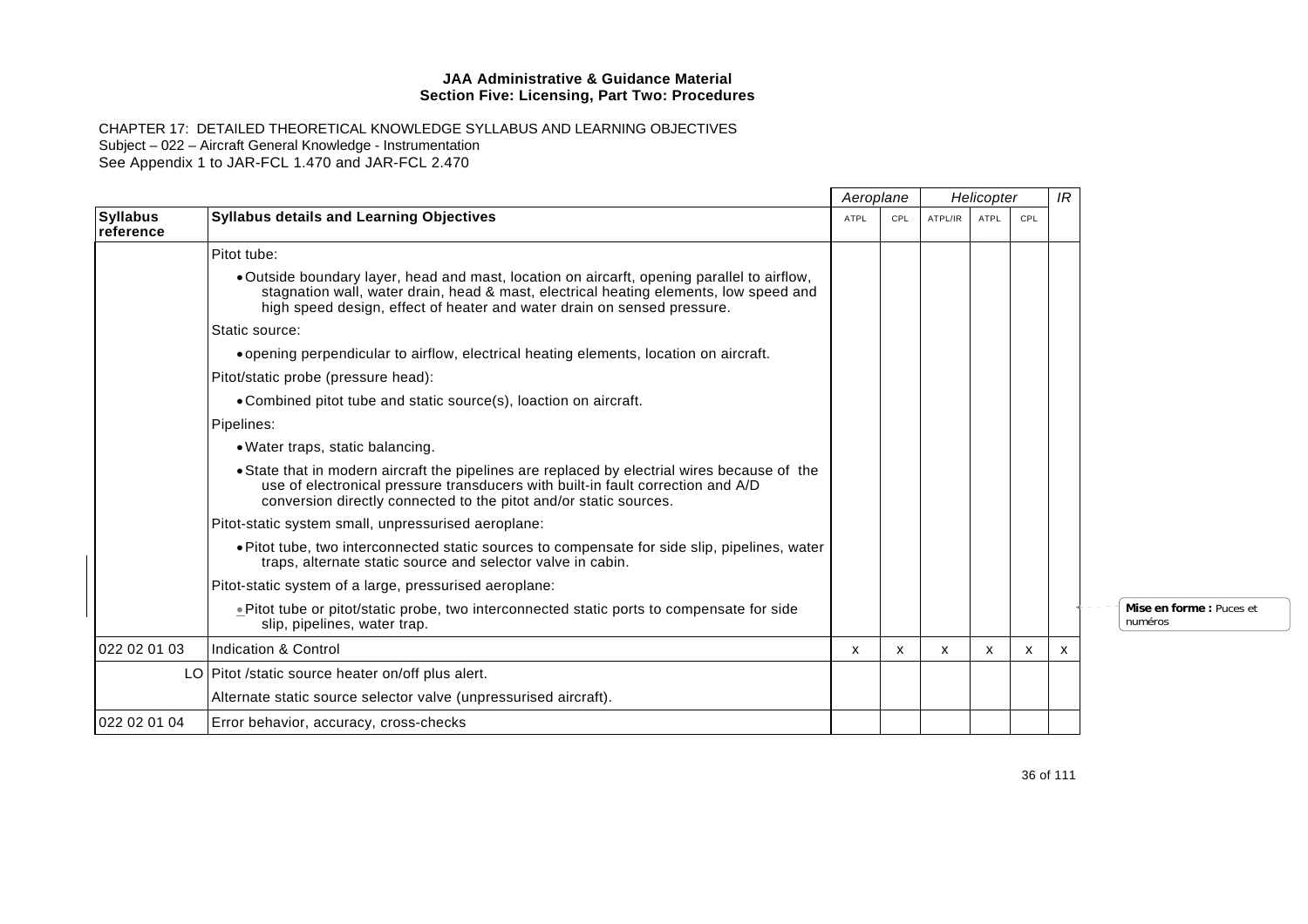|                              |                                                                                                                                 | Aeroplane |     |         | Helicopter |     | IR |              |
|------------------------------|---------------------------------------------------------------------------------------------------------------------------------|-----------|-----|---------|------------|-----|----|--------------|
| <b>Syllabus</b><br>reference | <b>Syllabus details and Learning Objectives</b>                                                                                 | ATPL      | CPL | ATPL/IR | ATPL       | CPL |    |              |
|                              | LO State the effects of a malfunction of the pitot tube and/or static source heating elements.                                  |           |     |         |            |     |    |              |
|                              | Cross check heater operation with standby magnetic compass reading or Amp-meter.                                                |           |     |         |            |     |    |              |
|                              | State the effect of blocked pitot tubes and/or static ports.                                                                    |           |     |         |            |     |    |              |
|                              | State the effect of a leakage of the pitot and/or static lines in both a pressurised and non-<br>pressurised aircraft.          |           |     |         |            |     |    |              |
|                              | Explain when the alternate static source is required.                                                                           |           |     |         |            |     |    |              |
|                              | State that when alternate static source is used the sensed cabin presuure is usually lower<br>than static pressure.             |           |     |         |            |     |    |              |
|                              | Explain static source error (static pressure error) plus possible corrections (AFM).                                            |           |     |         |            |     |    |              |
|                              | Mention parameters that affect static source error.                                                                             |           |     |         |            |     |    |              |
| 022 02 02 00                 | Air temperature measurement: Aeroplane                                                                                          |           |     |         |            |     |    |              |
| 022 02 02 01                 | General: definitions, purpose, application,                                                                                     | X         | x   |         |            |     |    | Supprimé : S |
|                              | LO State the different definitions and their relationship: OAT, TAT, SAT, Recovery factor, ram<br>rise.                         |           |     |         |            |     |    |              |
|                              | State that air temperature is needed for aircraft and engine performance calculations, anti-ice<br>control, calculation of TAS. |           |     |         |            |     |    |              |
| 022 02 02 02                 | Designs, different types, principle of operation                                                                                | X         | x   |         |            |     |    |              |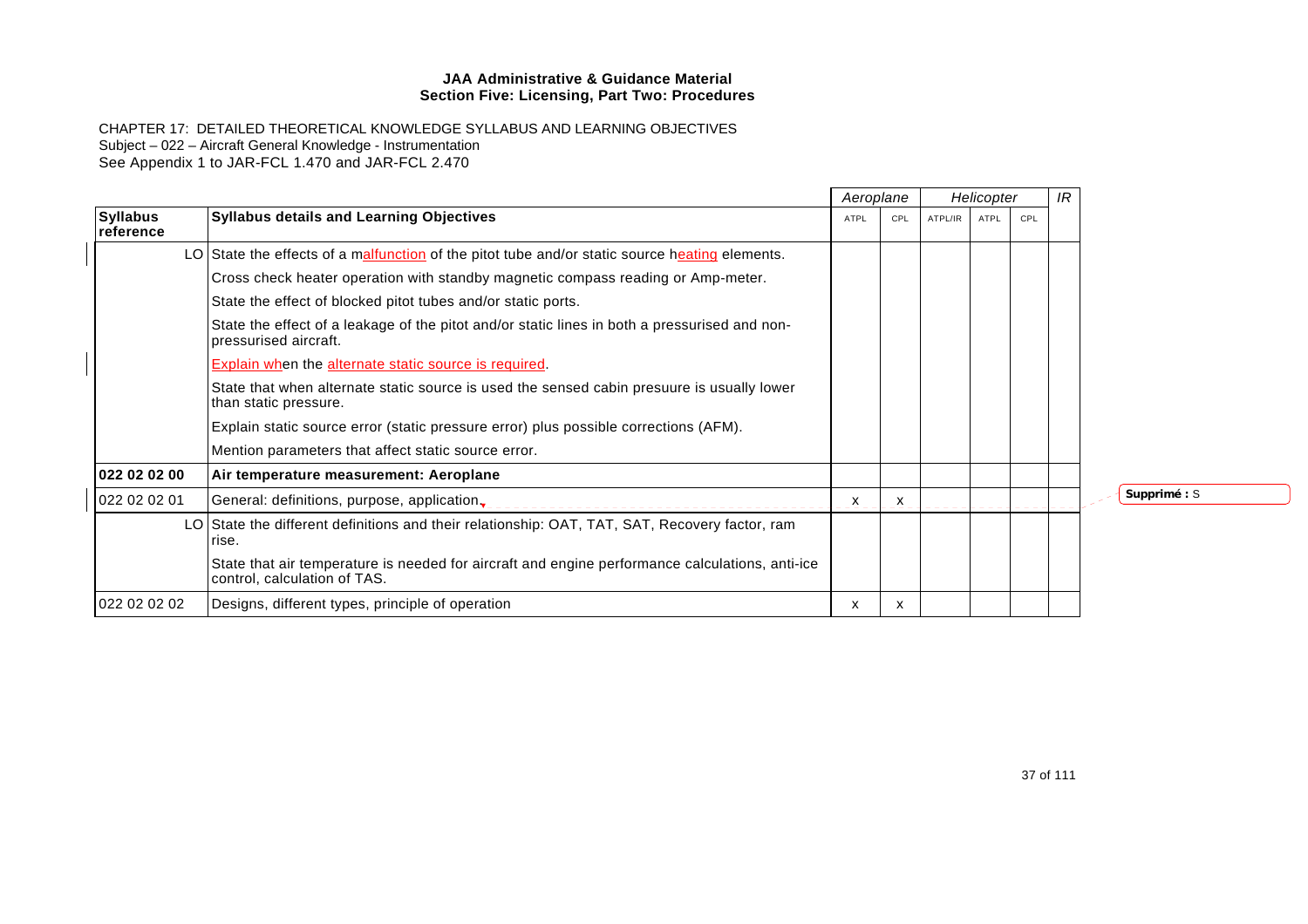|                              |                                                                                                                                                                                         | Aeroplane   |                           |         | Helicopter   |     | IR |                     |  |
|------------------------------|-----------------------------------------------------------------------------------------------------------------------------------------------------------------------------------------|-------------|---------------------------|---------|--------------|-----|----|---------------------|--|
| <b>Syllabus</b><br>reference | <b>Syllabus details and Learning Objectives</b>                                                                                                                                         | <b>ATPL</b> | CPL                       | ATPL/IR | ATPL         | CPL |    |                     |  |
|                              | LO Small aeroplanes                                                                                                                                                                     |             |                           |         |              |     |    |                     |  |
|                              | OAT indicator: bi-metallic type sensor with mechanical processing and indication or<br>thermistor type sensor with electrical processing and indication                                 |             |                           |         |              |     |    |                     |  |
|                              | Large aeroplanes:                                                                                                                                                                       |             |                           |         |              |     |    |                     |  |
|                              | TAT probe: aspirated, non-aspirated, thermistor, heater, operation, ram rise, recovery<br>factor, electronical processing in ADC, separate or integrated combined TAT/SAT<br>indicator. |             |                           |         |              |     |    |                     |  |
|                              | Design: Sensor, processor, indicator.                                                                                                                                                   |             |                           |         |              |     |    |                     |  |
| 022 02 02 03                 | Display and control                                                                                                                                                                     | X           | $\boldsymbol{\mathsf{x}}$ |         |              |     |    | Supprimé : Displays |  |
|                              | LO Separate OAT indicator: digital and/or analogue display calibrated in degrees C and/or F.                                                                                            |             |                           |         |              |     |    |                     |  |
|                              | Separate or integrated in EFIS, digital TAT/SAT dispaly calibrated in degrees C.                                                                                                        |             |                           |         |              |     |    |                     |  |
| 022 02 02 04                 | Error behavior, accuracy & Cross checks                                                                                                                                                 |             |                           |         |              |     |    |                     |  |
|                              | LO Mention possible countermeasures against influence of direct sunlight, M/airspeed, boundary<br>layer, recovery factor.                                                               |             |                           |         |              |     |    |                     |  |
|                              | State accuracy of separate OAT indicator and of combined TAT/SAT indicator.                                                                                                             |             |                           |         |              |     |    |                     |  |
| 022 02 03 00                 | Air temperature measurement: Helicopter                                                                                                                                                 |             |                           | x       | X            | X   |    |                     |  |
| 022 02 03 01                 | General: definitions, purpose, applications & operating principle                                                                                                                       |             |                           | x       | x            | X   |    |                     |  |
|                              | LO State the different definitions and their relationship: OAT, TAT, SAT, Recovery factor, ram<br>rise.                                                                                 |             |                           |         |              |     |    |                     |  |
|                              | State that air temperature is needed for helicopter and engine performance calculations, anti-<br>ice control, calculation of TAS.                                                      |             |                           |         |              |     |    |                     |  |
|                              | LO Understand that in addition to the normal outside air temperature gauge the latest helicopters<br>have additional sensors for FADEC and Air Data Unit.                               |             |                           | X       | $\mathsf{x}$ | x   |    |                     |  |
| 022 02 03 02                 | Design: different types, construction & operation                                                                                                                                       |             |                           | X       | $\mathsf{x}$ | X   |    |                     |  |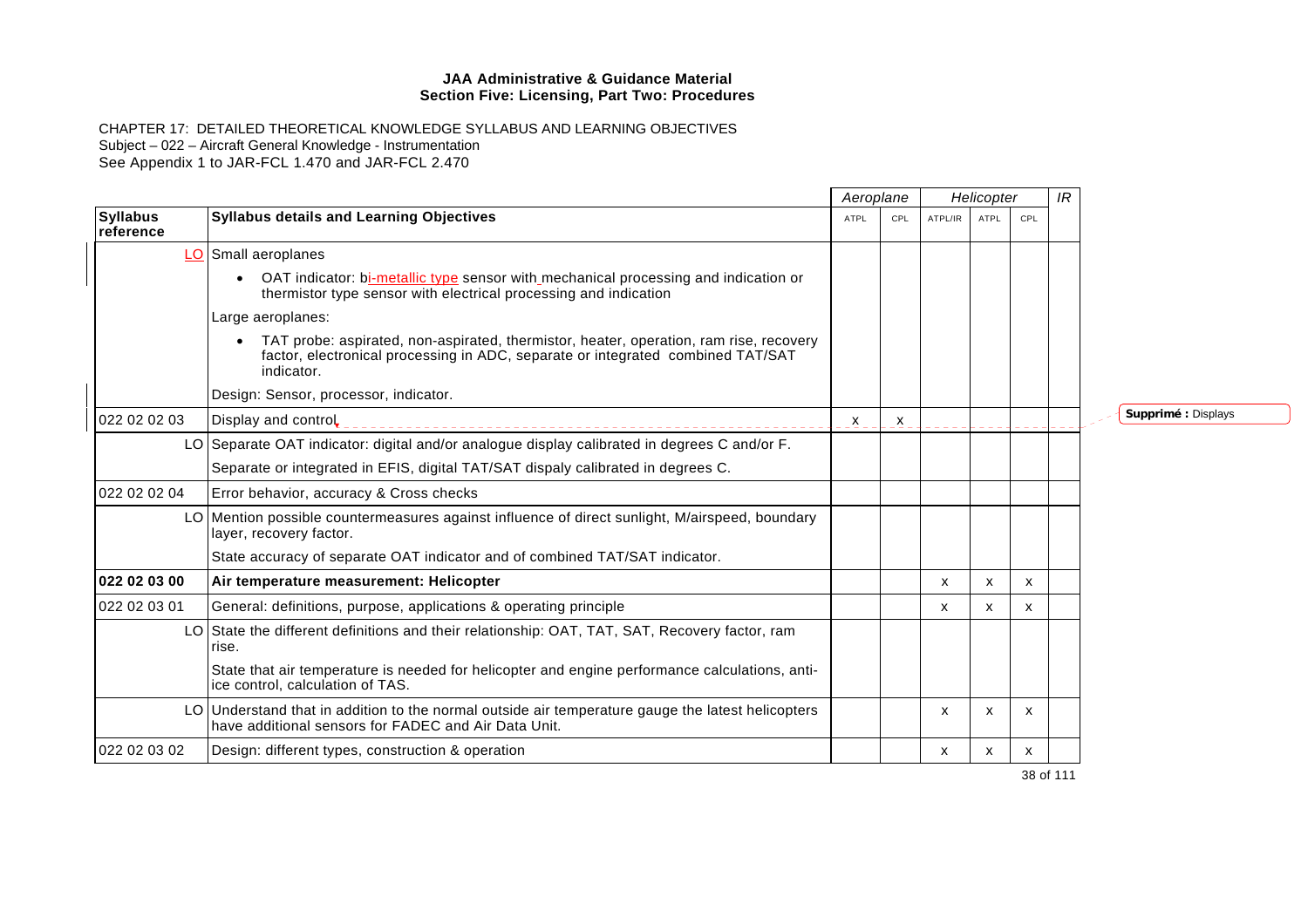CHAPTER 17: DETAILED THEORETICAL KNOWLEDGE SYLLABUS AND LEARNING OBJECTIVES Subject – 022 – Aircraft General Knowledge - Instrumentation See Appendix 1 to JAR-FCL 1.470 and JAR-FCL 2.470

|                              |                                                                                                                                                                                         | Aeroplane |     |         | Helicopter |     | IR |
|------------------------------|-----------------------------------------------------------------------------------------------------------------------------------------------------------------------------------------|-----------|-----|---------|------------|-----|----|
| <b>Syllabus</b><br>reference | <b>Syllabus details and Learning Objectives</b>                                                                                                                                         | ATPL      | CPL | ATPL/IR | ATPL       | CPL |    |
|                              | LO Small helicopters                                                                                                                                                                    |           |     |         |            |     |    |
|                              | OAT indicator: bi-metallic type sensor with mechanical processing and indication or<br>thermistor type sensor with electrical processing and indication                                 |           |     |         |            |     |    |
|                              | Large helicopters:                                                                                                                                                                      |           |     |         |            |     |    |
|                              | TAT probe: aspirated, non-aspirated, thermistor, heater, operation, ram rise, recovery<br>factor, electronical processing in ADC, separate or integrated combined TAT/SAT<br>indicator. |           |     |         |            |     |    |
|                              | Design: Sensor, processor, indicator.                                                                                                                                                   |           |     |         |            |     |    |
| 022 02 03 03                 | Display and control                                                                                                                                                                     |           |     |         |            |     |    |
|                              | LO Separate OAT indicator: digital and/or analogue display calibrated in degrees C and/or F.                                                                                            |           |     |         |            |     |    |
|                              | Separate or integrated in EFIS, digital TAT/SAT dispaly calibrated in degrees C.                                                                                                        |           |     |         |            |     |    |
| 022 02 03 04                 | Error behavior, accuracy, cross-checks                                                                                                                                                  |           |     |         |            |     |    |
|                              | LO Mention possible countermeasures against influence of direct sunlight, M/airspeed, boundary<br>layer, recovery factor.                                                               |           |     |         |            |     |    |
|                              | State accuracy of separate OAT indicator and of combined TAT/SAT indicator.                                                                                                             |           |     |         |            |     |    |
| 022 02 04 00                 | Angle of attack measurement                                                                                                                                                             | X         | x   | x       |            |     |    |
| 022 02 04 01                 | General: definitions, purpose, applications, principle of operation                                                                                                                     |           |     |         |            |     |    |
|                              | LO Angle between undisturbed airflow and main wing chord.                                                                                                                               |           |     |         |            |     |    |
|                              | State purpose: indication and control                                                                                                                                                   |           |     |         |            |     |    |
|                              | Mention applications: ADS, SWS, GPWS.                                                                                                                                                   |           |     |         |            |     |    |
| 022 02 04 02                 | Designs: different types, construction & operation,                                                                                                                                     |           |     |         |            |     |    |

39 of 111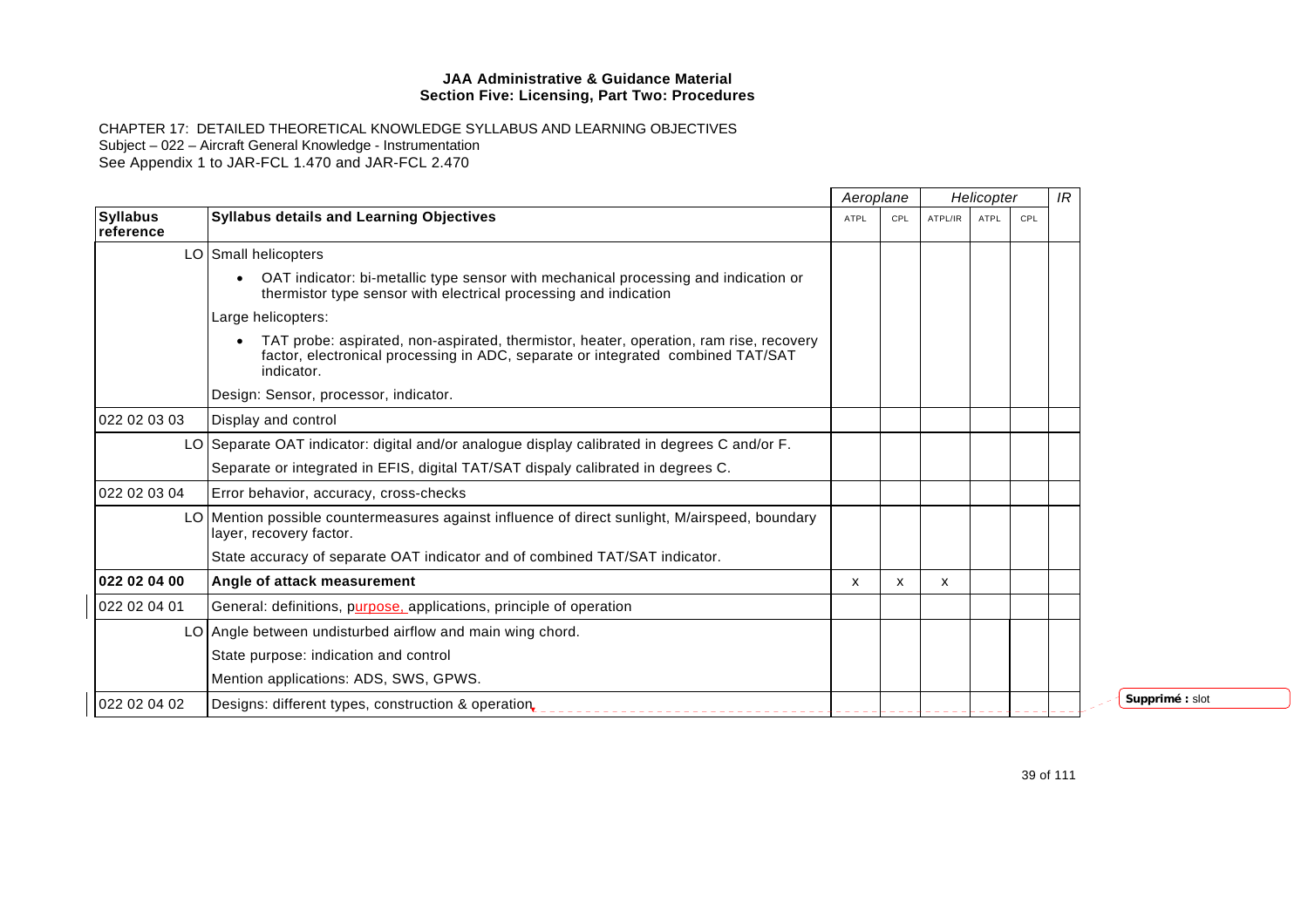CHAPTER 17: DETAILED THEORETICAL KNOWLEDGE SYLLABUS AND LEARNING OBJECTIVES Subject – 022 – Aircraft General Knowledge - Instrumentation See Appendix 1 to JAR-FCL 1.470 and JAR-FCL 2.470

|                              |                                                                                                                                                                                         | Aeroplane   |     |         | Helicopter |     | IR |                                   |
|------------------------------|-----------------------------------------------------------------------------------------------------------------------------------------------------------------------------------------|-------------|-----|---------|------------|-----|----|-----------------------------------|
| <b>Syllabus</b><br>reference | <b>Syllabus details and Learning Objectives</b>                                                                                                                                         | <b>ATPL</b> | CPL | ATPL/IR | ATPL       | CPL |    |                                   |
|                              | LO Small aeroplanes:                                                                                                                                                                    |             |     |         |            |     |    |                                   |
|                              | Whistle: system that responds to pressure difference between upper part and lower part of<br>wing.                                                                                      |             |     |         |            |     |    |                                   |
|                              | Flapper switch: heated springloaded electric contact in leading edge of wing.                                                                                                           |             |     |         |            |     |    |                                   |
|                              | Large aeroplanes:                                                                                                                                                                       |             |     |         |            |     |    |                                   |
|                              | Vane: heated symmetrical triangular shaped vane that aligns itself with the airflow.                                                                                                    |             |     |         |            |     |    |                                   |
|                              | null-seeking probe: double slotted probe with a differential pressure sensor and an electric<br>motor.                                                                                  |             |     |         |            |     |    | Supprimé : "girouette".           |
| 022 02 04 03                 | Display & control                                                                                                                                                                       |             |     |         |            |     |    |                                   |
|                              | LO Separate AoA indicator: analogue display calibrated in degrees.                                                                                                                      |             |     |         |            |     |    |                                   |
|                              | AoA indicator integrated in EFIS: digital and/or analogue display calibrated in degrees.                                                                                                |             |     |         |            |     |    |                                   |
| 022 02 04 04                 | Error behavior, accuracy, cross checks                                                                                                                                                  |             |     |         |            |     |    |                                   |
|                              | LO Two installed systems allow for cross check.                                                                                                                                         |             |     |         |            |     |    |                                   |
|                              | Understand relation between weight, speed and angle-of-attack                                                                                                                           |             |     |         |            |     |    |                                   |
| 022 02 05 00                 | <b>Pressure Altimeter</b>                                                                                                                                                               |             |     |         |            |     |    |                                   |
| 022 02 05 01                 | General: definitions, purpose, applications, principle of operation.                                                                                                                    | X           | X   | X       | х          | X   | х  | Supprimé : Standard<br>atmosphere |
|                              | LO State the definitions of the different barometric references: QNH, QFE and STD (1013.25)<br>hPA), height, indicated altitude, true altitude, pressure altitude and density altitude. |             |     |         |            |     |    |                                   |
|                              | Principle of operation: pressure measurement acc ISA.                                                                                                                                   |             |     |         |            |     |    |                                   |
|                              | Electric pick-off of pressure altitude for ATC-transponder (encoding altimeter).                                                                                                        |             |     |         |            |     |    |                                   |
| 022 02 05 02                 | Designs: different types, construction, operation                                                                                                                                       | x           | x   | x       | X          | x   | X  |                                   |

40 of 111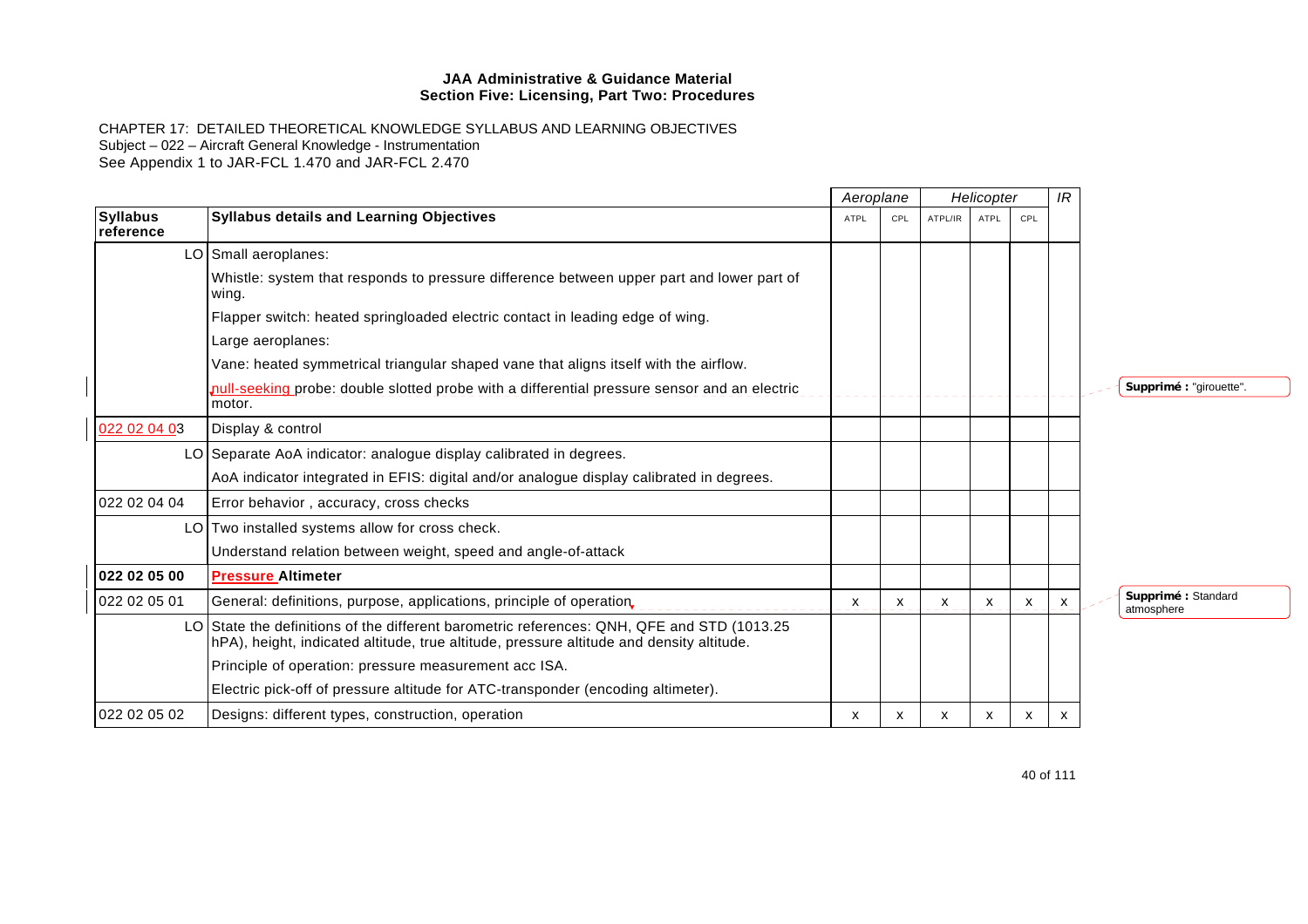|                              |                                                                                                                                                                                                                                                                                                         | Aeroplane |     |         | Helicopter |     | IR |
|------------------------------|---------------------------------------------------------------------------------------------------------------------------------------------------------------------------------------------------------------------------------------------------------------------------------------------------------|-----------|-----|---------|------------|-----|----|
| <b>Syllabus</b><br>reference | <b>Syllabus details and Learning Objectives</b>                                                                                                                                                                                                                                                         | ATPL      | CPL | ATPL/IR | ATPL       | CPL |    |
|                              | LO Sensitive pressure altimeter:                                                                                                                                                                                                                                                                        |           |     |         |            |     |    |
|                              | Stack of temperature compensated aneroid capsules, compensation for non-linear<br>$\bullet$<br>pressure-altitude relation, mechanical processing and indication, subscale + knob.                                                                                                                       |           |     |         |            |     |    |
|                              | Servo-driven altimeter:                                                                                                                                                                                                                                                                                 |           |     |         |            |     |    |
|                              | Stack of temperature compensated aneroid apsules, compensation for non linearity, E-<br>pickoff, mechanical processing and indication, electric pick-off for ATC transponder<br>and FDR, vibrator, subscale + knob.                                                                                     |           |     |         |            |     |    |
| 022 02 05 03                 | Display & control                                                                                                                                                                                                                                                                                       | x         | x   | x       | x          | x   | X  |
|                              | LO Separate altimeter, linear scale, analogue and digital presentation, pointer system, low altitude<br>warning flag, vibrator failure flag, use of subscale + knob, location of subscale knob, range of<br>subscale, calibration of subscale in in HG and/or hPa, calibration of altitude scale in ft. |           |     |         |            |     |    |
| 022 02 05 04                 | Error behavior, solutions, accuracy, cross checks                                                                                                                                                                                                                                                       | X         | x   | x       | x          | x   | x  |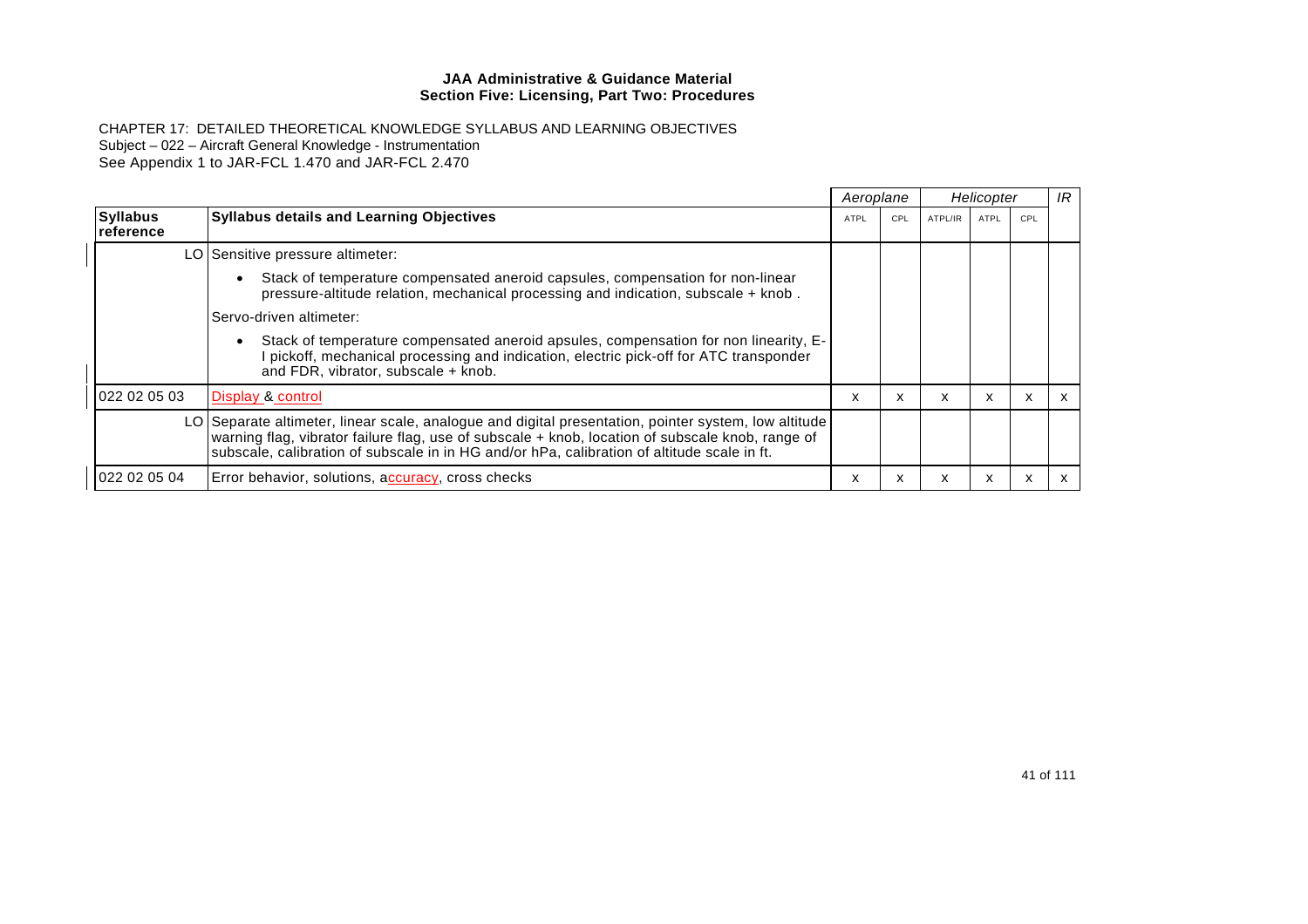CHAPTER 17: DETAILED THEORETICAL KNOWLEDGE SYLLABUS AND LEARNING OBJECTIVES Subject – 022 – Aircraft General Knowledge - Instrumentation See Appendix 1 to JAR-FCL 1.470 and JAR-FCL 2.470

|                              |                                                                                                                                                                        | Aeroplane   |     |         | Helicopter |     | IR |
|------------------------------|------------------------------------------------------------------------------------------------------------------------------------------------------------------------|-------------|-----|---------|------------|-----|----|
| <b>Syllabus</b><br>reference | <b>Syllabus details and Learning Objectives</b>                                                                                                                        | <b>ATPL</b> | CPL | ATPL/IR | ATPL       | CPL |    |
|                              | LO Explain the instrument errors that affect the altimeter:                                                                                                            |             |     |         |            |     |    |
|                              | Mechanical friction, solution vibrator.                                                                                                                                |             |     |         |            |     |    |
|                              | Lag in indication during rapid descents.<br>$\bullet$                                                                                                                  |             |     |         |            |     |    |
|                              | Decreasing sensitivity at increasing altitudes.                                                                                                                        |             |     |         |            |     |    |
|                              | List the atmospheric errors that affect the altimeter:                                                                                                                 |             |     |         |            |     |    |
|                              | Deviations from $ISA > P$ and $T > P$ : subscale setting (procedures) and T: no<br>compensation other than bij calculation $>$ nav comp $>$ or rule of thumb           |             |     |         |            |     |    |
|                              | State the effects of errors of the pitot-static system that affect the altimeter during straight and<br>level flight and during climb and descent.                     |             |     |         |            |     |    |
|                              | State advantages of servo-driven altimter over mechanical pressure altimeter                                                                                           |             |     |         |            |     |    |
|                              | State the tolerances at MSL of the different altimeters in use: 30,000 ft range: 60 ft at MSL,<br>50,000 ft range: 80 ft at MSL servo driven altimeters: 30 ft at MSL. |             |     |         |            |     |    |
|                              | State that in RVSM airspace pressure altimeters must have a smaller tolerance.                                                                                         |             |     |         |            |     |    |
|                              | Cross-check possibility with second altimeter, standby altimeter and radio altimeter.                                                                                  |             |     |         |            |     |    |
| 022 02 06 00                 | <b>Vertical Speed Indicator (VSI)</b>                                                                                                                                  |             |     |         |            |     |    |
| 022 02 06 01                 | General: definitions, purpose, applications, principle of operation                                                                                                    | x           | x   | x       | X          | X   | x  |
|                              | LO State the purpose of the VSI is to sense, process and indicate the aeroplane's vertical speed.                                                                      |             |     |         |            |     |    |
|                              | The vertical speed is defined as the change in altitude per unit of time.                                                                                              |             |     |         |            |     |    |
|                              | The VSI measures the change in static pressure per unit of time according to ISA.                                                                                      |             |     |         |            |     |    |
|                              | Explain how VSI compensates for non-linear pressure-altitude relation in ISA.                                                                                          |             |     |         |            |     |    |
| 022 02 06 02                 | Design: different types, construction, operation                                                                                                                       | х           | х   | х       | x          | х   | x  |

42 of 111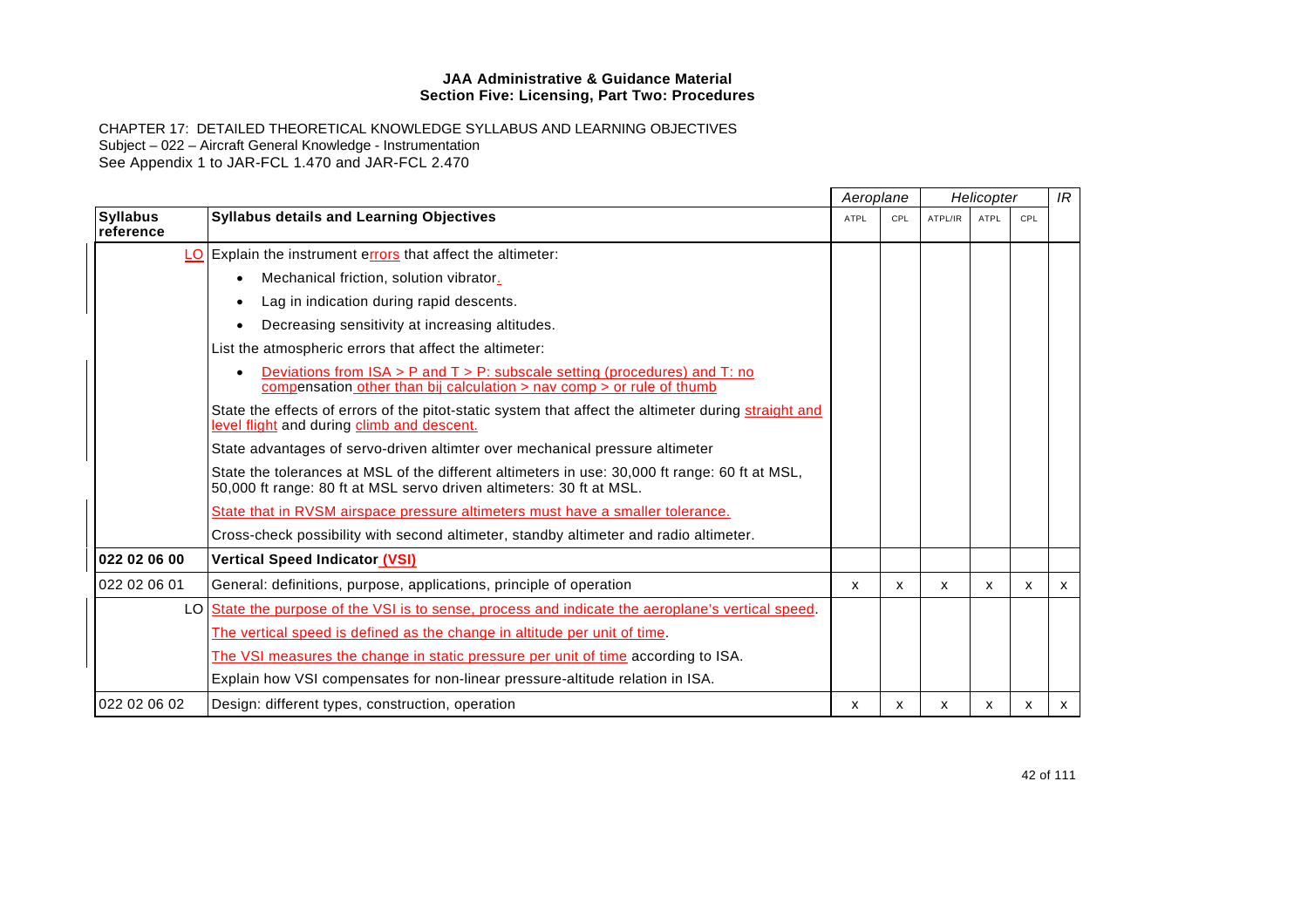|                              |                                                                                                                                                              | Aeroplane |     |         | Helicopter |     | IR |
|------------------------------|--------------------------------------------------------------------------------------------------------------------------------------------------------------|-----------|-----|---------|------------|-----|----|
| <b>Syllabus</b><br>reference | <b>Syllabus details and Learning Objectives</b>                                                                                                              | ATPL      | CPL | ATPL/IR | ATPL       | CPL |    |
|                              | LO Capsule-type VSI:                                                                                                                                         |           |     |         |            |     |    |
|                              | Differential pressure capsule, temperature compensated orifice (calibrated leak), blade spring<br>to allow logaritmic scale, adjuster screw.                 |           |     |         |            |     |    |
|                              | Capsule type Instantaneous VSI (IVSI) :                                                                                                                      |           |     |         |            |     |    |
|                              | Same as VSI plus springloaded pistion in cylinder acting as a vertical accelerometer.                                                                        |           |     |         |            |     |    |
| 022 02 06 03                 | Indication and control                                                                                                                                       |           |     |         |            |     |    |
|                              | LO Separate analogue indicator, calibrated in feet per minute (ft/min or fpm), logarithmic scale,<br>one pointer, zero when horizontal.                      |           |     |         |            |     |    |
| 022 02 06 04                 | Error behavior, solutions, accuracy, cross checks                                                                                                            |           |     |         |            |     |    |
|                              | LO Explain the instrument errors that affect the VSI:                                                                                                        |           |     |         |            |     |    |
|                              | Slow response (time lag) of the VSI of up to several seconds.<br>$\bullet$                                                                                   |           |     |         |            |     |    |
|                              | State the purpose of the zero adjustment screw.                                                                                                              |           |     |         |            |     |    |
|                              | List the atmospheric errors that affect the VSI.                                                                                                             |           |     |         |            |     |    |
|                              | State the effects of errors of the pitot-static system that affect the VSI during straight and level<br>flight and during climb and descent.                 |           |     |         |            |     |    |
|                              | State the maximum permissible tolerance of the VSI as $\pm$ 30 fpm for the first 500 fpm then 5%<br>of indicated.                                            |           |     |         |            |     |    |
|                              | Describe the behaviour of the IVSI during turns.                                                                                                             |           |     |         |            |     |    |
|                              | State the effect of turbulence on the IVSI indication.                                                                                                       |           |     |         |            |     |    |
|                              | Cross-check with second VSI, changing altitude on altimeter or on radio altimeter.                                                                           |           |     |         |            |     |    |
|                              | State the generally accepted method and consequences of restoring blocked static ports by<br>breaking the glass of the VSI in non-pressurised aircraft only. |           |     |         |            |     |    |
| 022 02 07 00                 | <b>Airspeed Indicator</b>                                                                                                                                    |           |     |         |            |     |    |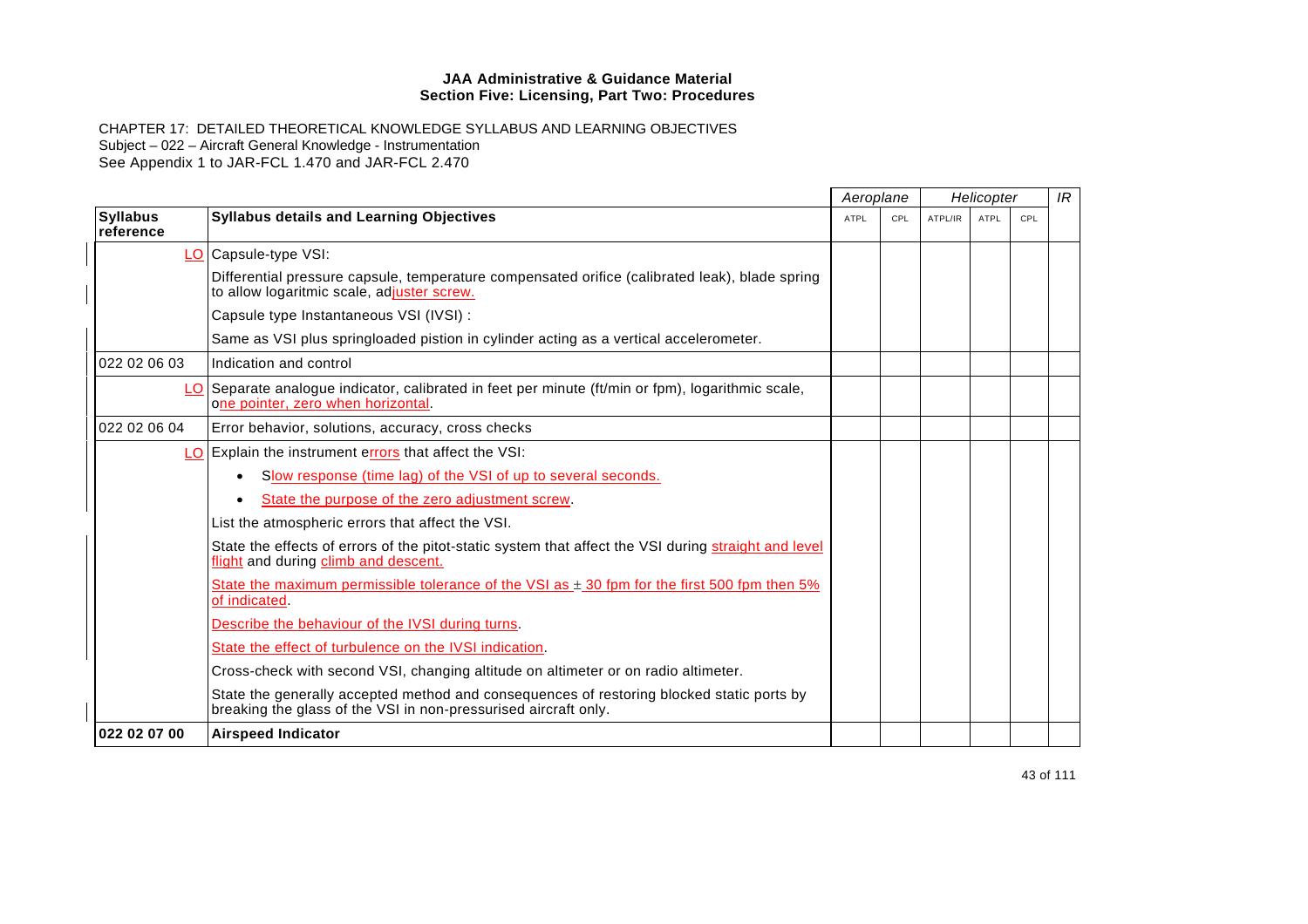|                              |                                                                                                                                                                                                                                                                   | Aeroplane |            |         | Helicopter |                           | IR |
|------------------------------|-------------------------------------------------------------------------------------------------------------------------------------------------------------------------------------------------------------------------------------------------------------------|-----------|------------|---------|------------|---------------------------|----|
| <b>Syllabus</b><br>reference | <b>Syllabus details and Learning Objectives</b>                                                                                                                                                                                                                   | ATPL      | <b>CPL</b> | ATPL/IR | ATPL       | CPL                       |    |
| 022 02 07 01                 | General: definitions, purpose, application, principle of operation                                                                                                                                                                                                | x         | x          | X       | x          | $\boldsymbol{\mathsf{x}}$ | X  |
|                              | LO Define: Equivalent Air Speed (EAS), Indicated Air Speed (IAS) and Calibrated Air Speed<br>(CAS)                                                                                                                                                                |           |            |         |            |                           |    |
|                              | Compare values of IAS and CAS and required corrections between the speeds.                                                                                                                                                                                        |           |            |         |            |                           |    |
|                              | Operating principle based on measurement of dynamic pressure (q) in the case of non-<br>compressible airflows and impact pressure $(q_c)$ in the case of compressible airflows based on<br>difference between total pressure and static pressure ( $P_T - P_S$ ). |           |            |         |            |                           |    |
|                              | Airspeed indicator shows speed of aeroplane relative to the surrounding air for performance<br>monitoring and control.                                                                                                                                            |           |            |         |            |                           |    |
|                              | Calibration in knots.                                                                                                                                                                                                                                             |           |            |         |            |                           |    |
|                              | Describe relationship between IAS and CAS, during climb and descent in the troposphere and<br>in the stratosphere.                                                                                                                                                |           |            |         |            |                           |    |
|                              | <b>Define v<sub>S0</sub>, v<sub>S1</sub>, v<sub>FE</sub>, v<sub>NO</sub>, v<sub>NE</sub>, v<sub>LO</sub>, v<sub>LE</sub>, v<sub>YSE</sub>, v<sub>MO</sub> and M<sub>MO</sub>.</b>                                                                                 |           |            |         |            |                           |    |
| 022 02 07 02                 | Design: different types, construction & operation.                                                                                                                                                                                                                | x         | X          | X       | x          | x                         | x  |
|                              | LO Distinguish between airspeed indicators for small aeroplanes and large aeroplanes.                                                                                                                                                                             |           |            |         |            |                           |    |
|                              | IAS meter:                                                                                                                                                                                                                                                        |           |            |         |            |                           |    |
|                              | Differential pressure capsule, blade spring, mechanical processing and indication.<br>$\bullet$                                                                                                                                                                   |           |            |         |            |                           |    |
|                              | CAS meter:                                                                                                                                                                                                                                                        |           |            |         |            |                           |    |
|                              | Differential pressure capsule, blade spring, mechanical processing and indication.<br>$\bullet$                                                                                                                                                                   |           |            |         |            |                           |    |
|                              | Maximum airspeed pointer:                                                                                                                                                                                                                                         |           |            |         |            |                           |    |
|                              | Integral with airspeed indicator, aneroid capsule, mechanical processing and<br>indication, barberpole.                                                                                                                                                           |           |            |         |            |                           |    |
| 022 02 07 03                 | Indication & control                                                                                                                                                                                                                                              | x         | x          | x       | х          | х                         | x  |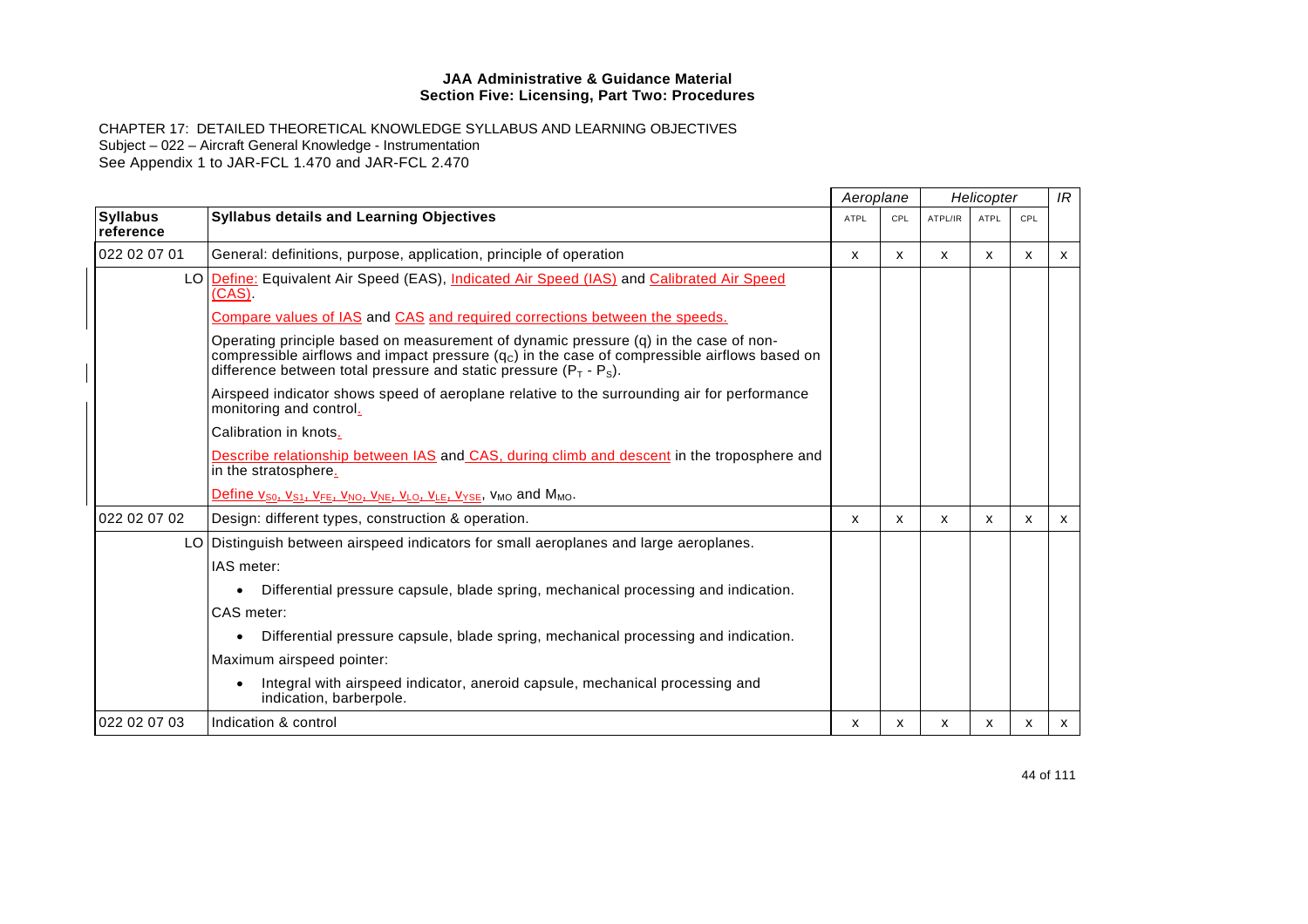|                              |                                                                                                                                                                   | Aeroplane   |     |         | Helicopter |     | IR |
|------------------------------|-------------------------------------------------------------------------------------------------------------------------------------------------------------------|-------------|-----|---------|------------|-----|----|
| <b>Syllabus</b><br>reference | <b>Syllabus details and Learning Objectives</b>                                                                                                                   | <b>ATPL</b> | CPL | ATPL/IR | ATPL       | CPL |    |
|                              | LO Small aeroplanes:                                                                                                                                              |             |     |         |            |     |    |
|                              | • Analogue circular linear or logarithmic scale calibrated in kts.                                                                                                |             |     |         |            |     |    |
|                              | . Explain the colour codings of the airspeed indicator.                                                                                                           |             |     |         |            |     |    |
|                              | • Assign the following speeds to the colour codings: V <sub>SO</sub> , V <sub>S1</sub> , V <sub>FE</sub> , V <sub>NO</sub> , V <sub>NE</sub> , V <sub>YSE</sub> . |             |     |         |            |     |    |
|                              | Large aeroplanes:                                                                                                                                                 |             |     |         |            |     |    |
|                              | • Analogue circular linear or logarithmic scale calibrated in kts.                                                                                                |             |     |         |            |     |    |
|                              | • Maximum speed indicator (V <sub>MO</sub> /M <sub>MO</sub> pointer or barberpole).                                                                               |             |     |         |            |     |    |
|                              | • Adjustable speed bugs.                                                                                                                                          |             |     |         |            |     |    |
|                              | • Speed selector with indicator to allow the setting of a reference speed for indication and<br>control.                                                          |             |     |         |            |     |    |
| 022 02 07 04                 | Error behavior, solutions, accuracy, cross-checks                                                                                                                 |             |     |         |            |     |    |
|                              | LO List the instrument errors that affect the airspeed indcator.                                                                                                  |             |     |         |            |     |    |
|                              | List the atmospheric errors that affect the airspeed indicator.                                                                                                   |             |     |         |            |     |    |
|                              | State the effects of errors of the pitot-static system that affect the airspeed indicator during<br>straight and level flight and during climb and descent.       |             |     |         |            |     |    |
|                              | Cross-check airspeed with pitch and power.                                                                                                                        |             |     |         |            |     |    |
|                              | Cross-check airspeed with TAS, Mach number and groundspeed.                                                                                                       |             |     |         |            |     |    |
| 022 02 08 00                 | <b>Machmeter</b>                                                                                                                                                  |             |     |         |            |     |    |
| 022 02 08 01                 | General: definition, purpose, application & operating principle                                                                                                   | x           | х   |         |            |     |    |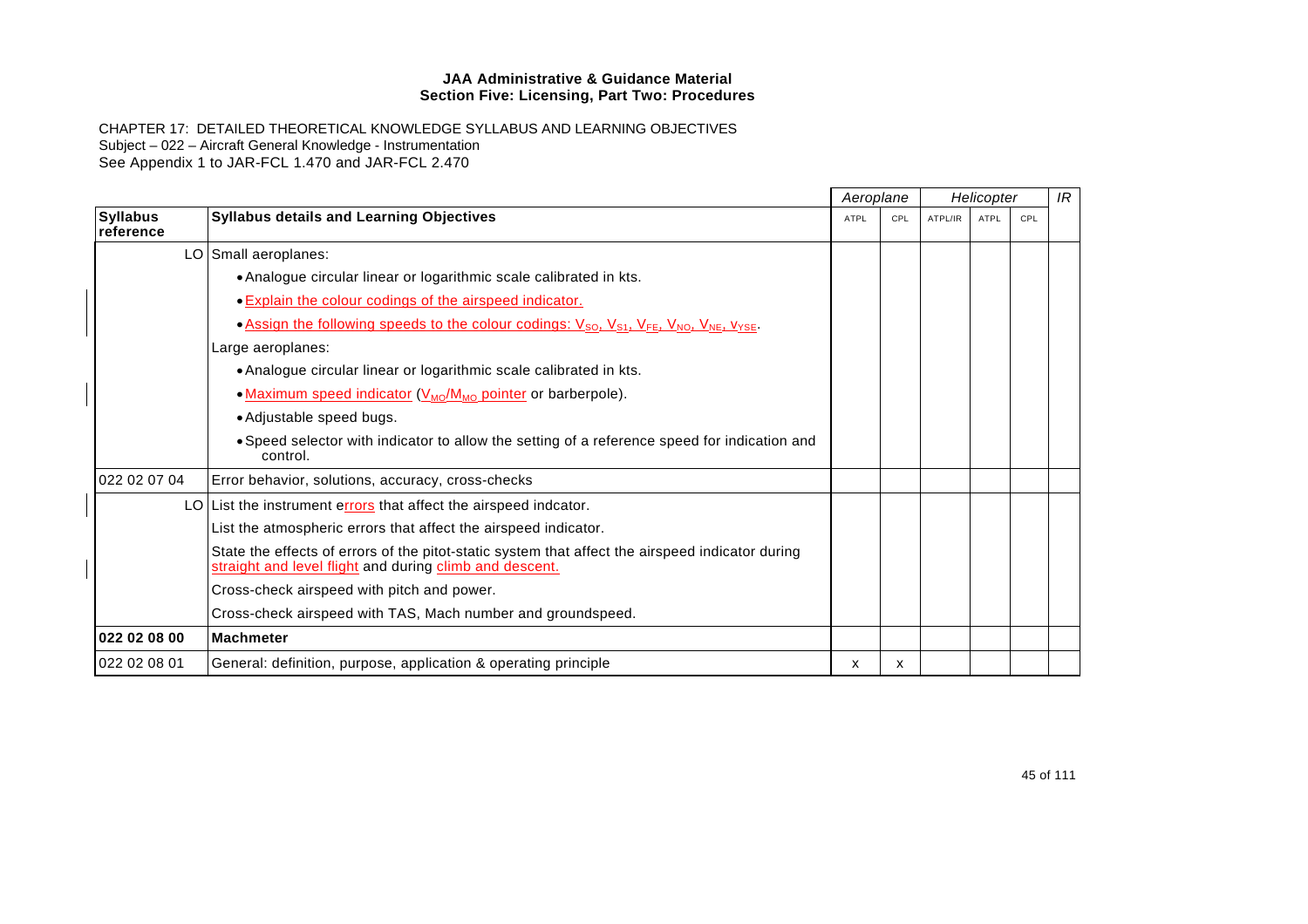|                              |                                                                                                                                                         | Aeroplane    |     |         | Helicopter |     | IR |                                         |
|------------------------------|---------------------------------------------------------------------------------------------------------------------------------------------------------|--------------|-----|---------|------------|-----|----|-----------------------------------------|
| <b>Syllabus</b><br>reference | <b>Syllabus details and Learning Objectives</b>                                                                                                         | ATPL         | CPL | ATPL/IR | ATPL       | CPL |    |                                         |
|                              | LO Mach number is the true airspeed of the aeroplane in relation to the local speed of sound (M =<br>TAS/a).                                            |              |     |         |            |     |    |                                         |
|                              | Since the local speed of sound depends on temperature, the Mach number is also<br>temperature dependent.                                                |              |     |         |            |     |    |                                         |
|                              | The Mach number is used because of its relation with compressibiliy effects to take place.                                                              |              |     |         |            |     |    |                                         |
|                              | The measurement of the Machmeter is based on the ratio between airspeed and altitude: M $\sim$<br>$ (P_T - P_S)/P_S.$                                   |              |     |         |            |     |    |                                         |
|                              | Describe relationship between IAS, CAS, and M during climb and descent in the troposphere<br>and in the stratosphere.                                   |              |     |         |            |     |    | Supprimé : Refer to LO 022<br>02 01 00. |
| 022 02 08 02                 | Design: different types, construction & operation                                                                                                       | $\mathsf{x}$ |     |         |            |     |    |                                         |
|                              | LO Mach meter:                                                                                                                                          | X            |     |         |            |     |    |                                         |
|                              | Total pressure and static pressure, differential pressure capsule, blade spring, aneroid<br>$\bullet$<br>capsule, mechanical processing and indication. |              |     |         |            |     |    |                                         |
|                              | Mach-airspeed indicator:                                                                                                                                |              |     |         |            |     |    |                                         |
|                              | Total pressure and static pressure, differential pressure capsule, blade spring, aneroid<br>$\bullet$<br>capsule, mechanical processing and indication. |              |     |         |            |     |    |                                         |
|                              | State the operating principle of the $V_{MO}/M_{MO}$ pointer in the Mach-airspeed indicator.<br>$\bullet$                                               |              |     |         |            |     |    |                                         |
| 022 02 08 03                 | Indication & control                                                                                                                                    | X            |     |         |            |     |    |                                         |
|                              | LO Digital and/or analogue display calibrated in units of Mach number.                                                                                  |              |     |         |            |     |    |                                         |
| 022 02 08 04                 | Error behavior, accuracy & cross-checks                                                                                                                 |              |     |         |            |     |    |                                         |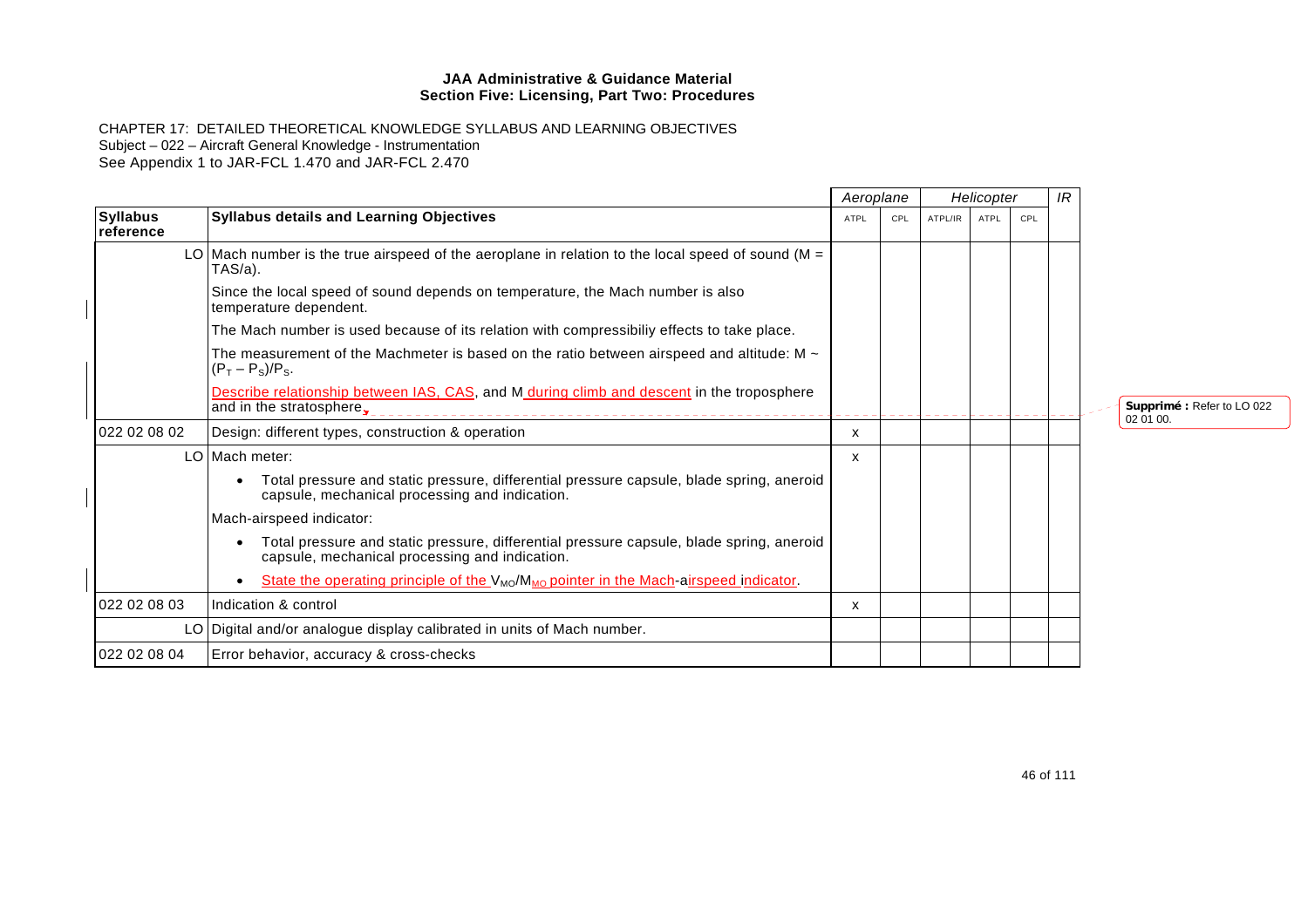|                              |                                                                                                                                                   | Aeroplane   |     |         | Helicopter  |     | IR |
|------------------------------|---------------------------------------------------------------------------------------------------------------------------------------------------|-------------|-----|---------|-------------|-----|----|
| <b>Syllabus</b><br>reference | <b>Syllabus details and Learning Objectives</b>                                                                                                   | <b>ATPL</b> | CPL | ATPL/IR | <b>ATPL</b> | CPL |    |
|                              | LO List the instrument errors that affect the Machmeter.                                                                                          |             |     |         |             |     |    |
|                              | List the atmospheric errors that affect the airspeed indicator.                                                                                   |             |     |         |             |     |    |
|                              | State the effects of errors of the pitot-static system that affect the Machmter during straight<br>and level flight and during climb and descent. |             |     |         |             |     |    |
|                              | Cross-check M with airspeed and TAS.                                                                                                              |             |     |         |             |     |    |
|                              | State the accuracy of the Machmeter.                                                                                                              |             |     |         |             |     |    |
| 022 02 09 00                 | <b>True Air Speed</b>                                                                                                                             |             |     |         |             |     |    |
| 022 02 09 01                 | General: definition, purpose, application, operating principle                                                                                    |             |     |         |             |     |    |
|                              | LO The TAS meter determines the true airspeed by correcting the Mach number for the local<br>speed of sound $(TAS = M.a)$ .                       |             |     |         |             |     |    |
|                              | State the relation between true airspeed, wind and groundspeed.                                                                                   |             |     |         |             |     |    |
|                              | Describe relationship between IAS, CAS, TAS and M_during climb and descent in the<br>troposphere and in the stratosphere.                         |             |     |         |             |     |    |
| 022 02 09 02                 | Design: different types, construction, operation                                                                                                  |             |     |         |             |     |    |
|                              | LO TAS meter:                                                                                                                                     |             |     |         |             |     |    |
|                              | Differential pressure capsule, blade spring, aneroid capsule, temperature capsule,<br>$\bullet$<br>mechanical processing and indication.          |             |     |         |             |     |    |
|                              | Combined CAS/TAS indicator:                                                                                                                       |             |     |         |             |     |    |
|                              | Airspeed indicator with subscale + knob that allows for setting of pressure altitude<br>$\bullet$<br>versus temperature to allow reading of TAS.  |             |     |         |             |     |    |
| 022 02 09 03                 | Indication & control                                                                                                                              |             |     |         |             |     |    |
|                              | LO Digital and/or analogue dispaly calibrated in knots.                                                                                           |             |     |         |             |     |    |
|                              | Understand the use of the subscale knob in case of the combined CAS/TAS indicator                                                                 |             |     |         |             |     |    |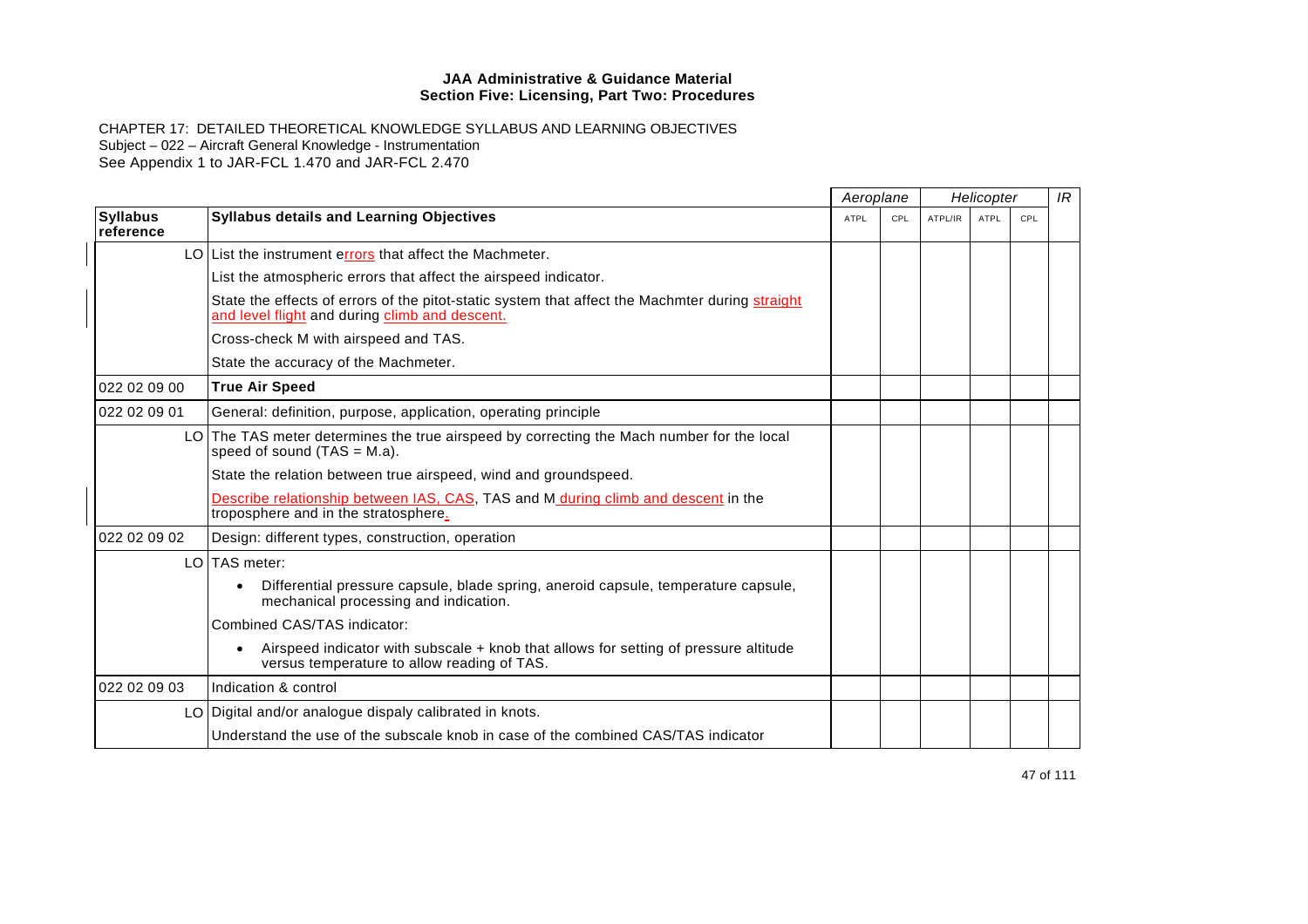|                              |                                                                                                                                                                        | Aeroplane |     |         | Helicopter |     | IR |
|------------------------------|------------------------------------------------------------------------------------------------------------------------------------------------------------------------|-----------|-----|---------|------------|-----|----|
| <b>Syllabus</b><br>reference | <b>Syllabus details and Learning Objectives</b>                                                                                                                        | ATPL      | CPL | ATPL/IR | ATPL       | CPL |    |
| 022 02 09 04                 | Error behavior, solutions, accuracy, cross-checks                                                                                                                      |           |     |         |            |     |    |
|                              | LO List the instrument errors that affect the TAS meter.                                                                                                               |           |     |         |            |     |    |
|                              | List the atmospheric errors that affect the TAS meter.                                                                                                                 |           |     |         |            |     |    |
|                              | State the effects of errors of the pitot-static system that affect the TAS meter during straight<br>and level flight and during climb and descent.                     |           |     |         |            |     |    |
|                              | Cross-check TAS with airspeed and Mach number (at 25,000 ft. TAS $\approx$ 600.M).                                                                                     |           |     |         |            |     |    |
|                              | State the accuracy of the TAS meter.                                                                                                                                   |           |     |         |            |     |    |
| 022 02 10 00                 | <b>Air Data Computer</b>                                                                                                                                               |           |     |         |            |     |    |
| 022 02 10 01                 | General: definitions, purpose, applications, operating principle                                                                                                       | х         |     | X       | x          |     |    |
|                              | LO Computer that holds several modules to process air data parameters for monitoring and<br>control.                                                                   |           |     |         |            |     |    |
|                              | The ADC uses a limited number of inputs to calculate a large number of outputs.                                                                                        |           |     |         |            |     |    |
|                              | Describe the inputs and outputs of the ADC:                                                                                                                            |           |     |         |            |     |    |
|                              | • Input modules:                                                                                                                                                       |           |     |         |            |     |    |
|                              | total pressure, static pressure, temperature and angle of attack, barometric<br>reference, power supply.                                                               |           |     |         |            |     |    |
|                              | • Processing modules:                                                                                                                                                  |           |     |         |            |     |    |
|                              | o Static Source Error Correction (SSEC), monitor (BITE).                                                                                                               |           |     |         |            |     |    |
|                              | • Output modules:                                                                                                                                                      |           |     |         |            |     |    |
|                              | Pressure altitude, altitude, vertical speed, airspeed, Mach number, $V_{MO}/M_{MO}$ ,<br>$\Omega$<br>overspeed, true airspeed, SAT, TAT and corrected angle of attack. |           |     |         |            |     |    |
| 022 02 10 02                 | Design: different types, construction, operation                                                                                                                       | X         |     | x       | x          |     |    |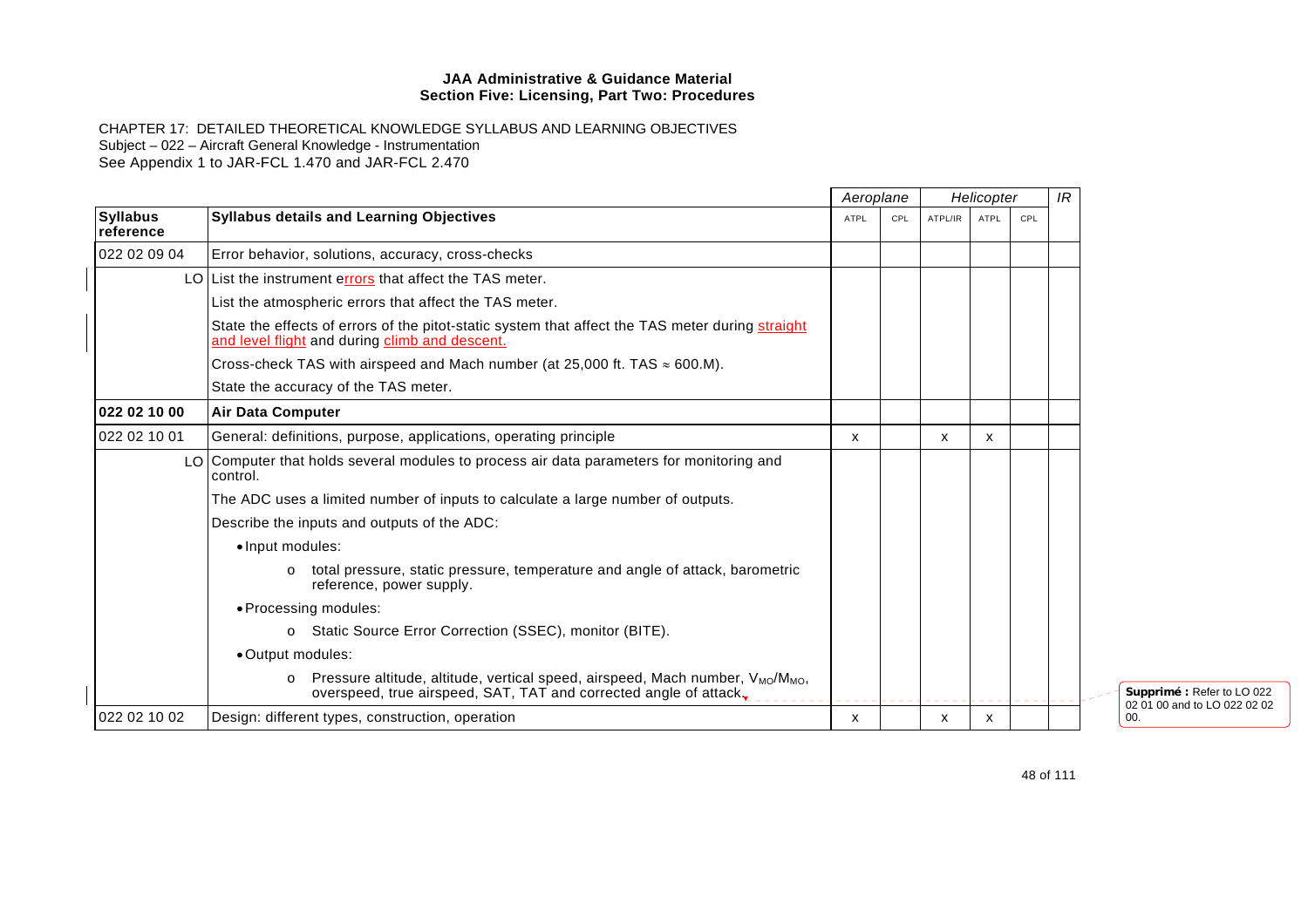|                              |                                                                                                                                                                       |             | Aeroplane  |         |             | Helicopter |  |  | IR |
|------------------------------|-----------------------------------------------------------------------------------------------------------------------------------------------------------------------|-------------|------------|---------|-------------|------------|--|--|----|
| <b>Syllabus</b><br>reference | <b>Syllabus details and Learning Objectives</b>                                                                                                                       | <b>ATPL</b> | <b>CPL</b> | ATPL/IR | <b>ATPL</b> | CPL        |  |  |    |
|                              | LO Central Air Data Computer (CADC):                                                                                                                                  |             |            |         |             |            |  |  |    |
|                              | • Analogue, electromechanical computer with several modules to calculate analogue<br>output parameters that are sent to servo-driven indicators and to other systems. |             |            |         |             |            |  |  |    |
|                              | Digital Air Data Computer (DADC):                                                                                                                                     |             |            |         |             |            |  |  |    |
|                              | . Digital computer with several modules to calculate digital output parameters that are sent<br>to EFIS and to other systems.                                         |             |            |         |             |            |  |  |    |
|                              | • Two types exist: type with built-in pressure transducers and with external pressure<br>transducers.                                                                 |             |            |         |             |            |  |  |    |
|                              | Air Data Inertial Reference Unit (ADIRU):                                                                                                                             |             |            |         |             |            |  |  |    |
|                              | • DADC and Inertial Reference Unit                                                                                                                                    |             |            |         |             |            |  |  |    |
|                              | .DADC part is digital computer with several modules to calculate output parameters.                                                                                   |             |            |         |             |            |  |  |    |
| 022 02 10 03                 | Indication, control                                                                                                                                                   |             |            |         |             |            |  |  |    |
|                              | LO State that ADC outputs are sent to servo-driven indicators or EFIS, ATC transponder,<br>autoflight system, EGPWS, INS/IRS, FMS.                                    |             |            |         |             |            |  |  |    |
|                              | Overspeed warning.                                                                                                                                                    |             |            |         |             |            |  |  |    |
|                              | Use of barometric reference knob.                                                                                                                                     |             |            |         |             |            |  |  |    |
| 022 02 10 04                 | Error behavior, solutions, accuracy & cross checks                                                                                                                    |             |            |         |             |            |  |  |    |
|                              | LO Internal monitor (BITE) to detect ADC failure                                                                                                                      |             |            |         |             |            |  |  |    |
|                              | Test switch that drives outputs to predetermined value.                                                                                                               |             |            |         |             |            |  |  |    |
|                              | Describe the effect of loss of one or more input/output signal of the ADC to the pilot's<br>instrument indication.                                                    |             |            |         |             |            |  |  |    |
|                              | Cross-check with standby air data instruments.                                                                                                                        |             |            |         |             |            |  |  |    |
| 022 03 00 00                 | <b>MAGNETISM - DIRECT READING COMPASS AND FLUX VALVE</b>                                                                                                              |             |            |         |             |            |  |  |    |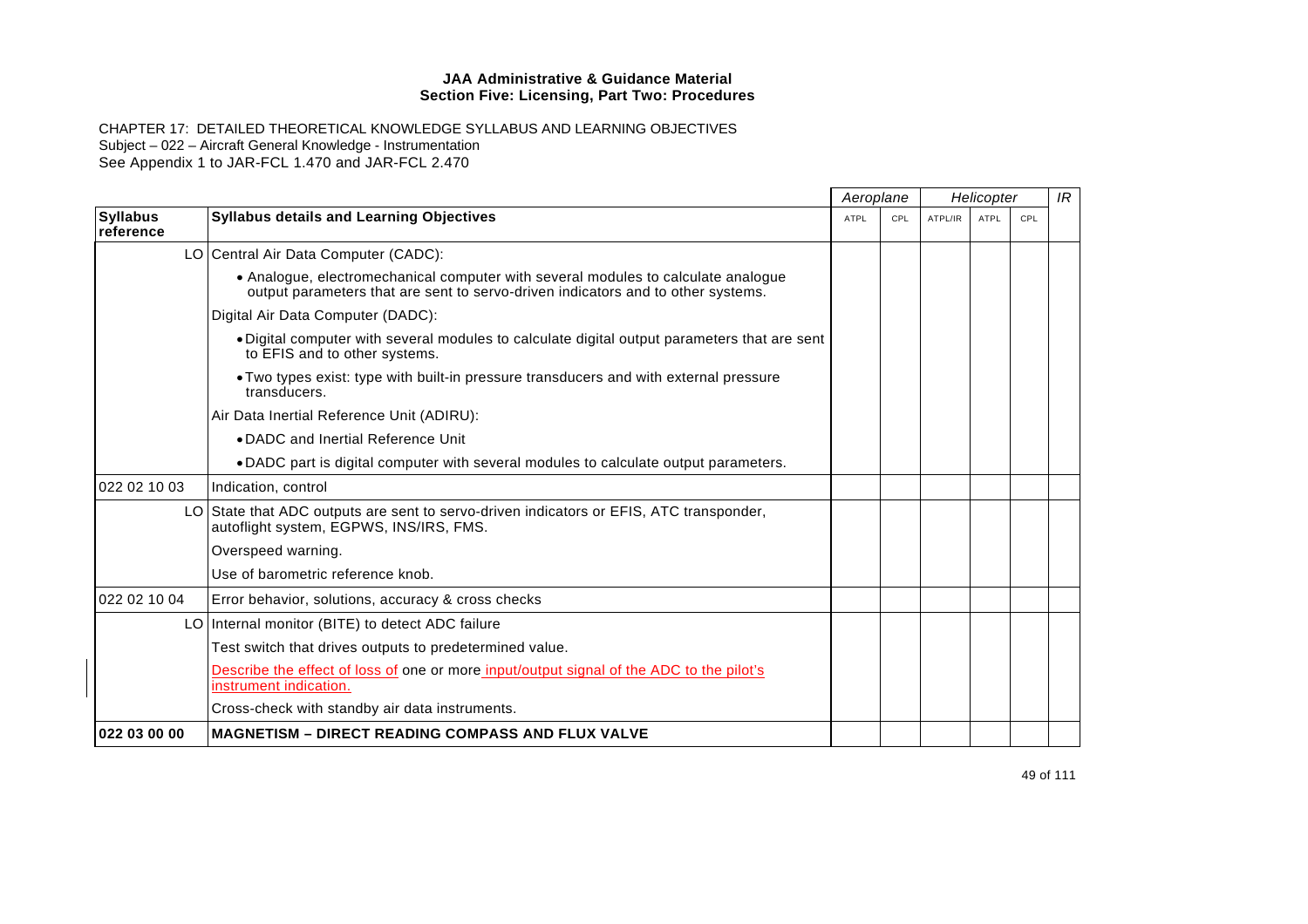|                              |                                                                                                                     | Aeroplane |     | Helicopter |      |                           | IR |
|------------------------------|---------------------------------------------------------------------------------------------------------------------|-----------|-----|------------|------|---------------------------|----|
| <b>Syllabus</b><br>reference | <b>Syllabus details and Learning Objectives</b>                                                                     | ATPL      | CPL | ATPL/IR    | ATPL | CPL                       |    |
|                              | Formulas are not required for this topic.                                                                           |           |     |            |      |                           |    |
|                              | It is expected that students already have a basic understanding of magnetism, such as:                              |           |     |            |      |                           |    |
|                              | Definition and properties of a magnet.<br>$\bullet$                                                                 |           |     |            |      |                           |    |
|                              | Hard iron and soft iron.<br>٠                                                                                       |           |     |            |      |                           |    |
|                              | Make distinction between permanent magnetism and electro-magnetism.                                                 |           |     |            |      |                           |    |
|                              | Relation between magnetic flux, magnetic density, magnetic field strength and<br>permeability.                      |           |     |            |      |                           |    |
| 022 03 01 00                 | Earth magnetic field                                                                                                | X         | x   | X          | X    | $\boldsymbol{\mathsf{x}}$ | X  |
|                              | LO (Change of) Location and meaning of Magnetic North Pole and Magnetic South Pole.                                 |           |     |            |      |                           |    |
|                              | Resolution of the earth's total magnetic field (T) into a vertical component (V) and a horizontal<br>component (H). |           |     |            |      |                           |    |
|                              | Define the dip angle (inclination).                                                                                 |           |     |            |      |                           |    |
|                              | Define the term variation.                                                                                          |           |     |            |      |                           |    |
|                              | State that variation depends on location on earth and changes with time.                                            |           |     |            |      |                           |    |
|                              | Define isogonals.                                                                                                   |           |     |            |      |                           |    |
|                              | Define the magnetic equator.                                                                                        |           |     |            |      |                           |    |
|                              | Area of uncertainty around the magnetic poles.                                                                      |           |     |            |      |                           |    |
| 022 03 02 00                 | Aircraft magnetic field                                                                                             |           |     |            |      |                           |    |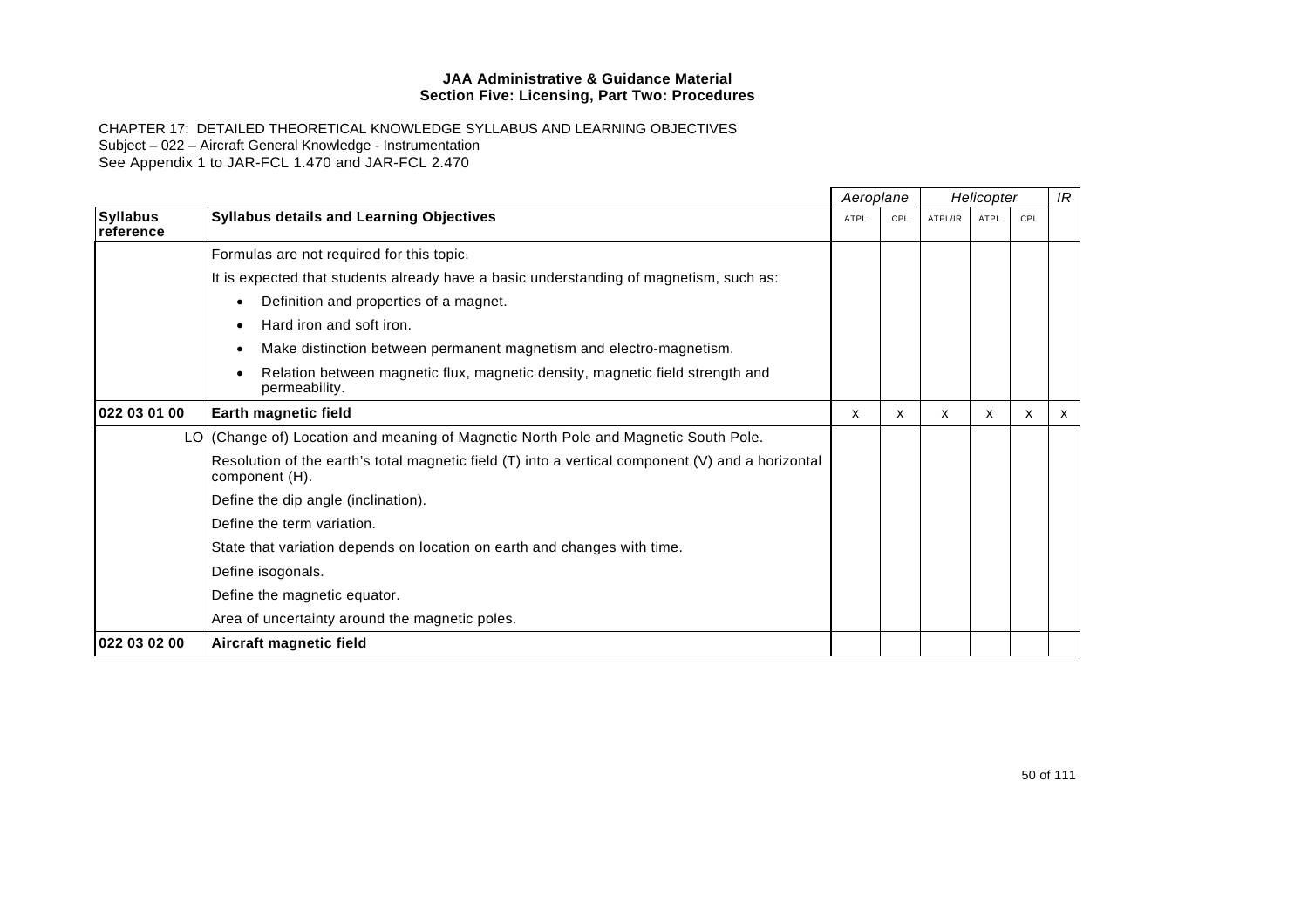|                              |                                                                                                                                 |             | Aeroplane |         |      |     |  |  |  |  |  |  | Helicopter |  |  | IR |
|------------------------------|---------------------------------------------------------------------------------------------------------------------------------|-------------|-----------|---------|------|-----|--|--|--|--|--|--|------------|--|--|----|
| <b>Syllabus</b><br>reference | <b>Syllabus details and Learning Objectives</b>                                                                                 | <b>ATPL</b> | CPL       | ATPL/IR | ATPL | CPL |  |  |  |  |  |  |            |  |  |    |
|                              | LO Explain and distinguish between hard iron and soft iron magnetism on aircraft.                                               |             |           |         |      |     |  |  |  |  |  |  |            |  |  |    |
|                              | State that aircraft magnetic field can be resolved in three vectors (P, Q and R) along the three<br>aircraft axes $(X, Y, Z)$ . |             |           |         |      |     |  |  |  |  |  |  |            |  |  |    |
|                              | Distinguish between permanent magnetic field and temporary magnetic fields.                                                     |             |           |         |      |     |  |  |  |  |  |  |            |  |  |    |
|                              | Explain deviation as the influence of the aircraft magnetic field on the magnetic compass.                                      |             |           |         |      |     |  |  |  |  |  |  |            |  |  |    |
|                              | Mention the change of deviation with change of latitude and with change in aircraft's heading.                                  |             |           |         |      |     |  |  |  |  |  |  |            |  |  |    |
|                              | State the importance of keeping magnetic materials clear of the compass.                                                        |             |           |         |      |     |  |  |  |  |  |  |            |  |  |    |
|                              | State that the compass swing procedure is used to minimise the deviation.                                                       |             |           |         |      |     |  |  |  |  |  |  |            |  |  |    |
|                              | State the situations requiring a compass swing.                                                                                 |             |           |         |      |     |  |  |  |  |  |  |            |  |  |    |
|                              | State that residual deviation is plotted on a deviation correction card or curve mounted on the<br>flight deck.                 |             |           |         |      |     |  |  |  |  |  |  |            |  |  |    |
| 022 03 03 00                 | Direct reading magnetic compass                                                                                                 |             |           |         |      |     |  |  |  |  |  |  |            |  |  |    |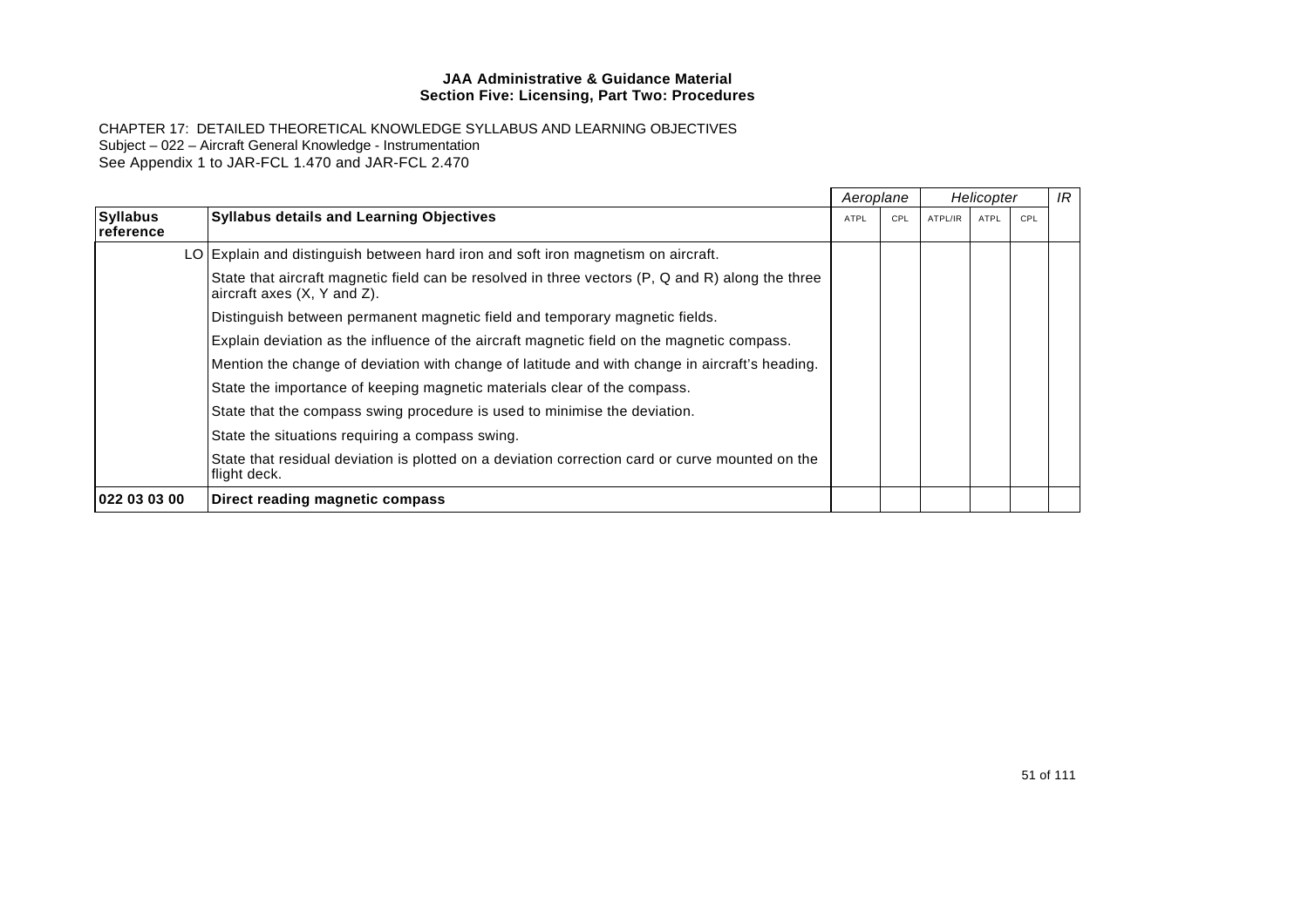|                              |                                                                                                                                                                                                    | Aeroplane   | Helicopter |         | IR          |                           |   |
|------------------------------|----------------------------------------------------------------------------------------------------------------------------------------------------------------------------------------------------|-------------|------------|---------|-------------|---------------------------|---|
| <b>Syllabus</b><br>reference | <b>Syllabus details and Learning Objectives</b>                                                                                                                                                    | <b>ATPL</b> | CPL        | ATPL/IR | <b>ATPL</b> | CPL                       |   |
|                              | LO General: definitions, purpose, application, operating principle                                                                                                                                 | X           | x          | X       | x           | $\boldsymbol{\mathsf{x}}$ | X |
|                              | Direct Reading Magnetic Compass (DRMC) often called standby compass.<br>$\bullet$                                                                                                                  |             |            |         |             |                           |   |
|                              | Measure and show direction of horizontal component of earth's magnetic field.                                                                                                                      |             |            |         |             |                           |   |
|                              | Internal magnets are free to align themselves with horizontal component of earth's<br>magnetic field.                                                                                              |             |            |         |             |                           |   |
|                              | Normally used as a standby magnetic compass.                                                                                                                                                       |             |            |         |             |                           |   |
|                              | Design: different types, construction, operation                                                                                                                                                   |             |            |         |             |                           |   |
|                              | E-type compass only:                                                                                                                                                                               |             |            |         |             |                           |   |
|                              | Pendulous suspended magnets, fluid filled bowl, looking glass with lubber line,<br>$\Omega$<br>diaphragm, illumination, magnetic deviation compensation device (adjustable<br>N-S and E-W magnets) |             |            |         |             |                           |   |
|                              | Indication, control:                                                                                                                                                                               |             |            |         |             |                           |   |
|                              | Analogue display with scale graduated every 5 degrees and letters at the cardinal<br>headings N, E, S and W.                                                                                       |             |            |         |             |                           |   |
|                              | Error behavior, accuracy, cross-checks:                                                                                                                                                            |             |            |         |             |                           |   |
|                              | . Describe and interpret the effects of the turning and acceleration errors.                                                                                                                       |             |            |         |             |                           |   |
|                              | • Describe and interpret the effect of the deviation.                                                                                                                                              |             |            |         |             |                           |   |
|                              | . Describe and interpret the effect of the aircraft attitude on the compass reading (attitude<br>error)                                                                                            |             |            |         |             |                           |   |
|                              | • Interpret the deviation correction card or -curve.                                                                                                                                               |             |            |         |             |                           |   |
|                              | • State the maximum permissible values for deviation.                                                                                                                                              |             |            |         |             |                           |   |
|                              | • State the possible effect of illumination on the compass reading.                                                                                                                                |             |            |         |             |                           |   |
|                              | • Cross check with heading indicator.                                                                                                                                                              |             |            |         |             |                           |   |
|                              | . Identify the geographical areas where the magnetic compass is unreliable.                                                                                                                        |             |            |         |             |                           |   |
|                              |                                                                                                                                                                                                    |             |            |         |             | 52 of 111                 |   |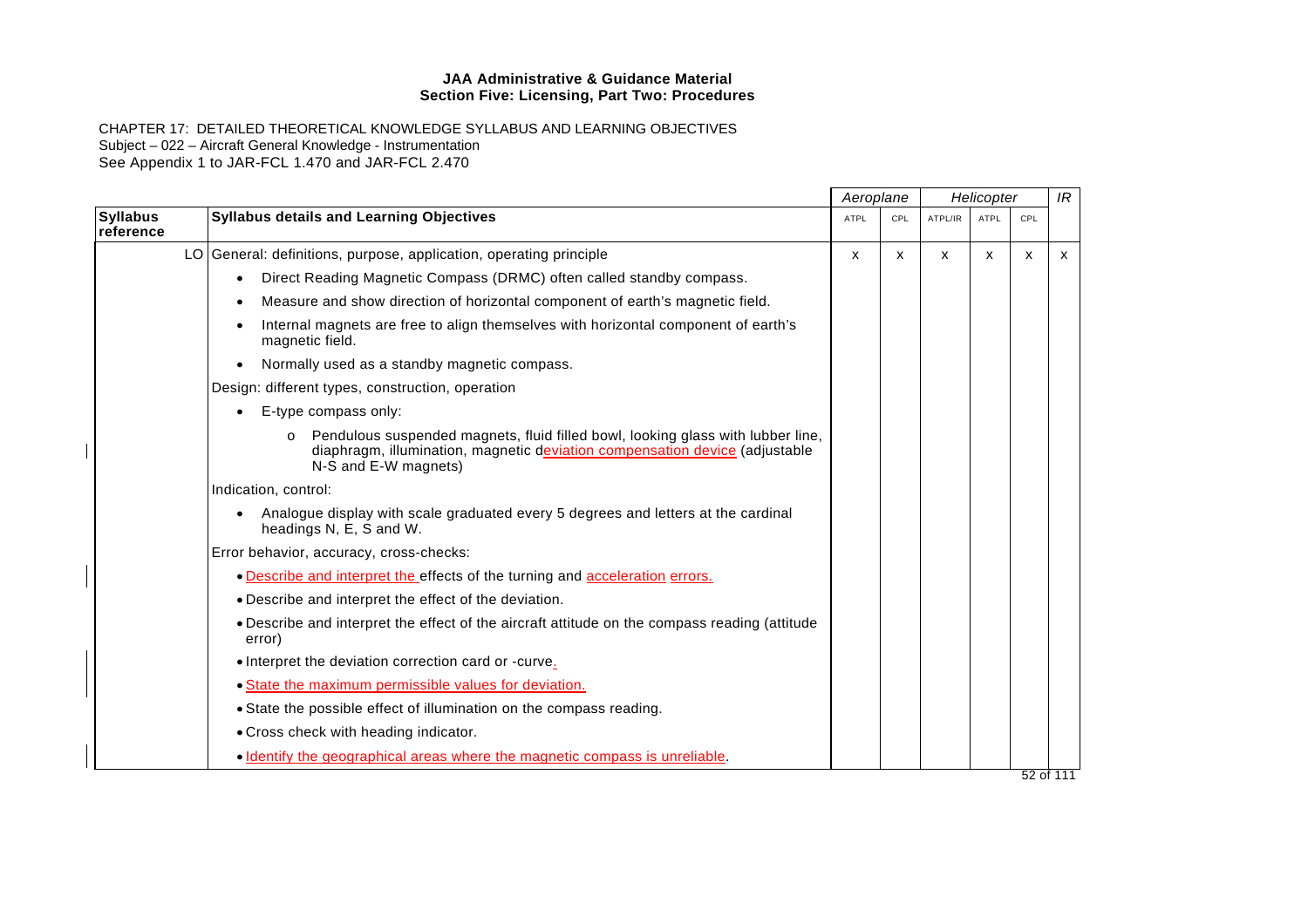|                              |                                                                                                                                                                                                             | Aeroplane   |     | Helicopter |             |     | IR |
|------------------------------|-------------------------------------------------------------------------------------------------------------------------------------------------------------------------------------------------------------|-------------|-----|------------|-------------|-----|----|
| <b>Syllabus</b><br>reference | <b>Syllabus details and Learning Objectives</b>                                                                                                                                                             | <b>ATPL</b> | CPL | ATPL/IR    | <b>ATPL</b> | CPL |    |
| 022 03 04 00                 | <b>Flux valve</b>                                                                                                                                                                                           |             |     |            |             |     |    |
| 022 03 04 01                 | General: definitions, purpose, location, application, operating principle                                                                                                                                   | x           | x   | x          | x           | x   | X  |
|                              | LO Wherever flux valve is stated one can also read flux gate!                                                                                                                                               |             |     |            |             |     |    |
|                              | The flux valve is an electromagnetic field sensor.                                                                                                                                                          |             |     |            |             |     |    |
|                              | The flux valve is located as far as possible from disturbing magnetic fields, preferably in the tip<br>of the wing or vertical stabiliser.                                                                  |             |     |            |             |     |    |
|                              | The flux valve must measure the direction of horizontal component of earth's magnetic field.                                                                                                                |             |     |            |             |     |    |
|                              | Operation based on measurement of the direction of the earth magnetic field that saturates<br>electromagnetic fields set up in the flux valve.                                                              |             |     |            |             |     |    |
| 022 03 04 02                 | Design: different types, construction, components, operation                                                                                                                                                |             |     |            |             |     |    |
|                              | LO   Pendulous suspended electromagnetic field sensor, 25-30 degrees in freedom in pitch and<br>roll, no freedom around vertical axis, fluid filled bowl, electromagnetic deviation compensation<br>device. |             |     |            |             |     |    |
| 022 03 04 03                 | Indication, control                                                                                                                                                                                         |             |     |            |             |     |    |
|                              | LO No indicator; flux valve output is used to stabilise the gyromagnetic compass or to supply<br>some inertial navigation systems with Magnetic Heading (MH).                                               |             |     |            |             |     |    |
| 022 03 04 04                 | Error behavior, accuracy, cross-checks                                                                                                                                                                      |             |     |            |             |     |    |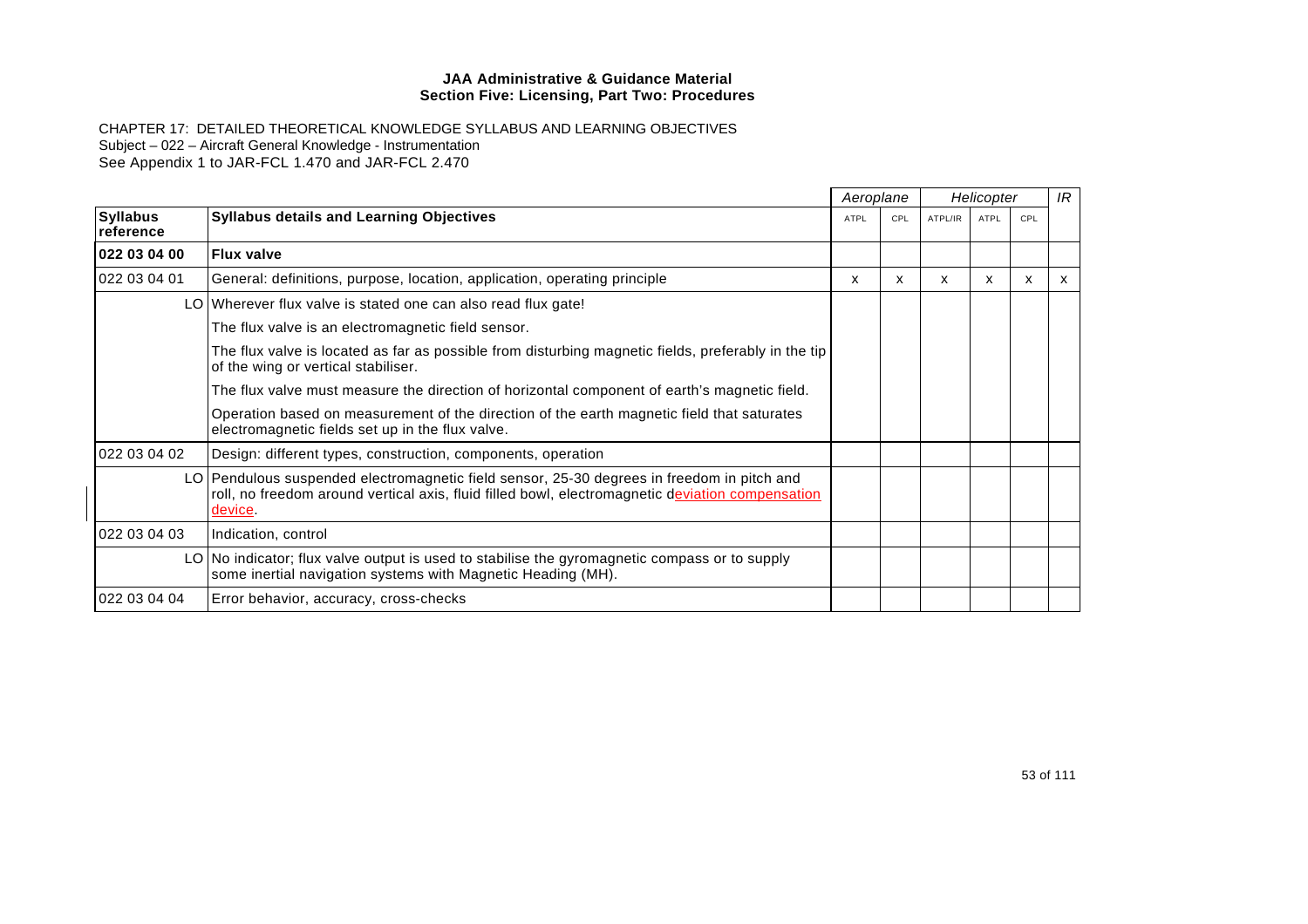|                              |                                                                                                                                               |      |     | Aeroplane |      | Helicopter |   |  | IR |
|------------------------------|-----------------------------------------------------------------------------------------------------------------------------------------------|------|-----|-----------|------|------------|---|--|----|
| <b>Syllabus</b><br>reference | <b>Syllabus details and Learning Objectives</b>                                                                                               | ATPL | CPL | ATPL/IR   | ATPL | CPL        |   |  |    |
|                              | LO Describe and interpret the effects of the turning and acceleration errors.                                                                 |      |     |           |      |            |   |  |    |
|                              | Describe and interpret the effect of the deviation.                                                                                           |      |     |           |      |            |   |  |    |
|                              | Describe and interpret the effect of the aircraft attitude on the flux valve (attitude error).                                                |      |     |           |      |            |   |  |    |
|                              | State that because of the electromagnetic deviation correction, the flux valve output does not<br>need a deviation correction card or -curve. |      |     |           |      |            |   |  |    |
|                              | I dentify the geographical areas where the flux valve is unreliable.                                                                          |      |     |           |      |            |   |  |    |
| 022 04 00 00                 | <b>IGYROSCOPIC INSTRUMENTS</b>                                                                                                                |      |     |           |      |            |   |  |    |
| 022 04 01 00                 | Gyroscope: basic principles                                                                                                                   |      |     |           |      |            |   |  |    |
| 022 04 01 01                 | General: definition, purpose, application, operating principle                                                                                | x    | x   | X         | x    | x          | x |  |    |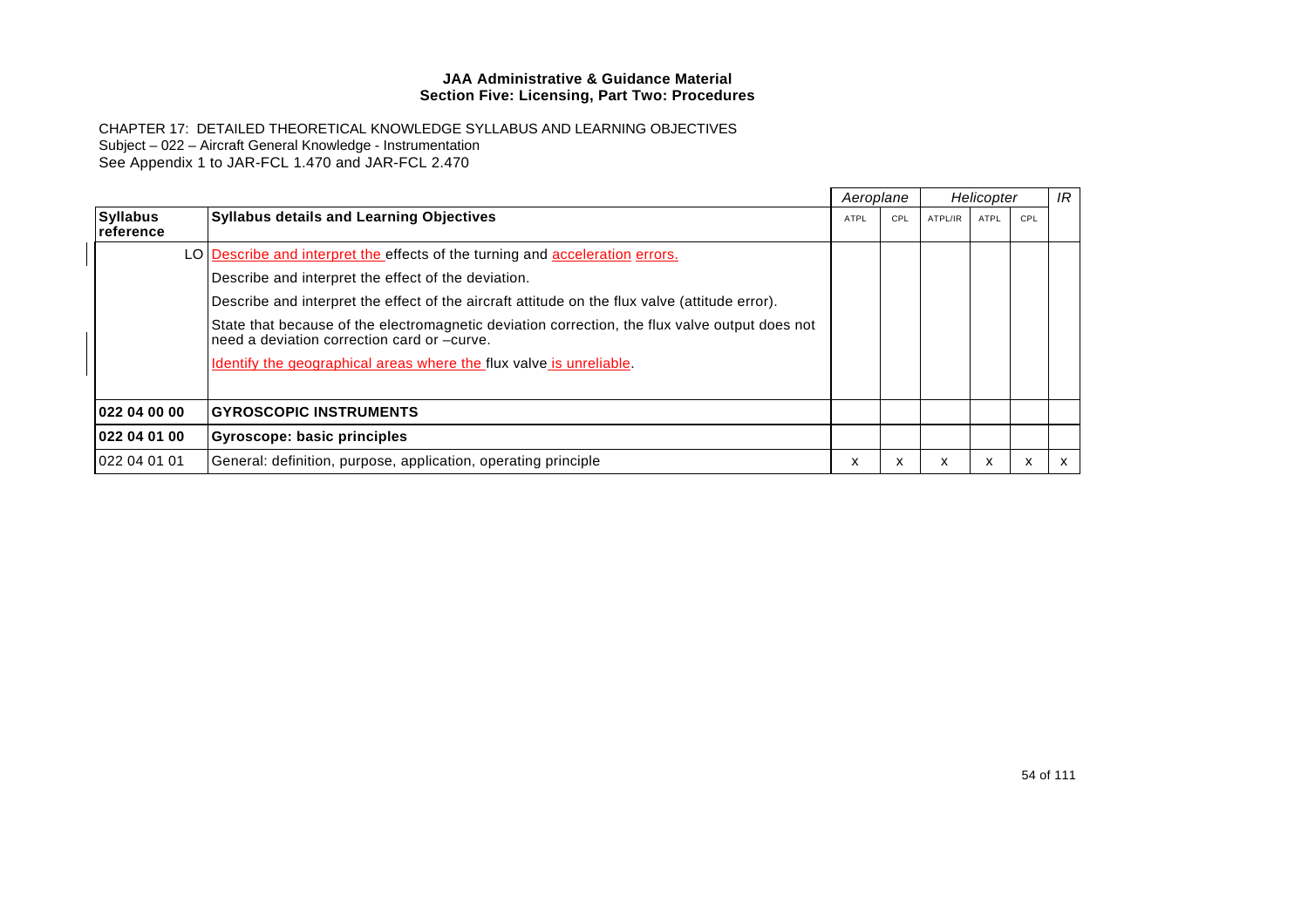|                              |                                                                                                                                                                          |      |     | Aeroplane<br>Helicopter |             |     | IR |
|------------------------------|--------------------------------------------------------------------------------------------------------------------------------------------------------------------------|------|-----|-------------------------|-------------|-----|----|
| <b>Syllabus</b><br>reference | <b>Syllabus details and Learning Objectives</b>                                                                                                                          | ATPL | CPL | ATPL/IR                 | <b>ATPL</b> | CPL |    |
|                              | LO Define a gyroscope and its components (fast spinning mass (rotor/disc/wheel) around a<br>spinaxis)                                                                    |      |     |                         |             |     |    |
|                              | Explain the power supply:                                                                                                                                                |      |     |                         |             |     |    |
|                              | <b>• Pneumatically with a regulated differential pressure of <math>\approx</math> 5 " Hg caused by a mechanically</b><br>or electrically driven vacuum or pressure pump. |      |     |                         |             |     |    |
|                              | Electrically wheras the gyro is the rotor of a DC or AC electric motor.                                                                                                  |      |     |                         |             |     |    |
|                              | • Compare both types of power supply with respect to rpm and altitude behavior.                                                                                          |      |     |                         |             |     |    |
|                              | Explain the following gyroscopic properties:                                                                                                                             |      |     |                         |             |     |    |
|                              | Rigidity, using the first gyro law $H = I_{c}$                                                                                                                           |      |     |                         |             |     |    |
|                              | <b>• Precession, using the second gyro law</b> $_P = T/H$ .                                                                                                              |      |     |                         |             |     |    |
|                              | . Drift (wander and topple), distinguish between real drift and apparent drift.                                                                                          |      |     |                         |             |     |    |
|                              | Apparent drift: distinguish between earth rate and travel rate (transport<br>$\circ$<br>wander).                                                                         |      |     |                         |             |     |    |
|                              | <b>Explain</b> the relationship between rigidity and precession.                                                                                                         |      |     |                         |             |     |    |
|                              | Explain how rigidity and precession can be increased/decreased.                                                                                                          |      |     |                         |             |     |    |
|                              | 022 04 01 02 Design: different types, construction, operation                                                                                                            |      |     |                         |             |     |    |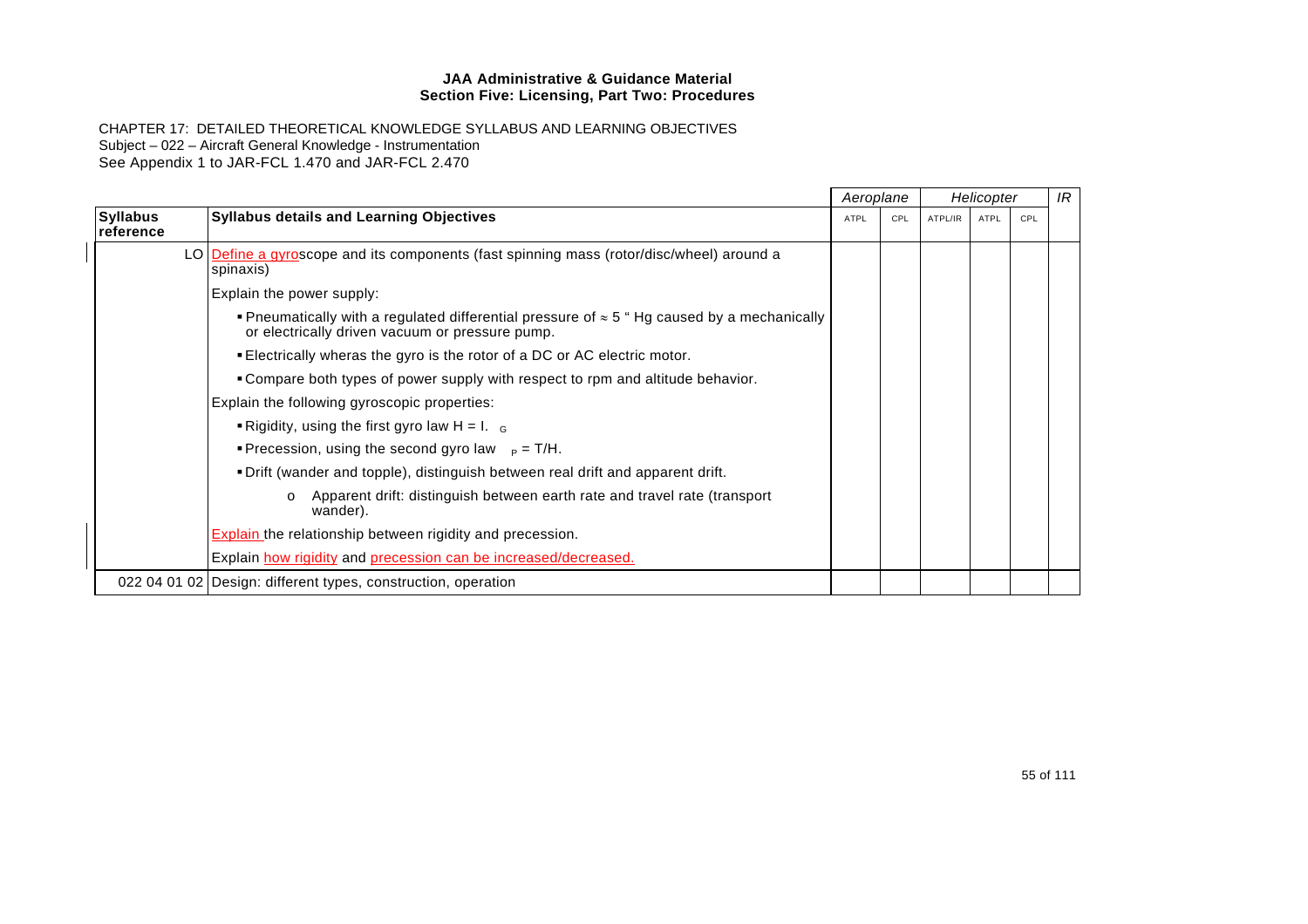|                              |                                                                                                                                                                                                                     |      | Aeroplane |         | Helicopter |     | IR |                                    |
|------------------------------|---------------------------------------------------------------------------------------------------------------------------------------------------------------------------------------------------------------------|------|-----------|---------|------------|-----|----|------------------------------------|
| <b>Syllabus</b><br>reference | <b>Syllabus details and Learning Objectives</b>                                                                                                                                                                     | ATPL | CPL       | ATPL/IR | ATPL       | CPL |    |                                    |
|                              | $LO$ Explain a free (space) gyro and an earth gyro.                                                                                                                                                                 |      |           |         |            |     |    |                                    |
|                              | Explain the suspension of a gyro in one or two gimbals.                                                                                                                                                             |      |           |         |            |     |    |                                    |
|                              | Define a Single Degrees of Dreedom gyro (SDF) (a gyro with only one gimbal and one<br>sensitive (measuring) axis that makes use of precession.                                                                      |      |           |         |            |     |    |                                    |
|                              | Define a Two Degrees of Freedom gyro (TDF) (a gyro with two perpendicuar gimbals and two<br>sensitive measuring axes that makes use of rigidity).                                                                   |      |           |         |            |     |    |                                    |
|                              | Note: By convention the degrees of freedom of a gyroscope does not include its spin axis!                                                                                                                           |      |           |         |            |     |    |                                    |
|                              | Explain a vertical gyro and a horizontal gyro.                                                                                                                                                                      |      |           |         |            |     |    |                                    |
|                              | Explain the construction and operating principle of a rate gyro (SDF gyro with spring attached<br>to gimbal that is used to measure an angular rate ).                                                              |      |           |         |            |     |    |                                    |
|                              | Explain the construction and operating principle of rate integrating gyro (SDF gyro in casing<br>which is surrounded by temperature controlled fluid that is used to measure an angular<br>$displacement \theta$ ). |      |           |         |            |     |    |                                    |
|                              | Explain the construction and operating principle of a Ring Laser Gyrsocope (RLG).                                                                                                                                   |      |           |         |            |     |    |                                    |
|                              | Explain the construction and operating principle of a Fibre Optic Gyroscope (FOG).                                                                                                                                  |      |           |         |            |     |    |                                    |
|                              | Compare the conventional gyroscope with the RLG and the FOG.                                                                                                                                                        |      |           |         |            |     |    |                                    |
|                              | 022 04 01 03 Operational use: indication, control                                                                                                                                                                   |      |           |         |            |     |    |                                    |
|                              | LO State the monitoring options for gyro instruments:                                                                                                                                                               |      |           |         |            |     |    |                                    |
|                              | ■ Electrically driven gyroscopes: flag warning.                                                                                                                                                                     |      |           |         |            |     |    |                                    |
|                              | <b>Pheumatically driven gyroscopes: air pressure indicator.</b>                                                                                                                                                     |      |           |         |            |     |    | Mise en forme: Puces et<br>numéros |
|                              | State that pneumatically driven gyroscopes have an alternate power supply that is manually<br>selected.                                                                                                             |      |           |         |            |     |    |                                    |
| 022 04 01 04                 | Error behavior: accuracy, cross checks                                                                                                                                                                              | x    | x         | x       | x          | X   | x  |                                    |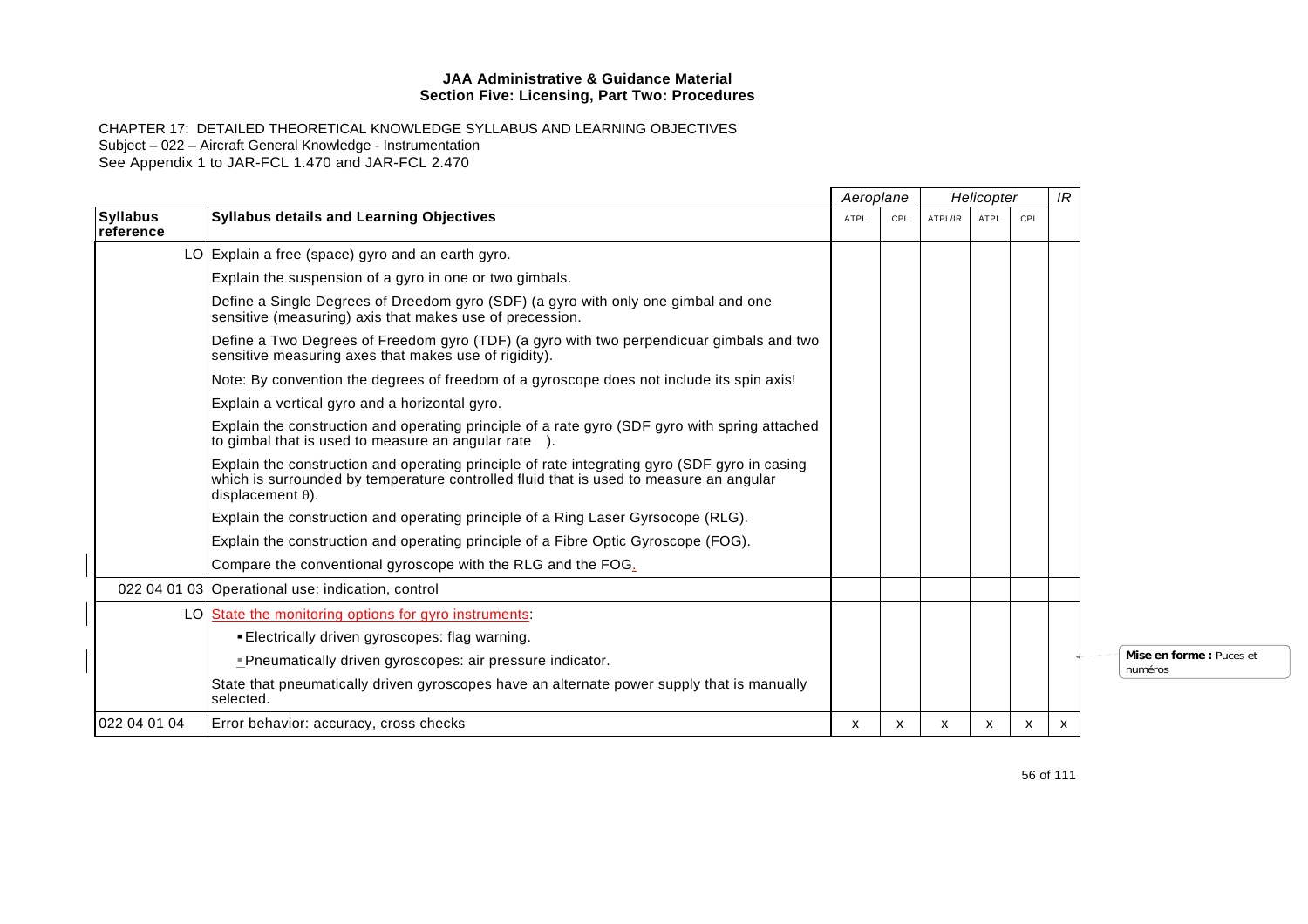|                              |                                                                                                                   | Aeroplane   |     |         | Helicopter   |                           | IR |
|------------------------------|-------------------------------------------------------------------------------------------------------------------|-------------|-----|---------|--------------|---------------------------|----|
| <b>Syllabus</b><br>reference | <b>Syllabus details and Learning Objectives</b>                                                                   | <b>ATPL</b> | CPL | ATPL/IR | <b>ATPL</b>  | CPL                       |    |
|                              | LO Describe gimbal lock plus solutions (mechanical stops, extra gimbal).                                          | x           | X   | X       | $\mathsf{x}$ | x                         | X  |
|                              | Describe gimbal flip.                                                                                             |             |     |         |              |                           |    |
|                              | Describe the effects of gyro drift.                                                                               |             |     |         |              |                           |    |
|                              | Describe cross-coupling.                                                                                          |             |     |         |              |                           |    |
|                              | Describe the effect of a defective power supply on the gyro instruments.                                          |             |     |         |              |                           |    |
|                              | Describe how a defective power supply can be detected:                                                            |             |     |         |              |                           |    |
|                              | Electrically driven gyroscopes: flag warning.                                                                     |             |     |         |              |                           |    |
|                              | · Pneumatically driven gyroscopes: air pressure indicator.                                                        |             |     |         |              |                           |    |
|                              | Explain the reasons for using different types of gyro power supply on an aircraft.                                |             |     |         |              |                           |    |
| 022 04 02 00                 | <b>Rate of Turn indicator</b>                                                                                     |             |     |         |              |                           |    |
| 022 04 02 01                 | General: definition, purpose, application, operating principle                                                    | x           | X   | X       | X            | $\boldsymbol{\mathsf{x}}$ | x  |
|                              | A.k.a. turn and bank indicator or turn and balance indicator.                                                     |             |     |         |              |                           |    |
|                              | Purpose is to show the angular speed around the local vertical axis when flying a coordinated<br>(balanced) turn. |             |     |         |              |                           |    |
|                              | Define a rate-one turn and a two-minute turn.                                                                     |             |     |         |              |                           |    |
|                              | Operating principle based on the precession of rate gyroscope when performing a turn.                             |             |     |         |              |                           |    |
|                              | Pneumatic or electric power supply.                                                                               |             |     |         |              |                           |    |
|                              | Explain the relation between bank angle, rate one turn and true airspeed.                                         |             |     |         |              |                           |    |
|                              | Slipball shows coordinated (balanced) flight.                                                                     |             |     |         |              |                           |    |
| 022 04 02 02                 | Design: different types, construction, operation                                                                  |             |     |         |              |                           |    |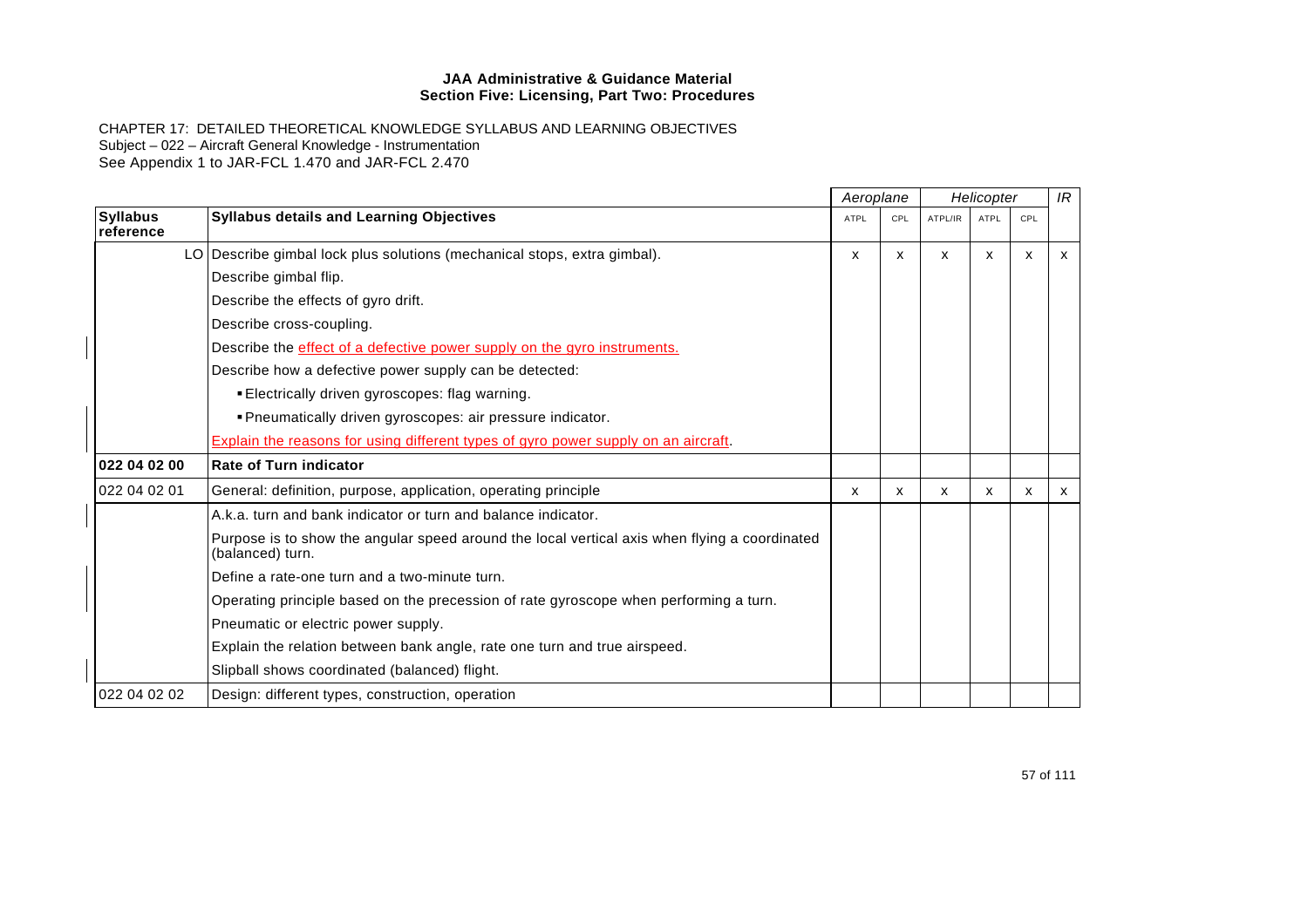|                              |                                                                                                                                                                                                      |             |     |         |      | Aeroplane<br>Helicopter |  |  | IR |
|------------------------------|------------------------------------------------------------------------------------------------------------------------------------------------------------------------------------------------------|-------------|-----|---------|------|-------------------------|--|--|----|
| <b>Syllabus</b><br>reference | <b>Syllabus details and Learning Objectives</b>                                                                                                                                                      | <b>ATPL</b> | CPL | ATPL/IR | ATPL | CPL                     |  |  |    |
|                              | LO Rate of turn indicator:                                                                                                                                                                           |             |     |         |      |                         |  |  |    |
|                              | • SDF horizontal rate gyro, spinaxis aligned with lateral axis of aircraft, gimbal aligned with<br>longitudinal axis of aircraft, forward rotating gyro, reversing mechanism, damper and<br>pointer. |             |     |         |      |                         |  |  |    |
|                              | Turn co-ordinator:                                                                                                                                                                                   |             |     |         |      |                         |  |  |    |
|                              | • SDF horizontal rate gyro, spinaxis aligned with lateral axis of aircraft, rearward tilted<br>gimbal, forward rotating gyro, reversing mechanism, damper and pointer symbol.                        |             |     |         |      |                         |  |  |    |
|                              | Slipball:                                                                                                                                                                                            |             |     |         |      |                         |  |  |    |
|                              | . Curved concave glass tube filled with a damping fluid and a ball.                                                                                                                                  |             |     |         |      |                         |  |  |    |
|                              | . Distinguish between slip and skid.                                                                                                                                                                 |             |     |         |      |                         |  |  |    |
|                              | Compare the rate of turn indicator with the turn co-ordinator with respect to the direction of the<br>sensitive axis.                                                                                |             |     |         |      |                         |  |  |    |
| 022 04 02 03                 | Operational use: indication, control                                                                                                                                                                 |             |     |         |      |                         |  |  |    |
|                              | LO Rate of turn indicator:                                                                                                                                                                           |             |     |         |      |                         |  |  |    |
|                              | . Display with vertical pointer, left and right marking and slipball.                                                                                                                                |             |     |         |      |                         |  |  |    |
|                              | Turn co-ordinator:                                                                                                                                                                                   |             |     |         |      |                         |  |  |    |
|                              | . Display with aeroplane symbol and slipball                                                                                                                                                         |             |     |         |      |                         |  |  |    |
|                              | Interpret the indication of the rate of turn indicator and the turn co-ordinator during a co-<br>ordinated turn and during non co-ordinated turns.                                                   |             |     |         |      |                         |  |  |    |
|                              | Explain how to correct slip and skid in order to achieve co-ordinated flying.                                                                                                                        |             |     |         |      |                         |  |  |    |
| 022 04 02 04                 | Error behavior: accuracy, cross checks                                                                                                                                                               |             |     |         |      |                         |  |  |    |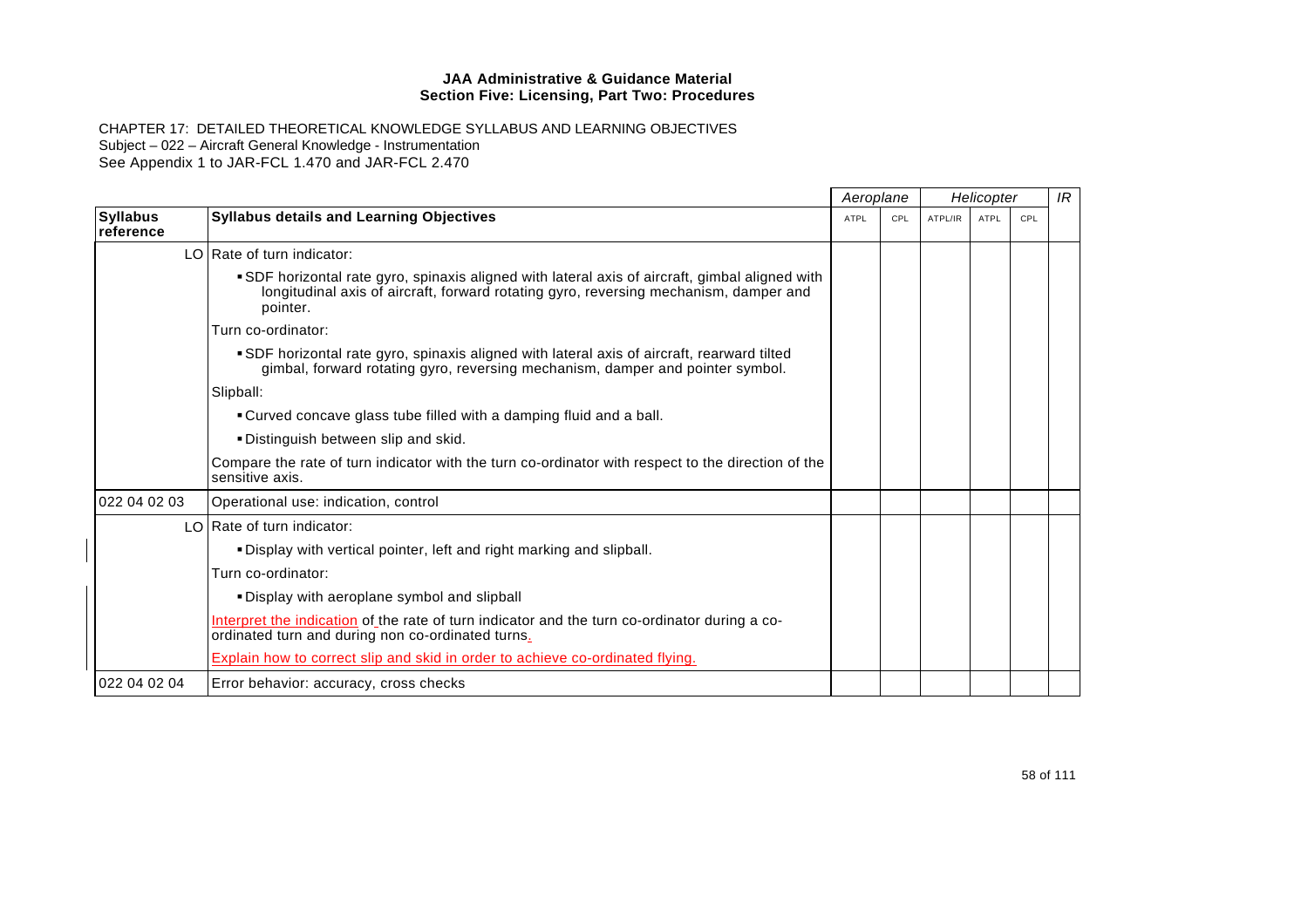|                              |                                                                                                                                                       | Aeroplane |     | Helicopter |      |     | IR |
|------------------------------|-------------------------------------------------------------------------------------------------------------------------------------------------------|-----------|-----|------------|------|-----|----|
| <b>Syllabus</b><br>reference | <b>Syllabus details and Learning Objectives</b>                                                                                                       | ATPL      | CPL | ATPL/IR    | ATPL | CPL |    |
|                              | LO State the indication during a failure of the power supply (instrument air indicator or flag<br>warning)                                            |           |     |            |      |     |    |
|                              | State the behavior of the instrument in the event of a failure.                                                                                       |           |     |            |      |     |    |
|                              | State the instrument only shows corect for one TAS.                                                                                                   |           |     |            |      |     |    |
|                              | State the instrument only shows correct when flying co-ordinated.                                                                                     |           |     |            |      |     |    |
|                              | Cross-check possibility with the stopwatch and heading indicator.                                                                                     |           |     |            |      |     |    |
| 022 04 03 00                 | Attitude indicator                                                                                                                                    |           |     |            |      |     |    |
| 022 04 03 01                 | General: definition, purpose, application, operating principle                                                                                        | X         | X   | X          | X    | X   | X  |
|                              | A.k.a artificial horizon or Attitude Director Indicator (ADI).                                                                                        |           |     |            |      |     |    |
|                              | The attitude indcator shows both pitch attitude and roll attitude.                                                                                    |           |     |            |      |     |    |
|                              | Pneumatic or electric power supply.                                                                                                                   |           |     |            |      |     |    |
|                              | The attitude indicator makes use of TDF vertical gyro that is (kept) erected with help of an<br>erection mechanism.                                   |           |     |            |      |     |    |
|                              | Describe the prupose of the erection system (compensate for drift (topple)).                                                                          |           |     |            |      |     |    |
|                              | Describe the principle of operation of the erection mechanism (makes use of gravity and<br>precession).                                               |           |     |            |      |     |    |
|                              | State different types of erection mechanism (pendulous vanes, ball erection system, electric<br>system with liquid level switches and torque motors). |           |     |            |      |     |    |
|                              | State the erection speed of an artificial horizon (2-4 %)                                                                                             |           |     |            |      |     |    |
| 022 04 03 02                 | Design: different types, construction, operation                                                                                                      |           |     |            |      |     |    |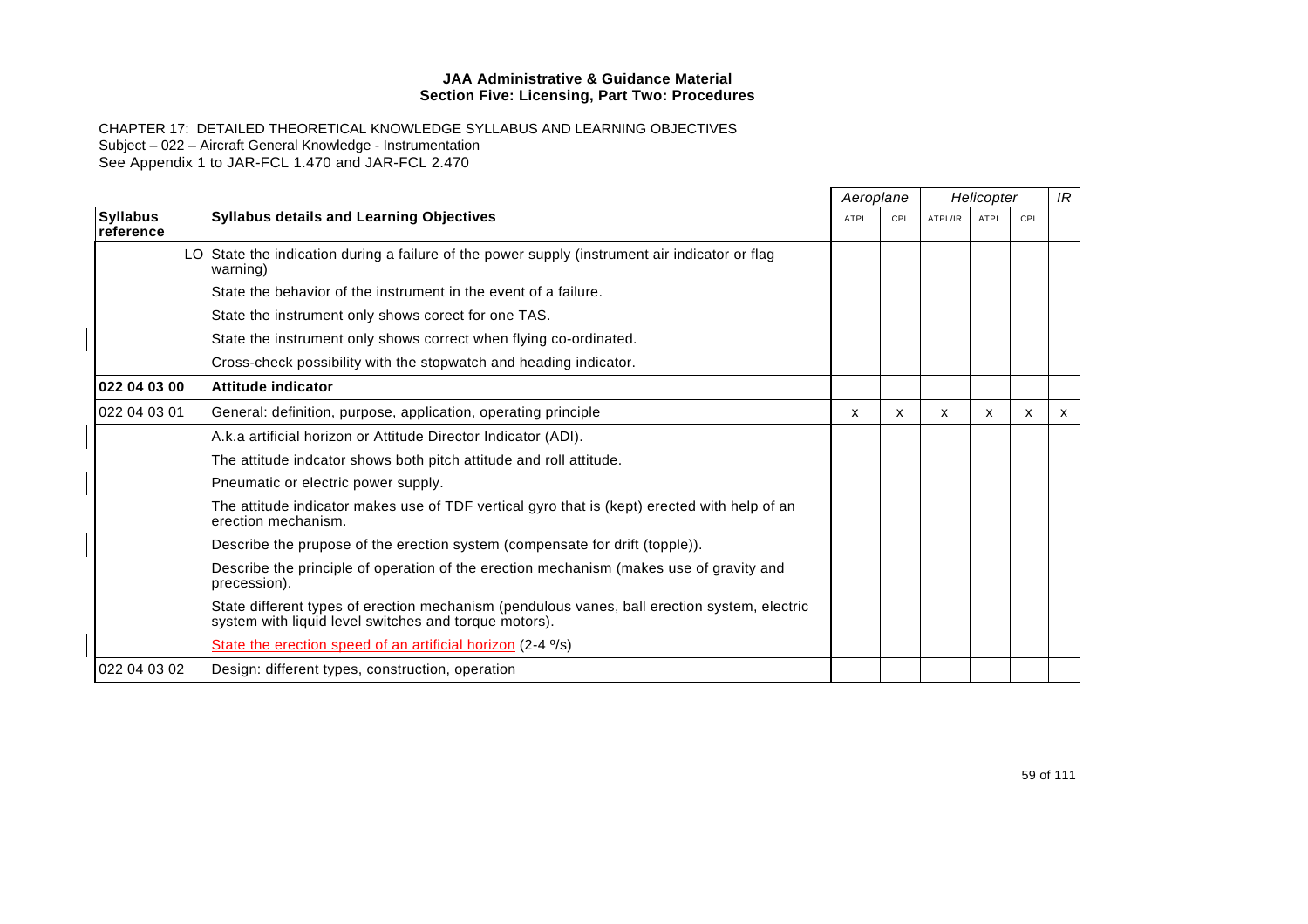|                              |                                                                                                                                                                                                                                    | Aeroplane   |     | Helicopter |      |     | IR |
|------------------------------|------------------------------------------------------------------------------------------------------------------------------------------------------------------------------------------------------------------------------------|-------------|-----|------------|------|-----|----|
| <b>Syllabus</b><br>reference | <b>Syllabus details and Learning Objectives</b>                                                                                                                                                                                    | <b>ATPL</b> | CPL | ATPL/IR    | ATPL | CPL |    |
|                              | LO Mechanical attitude indicator:                                                                                                                                                                                                  |             |     |            |      |     |    |
|                              | • Sensor, processor and indicator in one housing in cockpit                                                                                                                                                                        |             |     |            |      |     |    |
|                              | • TDF vertical gyro, mechanical or pneumatical erection system, inner horizontal gimbal<br>and outer vertical gimbal aligned with the longitudinal axis of the aircraft, pitch reversing<br>mechanism, attitude scale, skypointer. |             |     |            |      |     |    |
|                              | Remote horizon:                                                                                                                                                                                                                    |             |     |            |      |     |    |
|                              | • Sensor in remote vertical gyro unit.                                                                                                                                                                                             |             |     |            |      |     |    |
|                              | . TDF vertical gyro, electrical erection system, inner horizontal gimbal and outer vertical<br>gimbal aligned with the longitudinal axis of the aircraft, electrical transmission with<br>synchros to indicator.                   |             |     |            |      |     |    |
|                              | • Servo-driven attitude sphere in Attitude Director Indicator (ADI).                                                                                                                                                               |             |     |            |      |     |    |
| 022 04 03 03                 | Operational use: indication, control                                                                                                                                                                                               |             |     |            |      |     |    |
|                              | LO Attitude display:                                                                                                                                                                                                               |             |     |            |      |     |    |
|                              | • Aircraft symbol.                                                                                                                                                                                                                 |             |     |            |      |     |    |
|                              | • Pitch scale: markings every 2.5 degrees.                                                                                                                                                                                         |             |     |            |      |     |    |
|                              | • Roll scale: markings from 10, 20, 30, 45 and 60 degrees.                                                                                                                                                                         |             |     |            |      |     |    |
|                              | • Explain the purpose of the test function in the remote horizon system.                                                                                                                                                           |             |     |            |      |     |    |
|                              | • State the purpose of the adjuster knob for the aircraft symbol and the purpose of the<br>knob for fast erection.                                                                                                                 |             |     |            |      |     |    |
|                              | • State the function of the caging mechanism.                                                                                                                                                                                      |             |     |            |      |     |    |
|                              | Describe the monitoring indications (instrument air indicator or flag warning).                                                                                                                                                    |             |     |            |      |     |    |
| 022 04 03 04                 | Error behavior: accuracy, cross checks                                                                                                                                                                                             |             |     |            |      |     |    |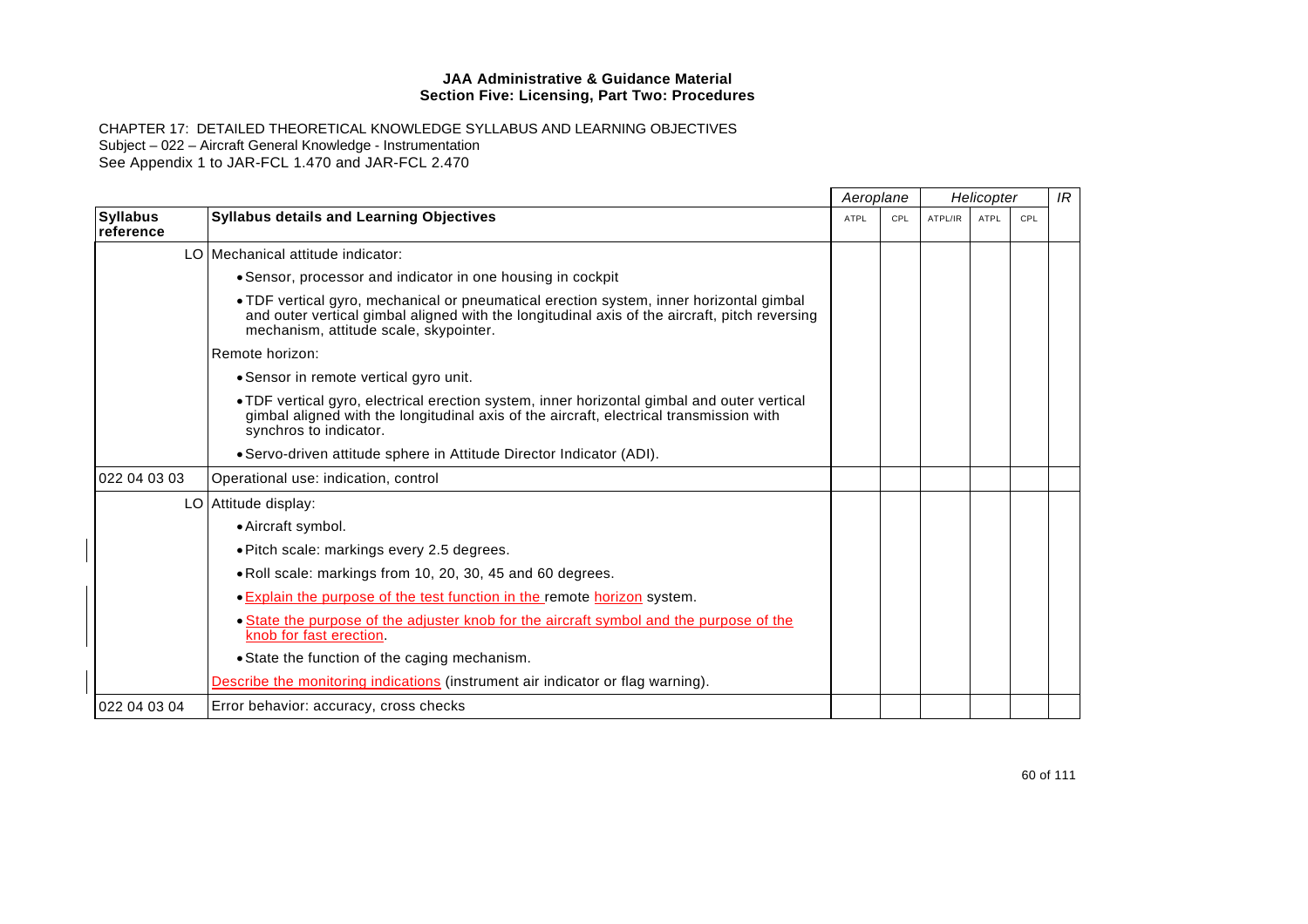|                              |                                                                                                                                                                                   |             | Aeroplane |         | Helicopter |     |              |
|------------------------------|-----------------------------------------------------------------------------------------------------------------------------------------------------------------------------------|-------------|-----------|---------|------------|-----|--------------|
| <b>Syllabus</b><br>reference | <b>Syllabus details and Learning Objectives</b>                                                                                                                                   | <b>ATPL</b> | CPL       | ATPL/IR | ATPL       | CPL |              |
|                              | LO State the disadvantage of the erection system (sensitive to horizontal accelerations).                                                                                         |             |           |         |            |     |              |
|                              | Describe the effect of longitudinal and lateral accelerations (take-off and turns).                                                                                               |             |           |         |            |     |              |
|                              | <b>Explain how compensations for turn and acceleration errors are achieved in both</b><br>pneumatically and electrically driven horizons (counterweight, PECO and RECO switches). |             |           |         |            |     |              |
|                              | Explain the behaviour of the artificial horizon in the event of a gyro failure (low air pressure,<br>flag warning, decreased rigidity).                                           |             |           |         |            |     |              |
|                              | Decsribe the behavior during a looping (gimbal lock and gimbal flip).                                                                                                             |             |           |         |            |     |              |
|                              | Cross-check with rate of turn indicator.                                                                                                                                          |             |           |         |            |     |              |
| 022 04 04 00                 | <b>Directional gyroscope</b>                                                                                                                                                      |             |           |         |            |     |              |
| 022 04 04 01                 | General: definition, purpose, application, location, operating principle                                                                                                          | X           | x         | x       | x          | x   | $\mathsf{x}$ |
|                              | A.k.a heading indicator or gyrocompass.                                                                                                                                           |             |           |         |            |     |              |
|                              | The <b>Directional Gyro (DG)</b> shows the heading of the aircraft.                                                                                                               |             |           |         |            |     |              |
|                              | State the power supply (pneumatic or electric).                                                                                                                                   |             |           |         |            |     |              |
|                              | The directional gyro makes use of TDF horizontal gyro that must be manually kept aligned in a<br>N-S direction.                                                                   |             |           |         |            |     |              |
|                              | State the need for an erection system (compensate for drift).                                                                                                                     |             |           |         |            |     |              |
|                              | Distinguish between drift around the vertical axis and the horizontal axis.                                                                                                       |             |           |         |            |     |              |
|                              | Describe the methods to solve for drift around the vertical axis (latitude nut, electrical system<br>with liquid level switches and torque motor)                                 |             |           |         |            |     |              |
|                              | Describe the methods to solve for drift around the horizontal axis (wedge, electrical system<br>with liquid level switches and torque motor).                                     |             |           |         |            |     |              |
|                              | State the erection speed of the directional gyro (2-4 %).                                                                                                                         |             |           |         |            |     |              |
| 022 04 04 02                 | Design: different types, construction, components, operation                                                                                                                      |             |           |         |            |     |              |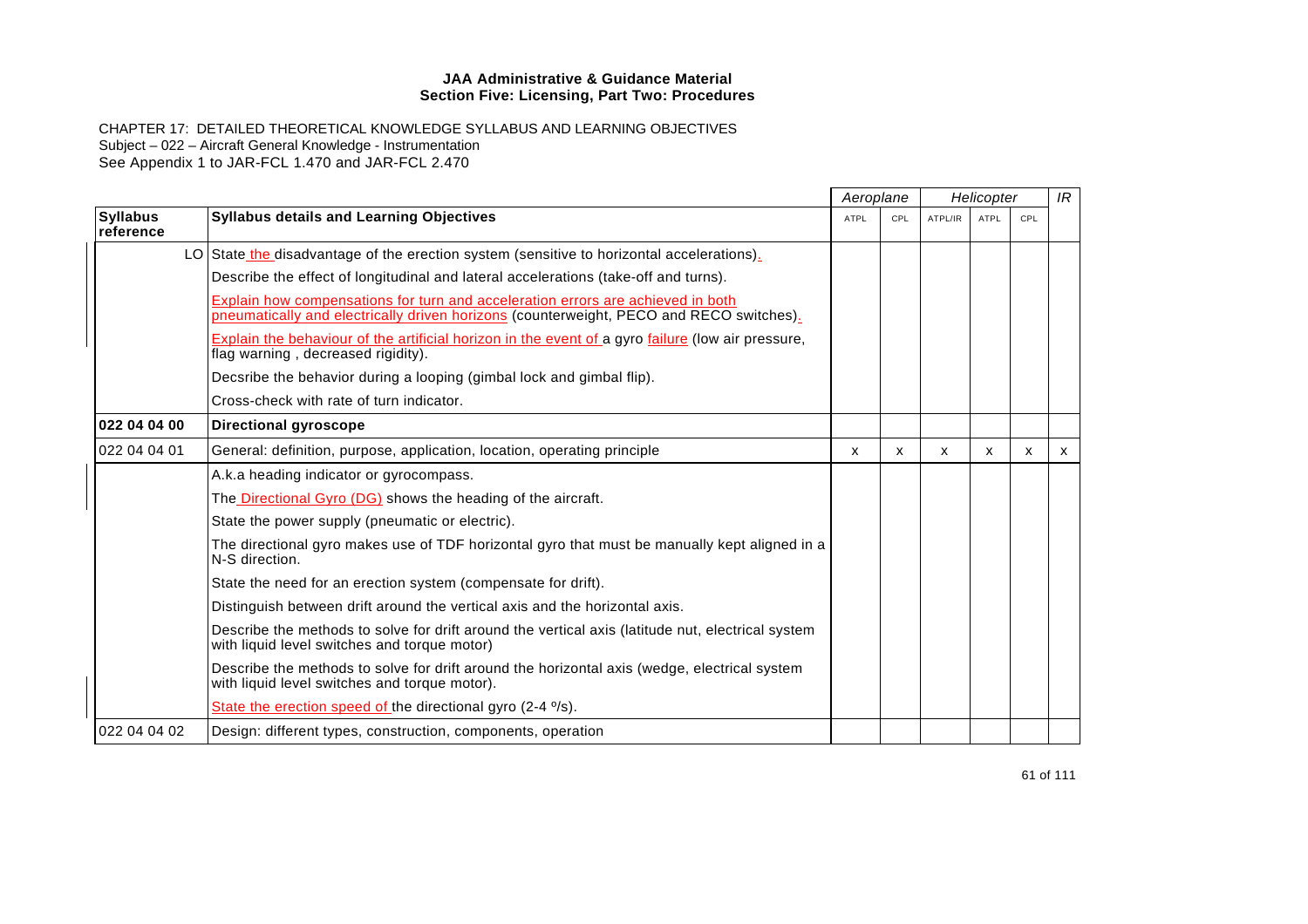|                              |                                                                                                                                                                                                      | Aeroplane |     | Helicopter |      |     | IR |
|------------------------------|------------------------------------------------------------------------------------------------------------------------------------------------------------------------------------------------------|-----------|-----|------------|------|-----|----|
| <b>Syllabus</b><br>reference | <b>Syllabus details and Learning Objectives</b>                                                                                                                                                      | ATPL      | CPL | ATPL/IR    | ATPL | CPL |    |
|                              | LO Ring-type DG:                                                                                                                                                                                     |           |     |            |      |     |    |
|                              | • Sensor, processor and indicator in one housing in cockpit                                                                                                                                          |           |     |            |      |     |    |
|                              | . TDF horizontal gyro, erection system, inner horizontal gimbal and outer vertical gimbal<br>aligned with the vertical axis of the aircraft, erection system, horizontal ring-type heading<br>scale. |           |     |            |      |     |    |
|                              | Card-type DG:                                                                                                                                                                                        |           |     |            |      |     |    |
|                              | • Sensor, processor and indicator in one housing in cockpit                                                                                                                                          |           |     |            |      |     |    |
|                              | . TDF horizontal gyro, erection system, inner horizontal gimbal and outer vertical gimbal<br>aligned with the vertical axis of the aircraft, erection system, vertical card-type heading<br>scale.   |           |     |            |      |     |    |
| 022 04 04 03                 | Operational use: indication, control                                                                                                                                                                 |           |     |            |      |     |    |
|                              | LO Heading display:                                                                                                                                                                                  |           |     |            |      |     |    |
|                              | • Aircraft symbol.                                                                                                                                                                                   |           |     |            |      |     |    |
|                              | • Heading scale: markings every 5 degrees.                                                                                                                                                           |           |     |            |      |     |    |
|                              | . State the purpose of the adjuster knob for the compass card.                                                                                                                                       |           |     |            |      |     |    |
|                              | • State the function of the caging mechanism.                                                                                                                                                        |           |     |            |      |     |    |
|                              | Describe the monitoring indications (instrument air indicator or flag warning).                                                                                                                      |           |     |            |      |     |    |
| 022 04 04 04                 | Error behavior: accuracy, cross checks                                                                                                                                                               |           |     |            |      |     |    |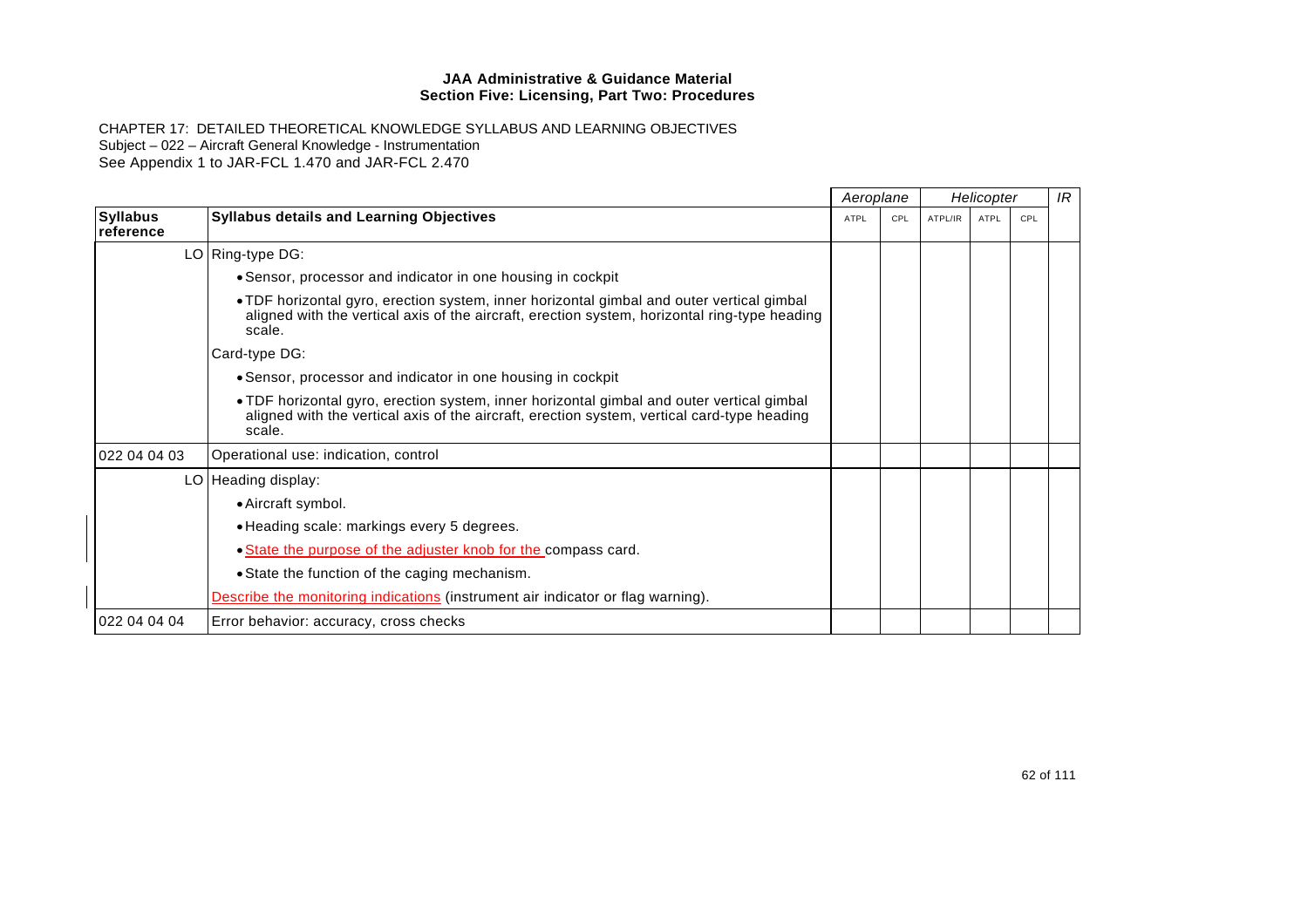CHAPTER 17: DETAILED THEORETICAL KNOWLEDGE SYLLABUS AND LEARNING OBJECTIVES Subject – 022 – Aircraft General Knowledge - Instrumentation See Appendix 1 to JAR-FCL 1.470 and JAR-FCL 2.470

|                              |                                                                                                                                                                                              | Aeroplane |     | Helicopter |      |     | IR |
|------------------------------|----------------------------------------------------------------------------------------------------------------------------------------------------------------------------------------------|-----------|-----|------------|------|-----|----|
| <b>Syllabus</b><br>reference | <b>Syllabus details and Learning Objectives</b>                                                                                                                                              | ATPL      | CPL | ATPL/IR    | ATPL | CPL |    |
|                              | LO Compare the indications of a directional gyro and a magnetic compass during a turn and<br>acceleration, and compare the accuracy of the indications over a lengthy period.                |           |     |            |      |     |    |
|                              | Describe the behaviour of the instrument in the event of a gyro failure. (decreased rigidity)                                                                                                |           |     |            |      |     |    |
|                              | Define gimbal error and explain the effects (during pitch and roll manoeuevrs at headings<br>other than N, E, S and W the DG will rotate around its vertical axis and show a false heading). |           |     |            |      |     |    |
|                              | <b>Explain the necessity and time interval to re-set the DG against the magnetic compass.</b>                                                                                                |           |     |            |      |     |    |
|                              | Describe the adjustment procedure (in unacellerated level flight).                                                                                                                           |           |     |            |      |     |    |
|                              | Calculate apparent drift of an uncompensated directional gyro (no real drift or travel rate<br>(transport wander) at a given earth position.                                                 |           |     |            |      |     |    |
| 022 04 05 00                 | <b>Slaved gyrocompass</b>                                                                                                                                                                    |           |     |            |      |     |    |
| 022 04 05 01                 | General: definition, purpose, application, operating principle                                                                                                                               | x         | x   | x          | x    | x   | X  |
|                              | LO   A.k.a gyrosyn compass or remote reading magnetic compass (RRMC).                                                                                                                        |           |     |            |      |     |    |
|                              | State the purpose of the slaved gyro compass (show gyro-stabilised magnetic heading).                                                                                                        |           |     |            |      |     |    |
|                              | <b>Explain the principles of operation of the slaved gyro compass</b>                                                                                                                        |           |     |            |      |     |    |
|                              | Describe in general terms the signal flow.                                                                                                                                                   |           |     |            |      |     |    |
|                              | Using a block diagram, explain the operation of a remote compass system                                                                                                                      |           |     |            |      |     |    |
|                              | Comparator that compares magnetic heading from flux valve with heading from DG                                                                                                               |           |     |            |      |     |    |
|                              | 022 04 05 02 Design: different types, construction, components, operation                                                                                                                    |           |     |            |      |     |    |

63 of 111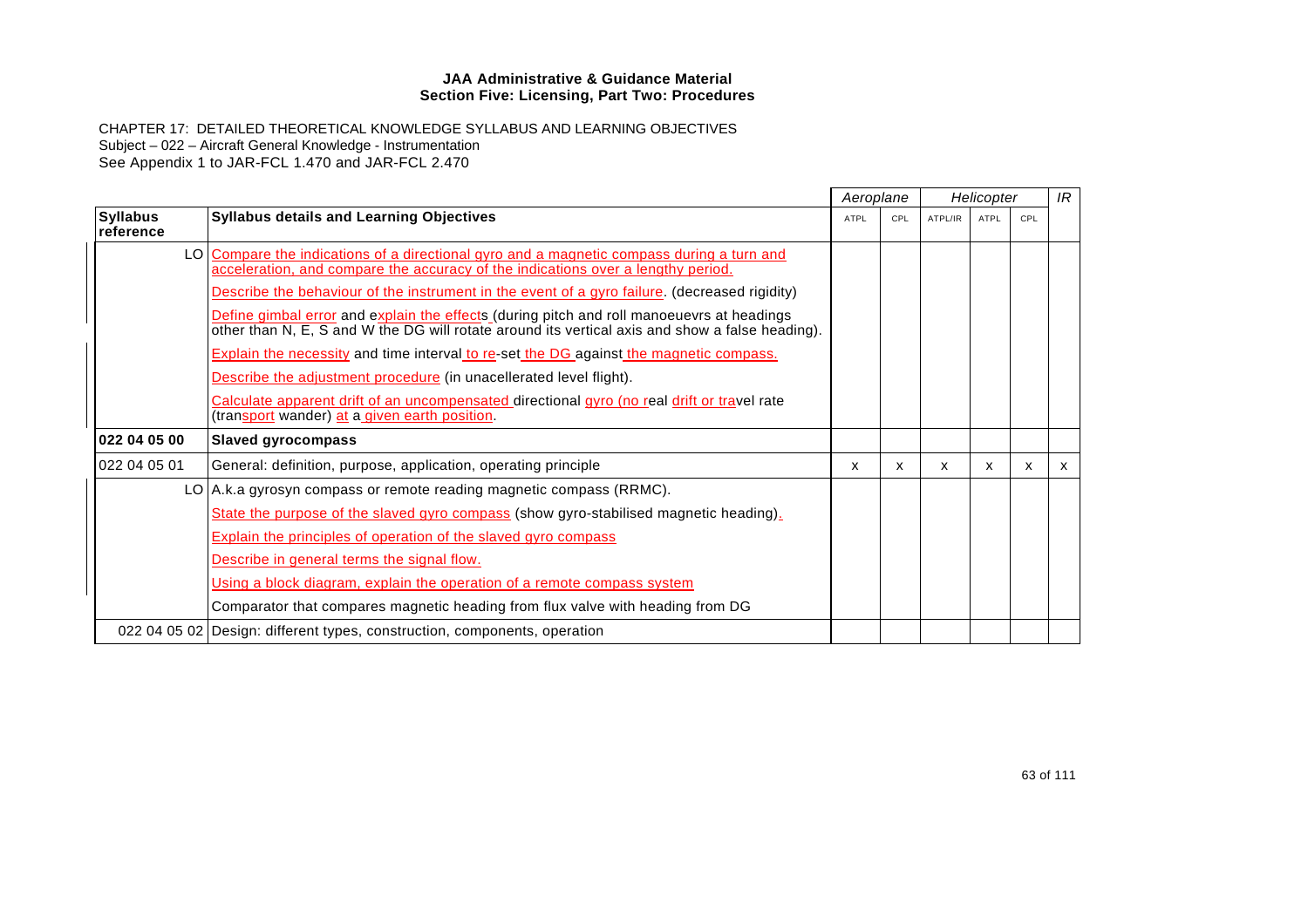|                              |                                                                                                                                                                                                                           | Aeroplane   |     | Helicopter |      |     | IR |
|------------------------------|---------------------------------------------------------------------------------------------------------------------------------------------------------------------------------------------------------------------------|-------------|-----|------------|------|-----|----|
| <b>Syllabus</b><br>reference | <b>Syllabus details and Learning Objectives</b>                                                                                                                                                                           | <b>ATPL</b> | CPL | ATPL/IR    | ATPL | CPL |    |
|                              | LO Gyromagnetic compas:                                                                                                                                                                                                   |             |     |            |      |     |    |
|                              | . Remote earth magnetic field sensor (flux valve).                                                                                                                                                                        |             |     |            |      |     |    |
|                              | • Integral Directional Gyro, TDF horizontal gyro, electrical erection system, inner horizontal<br>gimbal and outer vertical gimbal aligned with the longitudinal axis of the aircraft, card<br>type indicator.            |             |     |            |      |     |    |
|                              | . Differential synchro-servo system with torquer on horizontal gimbal.                                                                                                                                                    |             |     |            |      |     |    |
|                              | Remote heading reference unit:                                                                                                                                                                                            |             |     |            |      |     |    |
|                              | • Remote earth magnetic field sensor (flux valve).                                                                                                                                                                        |             |     |            |      |     |    |
|                              | . Remote TDF horizontal gyro, electrical erection system, inner horizontal gimbal and outer<br>vertical gimbal aligned with the longitudinal axis of the aircraft, electrical transmission<br>with synchros to indicator. |             |     |            |      |     |    |
|                              | . Differential synchro-servo system with torquer on horizontal gimbal.                                                                                                                                                    |             |     |            |      |     |    |
|                              | • Servo-driven compass card in Horizontal Situation Indicator (HSI).                                                                                                                                                      |             |     |            |      |     |    |
|                              | 022 04 05 03 Operational use: indication, control                                                                                                                                                                         |             |     |            |      |     |    |
|                              | LO Heading display:                                                                                                                                                                                                       |             |     |            |      |     |    |
|                              | • Aircraft symbol.                                                                                                                                                                                                        |             |     |            |      |     |    |
|                              | • Heading scale: markings every 5 degrees.                                                                                                                                                                                |             |     |            |      |     |    |
|                              | Integral or separate compass control unit:                                                                                                                                                                                |             |     |            |      |     |    |
|                              | • Fast slave knob.                                                                                                                                                                                                        |             |     |            |      |     |    |
|                              | • Slaving indicator.                                                                                                                                                                                                      |             |     |            |      |     |    |
|                              | • Free-slaved switch.                                                                                                                                                                                                     |             |     |            |      |     |    |
|                              | Describe the different modes of operation.                                                                                                                                                                                |             |     |            |      |     |    |
|                              | Describe the monitoring indications (instrument air indicator or flag warning).                                                                                                                                           |             |     |            |      |     |    |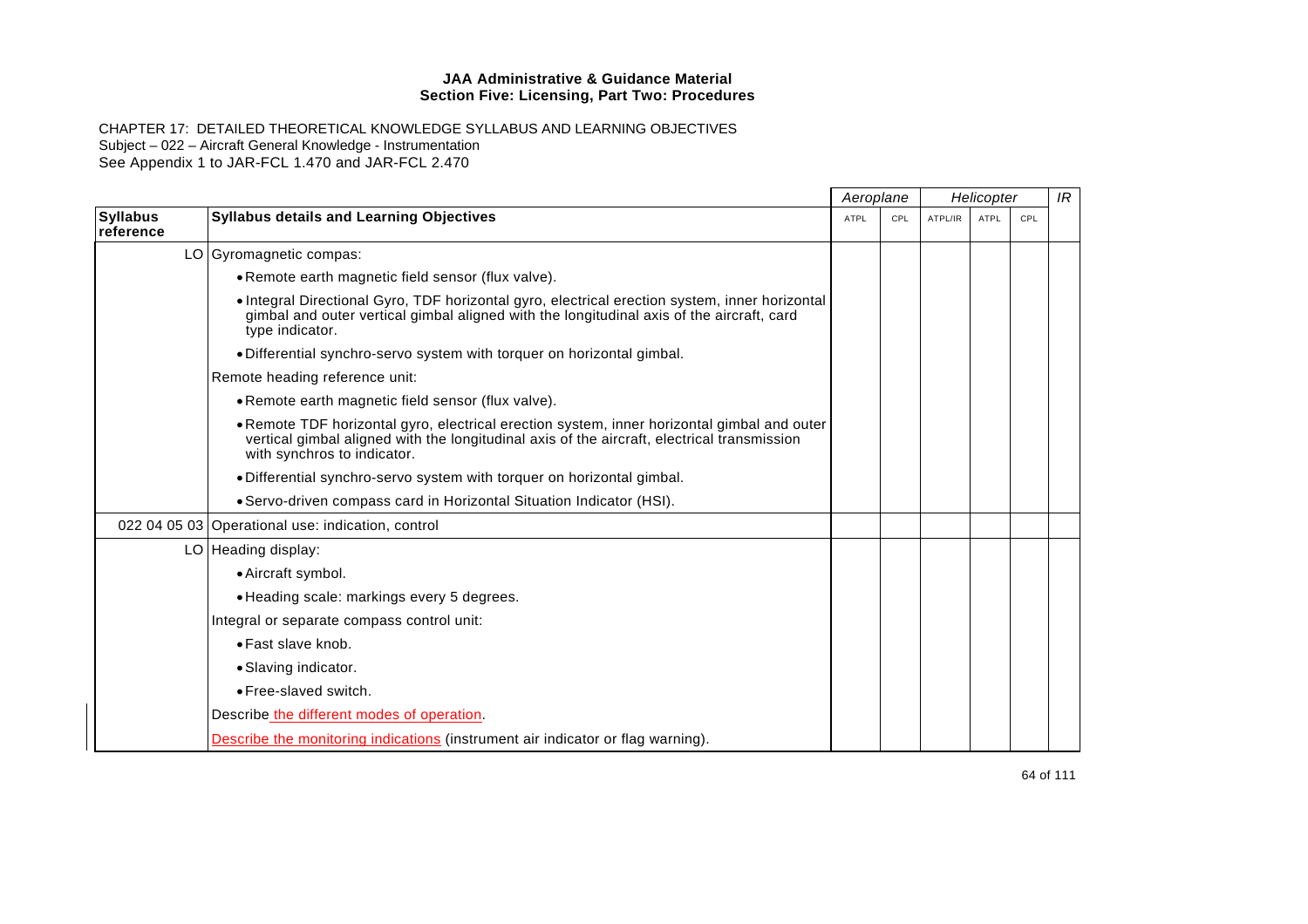|                              |                                                                                                                                                     |      | Aeroplane |         | Helicopter |     | IR |
|------------------------------|-----------------------------------------------------------------------------------------------------------------------------------------------------|------|-----------|---------|------------|-----|----|
| <b>Syllabus</b><br>reference | <b>Syllabus details and Learning Objectives</b>                                                                                                     | ATPL | CPL       | ATPL/IR | ATPL       | CPL |    |
|                              | 022 04 05 04 Error behavior: accuracy, cross checks                                                                                                 |      |           |         |            |     |    |
|                              | LO <b>Describe the behaviour of the instrument in the event of a gyro failure</b> (decreased rigidity).                                             |      |           |         |            |     |    |
|                              | Describe the behavior of the instrument when the flux valve input is disconnected (behave like<br>a DG).                                            |      |           |         |            |     |    |
|                              | Cross-check with direct reading magnetic compass.                                                                                                   |      |           |         |            |     |    |
| 022 05 00 00                 | <b>INERTIAL NAVIGATION AND REFERENCE SYSTEMS</b>                                                                                                    |      |           |         |            |     |    |
| 022 05 01 00                 | Gyro-stabilised inertial platform                                                                                                                   |      |           |         |            |     |    |
| 022 05 01 01                 | General: definition, purpose, application, operating principle                                                                                      | х    |           | X       |            |     |    |
|                              | LO Autonomous navigation system.                                                                                                                    |      |           |         |            |     |    |
|                              | Outputs: navigation parameters (position, track, ground speed, drift angle, wind and attitude<br>(pitch, roll and heading).                         |      |           |         |            |     |    |
|                              | Large transport aeroplanes.                                                                                                                         |      |           |         |            |     |    |
|                              | 1, 2 or 3 system installed.                                                                                                                         |      |           |         |            |     |    |
|                              | Double integration of accelerations in 3D space.                                                                                                    |      |           |         |            |     |    |
|                              | State that a gyrostabilised inertial platform also holds a lateral flight plan computer that<br>allowed for the programming of up to ten waypoints. |      |           |         |            |     |    |
| 022 05 01 02                 | Design: different types, components, construction, operation                                                                                        | x    |           | X       |            |     |    |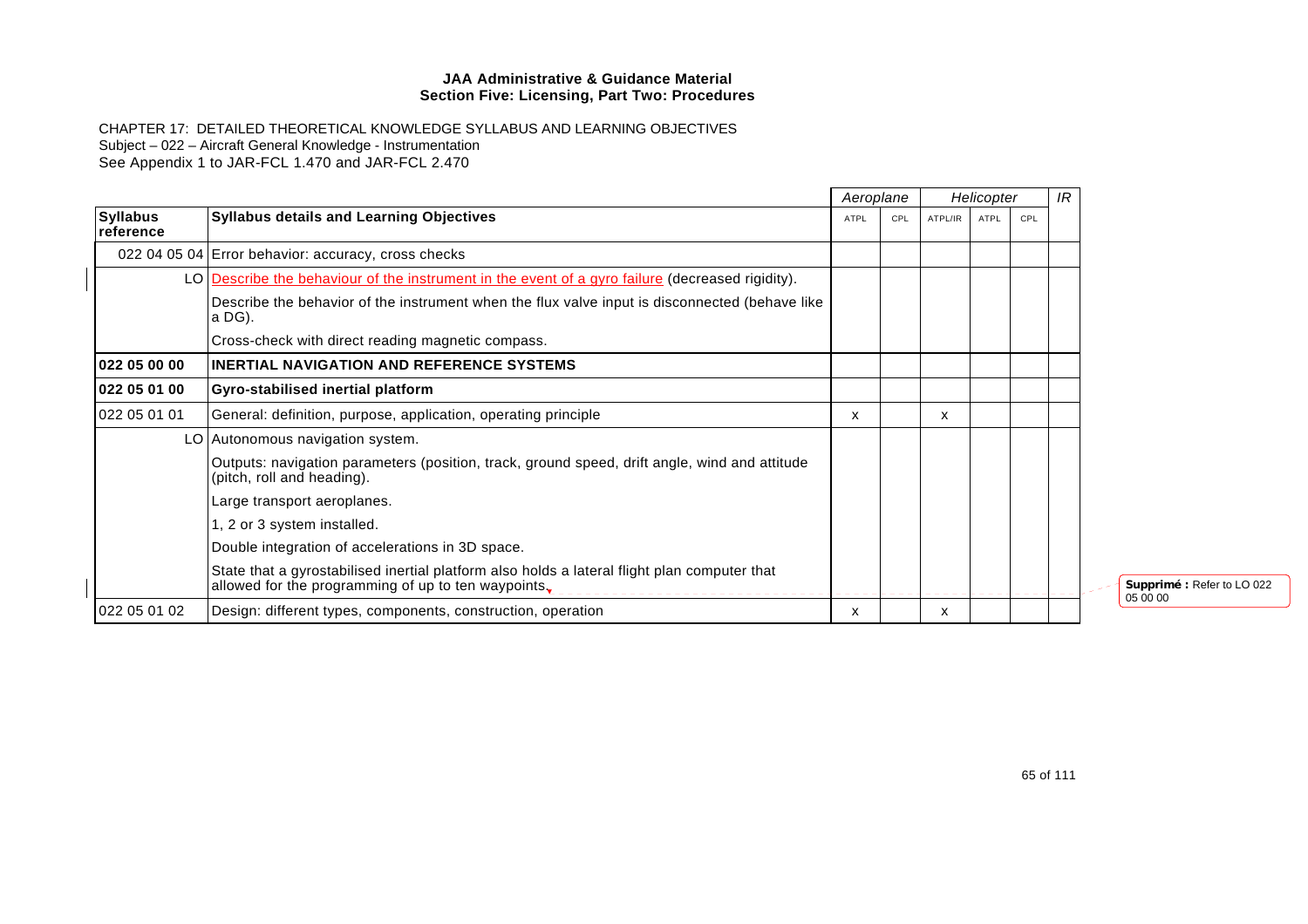|                              |                                                                                                                                                                                                            |      | Aeroplane |         | Helicopter  |     | IR |
|------------------------------|------------------------------------------------------------------------------------------------------------------------------------------------------------------------------------------------------------|------|-----------|---------|-------------|-----|----|
| <b>Syllabus</b><br>reference | <b>Syllabus details and Learning Objectives</b>                                                                                                                                                            | ATPL | CPL       | ATPL/IR | <b>ATPL</b> | CPL |    |
|                              | LO North seeking system, Azimuth free (Azimuth wander) system                                                                                                                                              |      |           |         |             |     |    |
|                              | Describe the platform stabilisation with help of three rate integrating gyroscopes or two TDF<br>gyroscopes, a resolver, a computer and platform servomotors.                                              |      |           |         |             |     |    |
|                              | Describe the attitude measurement function with help of three synchros.                                                                                                                                    |      |           |         |             |     |    |
|                              | Describe the navigation with help of three accelerometers, accelerometer corrections and a<br>computer.                                                                                                    |      |           |         |             |     |    |
|                              | Describe the platform alignment: phases, gyros started, gimbals perpendicular, insertion of<br>present position, auto detection of latitude, application of apparent drift corrections, alignment<br>time. |      |           |         |             |     |    |
| 022 05 01 03                 | Operational use: indication, control, outputs                                                                                                                                                              |      |           |         |             |     |    |
|                              | LO MSU: rotary switch (OFF-SBY-ALGN-ATT) and annunciators (ALGN, BAT).                                                                                                                                     |      |           |         |             |     |    |
|                              | CDU: displays, function knobs, operating modes, operational use and flight plan function.                                                                                                                  |      |           |         |             |     |    |
|                              | ADI (pitch and roll) and HSI (heading or track).                                                                                                                                                           |      |           |         |             |     |    |
|                              | Autoflight systems, GPWS.                                                                                                                                                                                  |      |           |         |             |     |    |
| 022 05 01 04                 | Error behavior: accuracy, cross checks                                                                                                                                                                     |      |           |         |             |     |    |
|                              | LO Schuler oscillation, platform drift, accelerometer error.                                                                                                                                               |      |           |         |             |     |    |
|                              | Corrections for following accelerations: centripetal, Corioli and gravity.                                                                                                                                 |      |           |         |             |     |    |
|                              | Baro-inertial altitude and baro-inertial vertical speed.                                                                                                                                                   |      |           |         |             |     |    |
| 022 05 02 00                 | Strapped-down inertial platform                                                                                                                                                                            |      |           |         |             |     |    |
| 022 05 02 01                 | General: definition, purpose, application, operating principle                                                                                                                                             | x    |           | х       |             |     |    |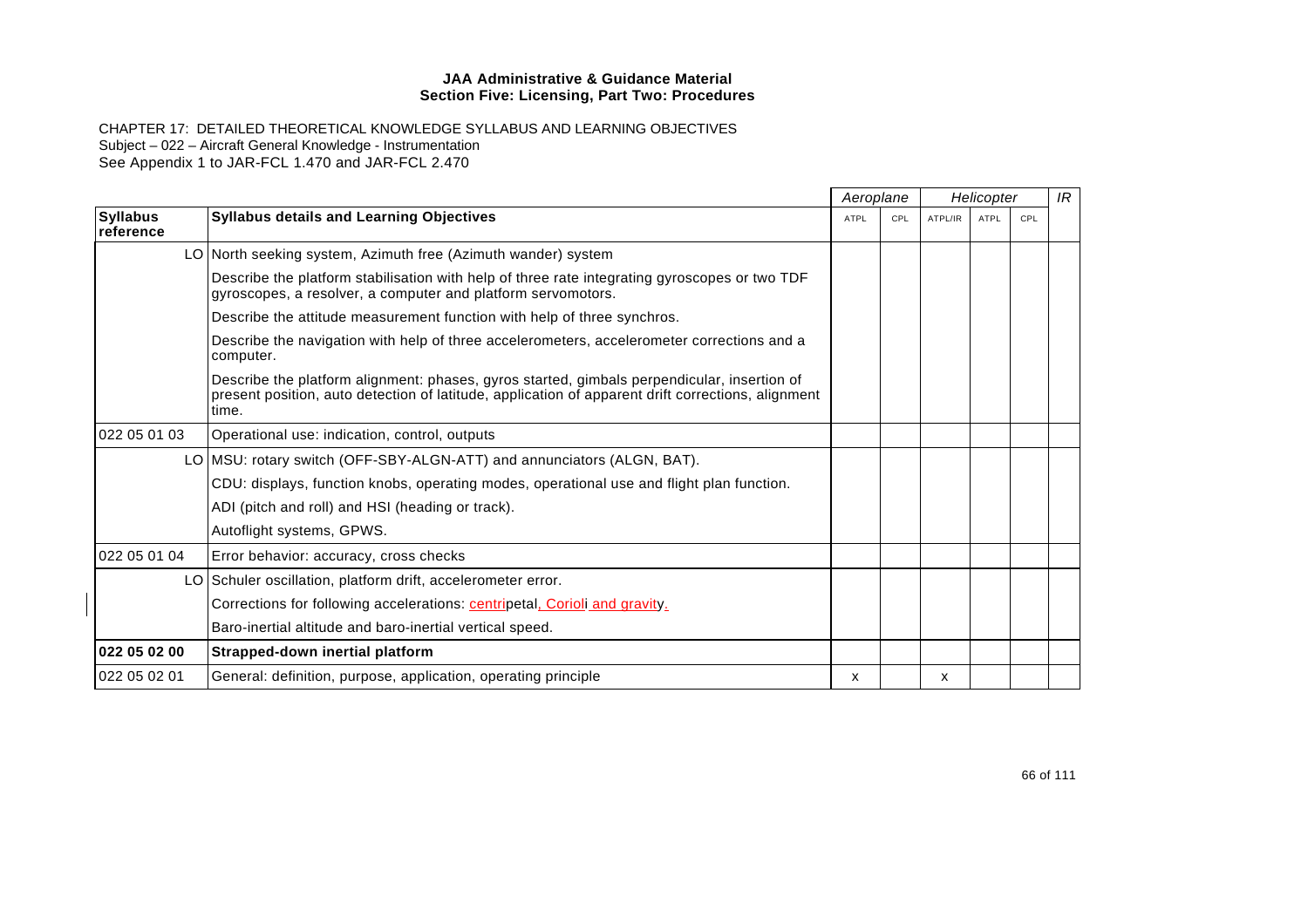CHAPTER 17: DETAILED THEORETICAL KNOWLEDGE SYLLABUS AND LEARNING OBJECTIVES Subject – 022 – Aircraft General Knowledge - Instrumentation See Appendix 1 to JAR-FCL 1.470 and JAR-FCL 2.470

|                              |                                                                                                                                                                   |              | Aeroplane |         | Helicopter  |     | IR |
|------------------------------|-------------------------------------------------------------------------------------------------------------------------------------------------------------------|--------------|-----------|---------|-------------|-----|----|
| <b>Syllabus</b><br>reference | <b>Syllabus details and Learning Objectives</b>                                                                                                                   | <b>ATPL</b>  | CPL       | ATPL/IR | <b>ATPL</b> | CPL |    |
|                              | LO Autonomous navigation system.                                                                                                                                  |              |           |         |             |     |    |
|                              | Outputs: navigation parameters (position, track, ground speed, drift angle, wind and attitude<br>(pitch, roll and heading).                                       |              |           |         |             |     |    |
|                              | Large transport aeroplanes.                                                                                                                                       |              |           |         |             |     |    |
|                              | 1, 2 or 3 system installed.                                                                                                                                       |              |           |         |             |     |    |
|                              | Double integration of accelerations in 3D space.                                                                                                                  |              |           |         |             |     |    |
| 022 05 02 02                 | Design: different types, components, construction, operation                                                                                                      | $\mathsf{x}$ |           | х       |             |     |    |
|                              | LO Inertial Reference System (IRS), Attitude Heading Reference System (AHRS)                                                                                      |              |           |         |             |     |    |
|                              | Describe the platform stabilisation with help of three ringlaser gyroscopes or three fibre optic<br>gyros and computer.                                           |              |           |         |             |     |    |
|                              | Describe the attitude measurement function with help of the computer.                                                                                             |              |           |         |             |     |    |
|                              | Describe the navigation with help of three accelerometers, accelerometer corrections and a<br>computer.                                                           |              |           |         |             |     |    |
|                              | Describe the platform alignment: phases, insertion of present position, auto detection of<br>latitude, application of apparent drift corrections, alignment time. |              |           |         |             |     |    |
| 022 05 02 03                 | Operational use: indication, control                                                                                                                              |              |           |         |             |     |    |
|                              | LO   MSU: rotary switch (OFF-ALGN-ATT) and annunciators (ALGN, BAT).                                                                                              |              |           |         |             |     |    |
|                              | CDU: displays, function knobs, operating modes, operational use.                                                                                                  |              |           |         |             |     |    |
|                              | EADI (pitch and roll) and EHSI (heading, track, wind, ground speed, drift).                                                                                       |              |           |         |             |     |    |
| 022 05 02 04                 | Error behavior: accuracy, cross checks                                                                                                                            |              |           |         |             |     |    |
|                              | LO Schuler oscillation, platform drift, accelerometer error.                                                                                                      |              |           |         |             |     |    |
|                              | Corrections for following accelerations: centripetal, Corioli and gravity.                                                                                        |              |           |         |             |     |    |
|                              | Barometric corrections for vertical accelerometer measurement.                                                                                                    |              |           |         |             |     |    |

67 of 111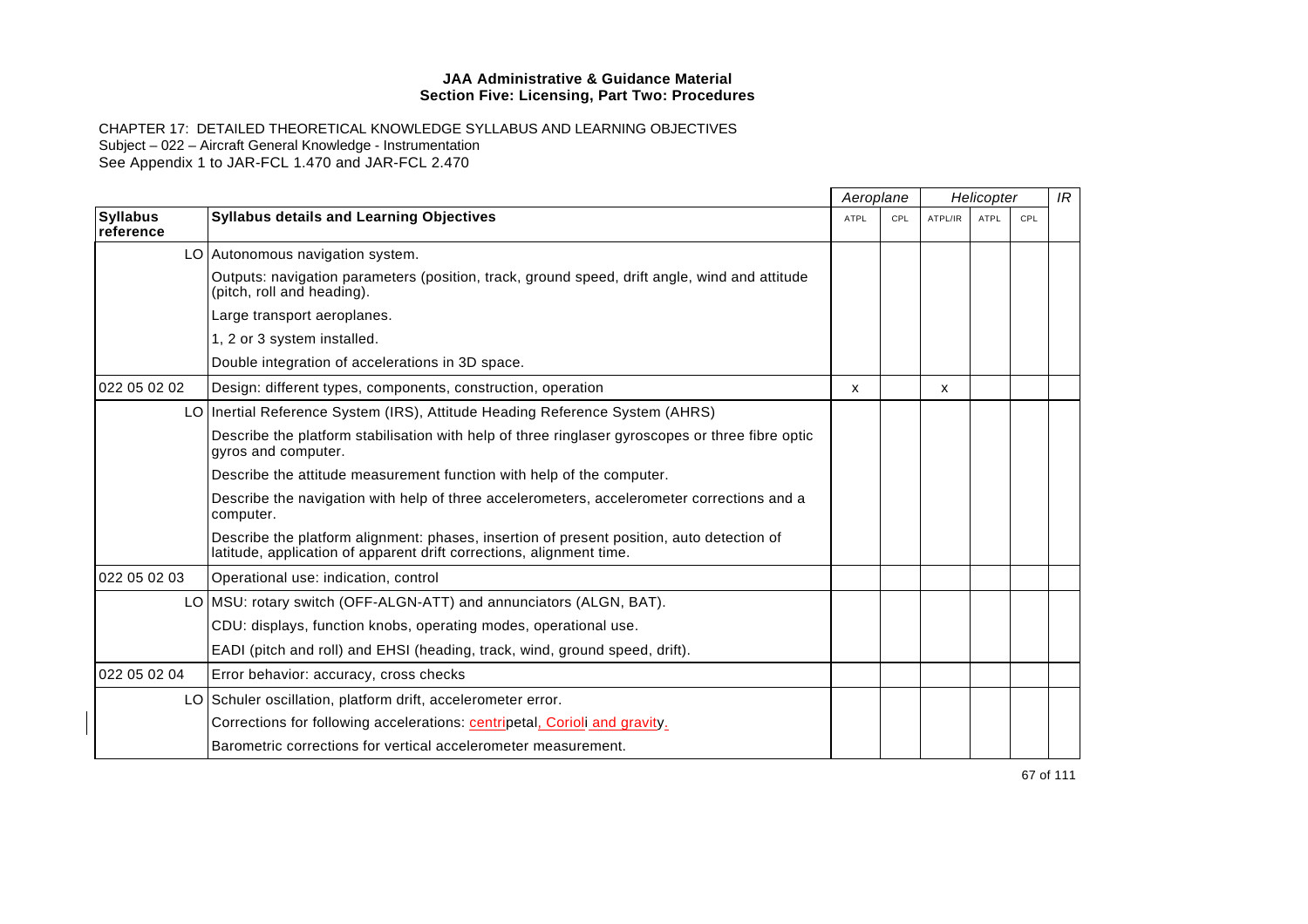|                              |                                                                                                                                                          | Aeroplane |     | Helicopter |      |     | IR |
|------------------------------|----------------------------------------------------------------------------------------------------------------------------------------------------------|-----------|-----|------------|------|-----|----|
| <b>Syllabus</b><br>reference | <b>Syllabus details and Learning Objectives</b>                                                                                                          | ATPL      | CPL | ATPL/IR    | ATPL | CPL |    |
| 022 06 00 00                 | AEROPLANE: AUTOMATIC FLIGHT CONTROL SYSTEMS                                                                                                              |           |     |            |      |     |    |
|                              | No MCQ's will refer to operational, type related values/limits (eg speed, distance and angle of<br>interception in the LOC mode or V/S in the ALT mode). |           |     |            |      |     |    |
| 022 06 01 00                 | General                                                                                                                                                  |           |     |            |      |     |    |
| 022 06 01 01                 | Control system theory                                                                                                                                    | x         | X   |            |      |     |    |
|                              | LO Static stability and dynamic stability.                                                                                                               |           |     |            |      |     |    |
|                              | Blockdiagrams.                                                                                                                                           |           |     |            |      |     |    |
|                              | Symbols.                                                                                                                                                 |           |     |            |      |     |    |
|                              | Open loop and closed loop.                                                                                                                               |           |     |            |      |     |    |
|                              | Feed-back and feed-forward.                                                                                                                              |           |     |            |      |     |    |
|                              | Servo loop, inner loop, outer loop.                                                                                                                      |           |     |            |      |     |    |
|                              | PID-controller.                                                                                                                                          |           |     |            |      |     |    |
| 022 06 01 02                 | Sensor systems                                                                                                                                           |           |     |            |      |     |    |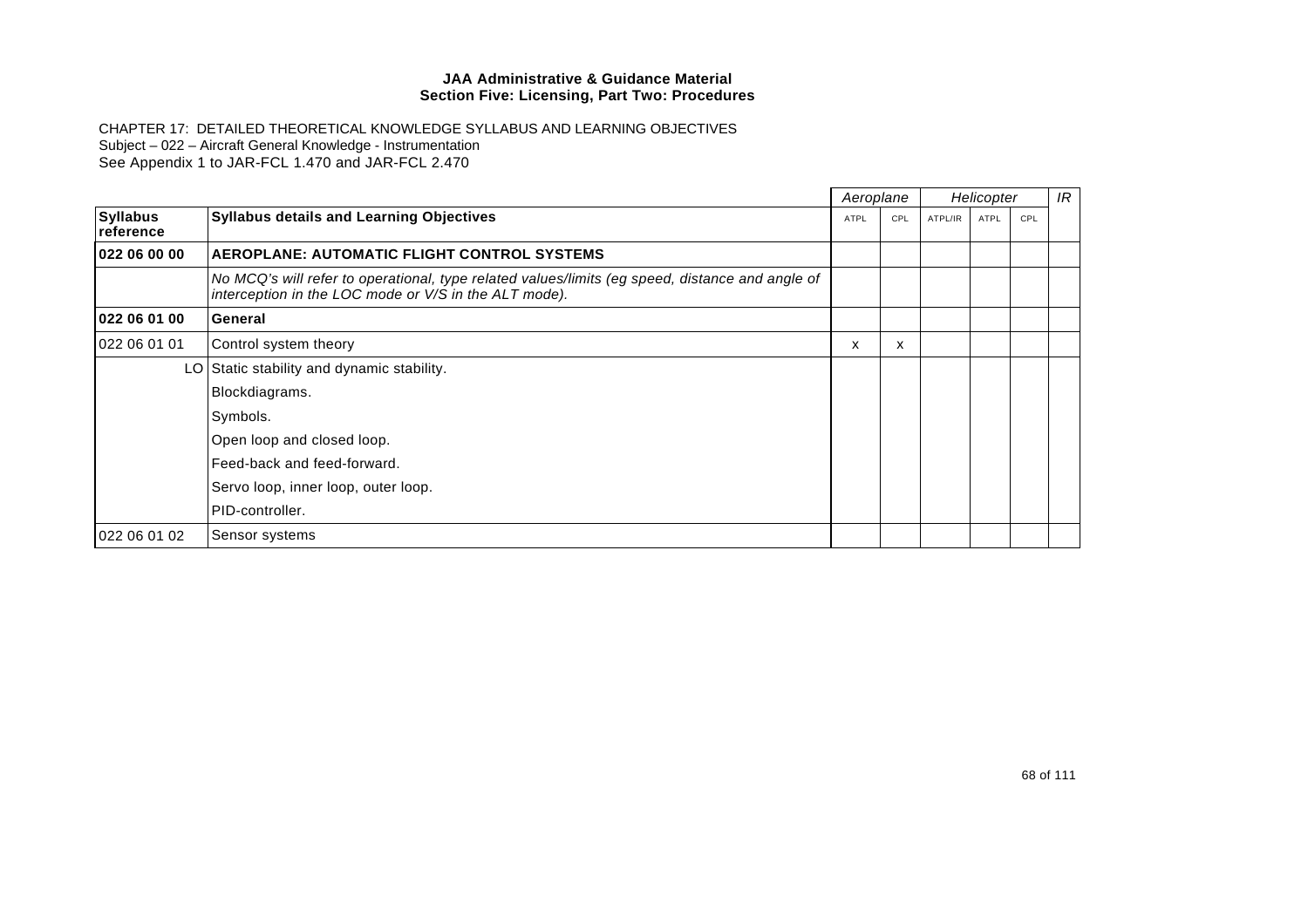|                              |                                                                                                                       |      | Aeroplane |         | Helicopter |     | IR |
|------------------------------|-----------------------------------------------------------------------------------------------------------------------|------|-----------|---------|------------|-----|----|
| <b>Syllabus</b><br>reference | <b>Syllabus details and Learning Objectives</b>                                                                       | ATPL | CPL       | ATPL/IR | ATPL       | CPL |    |
|                              | LO State that the FD and/or AP can receive information from the following instrument systems:                         |      |           |         |            |     |    |
|                              | Vertical gyro (pitch, roll),                                                                                          |      |           |         |            |     |    |
|                              | Inertial navigation reference system: aircraft attitude and rate signals (pitch, roll, and<br>heading), acceleration; |      |           |         |            |     |    |
|                              | • Gyromagnetic compass system: magnetic heading;                                                                      |      |           |         |            |     |    |
|                              | Navigation receivers: VOR, LOC, G/S, MLS and GPS deviation signals, DME distance<br>and MB info;                      |      |           |         |            |     |    |
|                              | • Flight management system: TKE, XTK, DSTK;                                                                           |      |           |         |            |     |    |
|                              | Air data computer: altitude, vertical speed, speed, Mach number, angle of attack;                                     |      |           |         |            |     |    |
|                              | Radio altimeter: height.                                                                                              |      |           |         |            |     |    |
| 022 06 01 03                 | IFD and/or AP modes                                                                                                   |      |           |         |            |     |    |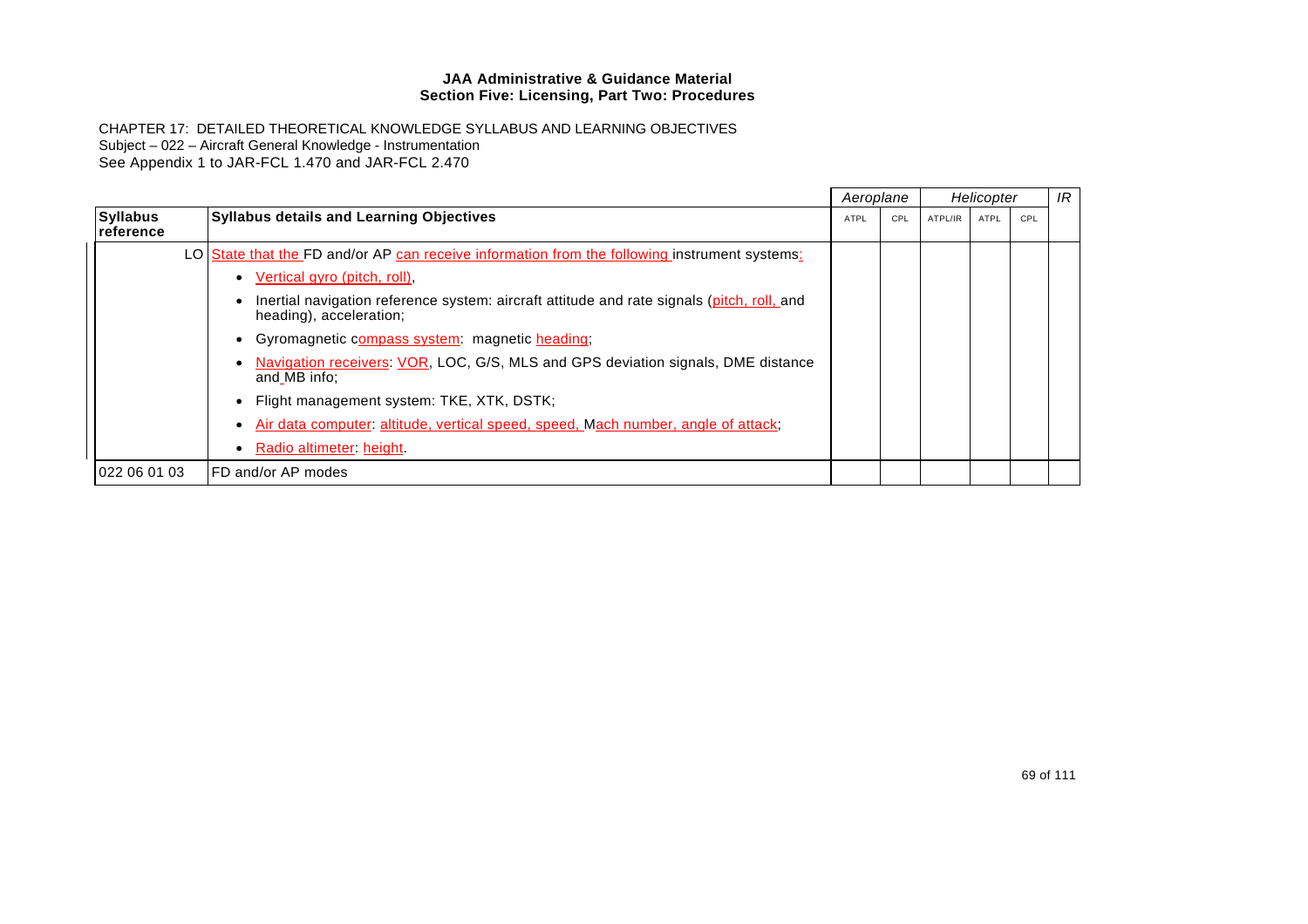|                              |                                                                                                            | Aeroplane<br>Helicopter |     | IR      |             |     |           |
|------------------------------|------------------------------------------------------------------------------------------------------------|-------------------------|-----|---------|-------------|-----|-----------|
| <b>Syllabus</b><br>reference | <b>Syllabus details and Learning Objectives</b>                                                            | <b>ATPL</b>             | CPL | ATPL/IR | <b>ATPL</b> | CPL |           |
|                              | LO Distinguish between basic modes and upper modes:                                                        |                         |     |         |             |     |           |
|                              | . Basic pitch mode pitch hold (non-integrated concept) and V/S HOLD (integrated concept)                   |                         |     |         |             |     |           |
|                              | . Basic roll mode WINGS LEVEL (non-integrated concept) and HDG HOLD (integrated<br>concept)                |                         |     |         |             |     |           |
|                              | Distinguish between roll (lateral) modes, pitch modes and comon modes:                                     |                         |     |         |             |     |           |
|                              | . Describe the arming, capture and tracking criteria of the following roll modes of the FD<br>and/or AP:   |                         |     |         |             |     |           |
|                              | • Wings level or Turn knob (hold & select),                                                                |                         |     |         |             |     |           |
|                              | • Heading (hold & select),                                                                                 |                         |     |         |             |     |           |
|                              | VOR/LOC/Back beam,                                                                                         |                         |     |         |             |     |           |
|                              | • LNAV (NAV).                                                                                              |                         |     |         |             |     |           |
|                              | • Describe the arming, capture and tracking criteria of the following pitch modes of the FD<br>and/or AP:  |                         |     |         |             |     |           |
|                              | Pitch attitude (hold, select),                                                                             |                         |     |         |             |     |           |
|                              | Vertical speed (hold, select),                                                                             |                         |     |         |             |     |           |
|                              | • VNAV (Profile),                                                                                          |                         |     |         |             |     |           |
|                              | (Flight) Level change,                                                                                     |                         |     |         |             |     |           |
|                              | · Altitude (hold & select),                                                                                |                         |     |         |             |     |           |
|                              | IAS or Mach (hold, select),                                                                                |                         |     |         |             |     |           |
|                              | • GS MAN, GS AUTO.                                                                                         |                         |     |         |             |     |           |
|                              | . Describe the arming, capture and tracking criteria of the following common modes of the<br>FD and/or AP: |                         |     |         |             |     |           |
|                              | Approach (LAND, ILS, MLS, GPS).                                                                            |                         |     |         |             |     |           |
|                              | Take-Off/Go around.                                                                                        |                         |     |         |             |     |           |
|                              |                                                                                                            |                         |     |         |             |     | 70 of 111 |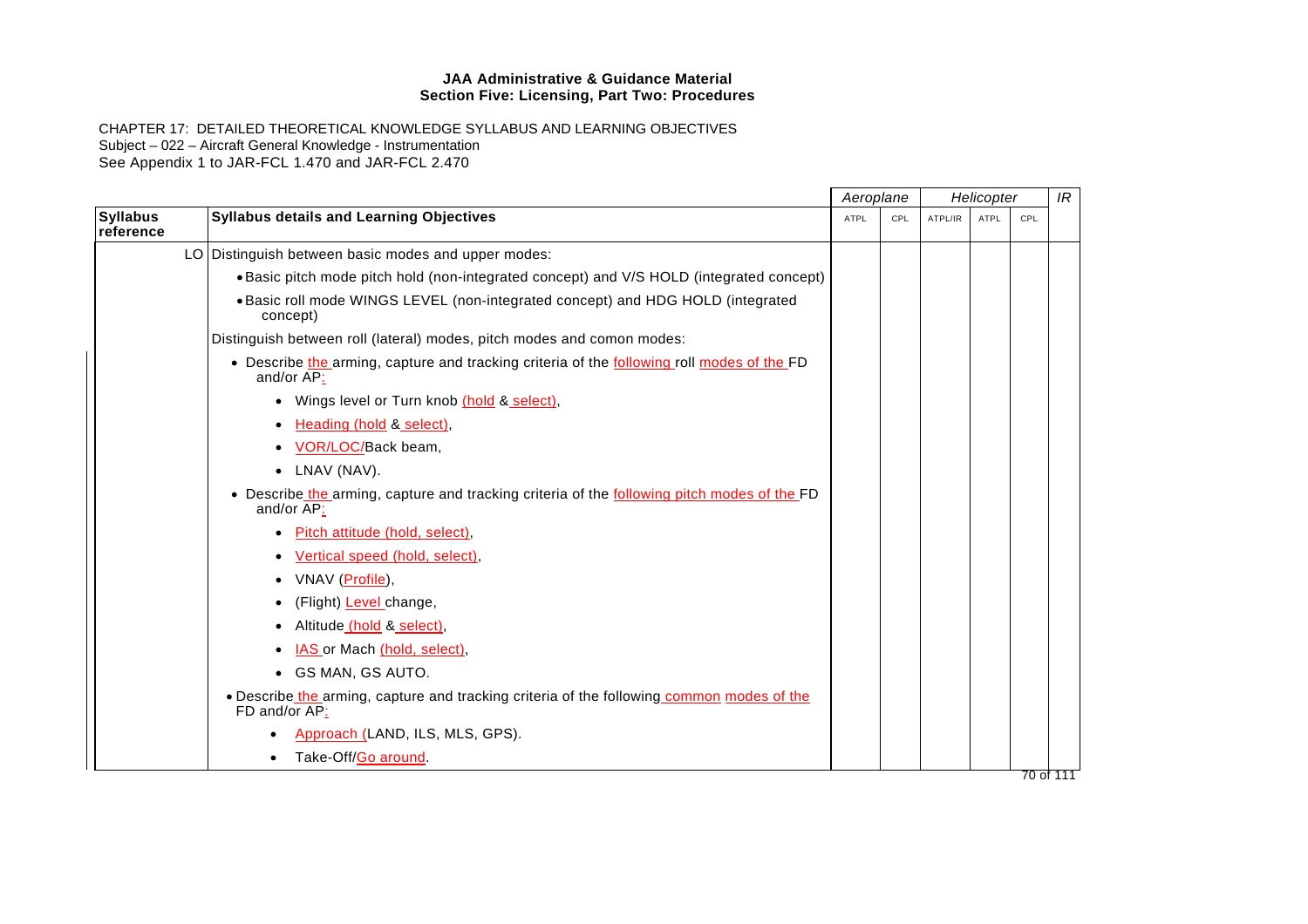CHAPTER 17: DETAILED THEORETICAL KNOWLEDGE SYLLABUS AND LEARNING OBJECTIVES Subject – 022 – Aircraft General Knowledge - Instrumentation See Appendix 1 to JAR-FCL 1.470 and JAR-FCL 2.470

|                              |                                                                                                                                                                                                                     |                           | Aeroplane |         | Helicopter |     | IR |
|------------------------------|---------------------------------------------------------------------------------------------------------------------------------------------------------------------------------------------------------------------|---------------------------|-----------|---------|------------|-----|----|
| <b>Syllabus</b><br>reference | <b>Syllabus details and Learning Objectives</b>                                                                                                                                                                     | <b>ATPL</b>               | CPL       | ATPL/IR | ATPL       | CPL |    |
| 022 06 02 00                 | <b>Flight Director</b>                                                                                                                                                                                              |                           |           |         |            |     |    |
| 022 06 02 01                 | General: definition, purpose, application, operating principle                                                                                                                                                      | X                         | X         |         |            |     |    |
|                              | LO State that the FD gives pitch and roll steering commands in order to increase the stability and<br>to fly the aircraft along a specified path or attitude.                                                       |                           |           |         |            |     |    |
|                              | State that the FD pitch and roll steering signals are sent to the FD indicator and to the AP.                                                                                                                       |                           |           |         |            |     |    |
|                              | Name the following components of a flight director: computer, control panel, flight Mode<br>Annunciator (FMA), FD command indicator (crossbars/V-bar).                                                              |                           |           |         |            |     |    |
|                              | Closed loop control                                                                                                                                                                                                 |                           |           |         |            |     |    |
| 022 06 02 02                 | Design: different types, components, construction, operation                                                                                                                                                        | $\boldsymbol{\mathsf{x}}$ | x         |         |            |     |    |
|                              | LO State that the flight director computer has a pitch channel and a roll channel.                                                                                                                                  |                           |           |         |            |     |    |
|                              | State that the commands of the flight director are given in such a way that structural limits of<br>the aircraft for pitch and bank attitude will not be exceeded                                                   |                           |           |         |            |     |    |
|                              | Name the task of the gain program in the approach mode as being to reduce the command<br>bar deflections during approach based on marker beacons, radio altitude or DME distance.                                   |                           |           |         |            |     |    |
|                              | State the task of the beam sensors as being to switch from an armed (standby) condition to a<br>capture (acquire or intercept) condition in radio mode (VOR, LOC, G/S) when reaching a<br>certain threshold value.  |                           |           |         |            |     |    |
|                              | State that the effects of disturbances such as cross winds and changes in centre of gravity,<br>landing gear position, flaps, slats and (spoilers) speed brakes can be compensated for with<br>the flight director. |                           |           |         |            |     |    |
|                              | State that in the flight director computer, actual values are compared with reference values<br>and displayed as control commands.                                                                                  |                           |           |         |            |     |    |
| 022 06 02 03                 | Operational use: indication, control, outputs                                                                                                                                                                       |                           |           |         |            |     |    |

71 of 111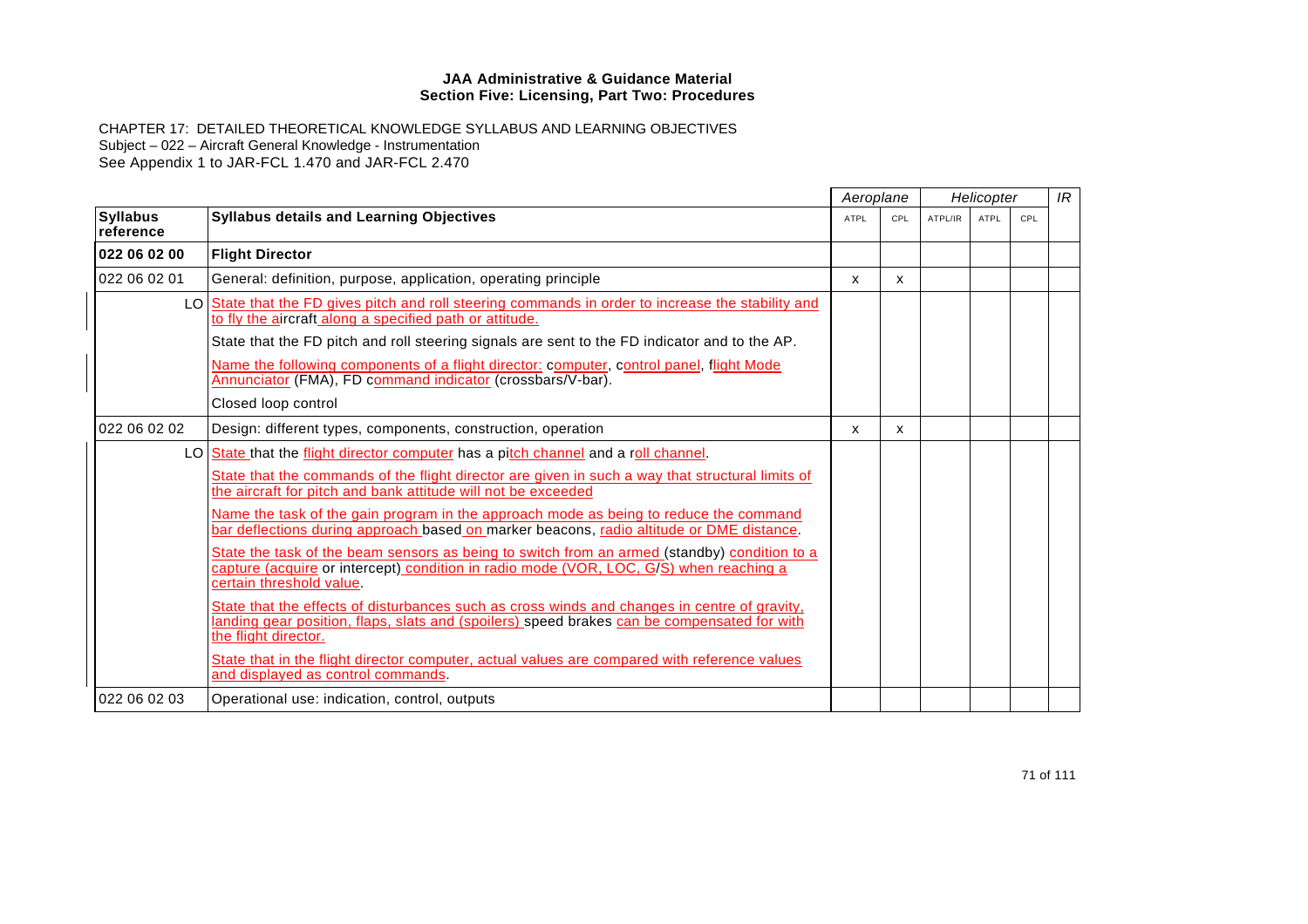|                              |                                                                                                                                                                                                       | Aeroplane |     | Helicopter |      |     | IR |
|------------------------------|-------------------------------------------------------------------------------------------------------------------------------------------------------------------------------------------------------|-----------|-----|------------|------|-----|----|
| <b>Syllabus</b><br>reference | <b>Syllabus details and Learning Objectives</b>                                                                                                                                                       | ATPL      | CPL | ATPL/IR    | ATPL | CPL |    |
|                              | LO The FD modes are selected from the FD and/or AP control panel.                                                                                                                                     |           |     |            |      |     |    |
|                              | State that per channel (pitch/roll) only one mode at a time active can be active.                                                                                                                     |           |     |            |      |     |    |
|                              | State that the FD switch on the control panel enables the FD.                                                                                                                                         |           |     |            |      |     |    |
|                              | State that the control commands of the flight director are displayed as pitch and roll<br>commands, located in the (Electronic) Attitude Director Indicator (ADI) or Primary Flight<br>Display (PFD). |           |     |            |      |     |    |
|                              | List that the mode annunciation can be given either by electromechanical devices, annunciator<br>lights or as an electronic indication on the Primary Flight Display of the EFIS system.              |           |     |            |      |     |    |
|                              | Describe the indications on the Flight Mode Panel (FMP) with respect to the FD: use of<br>colours, symbols, armed (standby), capture (acquire or intercept) and active (track or hold)<br>modes.      |           |     |            |      |     |    |
|                              | Name that the flight director indication on the ADI or PFD can be given as two rectangular<br>cross bars or as a V-shaped command bar.                                                                |           |     |            |      |     |    |
|                              | Describe the operation of the FD modes in the following flight phases: take-off, climb, cruise,<br>descent, approach, land, go-around.                                                                |           |     |            |      |     |    |
| 022 06 02 04                 | Error behavior: accuracy, cross checks                                                                                                                                                                |           |     |            |      |     |    |
|                              | LO State that the flight director monitors: power supply, input signals, computer and display.                                                                                                        |           |     |            |      |     |    |
|                              | State and interpret the following monitoring options: warning flag, bar removal, annunciator.                                                                                                         |           |     |            |      |     |    |
| 022 06 03 00                 | <b>Automatic Pilot</b>                                                                                                                                                                                |           |     |            |      |     |    |
| 022 06 03 01                 | General: definition, purpose, application, operating principle                                                                                                                                        | x         | x   |            |      |     |    |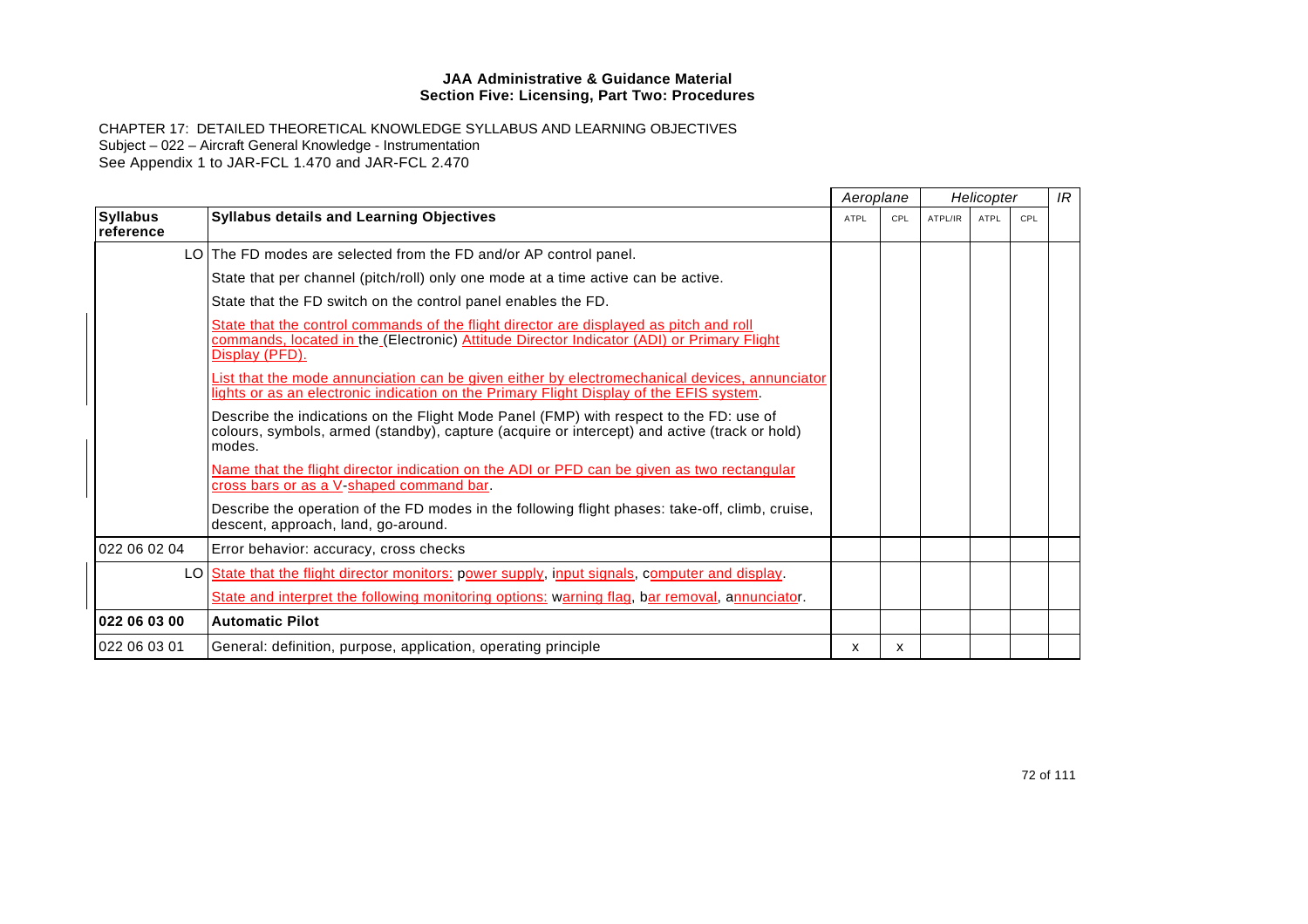|                              |                                                                                                                                                           | Aeroplane   |     | Helicopter |      |     |  |
|------------------------------|-----------------------------------------------------------------------------------------------------------------------------------------------------------|-------------|-----|------------|------|-----|--|
| <b>Syllabus</b><br>reference | <b>Syllabus details and Learning Objectives</b>                                                                                                           | <b>ATPL</b> | CPL | ATPL/IR    | ATPL | CPL |  |
|                              | LO State that the autopilot gives elevator, aileron and rudder steering signals to fly the aircraft<br>along a specified path or at a specified attitude. |             |     |            |      |     |  |
|                              | An AP channel is a closed loop control system that controls one aircraft axis (pitch, roll, yaw).                                                         |             |     |            |      |     |  |
|                              | State that an AP computer consists of one or more channels.                                                                                               |             |     |            |      |     |  |
|                              | Non-integrated concept: one computer per channel (pitch, roll and yaw computer).                                                                          |             |     |            |      |     |  |
|                              | Integrated concept: FD and AP channels in one computer (APFD computer with pitch, roll and<br>yaw channel).                                               |             |     |            |      |     |  |
|                              | Name the following component units of an autopilot: sensor, computer, control panel, autopilot<br>actuator, Flight Mode Annunciator                       |             |     |            |      |     |  |
|                              | Describe a three channel AP using a simplified block diagram consisting of sensor inputs,<br>actuators, computer, control panel and indicators.           |             |     |            |      |     |  |
|                              | State the AP compares actual values with reference values and passes control commands to<br>the AP actuators.                                             |             |     |            |      |     |  |
|                              | State the JAR-OPS requirement the installation of an AP: (single pilot IFR or at night: AP at<br>least heading hold and altitude hold.                    |             |     |            |      |     |  |
| 022 06 03 02                 | Design: different types, components, construction, operation                                                                                              | x           | x   |            |      |     |  |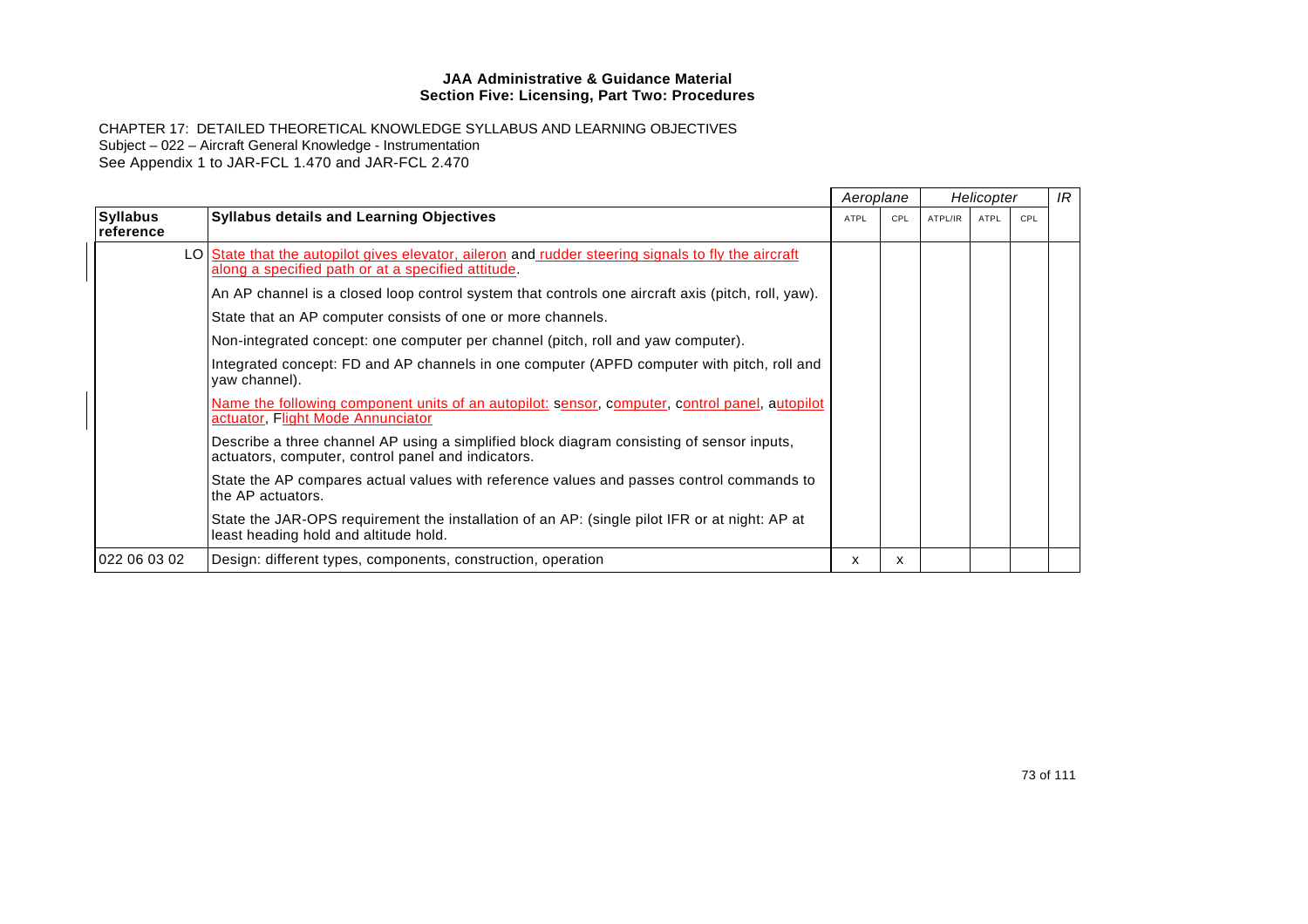|                              |                                                                                                                                                    | Aeroplane   |     | Helicopter |      |     | IR |
|------------------------------|----------------------------------------------------------------------------------------------------------------------------------------------------|-------------|-----|------------|------|-----|----|
| <b>Syllabus</b><br>reference | <b>Syllabus details and Learning Objectives</b>                                                                                                    | <b>ATPL</b> | CPL | ATPL/IR    | ATPL | CPL |    |
|                              | LO Describe AP gain programming with respect to the servo-, inner- and outer loop.                                                                 |             |     |            |      |     |    |
|                              | Describe and distinguish between AP pitch-, roll- and common (mixed) modes.                                                                        |             |     |            |      |     |    |
|                              | AP actuators:                                                                                                                                      |             |     |            |      |     |    |
|                              | • Types: electric, hydraulic, pneumatic,                                                                                                           |             |     |            |      |     |    |
|                              | • Components: clutch, motor, position sensor, rate sensor,                                                                                         |             |     |            |      |     |    |
|                              | . Describe series and/or parallel control together with applications.                                                                              |             |     |            |      |     |    |
|                              | State that when engaging the AP, the clutches are engaged.                                                                                         |             |     |            |      |     |    |
|                              | AP engaged in Command (CMD) or in Control Wheel Steering (CWS).                                                                                    |             |     |            |      |     |    |
|                              | State that when AP engaged in CMD, the AP is supplied by the FD pitch and roll commands.                                                           |             |     |            |      |     |    |
|                              | State that when AP engaged in CWS, the AP is supplied by force transducers on control<br>column and on control wheel.                              |             |     |            |      |     |    |
|                              | State CWS creates pitch rate and roll rate signals.                                                                                                |             |     |            |      |     |    |
|                              | State the relation between the AP pitch computer/channel and the roll computer/channel with<br>respect to lift compensation during turns (1/coso). |             |     |            |      |     |    |
|                              | State the relation between the AP roll computer/channel and the YD computer/channel with<br>respect to turn coordination.                          |             |     |            |      |     |    |
|                              | State the relation between the AP pitch computer/channel and the auto pitch trim<br>computer/channel with respect to automatic pitch trim.         |             |     |            |      |     |    |
|                              | Automatic synchronisation when disengaged or mode not selected.                                                                                    |             |     |            |      |     |    |
|                              | Describe how to handle a non self-synchronising AP before engagement using AP trim<br>indicators.                                                  |             |     |            |      |     |    |
|                              | Describe the Fly By Wire (FBW) system.                                                                                                             |             |     |            |      |     |    |
| 022 06 03 03                 | Operational use: indication, control                                                                                                               | х           | x   |            |      |     |    |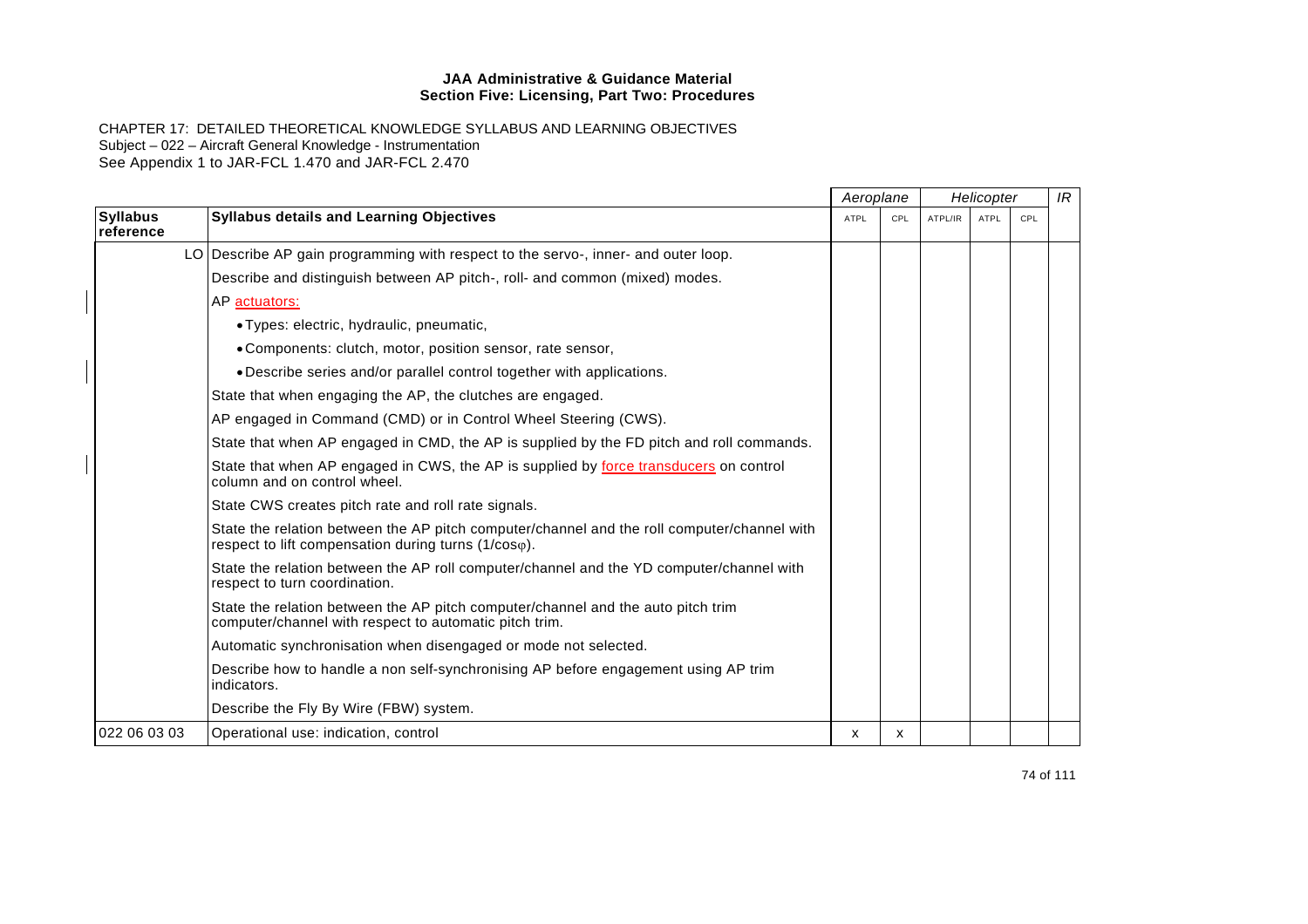CHAPTER 17: DETAILED THEORETICAL KNOWLEDGE SYLLABUS AND LEARNING OBJECTIVES Subject – 022 – Aircraft General Knowledge - Instrumentation See Appendix 1 to JAR-FCL 1.470 and JAR-FCL 2.470

| <b>Syllabus</b><br><b>Syllabus details and Learning Objectives</b><br>CPL<br>ATPL<br>reference<br>LO Describe the controls and indications of the FMP with respect to AP (dis)engagement in CMD<br>or in CWS. | ATPL/IR | ATPL | CPL |  |
|---------------------------------------------------------------------------------------------------------------------------------------------------------------------------------------------------------------|---------|------|-----|--|
|                                                                                                                                                                                                               |         |      |     |  |
|                                                                                                                                                                                                               |         |      |     |  |
| Describe the indications on the FMP with respect to the APuse of colours, symbols, armed<br>(standby), capture (acquire or intercept) and active (track or hold) modes.                                       |         |      |     |  |
| AP normally (dis)engaged from FMP.                                                                                                                                                                            |         |      |     |  |
| Quick release buttons on either control wheel.                                                                                                                                                                |         |      |     |  |
| AP annunciations on FMP.                                                                                                                                                                                      |         |      |     |  |
| Aural and visual warning on AP disengagement.                                                                                                                                                                 |         |      |     |  |
| Describe the AP operation of the FD pitch and roll modes during the following flight the<br>phases: take-off, climb, cruise, descent, approach, land, go-around.                                              |         |      |     |  |
| State that an AP can only be selected in CMD when in flight.                                                                                                                                                  |         |      |     |  |
| 022 06 03 04<br>Error behavior: accuracy, limits, cross checks                                                                                                                                                |         |      |     |  |
| LO Decsribe the relation between the AP with the automatic pitch trim system.                                                                                                                                 |         |      |     |  |
| No take-off use of AP in CMD.                                                                                                                                                                                 |         |      |     |  |
| Describe the AP monitor function together with the automatic cut-out in case of a failure.                                                                                                                    |         |      |     |  |
| Describe the engage interlock system.                                                                                                                                                                         |         |      |     |  |
| Torque limiter on AP servo's to prevent hard-overrides and slow-overrides.                                                                                                                                    |         |      |     |  |
| State the AP override requirement: must always be possible to override the AP.                                                                                                                                |         |      |     |  |
| State that a fail safe autopilot automatically disengages whenever a failure occurs.                                                                                                                          |         |      |     |  |
| State the AP pitch $(+20^{\circ}$ and -10°) and roll (35°) limits.                                                                                                                                            |         |      |     |  |
| Bank angle limiter (manual/automatic).                                                                                                                                                                        |         |      |     |  |
| State that the AP is programmed to prevent overload of the control surfaces and structure.                                                                                                                    |         |      |     |  |
| 022 06 04 00<br><b>Automatic landing</b>                                                                                                                                                                      |         |      |     |  |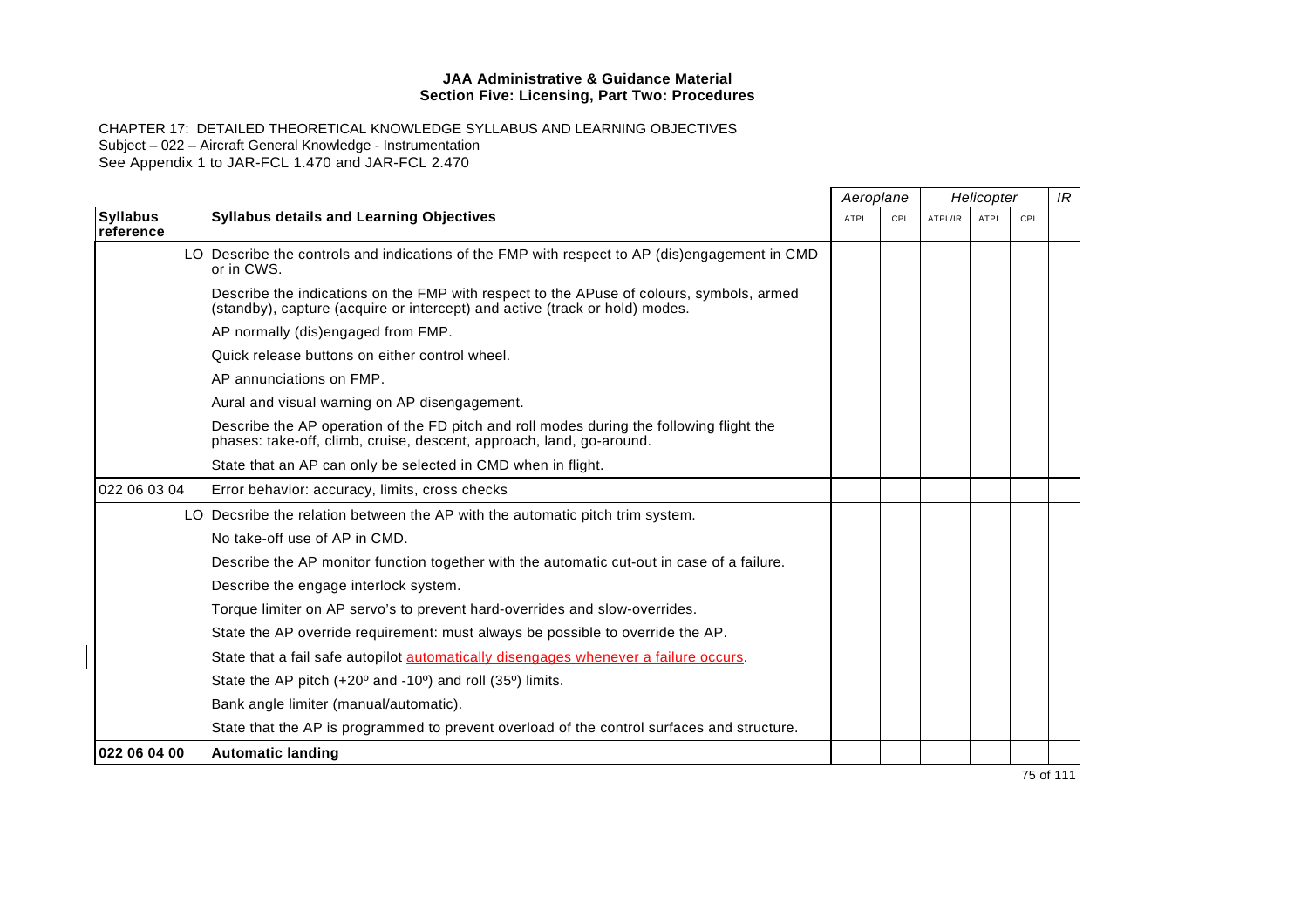|                                |                                                                                                                                                                | Aeroplane   |     | Helicopter |      |     | IR |
|--------------------------------|----------------------------------------------------------------------------------------------------------------------------------------------------------------|-------------|-----|------------|------|-----|----|
| Syllabus<br><u>I</u> reference | <b>Syllabus details and Learning Objectives</b>                                                                                                                | <b>ATPL</b> | CPL | ATPL/IR    | ATPL | CPL |    |
|                                | A basic knowledge of the minima for the low visibility take-off and landing procedures can be<br>given to the students. No MCQ will refer to such a knowledge. |             |     |            |      |     |    |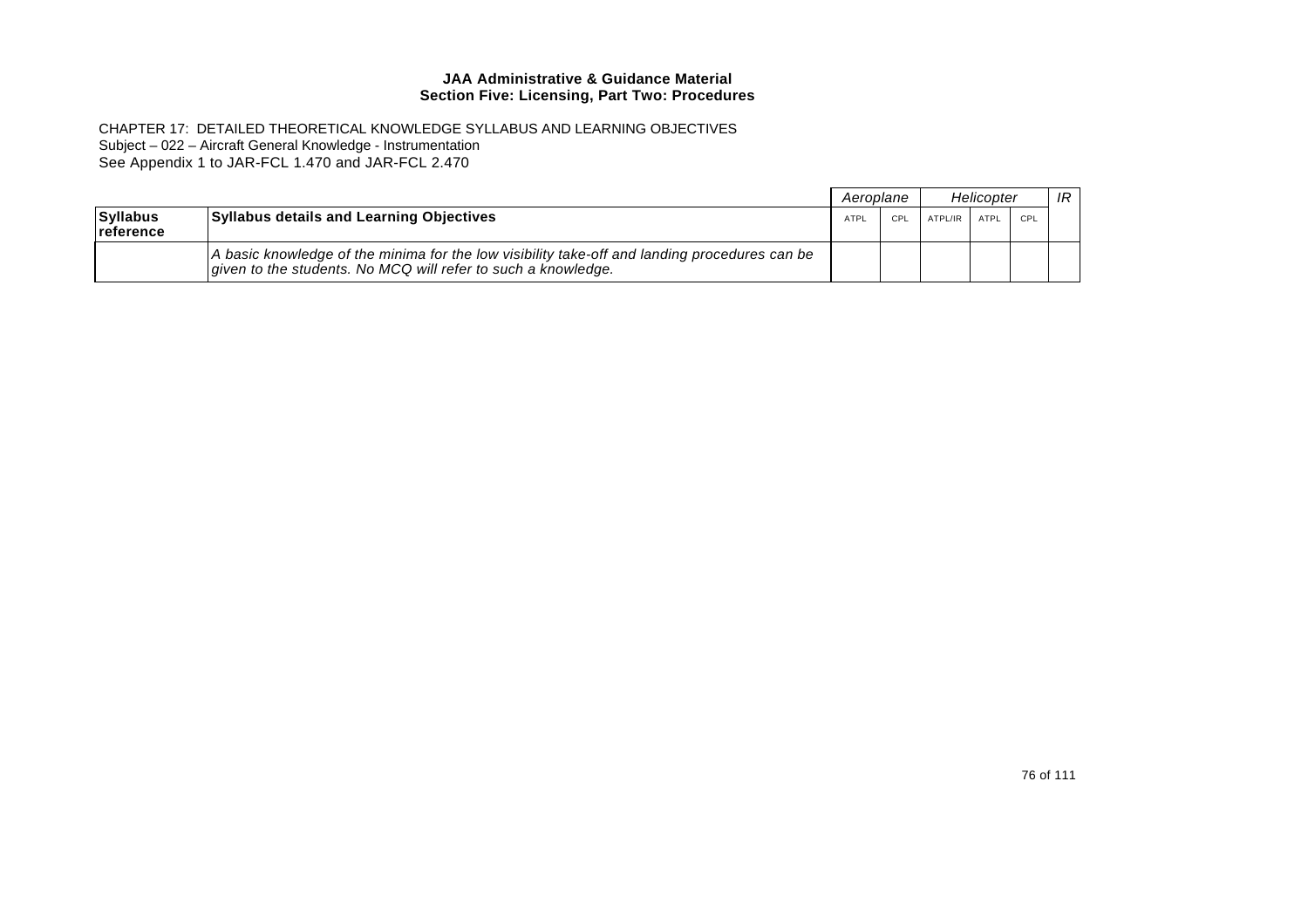|                              |                                                                                                                                   | Aeroplane   |            | Helicopter |             |     | IR |
|------------------------------|-----------------------------------------------------------------------------------------------------------------------------------|-------------|------------|------------|-------------|-----|----|
| <b>Syllabus</b><br>reference | <b>Syllabus details and Learning Objectives</b>                                                                                   | <b>ATPL</b> | <b>CPL</b> | ATPL/IR    | <b>ATPL</b> | CPL |    |
|                              | LO Ref. JAR-AWO.                                                                                                                  |             |            |            |             |     |    |
|                              | Study the fail passive and fail operational (fail active) concept.                                                                |             |            |            |             |     |    |
|                              | Describe the following AP categories: CAT 1, CAT 2 and CAT 3A, -B and -C.                                                         |             |            |            |             |     |    |
|                              | State the minimum requirements for making an autoland.                                                                            |             |            |            |             |     |    |
|                              | Explain a typical autoland sequence with respect to the APFD pitch channel, roll channel, yaw<br>channel and the autothrottle.    |             |            |            |             |     |    |
|                              | APFD pitch channel: glideslope > flare > touchdown > nose lowering mode > roll-out > manual<br>disengage.                         |             |            |            |             |     |    |
|                              | APFD roll channel: localiser > touchdown > roll-out > manual disengage.                                                           |             |            |            |             |     |    |
|                              | APFD yaw channel: align (decrab) > roll-out > manual disengage.                                                                   |             |            |            |             |     |    |
|                              | Autothrottle: speed > retard > automatic disengage upon touchdown.                                                                |             |            |            |             |     |    |
|                              | Decsribe the role of the pitch trim system during an autoland.                                                                    |             |            |            |             |     |    |
|                              | Describe the use, the operation and the indication of the autoflight system during an autoland.                                   |             |            |            |             |     |    |
|                              | State that the approach/land mode is a common mode, which requires localiser and glide<br>slope reference signals.                |             |            |            |             |     |    |
|                              | State that during an approach/autoland and go-around more than one autopilot can be used.                                         |             |            |            |             |     |    |
|                              | State the importance of equalisation when more AP computers operate simultaneously.                                               |             |            |            |             |     |    |
|                              | Name the task of the gain programming in the approach/land mode.                                                                  |             |            |            |             |     |    |
|                              | State the role of the radio altimeter during an autoland.                                                                         |             |            |            |             |     |    |
|                              | State that below a certain radio altitude the autoland can only be interrupted when<br>disenganing the AP or selecting go-around. |             |            |            |             |     |    |
|                              | Describe the consequence of an AP failure during an autoland.                                                                     |             |            |            |             |     |    |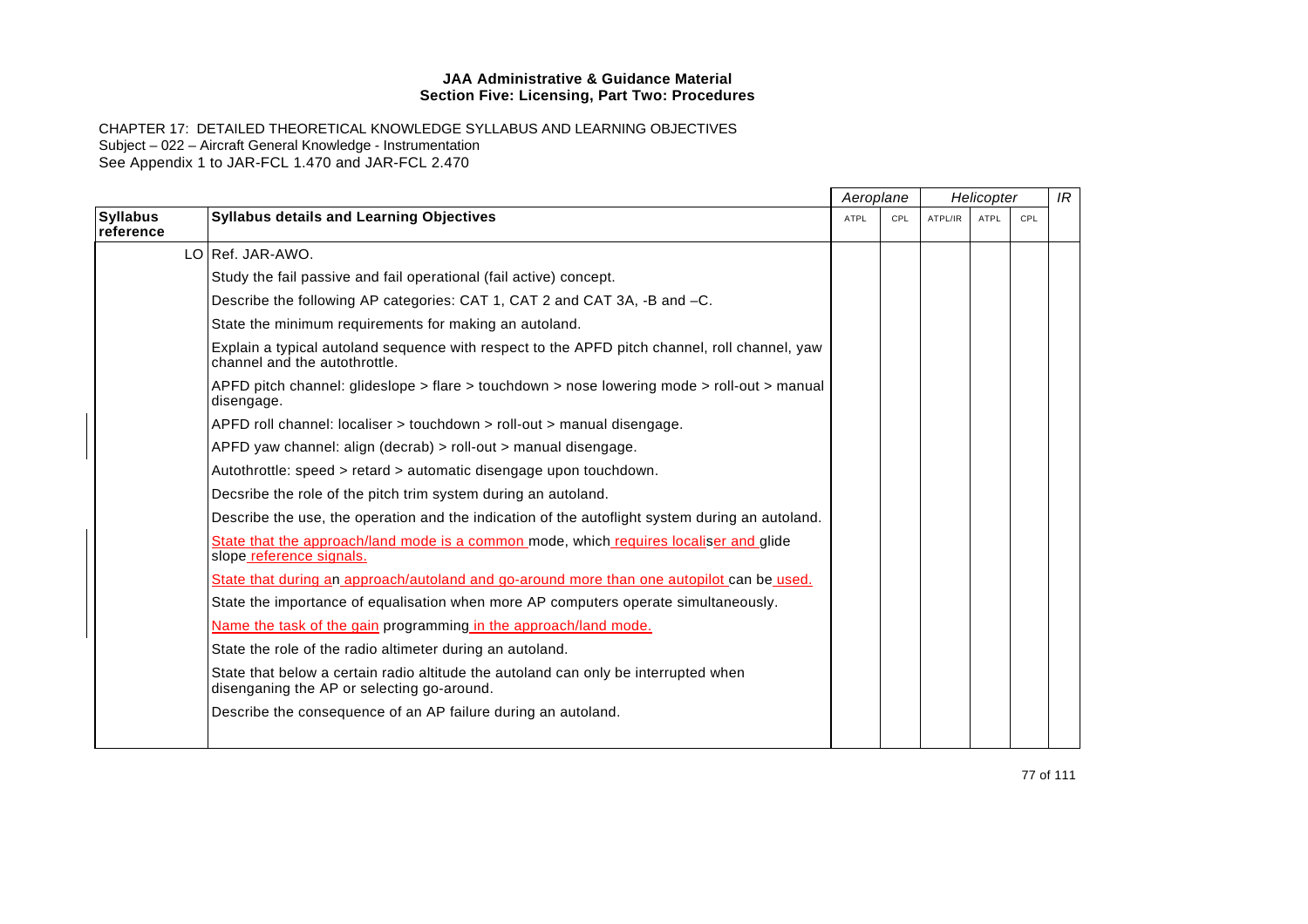|                              |                                                                                                                                                                                                                                                                                                                                                               | Aeroplane   |     | Helicopter |             |     | IR |
|------------------------------|---------------------------------------------------------------------------------------------------------------------------------------------------------------------------------------------------------------------------------------------------------------------------------------------------------------------------------------------------------------|-------------|-----|------------|-------------|-----|----|
| <b>Syllabus</b><br>reference | <b>Syllabus details and Learning Objectives</b>                                                                                                                                                                                                                                                                                                               | <b>ATPL</b> | CPL | ATPL/IR    | <b>ATPL</b> | CPL |    |
| 022 07 00 00                 | <b>HELICOPTER: AUTOMATIC FLIGHT CONTROL SYSTEMS</b>                                                                                                                                                                                                                                                                                                           |             |     |            |             |     |    |
| 022 07 01 00                 | <b>General principles</b>                                                                                                                                                                                                                                                                                                                                     |             |     |            |             |     |    |
| 022 07 01 01                 | Stabilisation                                                                                                                                                                                                                                                                                                                                                 |             |     | X          | X           | x   |    |
|                              | LO Understand the simularities and differences between SAS and AFCS the latter can actually fly<br>the helicopter to perform certain functions selected by the pilot. Some AFCS's just have<br>altitude and heading hold whilst others, include a vertical speed or IAS hold mode, where a<br>constant rate of climb/decent or IAS is maintained by the AFCS. |             |     |            |             |     |    |
|                              | Understand the importance of not engaging the AFCS until after take-off and to dis-engage<br>before landing.                                                                                                                                                                                                                                                  |             |     |            |             |     |    |
| 022 07 01 02                 | Reduction of pilot work load                                                                                                                                                                                                                                                                                                                                  |             |     | X          | X           | X   |    |
|                              | LO Appreciate how effective the AFCS is in reducing pilot work load by improving basic aircraft<br>control harmony and decreasing disturbances.                                                                                                                                                                                                               |             |     |            |             |     |    |
| 022 07 01 03                 | Enhancement of helicopter capability                                                                                                                                                                                                                                                                                                                          |             |     | X          | x           | x   |    |
|                              | LO Understand how the AFCS improves helicopter flight safety with the following:                                                                                                                                                                                                                                                                              |             |     |            |             |     |    |
|                              | increases the capability for search and rescue                                                                                                                                                                                                                                                                                                                |             |     |            |             |     |    |
|                              | flight by sole reference to instruments                                                                                                                                                                                                                                                                                                                       |             |     |            |             |     |    |
|                              | under slung load operations<br>$\bullet$                                                                                                                                                                                                                                                                                                                      |             |     |            |             |     |    |
|                              | white out conditions in snow covered landscapes and lack of visual cues on approach to land                                                                                                                                                                                                                                                                   |             |     |            |             |     |    |
| 022 07 01 04                 | Failures                                                                                                                                                                                                                                                                                                                                                      |             |     | x          | x           | x   |    |
|                              | LO Understand the various redundancies and independent systems that are built into the AFCS's.                                                                                                                                                                                                                                                                |             |     | x          | х           | x   |    |
|                              | LO Appreciate that the pilot can override the system in the event of a failure.                                                                                                                                                                                                                                                                               |             |     | X          | X           | X   |    |
|                              | LO Understand a series actuator 'hard over' which equals aircraft attitude runaway.                                                                                                                                                                                                                                                                           |             |     | X          | X           | X   |    |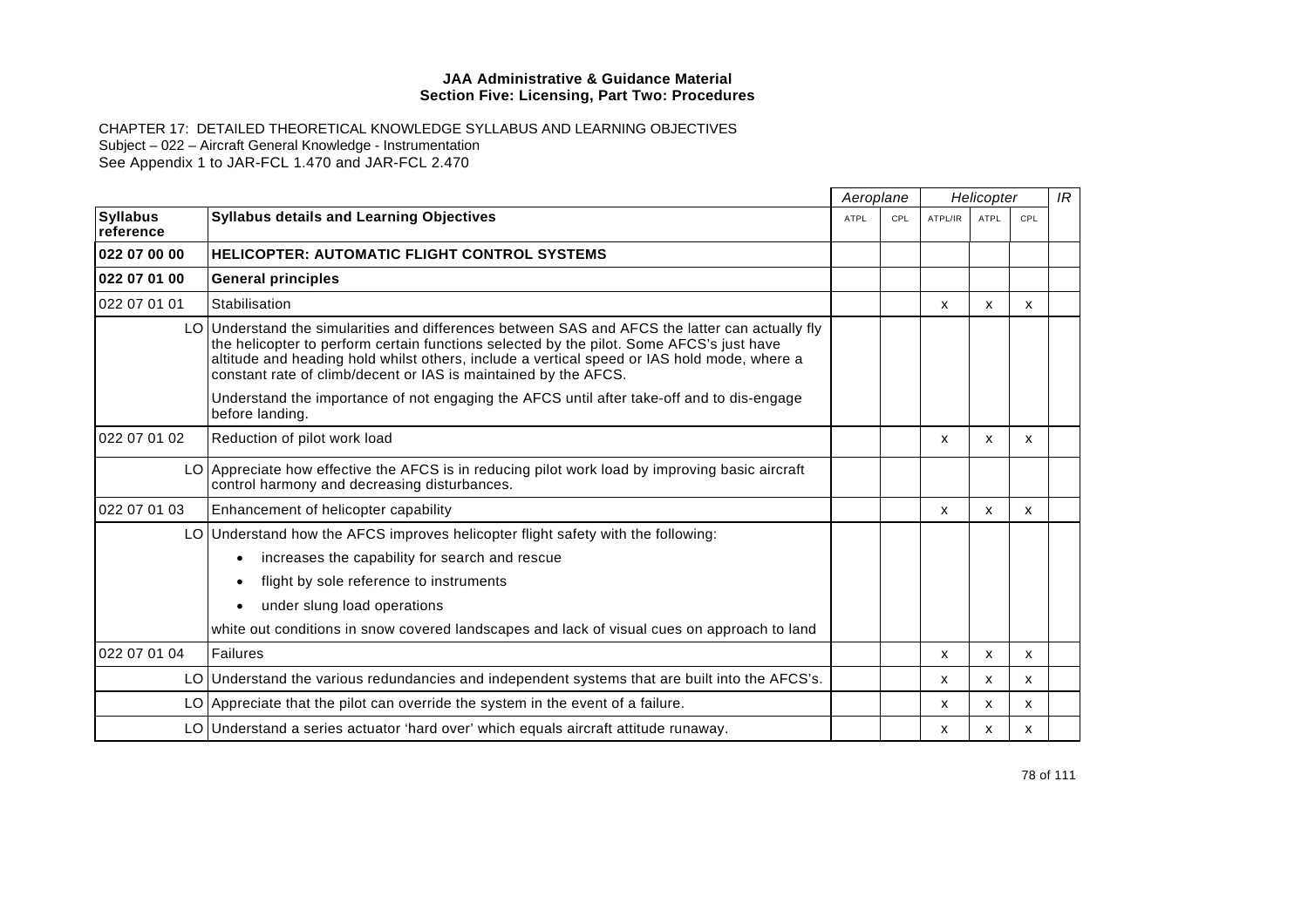|                              |                                                                                                                                                                  |      | Aeroplane |              | Helicopter  |     | IR |
|------------------------------|------------------------------------------------------------------------------------------------------------------------------------------------------------------|------|-----------|--------------|-------------|-----|----|
| <b>Syllabus</b><br>reference | <b>Syllabus details and Learning Objectives</b>                                                                                                                  | ATPL | CPL       | ATPL/IR      | <b>ATPL</b> | CPL |    |
|                              | LO Understand the consequences of a saturation of the series actuators.                                                                                          |      |           | X            | X           | x   |    |
| 022 07 02 00                 | <b>Components - Operation</b>                                                                                                                                    |      |           |              |             |     |    |
| 022 07 02 01                 | Basic sensors                                                                                                                                                    |      |           | X            | x           | x   |    |
|                              | LO Understand the basic sensors in the system and their functions                                                                                                |      |           | X            | X           | x   |    |
|                              | LO Understand that the number of sensors will be dependant on how many couples modes are in<br>the system                                                        |      |           | X            | X           | X   |    |
| 022 07 02 02                 | Specific sensors                                                                                                                                                 |      |           | X            | x           | x   |    |
|                              | LO Understand the function of the micro switches and stain gauges in the system which sense pilot<br>input to prevent excessive feed back forces from the system |      |           | х            | x           | x   |    |
| 022 07 02 03                 | Actuators:                                                                                                                                                       |      |           | X            | x           | x   |    |
|                              | parallel and series, spring box and clutches, trim system<br>$\overline{\phantom{a}}$                                                                            |      |           |              |             |     |    |
|                              | LO Understand the principles of operation of the series and parallel actuators, spring box clutches<br>and the auto trim system.                                 |      |           | X            | x           | x   |    |
| 022 07 02 04                 | Pilot/System interface                                                                                                                                           |      |           |              |             |     |    |
|                              | LO Describe the typical layout of the AFCS control panel.                                                                                                        |      |           | X            | x           | x   |    |
|                              | LO Understand the system indications and warnings.                                                                                                               |      |           | $\mathsf{x}$ | x           | x   |    |
| 022 07 02 05                 | Operation                                                                                                                                                        |      |           |              |             |     |    |
|                              | LO Understand the functions of the redundant sensors simplex and duplex channels (single/dual<br>channel)                                                        |      |           | х            | X           | х   |    |
| 022 07 03 00                 | <b>Stability Augmentation System (SAS)</b>                                                                                                                       |      |           |              |             |     |    |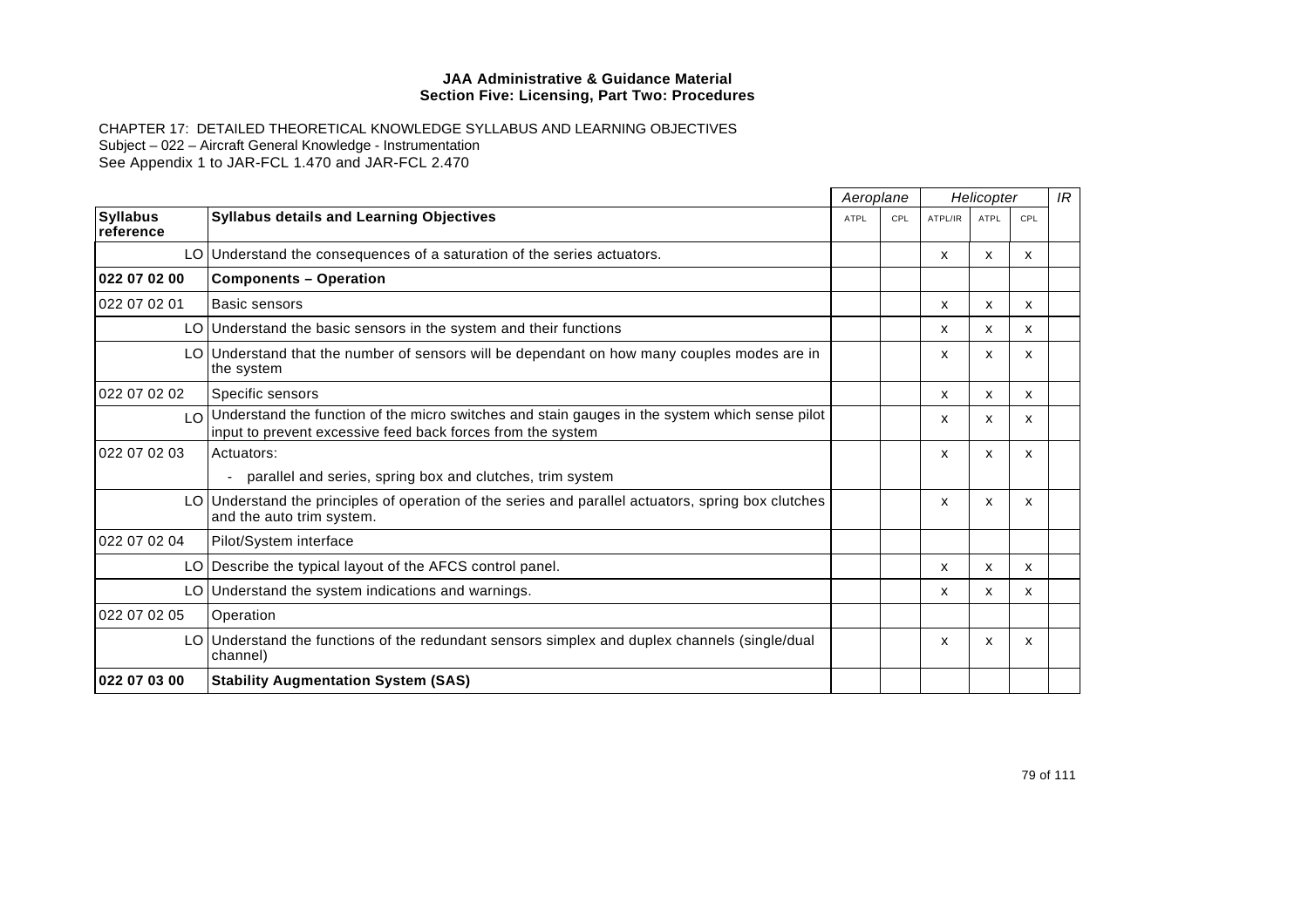|                              |                                                                                                                                                                                                                               | Aeroplane   |     | Helicopter |                           | IR                        |  |
|------------------------------|-------------------------------------------------------------------------------------------------------------------------------------------------------------------------------------------------------------------------------|-------------|-----|------------|---------------------------|---------------------------|--|
| <b>Syllabus</b><br>reference | <b>Syllabus details and Learning Objectives</b>                                                                                                                                                                               | <b>ATPL</b> | CPL | ATPL/IR    | <b>ATPL</b>               | CPL                       |  |
| 022 07 03 01                 | General principles and operation                                                                                                                                                                                              |             |     | X          | $\boldsymbol{\mathsf{x}}$ | $\boldsymbol{\mathsf{x}}$ |  |
|                              | Rate damping                                                                                                                                                                                                                  |             |     |            |                           |                           |  |
|                              | Short term attitude hold                                                                                                                                                                                                      |             |     |            |                           |                           |  |
|                              | <b>Effect on Static stability</b><br>$\overline{\phantom{a}}$                                                                                                                                                                 |             |     |            |                           |                           |  |
|                              | Effect on Dynamic stability                                                                                                                                                                                                   |             |     |            |                           |                           |  |
|                              | Aerodynamic Cross coupling                                                                                                                                                                                                    |             |     |            |                           |                           |  |
|                              | <b>Effect on Manoeuvrability</b>                                                                                                                                                                                              |             |     |            |                           |                           |  |
|                              | Control response                                                                                                                                                                                                              |             |     |            |                           |                           |  |
|                              | Engagement/disengagement                                                                                                                                                                                                      |             |     |            |                           |                           |  |
|                              | Authority<br>$\overline{\phantom{a}}$                                                                                                                                                                                         |             |     |            |                           |                           |  |
|                              | LO Understand and describe the general working principles and primary use of SAS by damping<br>pitch, roll and yaw motions caused by gusts                                                                                    |             |     | X          | X                         | X                         |  |
|                              | LO Describe the simplest SAS with forced trim system, which uses magetic clutch and springs to<br>hold cyclic control in the position where it was last released.                                                             |             |     | X          | X                         | X                         |  |
|                              | LO Understand the interaction of trim with SAS/SCAS/ASS stability system.                                                                                                                                                     |             |     | x          | x                         | x                         |  |
|                              | LO Appreciate that the system can be overridden by the pilot and individual channels deselected.                                                                                                                              |             |     | X          | X                         | X                         |  |
|                              | LO Understand that the system should be turned off in severe turbulence or when extreme flight<br>attitudes are reached.                                                                                                      |             |     | х          | х                         | x                         |  |
|                              | LO Understand the safety design features built into some SAS's to limit the authority of the<br>actuators to 10% to 20% of full control throw, to allow the pilot to override if actuators demand<br>an unsafe control input. |             |     | X          | x                         | X                         |  |
|                              | LO Understand how cross coupling produces an adverse affect roll to yaw coupling, when the<br>helicopter is subject to qusts.                                                                                                 |             |     | X          | X                         | X                         |  |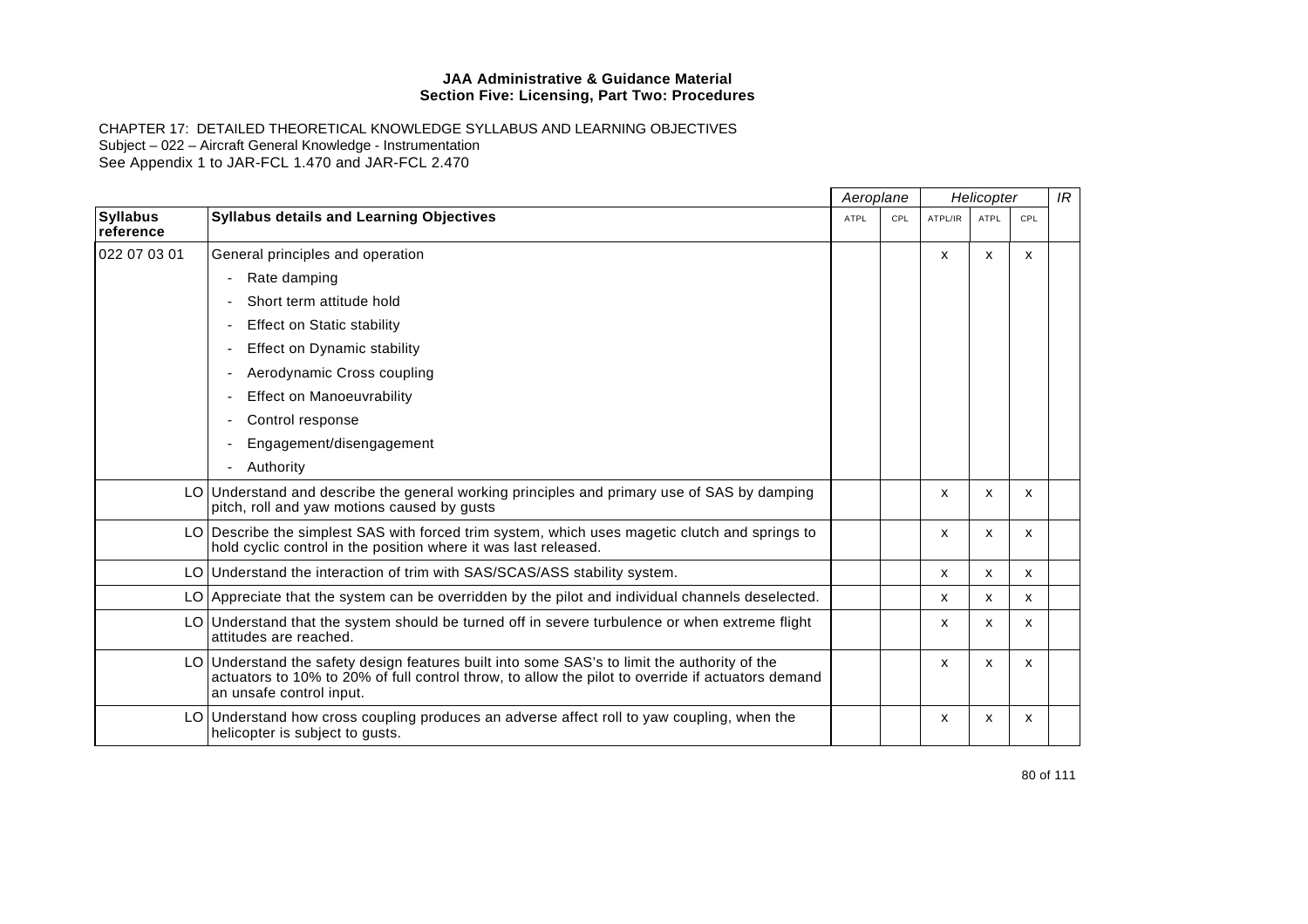CHAPTER 17: DETAILED THEORETICAL KNOWLEDGE SYLLABUS AND LEARNING OBJECTIVES Subject – 022 – Aircraft General Knowledge - Instrumentation See Appendix 1 to JAR-FCL 1.470 and JAR-FCL 2.470

|                              |                                                                                                                   | Aeroplane |     |         | Helicopter |     | IR |
|------------------------------|-------------------------------------------------------------------------------------------------------------------|-----------|-----|---------|------------|-----|----|
| <b>Syllabus</b><br>reference | <b>Syllabus details and Learning Objectives</b>                                                                   | ATPL      | CPL | ATPL/IR | ATPL       | CPL |    |
|                              | LO Have an understanding of collective to pitch coupling, side slip to pitch coupling and inter axis<br>coupling. |           |     | X       | x          | x   |    |
| 022 07 04 00                 | <b>Autopilot - Automatic Stability Equipment</b>                                                                  |           |     |         |            |     |    |
| 022 07 04 01                 | General principles                                                                                                |           |     | X       | X          | x   |    |
|                              | Long term attitude hold<br>$\overline{\phantom{a}}$                                                               |           |     |         |            |     |    |
|                              | Fly through<br>$\overline{a}$                                                                                     |           |     |         |            |     |    |
|                              | Changing the reference (beep trim, trim release)<br>$\overline{\phantom{a}}$                                      |           |     |         |            |     |    |
|                              | LO Understand the general principles related to:                                                                  |           |     | X       | x          | x   |    |
|                              | Long term attitude hold                                                                                           |           |     |         |            |     |    |
|                              | Fly through<br>٠                                                                                                  |           |     |         |            |     |    |
|                              | Changing the reference (beep trim, trim release)                                                                  |           |     |         |            |     |    |
| 022 07 04 02                 | Basic mode (three axis/four axis)                                                                                 |           |     | X       | x          | x   |    |
|                              | - AFCS operation on cyclic axis (pitch/roll), yaw axis, collective (fourth axis)                                  |           |     |         |            |     |    |
|                              | LO Understand the AFCS operation on cyclic axis (pitch/roll), yaw axis, collective (fourth axis).                 |           |     | X       | x          | x   |    |
| 022 07 04 03                 | Automatic guidance/modes of AFCS:                                                                                 |           |     | X       | x          | x   |    |
|                              | Altitude hold                                                                                                     |           |     |         |            |     |    |
|                              | Airspeed hold                                                                                                     |           |     |         |            |     |    |
|                              | Heading hold                                                                                                      |           |     |         |            |     |    |
|                              | V/S hold                                                                                                          |           |     |         |            |     |    |
|                              | Navigation coupling                                                                                               |           |     |         |            |     |    |
|                              | VOR/ILS coupling<br>$\overline{\phantom{a}}$                                                                      |           |     |         |            |     |    |
|                              | SAR modes, Automatic transition to hover<br>$\overline{\phantom{a}}$                                              |           |     |         |            |     |    |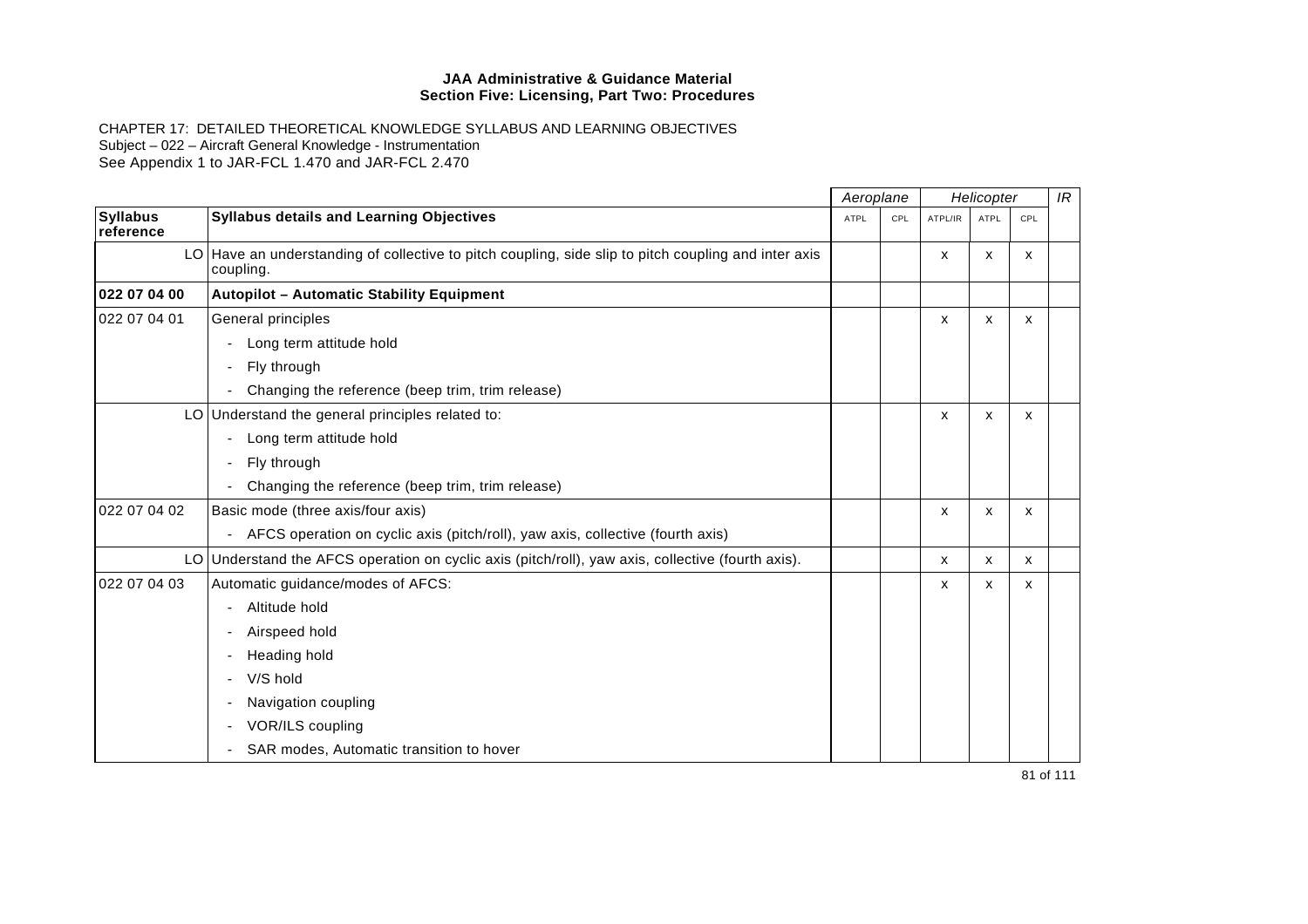CHAPTER 17: DETAILED THEORETICAL KNOWLEDGE SYLLABUS AND LEARNING OBJECTIVES Subject – 022 – Aircraft General Knowledge - Instrumentation See Appendix 1 to JAR-FCL 1.470 and JAR-FCL 2.470

|                              |                                                                                                                                                        | Aeroplane |     | Helicopter |             |     | IR |
|------------------------------|--------------------------------------------------------------------------------------------------------------------------------------------------------|-----------|-----|------------|-------------|-----|----|
| <b>Syllabus</b><br>reference | <b>Syllabus details and Learning Objectives</b>                                                                                                        | ATPL      | CPL | ATPL/IR    | <b>ATPL</b> | CPL |    |
|                              | LO Understand the function of the attitude hold system in an AFCS.                                                                                     |           |     | X          | x           | x   |    |
|                              | LO Understand the function of the heading hold system in an AFCS.                                                                                      |           |     | X          | X           | X   |    |
|                              | LO Understand the function of the vertical speed hold system in an AFCS.                                                                               |           |     | X          | x           | x   |    |
|                              | LO Understand the function of the navigation coupling system in an AFCS.                                                                               |           |     | X          | X           | x   |    |
|                              | LO Understand the function of the VOR/ILS coupling system in an AFCS.                                                                                  |           |     | X          | X           | X   |    |
|                              | LO Understand the function of the SAR mode (Automatic transition to hover) in an AFCS.                                                                 |           |     | X          | x           | x   |    |
| 022 07 04 04                 | Flight director                                                                                                                                        |           |     | X          | x           | x   |    |
|                              | Monitoring                                                                                                                                             |           |     |            |             |     |    |
|                              | Guidance<br>$\blacksquare$                                                                                                                             |           |     |            |             |     |    |
|                              | LO LOS TO BE DEFINED                                                                                                                                   |           |     |            |             |     |    |
|                              | LO Understand that some helicopters have the addition of a collective setting bar indication on the<br>Flight Director.                                |           |     | X          | x           | x   |    |
| 022 07 05 00                 | Fly by wire - Enhanced Control laws                                                                                                                    |           |     |            |             |     |    |
| 022 07 05 01                 | General principles and operations:                                                                                                                     |           |     | X          | X           | X   |    |
|                              | multiplex system                                                                                                                                       |           |     |            |             |     |    |
|                              | fail safe system<br>٠                                                                                                                                  |           |     |            |             |     |    |
|                              | limitations<br>$\blacksquare$                                                                                                                          |           |     |            |             |     |    |
|                              | LO Appreciate the principles of the current civil helicopter developments and the current military<br>helicopter use of 'fly by wire' control systems: |           |     | X          | x           | x   |    |
|                              | multiplex system                                                                                                                                       |           |     |            |             |     |    |
|                              | fail safe system                                                                                                                                       |           |     |            |             |     |    |
|                              | limitations<br>۰                                                                                                                                       |           |     |            |             |     |    |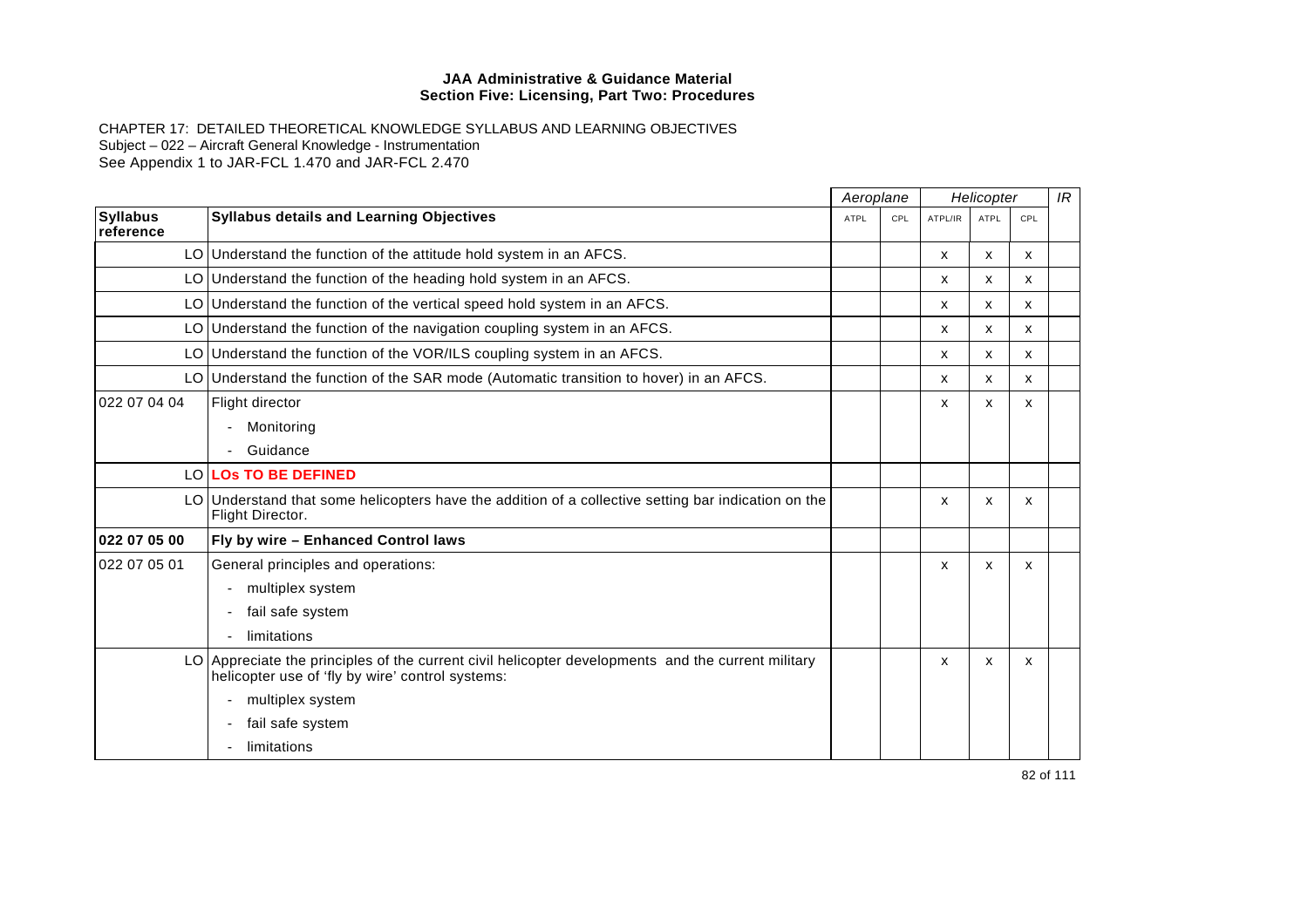CHAPTER 17: DETAILED THEORETICAL KNOWLEDGE SYLLABUS AND LEARNING OBJECTIVES Subject – 022 – Aircraft General Knowledge - Instrumentation See Appendix 1 to JAR-FCL 1.470 and JAR-FCL 2.470

|                              |                                                                                                                                                                                                                                            | Aeroplane   |            | Helicopter |              |              | IR |
|------------------------------|--------------------------------------------------------------------------------------------------------------------------------------------------------------------------------------------------------------------------------------------|-------------|------------|------------|--------------|--------------|----|
| <b>Syllabus</b><br>reference | <b>Syllabus details and Learning Objectives</b>                                                                                                                                                                                            | <b>ATPL</b> | <b>CPL</b> | ATPL/IR    | ATPL         | CPL          |    |
|                              | LO Understand the fly by wire system literally replaces phsical control of the aircraft with an<br>electrical interface.                                                                                                                   |             |            | X          | X            | X            |    |
|                              | LO Understand the pilot inputs go through an electronic interface to operate actuators at each<br>control surface.                                                                                                                         |             |            | x          | X            | X            |    |
|                              | LO Understand that actuators initially were hydraulic, but in recent years are fully electronic<br>actuators.                                                                                                                              |             |            | x          | X            | X            |    |
|                              | LO Understand that the autopilot is now part of the electronic controller.                                                                                                                                                                 |             |            | X          | X            | $\mathsf{x}$ |    |
|                              | LO Understand that hydraulic circuits are similar except that mechanical servo valves are<br>replaced by electronically controlled servo valves.                                                                                           |             |            | X          | X            | X            |    |
|                              | LO Understand that fly by wire systems are triply or quaderuply redundant, they have 3 or 4<br>computers in parallel and as many wires to each contrl surface                                                                              |             |            | X          | X            | X            |    |
|                              | LO Appreciate the software can prevent pilots exceeding the flight envelope.                                                                                                                                                               |             |            | X          | X            | $\mathsf{x}$ |    |
|                              | LO Understand limitations in regard to electromagnetic control interference.                                                                                                                                                               |             |            | x          | $\mathsf{x}$ | X            |    |
|                              | LO Appreciate future developments are moving towards fly by optics which transfer data at higher<br>speeds. The wires cables are replaced with fibre optic cables. Advantages include immunity to<br>electromagnetic control interference. |             |            | х          | X            | X            |    |
| 022 07 05 02                 | Rate command attitude hold (RCAH)                                                                                                                                                                                                          |             |            | X          | X            | X            |    |
|                              | LO Understand the functions of RCAH systems in helicopters.                                                                                                                                                                                |             |            | x          | x            | x            |    |
| 022 07 05 03                 | Attitude command attitude hold (ACAH)                                                                                                                                                                                                      |             |            |            |              |              |    |
|                              | LO Understand the functions of ACAH systems in helicopters.                                                                                                                                                                                |             |            | x          | X            | х            |    |
| 022 08 00 00                 | TRIMS - YAW DAMPER - FLIGHT ENVELOPE PROTECTION                                                                                                                                                                                            |             |            |            |              |              |    |
|                              | Aerodynamic notions may be used to introduce the following paragraphs but no MCQs will<br>refer to aerodynamic.                                                                                                                            |             |            |            |              |              |    |
| 022 08 01 00                 | <b>Trims</b>                                                                                                                                                                                                                               |             |            |            |              |              |    |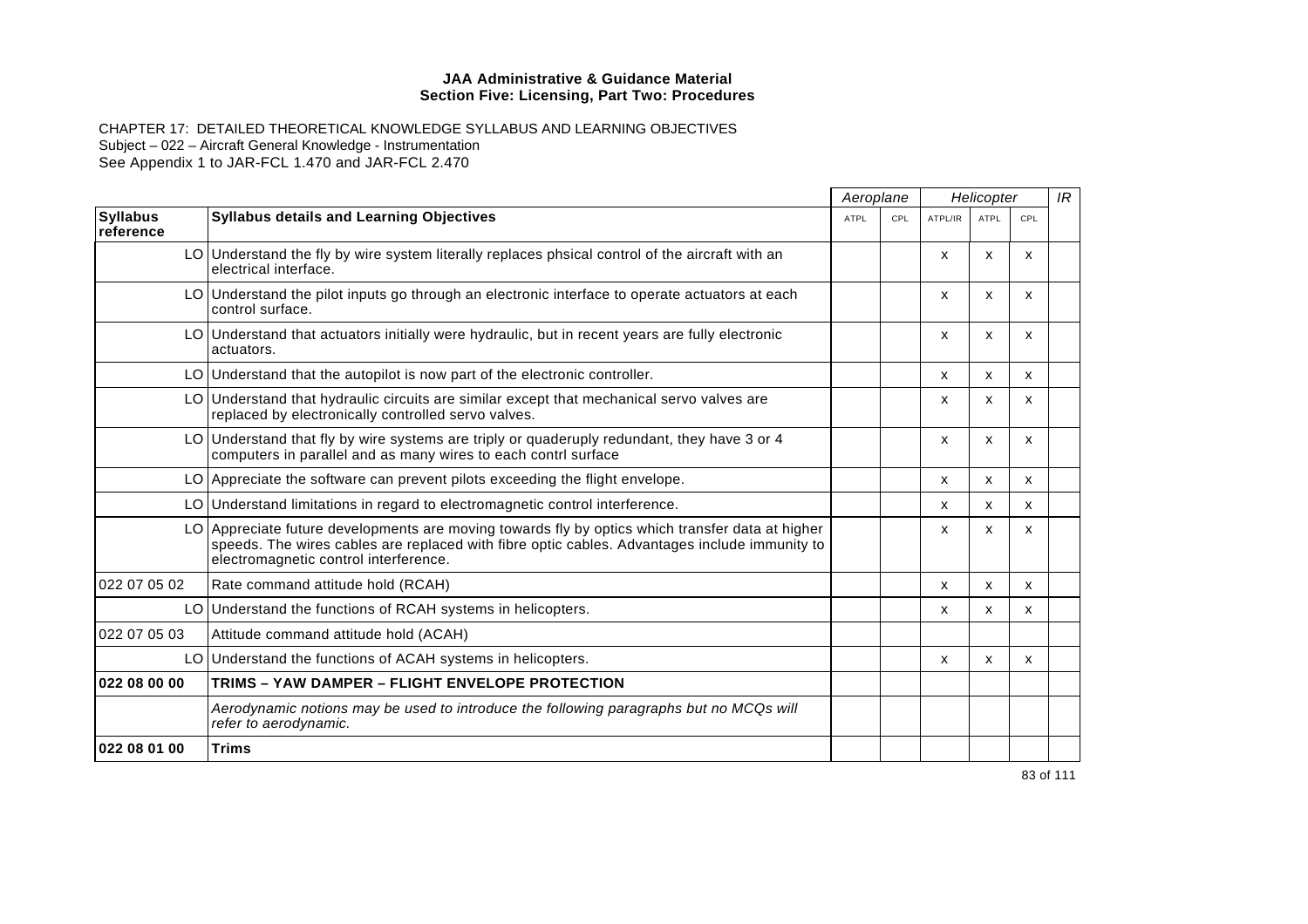|                              |                                                                                                                                                    | Aeroplane   |     | Helicopter |             | IR  |  |
|------------------------------|----------------------------------------------------------------------------------------------------------------------------------------------------|-------------|-----|------------|-------------|-----|--|
| <b>Syllabus</b><br>reference | <b>Syllabus details and Learning Objectives</b>                                                                                                    | <b>ATPL</b> | CPL | ATPL/IR    | <b>ATPL</b> | CPL |  |
|                              | LO The purpose is to neutralise the elevator control forces necessary to maintain a desired pitch<br>attitude.                                     |             |     |            |             |     |  |
|                              | Elevator control forces are trimmed away by adjusting the angle of incidence of the horizontal<br>stabilizer or elevator trim tab.                 |             |     |            |             |     |  |
|                              | Name the following possible tasks of the pitch trim system: automatic pitch trim, manual<br>electric pitch trim, Mach trim.                        |             |     |            |             |     |  |
|                              | Describe the interaction between the autopilot and the pitch trim system.                                                                          |             |     |            |             |     |  |
|                              | Explain the pitch trim system using a simplified block diagram: input signals, computer, control<br>panel, stabiliser trim indicator and actuator. |             |     |            |             |     |  |
|                              | Inputs: elevator position, Mach number, manual electric pitch trim switches.                                                                       |             |     |            |             |     |  |
|                              | State that the pitch trim computer compares reference signals with actual signals and passes<br>control commands to the pitch trim actuator.       |             |     |            |             |     |  |
|                              | State the task of the airspeed input (gain programming).                                                                                           |             |     |            |             |     |  |
|                              | Pitch trim actuator: parallel actuator that controls the horizontal stabiliser or the elevator trim<br>tab.                                        |             |     |            |             |     |  |
|                              | Pitch trim engage switch.                                                                                                                          |             |     |            |             |     |  |
|                              | Two in series connected manual electric pitch trim switches on either control wheel.                                                               |             |     |            |             |     |  |
|                              | Stabiliser trim indicator: function of green band and CoG range.                                                                                   |             |     |            |             |     |  |
|                              | Out-of-trim alert light.                                                                                                                           |             |     |            |             |     |  |
|                              | State the consequence of a pitch trim system failure.                                                                                              |             |     |            |             |     |  |
|                              | State the alert when there is a excessive pitch trim command.                                                                                      |             |     |            |             |     |  |
| 022 08 02 00                 | Yaw damper                                                                                                                                         |             |     |            |             |     |  |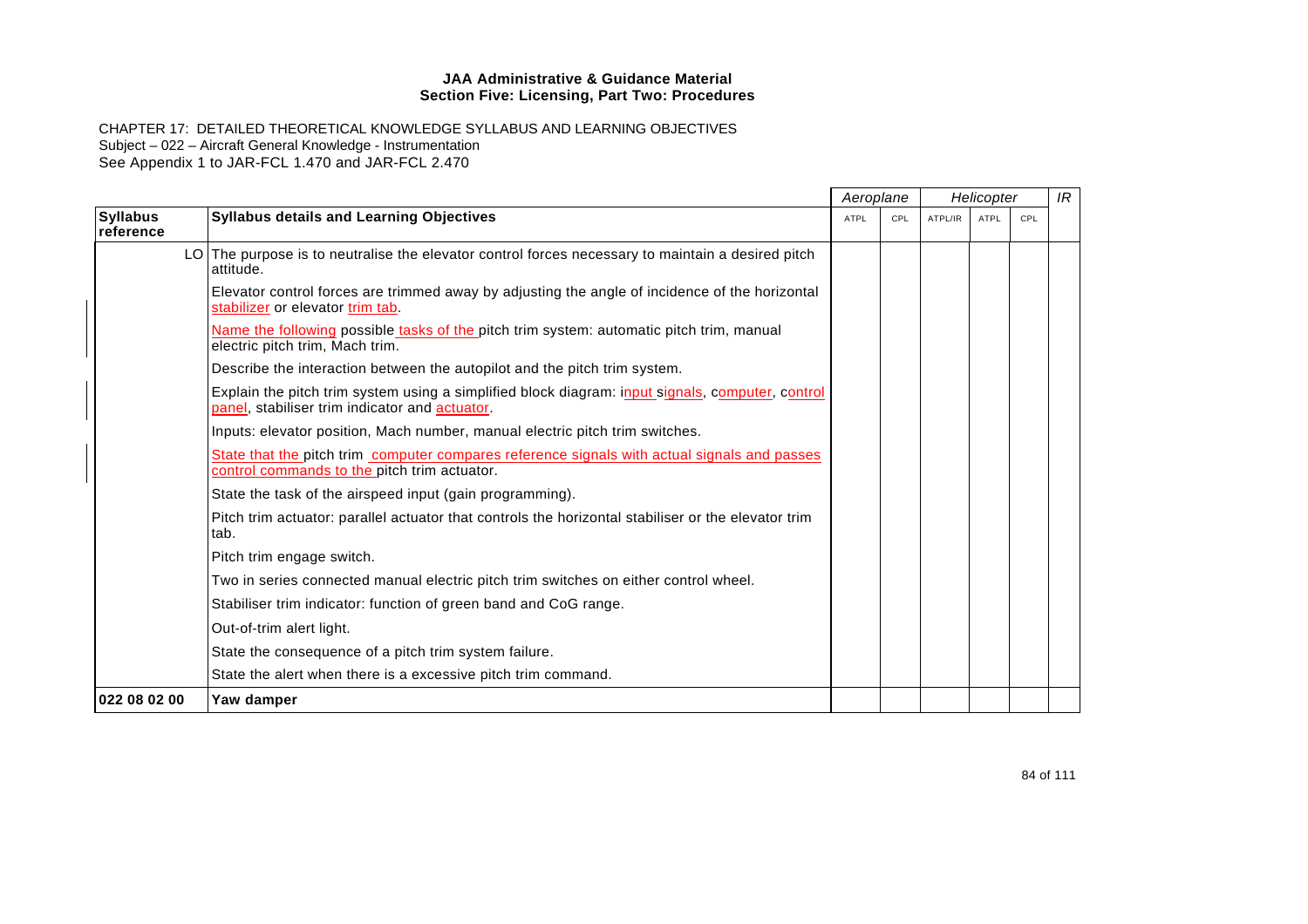CHAPTER 17: DETAILED THEORETICAL KNOWLEDGE SYLLABUS AND LEARNING OBJECTIVES Subject – 022 – Aircraft General Knowledge - Instrumentation See Appendix 1 to JAR-FCL 1.470 and JAR-FCL 2.470

|                              |                                                                                                                                                                                                                           | Aeroplane   |     | Helicopter |      | IR  |  |
|------------------------------|---------------------------------------------------------------------------------------------------------------------------------------------------------------------------------------------------------------------------|-------------|-----|------------|------|-----|--|
| <b>Syllabus</b><br>reference | <b>Syllabus details and Learning Objectives</b>                                                                                                                                                                           | <b>ATPL</b> | CPL | ATPL/IR    | ATPL | CPL |  |
|                              | LO Name the following possible tasks of the yaw damper: Dutch roll damping, N-1 compensation,<br>turn coordination.                                                                                                       |             |     |            |      |     |  |
|                              | Describe the interaction between the autopilot and the YD.                                                                                                                                                                |             |     |            |      |     |  |
|                              | Explain the yaw damper using a simplified block diagram: input signals, computer, control<br>panel, YD indicator, YD servo.                                                                                               |             |     |            |      |     |  |
|                              | Inputs: yaw rate (rate gyro), engine out (N-1) and roll or lateral acceleration (turn<br>coordination).                                                                                                                   |             |     |            |      |     |  |
|                              | State that the yaw damper computer compares reference signals with yaw rate and passes<br>control commands to the yaw damper servo of the rudder                                                                          |             |     |            |      |     |  |
|                              | State task of airspeed input (gain programming).                                                                                                                                                                          |             |     |            |      |     |  |
|                              | Yaw damper servo: series actuator that adds/subtracts the YD input to/from the rudder<br>deflection controlled by the autopilot or rudder pedals.                                                                         |             |     |            |      |     |  |
|                              | Control and indication: YD switch, YD indicator that shows YD input to rudder and YD failure<br>light.                                                                                                                    |             |     |            |      |     |  |
|                              | State that during a stall warning the YD is disabled.                                                                                                                                                                     |             |     |            |      |     |  |
|                              | State the consequence of a yaw damper failure.                                                                                                                                                                            |             |     |            |      |     |  |
| 022 08 03 00                 | <b>Flight envelope protection</b>                                                                                                                                                                                         |             |     |            |      |     |  |
|                              | LO Describe flight envelope protection as a protection against: extreme attitudes, exceeding the<br>aircraft ceiling, too low speeds, too high speeds, too high angle-of-attacks, high positive and<br>negative G-forces. |             |     |            |      |     |  |
|                              | State and explain the following input data: AoA, speed/Mach number, altitude, attitude,<br>acceleration.                                                                                                                  |             |     |            |      |     |  |
|                              | State and explain the following output data: flight director commands, flight control surface<br>(rate) limit signals, autothrottle system, speed limits on EFIS speed tape.                                              |             |     |            |      |     |  |
| 022 09 00 00                 | <b>AUTOTHROTTLE – AUTOMATIC THRUST CONTROL SYSTEM</b>                                                                                                                                                                     |             |     |            |      |     |  |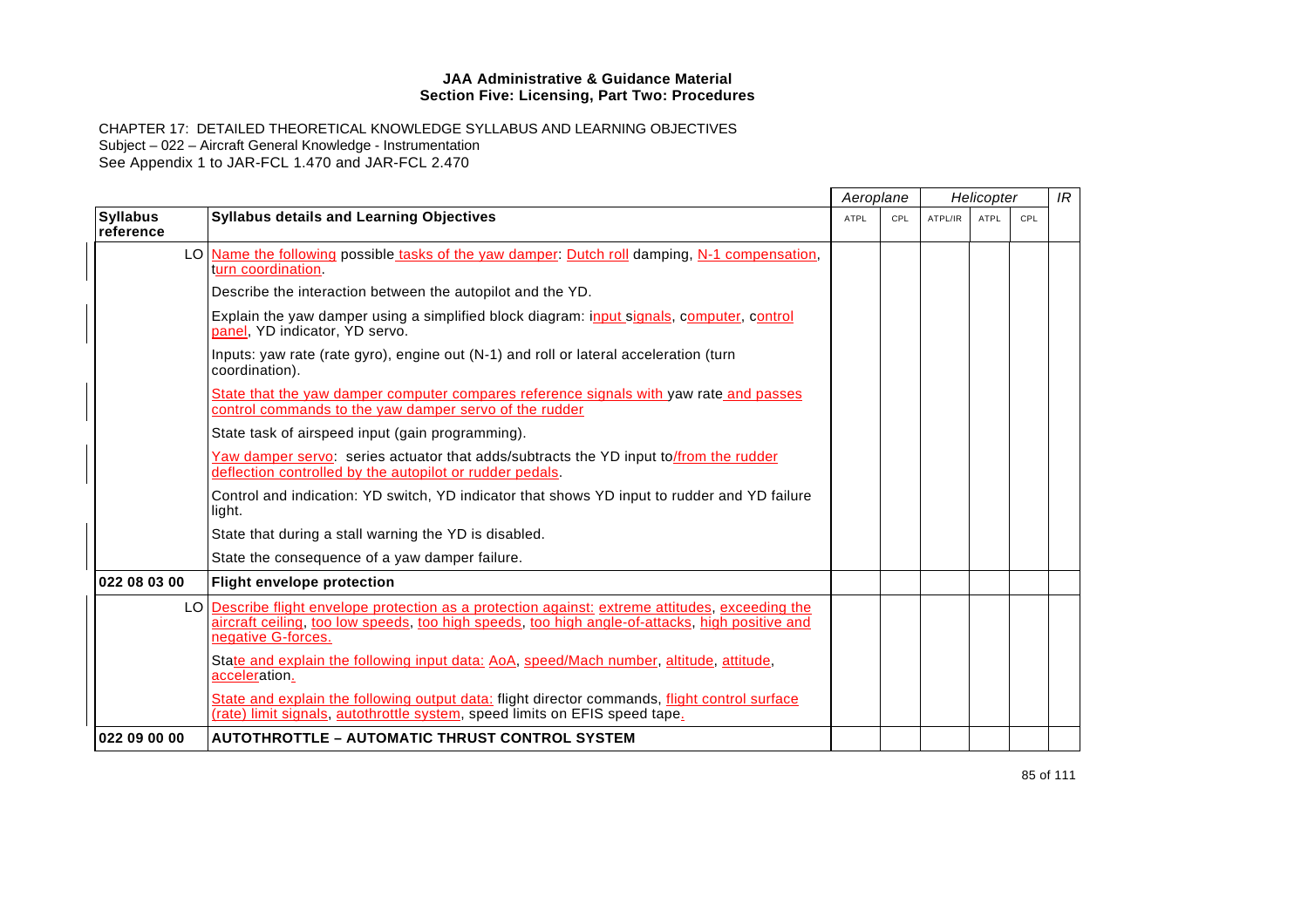|                              |                                                                                                                                                           | Aeroplane   |     | Helicopter |             |     | IR |
|------------------------------|-----------------------------------------------------------------------------------------------------------------------------------------------------------|-------------|-----|------------|-------------|-----|----|
| <b>Syllabus</b><br>reference | <b>Syllabus details and Learning Objectives</b>                                                                                                           | <b>ATPL</b> | CPL | ATPL/IR    | <b>ATPL</b> | CPL |    |
| 022 09 01 00                 | Autothrottle                                                                                                                                              |             |     |            |             |     |    |
|                              | LO State that the auto-throttle computer compares actual values with reference values and<br>passes control commands to the servomotors of the throttles. |             |     |            |             |     |    |
|                              | Explain the engagement of the autothrottle from the FMP and the disengagement from the<br>disconnect buttons on the throttles.                            |             |     |            |             |     |    |
|                              | State the use, location and operation of the TO/GA button on the throttles.                                                                               |             |     |            |             |     |    |
|                              | State the autothrottle system operates in the thrust mode or in the speed mode.                                                                           |             |     |            |             |     |    |
|                              | Monitoring: FMP, EFIS, ERP/MCDU, local light.                                                                                                             |             |     |            |             |     |    |
|                              | Explain the fast/slow indicator on the ADI.                                                                                                               |             |     |            |             |     |    |
|                              | Describe the use of the auto-throttle system during flight: take-off, climb, cruise, descent,<br>holding, approach and land.                              |             |     |            |             |     |    |
|                              | Describe the autothrottle system using a simplified block diagram: inputs/outputs, computer,<br>control panel, indications.                               |             |     |            |             |     |    |
|                              | Automatic or manual mode selections via the thrust rating function.                                                                                       |             |     |            |             |     |    |
|                              | State that there is a rate feedback in order to control throttle speed.                                                                                   |             |     |            |             |     |    |
|                              | Explain the clamp mode.                                                                                                                                   |             |     |            |             |     |    |
|                              | Explain the thrust latch mode (alpha floor).                                                                                                              |             |     |            |             |     |    |
|                              | Explain the windshear escape mode.                                                                                                                        |             |     |            |             |     |    |
|                              | Explain the retard mode.                                                                                                                                  |             |     |            |             |     |    |
|                              | Distinguish between an approach autothrottle system and a full-flight regime autothrottle<br>system.                                                      |             |     |            |             |     |    |
|                              | State the role of the PMC in the autothrottle system.                                                                                                     |             |     |            |             |     |    |
| 022 09 02 00                 | <b>Automatic thrust control</b>                                                                                                                           |             |     |            |             |     |    |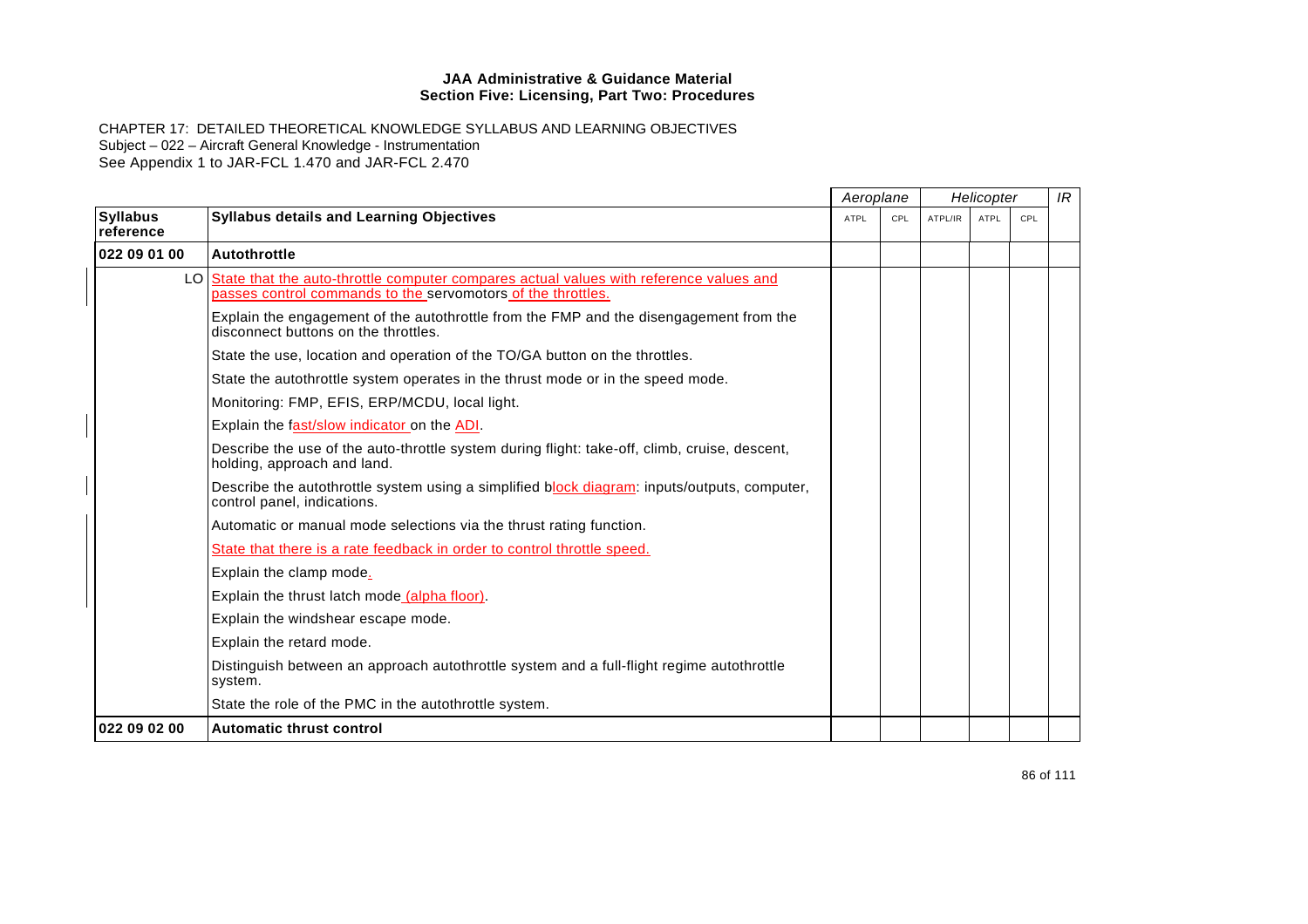|                              |                                                                                                                                                                                                                         | Aeroplane |     |         | Helicopter  |     | IR |
|------------------------------|-------------------------------------------------------------------------------------------------------------------------------------------------------------------------------------------------------------------------|-----------|-----|---------|-------------|-----|----|
| <b>Syllabus</b><br>reference | <b>Syllabus details and Learning Objectives</b>                                                                                                                                                                         | ATPL      | CPL | ATPL/IR | <b>ATPL</b> | CPL |    |
|                              | LO State parameters that affect required (target) power calculation and maximum (limit) power<br>calculation: ambient conditions, engine rating selection, selected performance mode and<br>selected speed/Mach number. |           |     |         |             |     |    |
|                              | Name and explain the following engine ratings including time limits: Take-Off (TO), Go-Around<br>(GA), Max. Continuous Thrust (MCT), Climb (CL), Cruise (CRZ), Flexible Take Off (FLX TO).                              |           |     |         |             |     |    |
|                              | Distinguish between thrust command system (N1, EPR or TRQ) and speed command system<br>(speed or Mach number).                                                                                                          |           |     |         |             |     |    |
|                              | Automatic and manual thrust and/or speed/Mach selections.                                                                                                                                                               |           |     |         |             |     |    |
|                              | Thrust ratings selected from the engine rating panel (separate or integral with FMS CDU)                                                                                                                                |           |     |         |             |     |    |
|                              | Describe the autothrust system using a simplified block diagram: inputs/outputs, computer,<br>control panel, indications.                                                                                               |           |     |         |             |     |    |
|                              | Speed/Mach selected from FMP or through the FMS CDU.                                                                                                                                                                    |           |     |         |             |     |    |
|                              | Describe the engine rating function using a simplified blockdiagram showing engine rating<br>computer based on comparison of set values versus measured values.                                                         |           |     |         |             |     |    |
|                              | Control and indications on engine rating panel (separate or integral with FMS CDU), Flight<br>Mode Annunciator                                                                                                          |           |     |         |             |     |    |
|                              | List the outputs of the power computation system: target and limit values for N1, EPR or TRQ,<br>auto thrust system, engine rating panel, F/S indicator.                                                                |           |     |         |             |     |    |
|                              | List the inputs for a thrust rating (limit) computer: bleed valve position, engine rating selection,<br>altitude, Mach number, airspeed, TAT and actual N1/EPR/TRQ.                                                     |           |     |         |             |     |    |
|                              | Describe the use of the power computing system during flight: take-off, climb, cruise, descent,<br>holding, approach and land.                                                                                          |           |     |         |             |     |    |
|                              | Monitoring via N1, EPR or TRQ indicators, FMA and engine rating panel.                                                                                                                                                  |           |     |         |             |     |    |
|                              | State the role of the FADEC in the autothrottle system.                                                                                                                                                                 |           |     |         |             |     |    |
|                              | Make a comparison between autothrottle and automatic thrust control system.                                                                                                                                             |           |     |         |             |     |    |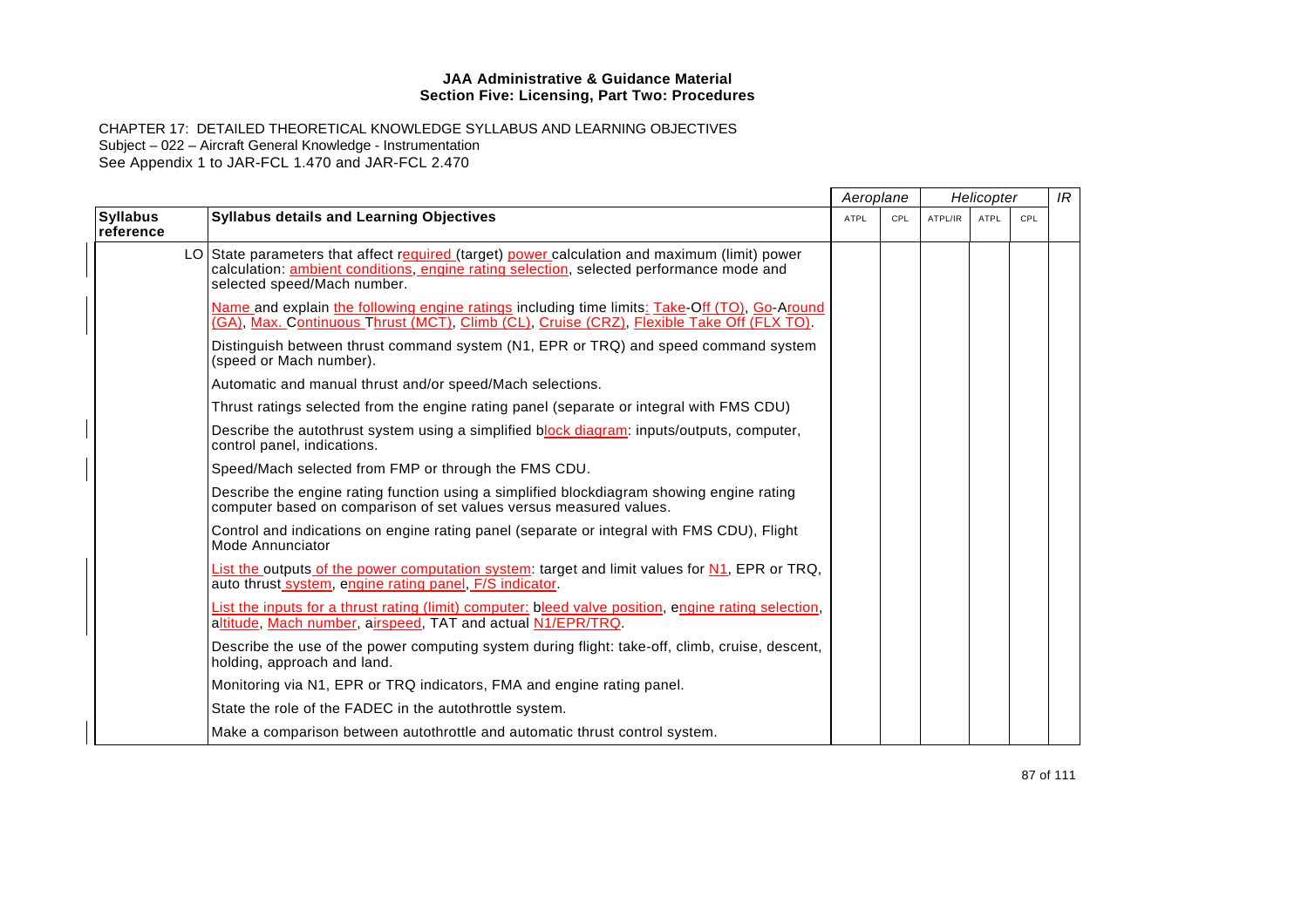CHAPTER 17: DETAILED THEORETICAL KNOWLEDGE SYLLABUS AND LEARNING OBJECTIVES Subject – 022 – Aircraft General Knowledge - Instrumentation See Appendix 1 to JAR-FCL 1.470 and JAR-FCL 2.470

|                              |                                                                                                                                                                  | Aeroplane   |     | Helicopter |             |     | IR |
|------------------------------|------------------------------------------------------------------------------------------------------------------------------------------------------------------|-------------|-----|------------|-------------|-----|----|
| <b>Syllabus</b><br>reference | <b>Syllabus details and Learning Objectives</b>                                                                                                                  | <b>ATPL</b> | CPL | ATPL/IR    | <b>ATPL</b> | CPL |    |
| 022 10 00 00                 | <b>COMMUNICATION SYSTEMS</b>                                                                                                                                     |             |     |            |             |     |    |
| 022 10 01 00                 | Radio transmitters/receivers                                                                                                                                     | x           |     | х          |             |     |    |
|                              | State components of radio equipment: control panel, transmitter/receiver, transmisison lines,<br>antennas.                                                       |             |     |            |             |     |    |
|                              | Radio transmitter/receiver: oscillators (LC-circuit, quartz crystal, magnetron),<br>modulator/demodulator, amplifiers, filters, beat frequency oscillator (BFO). |             |     |            |             |     |    |
| 022 10 02 00                 | VHF and HF Communication (VHF-COM and HF-COM)                                                                                                                    | x           |     | X          |             |     |    |
|                              | LO VHF:                                                                                                                                                          |             |     |            |             |     |    |
|                              | • Frequency band: 118 - 137 MHz.                                                                                                                                 |             |     |            |             |     |    |
|                              | • Channel separation: 8.33 kHz.                                                                                                                                  |             |     |            |             |     |    |
|                              | • Control panel: standby-active frequency display, channel selector, squelch, volume<br>control.                                                                 |             |     |            |             |     |    |
|                              | HF:                                                                                                                                                              |             |     |            |             |     |    |
|                              | $\bullet$ Frequency band: 3 -30 MHz.                                                                                                                             |             |     |            |             |     |    |
|                              | • Channel separation 100 kHz.                                                                                                                                    |             |     |            |             |     |    |
|                              | • HF sensitivity switch.                                                                                                                                         |             |     |            |             |     |    |
|                              | • Explain SSB and DSB.                                                                                                                                           |             |     |            |             |     |    |
|                              | • State HF civil is USB, HF military is LSB.                                                                                                                     |             |     |            |             |     |    |
|                              | $\bullet$ AM = DSB, USB = SSB.                                                                                                                                   |             |     |            |             |     |    |
|                              | • Control panel: standby-active frequency display, channel selector, squelch, volume<br>control.                                                                 |             |     |            |             |     |    |
| 022 10 03 00                 | <b>Satellite comunication (SAT-COM)</b>                                                                                                                          | X           |     |            |             |     |    |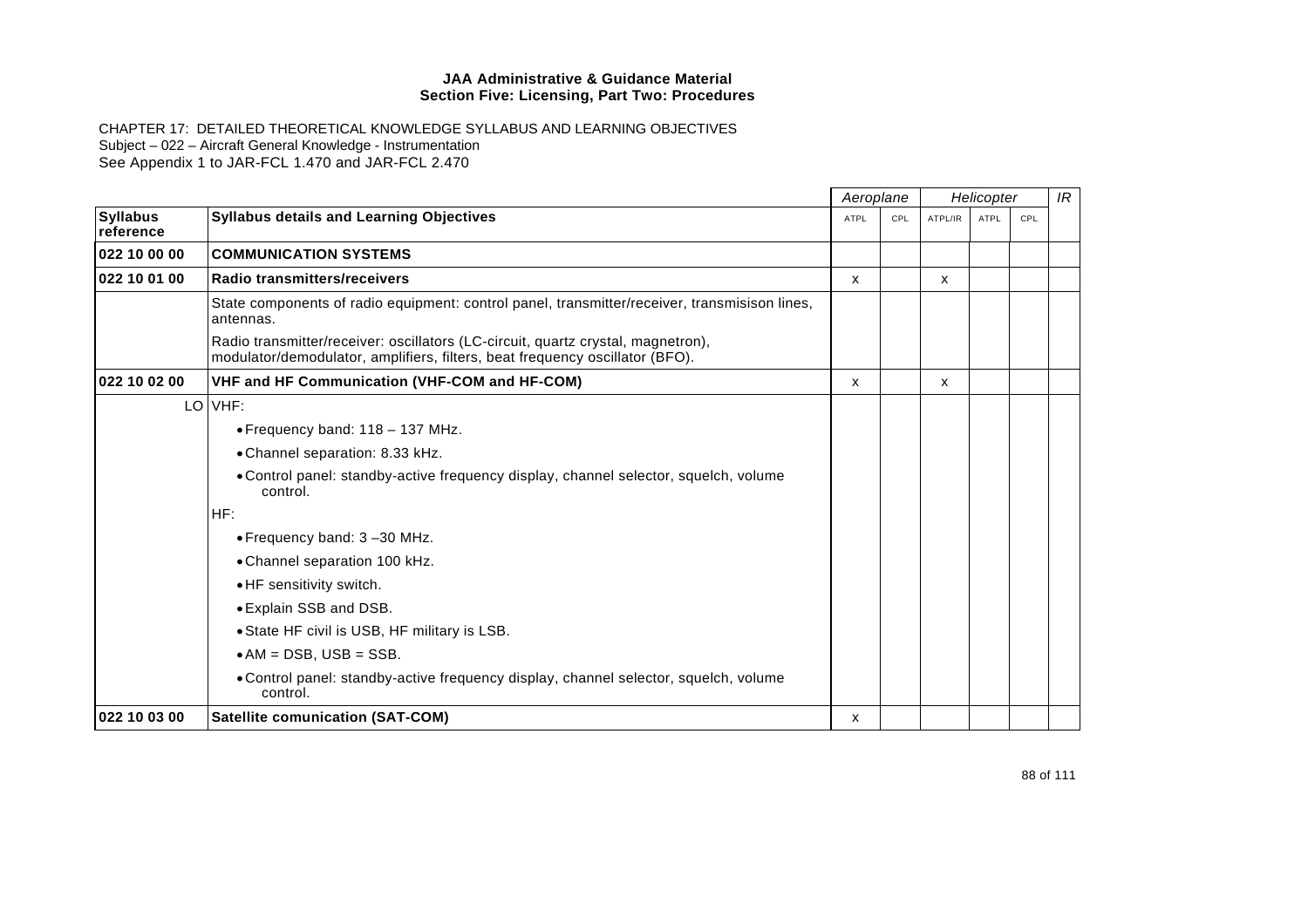|                              |                                                                                                           |      | Aeroplane |         | Helicopter |     | IR |
|------------------------------|-----------------------------------------------------------------------------------------------------------|------|-----------|---------|------------|-----|----|
| <b>Syllabus</b><br>reference | <b>Syllabus details and Learning Objectives</b>                                                           | ATPL | CPL       | ATPL/IR | ATPL       | CPL |    |
|                              | LO Global coverage multi channel system through ground earth stations via orbiting satelites.             |      |           |         |            |     |    |
|                              | Voice and data communication.                                                                             |      |           |         |            |     |    |
|                              | Duplex voice and data communication to (pre)selected adresses (telephone numbers).                        |      |           |         |            |     |    |
|                              | Components: satellite data unit and MCDU.                                                                 |      |           |         |            |     |    |
| 022 10 04 00                 | <b>ARINC Communication, Adressing and Reporting System (ACARS)</b>                                        | x    |           |         |            |     |    |
|                              | Two-way digital communication between aircraft and ground data networks (uplink and<br>downlink).         |      |           |         |            |     |    |
|                              | Manual and automatic downlink.                                                                            |      |           |         |            |     |    |
|                              | Makes use of VHF-COM, HF-COM or SAT-COM radio's.                                                          |      |           |         |            |     |    |
|                              | Radio's must be set from VOICE to DATA.                                                                   |      |           |         |            |     |    |
|                              | Components: ACARS management unit and MCDU.                                                               |      |           |         |            |     |    |
|                              | Messages: flight log, meteo reports, free text messages, time base.                                       |      |           |         |            |     |    |
|                              | Overview of organisations using the datalink transmission: ATSU/DCDU, the ATN program<br>and its network. |      |           |         |            |     |    |
| 022 10 05 00                 | <b>Future Air Navigation System (FANS)</b>                                                                | x    |           |         |            |     |    |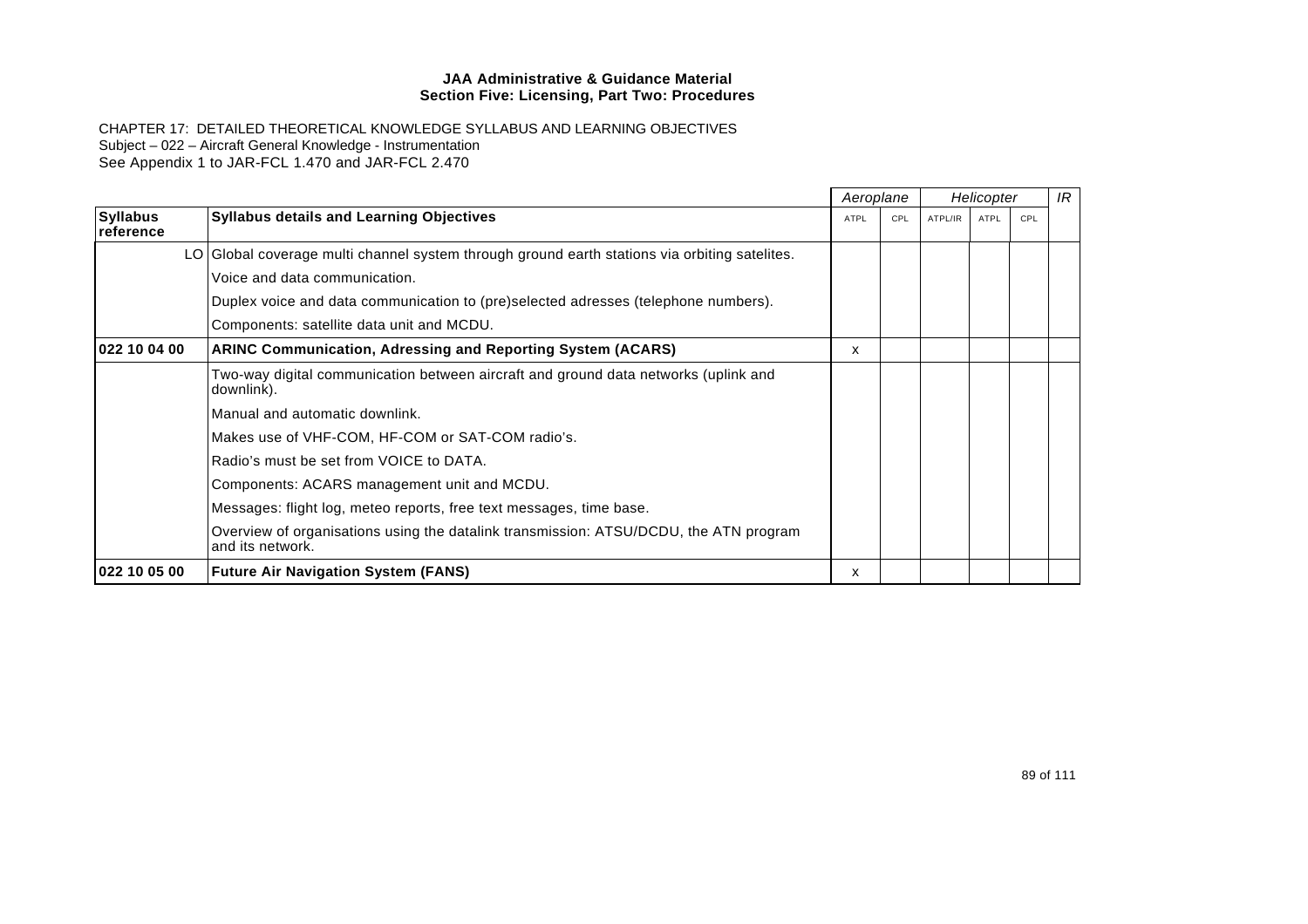|                              |                                                                                                    | Aeroplane |     | Helicopter |      |     | IR |
|------------------------------|----------------------------------------------------------------------------------------------------|-----------|-----|------------|------|-----|----|
| <b>Syllabus</b><br>reference | <b>Syllabus details and Learning Objectives</b>                                                    | ATPL      | CPL | ATPL/IR    | ATPL | CPL |    |
|                              | LO   Definition, Purpose & Application:                                                            |           |     |            |      |     |    |
|                              | FANS covering Communications, Navigation, and Surveillance (CNS) + Air Traffic<br>Management (ATM) |           |     |            |      |     |    |
|                              | Air Traffic Control (ATC) and Airline Operational Control (AOC)<br>$\bullet$                       |           |     |            |      |     |    |
|                              | Use of:<br>$\bullet$                                                                               |           |     |            |      |     |    |
|                              | ARINC Communication, Adressing and Reporting System (ACARS)                                        |           |     |            |      |     |    |
|                              | Satellite Communication (SATCOM)                                                                   |           |     |            |      |     |    |
|                              | Global Postioning System (GPS)                                                                     |           |     |            |      |     |    |
|                              | Global Navigation Satellite System (GNSS)                                                          |           |     |            |      |     |    |
|                              | Aeronautical Telecommunications Network (ATN)                                                      |           |     |            |      |     |    |
|                              | Free flight concept                                                                                |           |     |            |      |     |    |
|                              | Automatic Dependent Surveillance type B (ADS-B)                                                    |           |     |            |      |     |    |
|                              | Controller Pilot Data Link Communications (CPDLC)                                                  |           |     |            |      |     |    |
|                              | VHF Data Link (VDL) modes 1, 2, 3 and 4                                                            |           |     |            |      |     |    |
|                              | VHF Digital Radio (VDR)                                                                            |           |     |            |      |     |    |
|                              | Operation, construction, indication, control, error behavior & cross checks                        |           |     |            |      |     |    |
|                              | ACARS, SATCOM and VDR<br>$\bullet$                                                                 |           |     |            |      |     |    |
|                              | Multi-function Control and Display Unit (MCDU)                                                     |           |     |            |      |     |    |
| 022 10 06 00                 | <b>SELCAL/CALSEL</b>                                                                               | X         |     |            |      |     |    |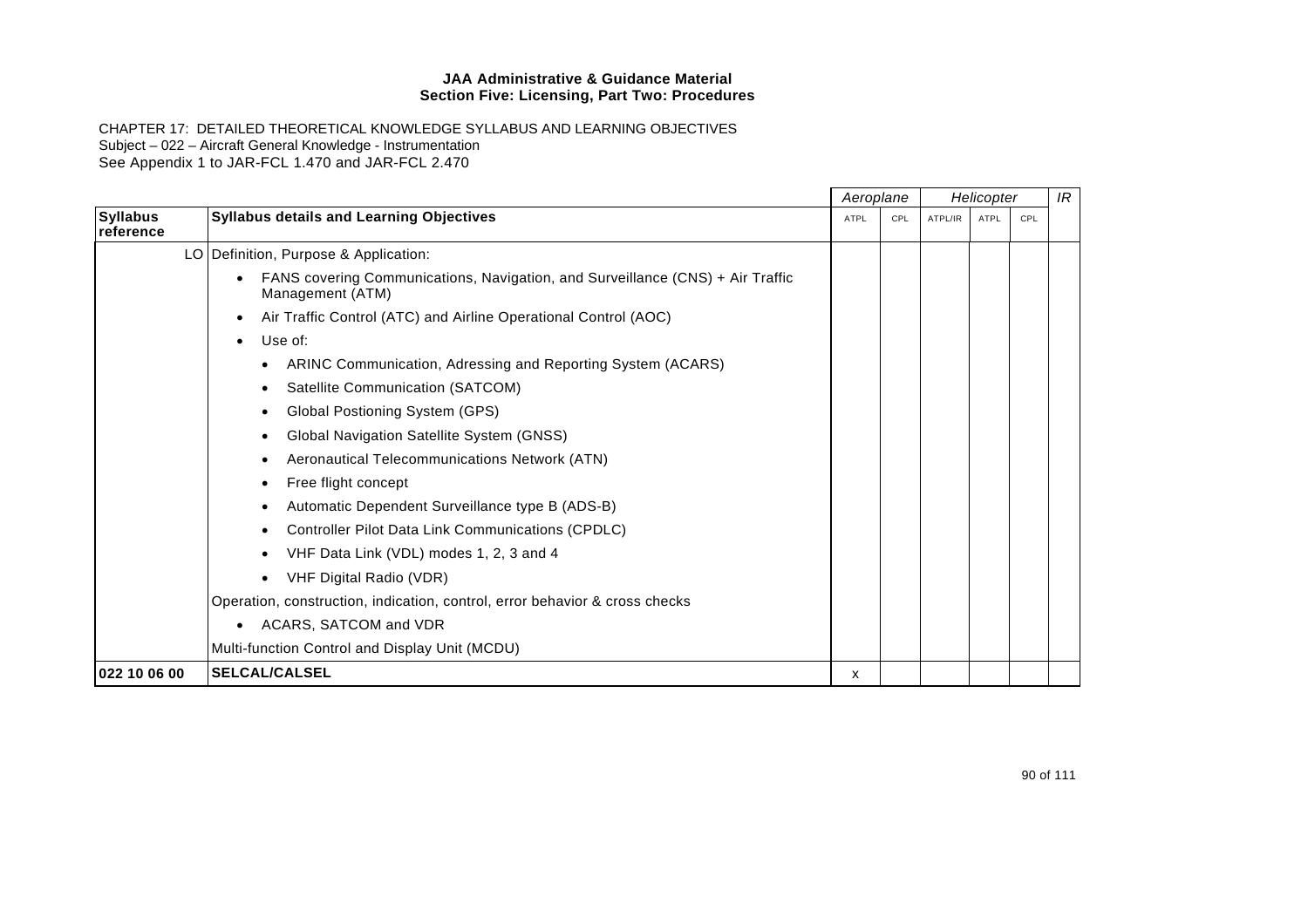|                              |                                                                                                                |             | Aeroplane | Helicopter |      |     | IR |
|------------------------------|----------------------------------------------------------------------------------------------------------------|-------------|-----------|------------|------|-----|----|
| <b>Syllabus</b><br>reference | <b>Syllabus details and Learning Objectives</b>                                                                | <b>ATPL</b> | CPL       | ATPL/IR    | ATPL | CPL |    |
|                              | LO Selective calling and Calling a selective station.                                                          |             |           |            |      |     |    |
|                              | HF and VHF.                                                                                                    |             |           |            |      |     |    |
|                              | Ground stations desiring communication with the aircraf can use SELCAL.                                        |             |           |            |      |     |    |
|                              | Aircraft desiring communication with a ground station can use CALSEL.                                          |             |           |            |      |     |    |
|                              | Audio and visual alert on incoming call.                                                                       |             |           |            |      |     |    |
| 022 10 07 00                 | Interphone                                                                                                     | x           |           | x          |      |     |    |
|                              | Flight interphone: communication between flight crew members and with ground personnel<br>near the nose wheel. |             |           |            |      |     |    |
|                              | Service interphone: communication between maintenance personnel at various locations<br>around aircraft.       |             |           |            |      |     |    |
|                              | Cabin interphone: comunication between flight deck and flight attendant stations                               |             |           |            |      |     |    |
|                              | Call system: informs flight crew that communication is desired from the ground or from the<br>cabin.           |             |           |            |      |     |    |
| 022 10 08 00                 | Passenger adress system                                                                                        | x           |           |            |      |     |    |
|                              | Alows cabin annoncements to be made from the flight deck or from the flight attendant<br>stations.             |             |           |            |      |     |    |
|                              | When making a PA announcements all other conversations are overridden.                                         |             |           |            |      |     |    |
| 022 11 00 00                 | <b>FLIGHT MANAGEMENT SYSTEM (FMS)</b>                                                                          |             |           |            |      |     |    |
| 022 11 01 00                 | <b>Flight Management Computer (FMC)</b>                                                                        |             |           |            |      |     |    |
| 022 11 00 01                 | General: definition, purpose, application, operating principle                                                 | x           |           | х          | x    |     |    |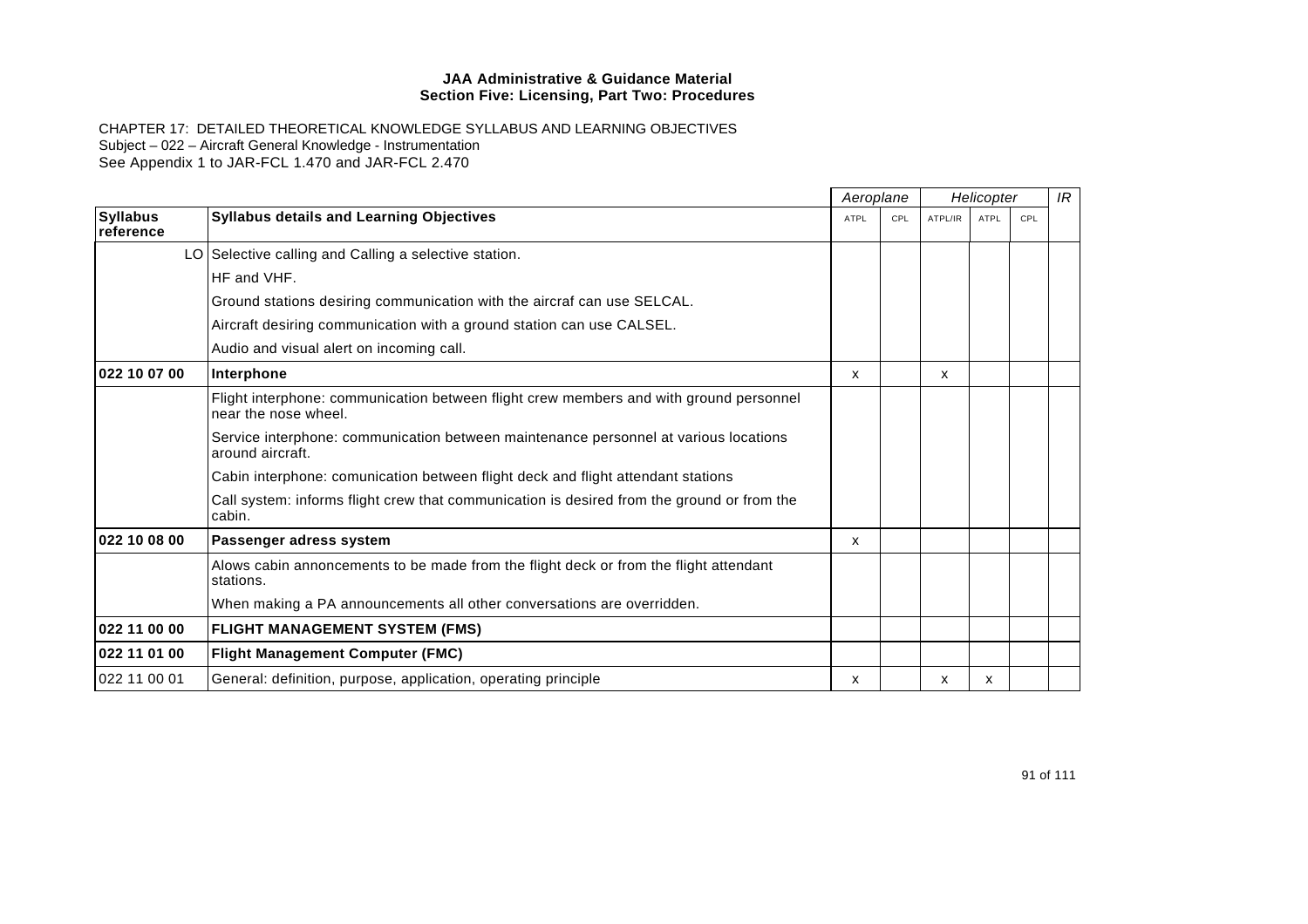|                              |                                                                                                                                                                                                                                                                                                                                                                                                  | Aeroplane   |     | Helicopter |      |     | IR |
|------------------------------|--------------------------------------------------------------------------------------------------------------------------------------------------------------------------------------------------------------------------------------------------------------------------------------------------------------------------------------------------------------------------------------------------|-------------|-----|------------|------|-----|----|
| <b>Syllabus</b><br>reference | <b>Syllabus details and Learning Objectives</b>                                                                                                                                                                                                                                                                                                                                                  | <b>ATPL</b> | CPL | ATPL/IR    | ATPL | CPL |    |
|                              | $LO$ Goals, design, operation :                                                                                                                                                                                                                                                                                                                                                                  |             |     |            |      |     |    |
|                              | Functions and modes of operation will be studied but the systems used by the F.M.S. (the<br>systems and the input/ouput components) will be just listed. They are studied according to the<br>syllabus in the relevant topic.                                                                                                                                                                    |             |     |            |      |     |    |
|                              | As no standard of FMS can be defined, the ability for each manufacturer to define a specific<br>system for each customer will be highlighted : the FMS is not related to an aeroplane but to a<br>customer.                                                                                                                                                                                      |             |     |            |      |     |    |
|                              | - inputs, data computation and functions, outputs and display units.                                                                                                                                                                                                                                                                                                                             |             |     |            |      |     |    |
|                              | position computations (multi-sensors), flight management, definition of the cost index,<br>lateral/vertical navigation and guidance, interfaces with AFCS and auto thrust/auto throttle<br>systems: presentation of the three types of links with AFCS: targets, steer through and<br>hybrid. fuel computations, radio tuning (Comm, Nav), datalink (AOC/ATC) control and display,<br>EFIS, CMU. |             |     |            |      |     |    |
| 022 11 00 02                 | Different types, components, construction, operation                                                                                                                                                                                                                                                                                                                                             |             |     |            |      |     |    |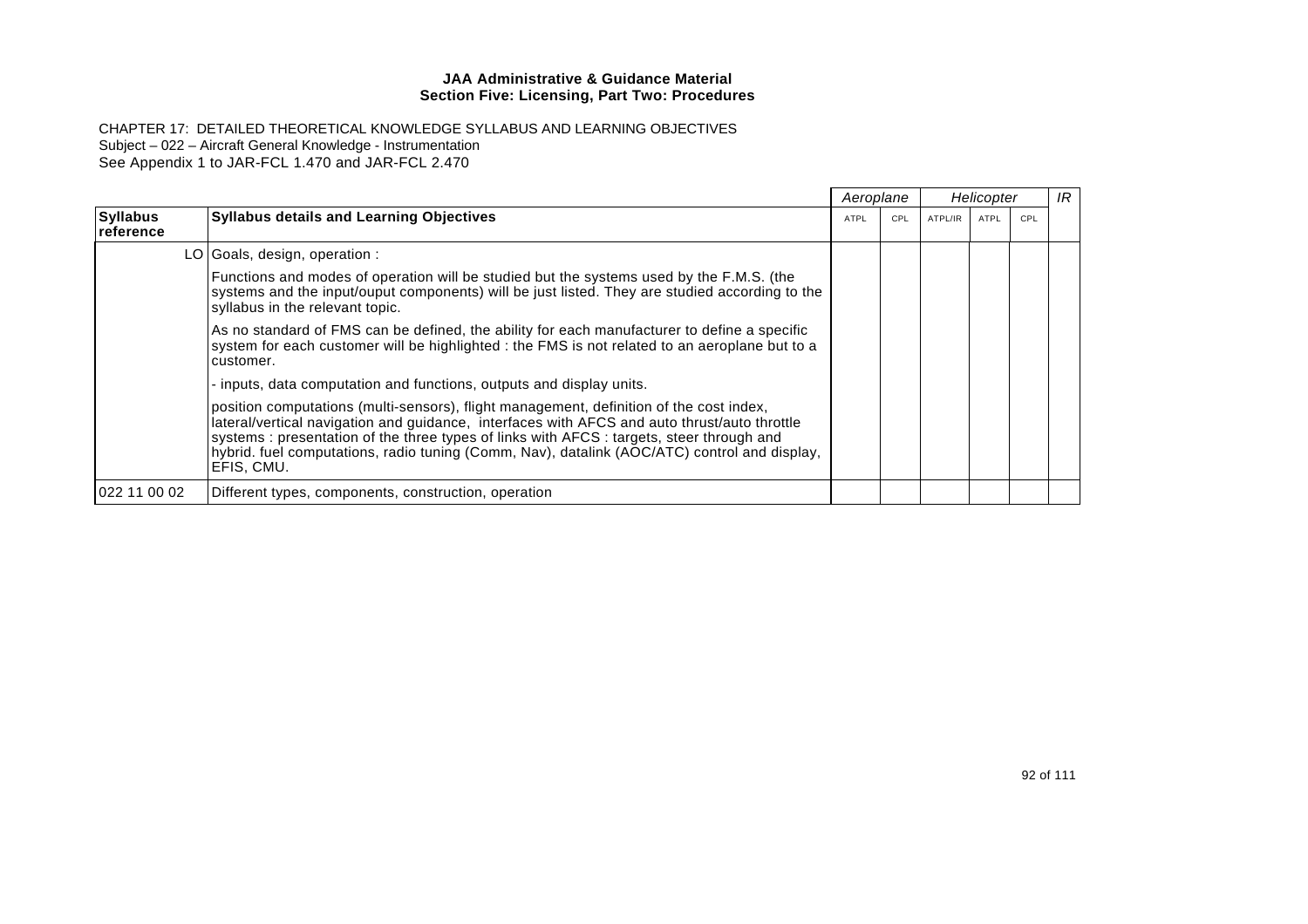|                              |                                                                                                                                                                     | Aeroplane   |     |         | Helicopter  |     | IR        |
|------------------------------|---------------------------------------------------------------------------------------------------------------------------------------------------------------------|-------------|-----|---------|-------------|-----|-----------|
| <b>Syllabus</b><br>reference | <b>Syllabus details and Learning Objectives</b>                                                                                                                     | <b>ATPL</b> | CPL | ATPL/IR | <b>ATPL</b> | CPL |           |
|                              | LO Types: Flight Management System (VNAV + LNAV) and Navigation Management System<br>(LNAV only).                                                                   |             |     |         |             |     |           |
|                              | Input- and output modules, microprocessor and databases.                                                                                                            |             |     |         |             |     |           |
|                              | Input modules: MCDU, IRS, ADS, Radio receivers (GPS, VHF-NAV).                                                                                                      |             |     |         |             |     |           |
|                              | Databases: aircraft database, engine database and navigation data base.                                                                                             |             |     |         |             |     |           |
|                              | Navigation database 28 days validity.                                                                                                                               |             |     |         |             |     |           |
|                              | Contents of Navigation database.                                                                                                                                    |             |     |         |             |     |           |
|                              | State the different operating modes of an FMS.                                                                                                                      |             |     |         |             |     |           |
|                              | Cost index vs minimum time, minimum fuel and economy mode.                                                                                                          |             |     |         |             |     |           |
|                              | Strategic, tactical and situational modes.                                                                                                                          |             |     |         |             |     |           |
|                              | Multi sensors: FMC position calculated out of inertial and/or radio position.                                                                                       |             |     |         |             |     |           |
|                              | Computations based on measured data (use of sensors): ETA (Estimated Time of Arrival),<br>TTG (Total Time to Go), RTA (Requested Time of Arrival).                  |             |     |         |             |     |           |
|                              | Computations based on stored information (data base): fuel computations, VNAV path<br>predictions, wind models.                                                     |             |     |         |             |     |           |
|                              | Operational limits of an FMS : accuracy of the data, reliability,                                                                                                   |             |     |         |             |     |           |
|                              | Identify the parameters that relate to the vertical flight profile: speed/M, altitude, path (open<br>loop (air mass referenced) and closed loop (earth referenced). |             |     |         |             |     |           |
|                              | Identify the parameters that relate to the lateral flightplan: desired track, track, track angle<br>error, cross track distance.                                    |             |     |         |             |     |           |
|                              | Automatic tuning of radiobeacons based on Figure of Merit and Lines of Position (LOP).                                                                              |             |     |         |             |     |           |
|                              | Navigation accuracy and approach capability.                                                                                                                        |             |     |         |             |     |           |
|                              | Interface with Automatic Flight System:                                                                                                                             |             |     |         |             |     |           |
|                              | • LNAV/NAV outputs to autoflight system aileron channel.                                                                                                            |             |     |         |             |     |           |
|                              | VNAV/PROF outputs to autoflight system elevator channel and thrust control system.                                                                                  |             |     |         |             |     | 93 of 111 |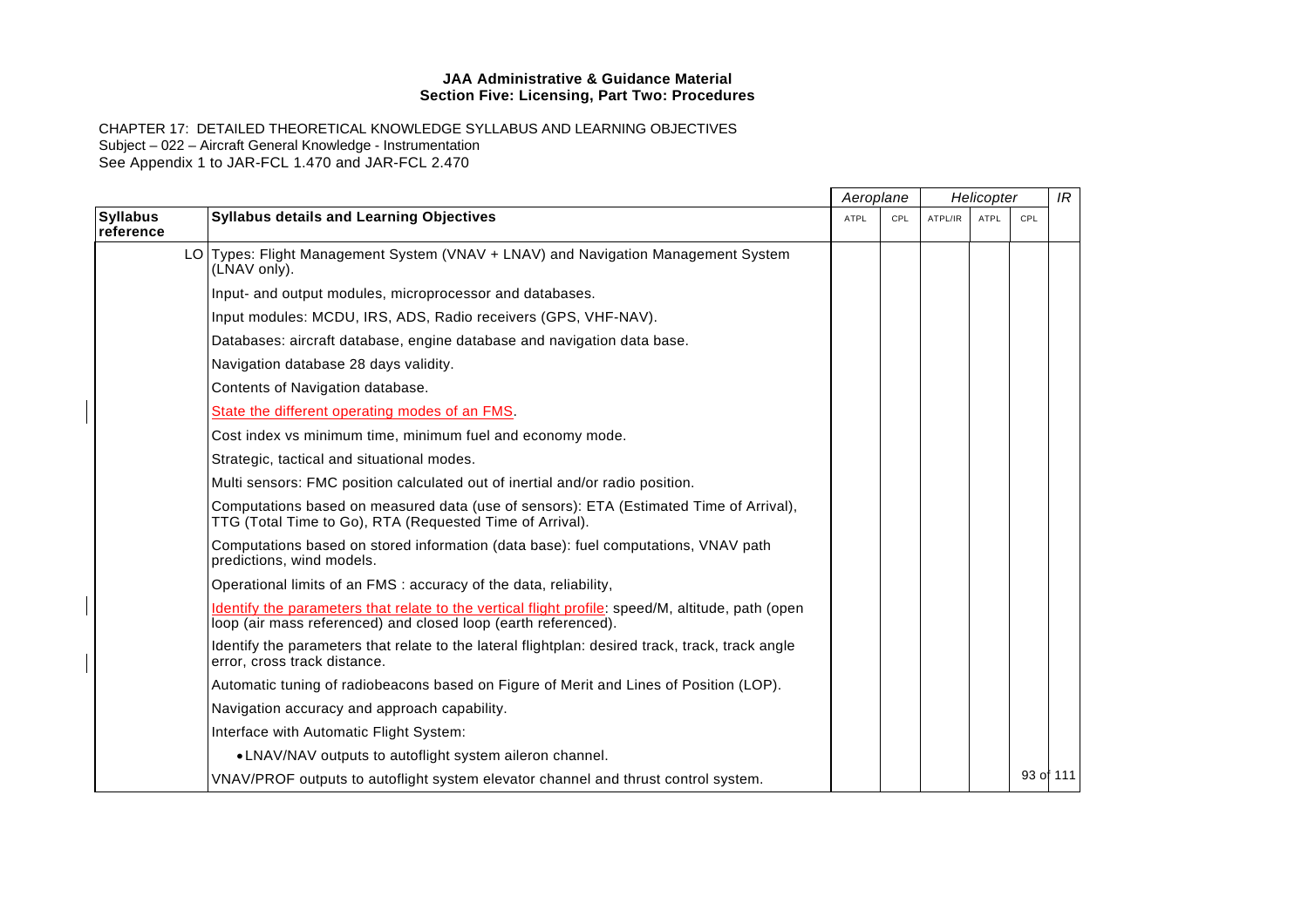|                              |                                                                                                                                                                        |             | Aeroplane |         | Helicopter  |     |  |
|------------------------------|------------------------------------------------------------------------------------------------------------------------------------------------------------------------|-------------|-----------|---------|-------------|-----|--|
| <b>Syllabus</b><br>reference | <b>Syllabus details and Learning Objectives</b>                                                                                                                        | <b>ATPL</b> | CPL       | ATPL/IR | <b>ATPL</b> | CPL |  |
| 022 11 00 03                 | Indication and control                                                                                                                                                 |             |           |         |             |     |  |
|                              | LO General overview, examples will be given for information only, but no MCQ will refer to a<br>specific system!                                                       |             |           |         |             |     |  |
|                              | Multifunction Control- and Display Unit:                                                                                                                               |             |           |         |             |     |  |
|                              | • Display unit:                                                                                                                                                        |             |           |         |             |     |  |
|                              | Title field, scratch pad, left and right columns consisting of 6 lines.                                                                                                |             |           |         |             |     |  |
|                              | Line Select Keys (LSK).<br>٠                                                                                                                                           |             |           |         |             |     |  |
|                              | Symbols: dashes, brackets, small and large fonts.                                                                                                                      |             |           |         |             |     |  |
|                              | Scroll buttons and previous and next page buttons.                                                                                                                     |             |           |         |             |     |  |
|                              | • Keyboard:                                                                                                                                                            |             |           |         |             |     |  |
|                              | Function & Mode keys, Alphanumeric keyboard, Annunciators.                                                                                                             |             |           |         |             |     |  |
|                              | Cursor Control Device and interactive display units (touchscreen).                                                                                                     |             |           |         |             |     |  |
|                              | • General FMS alert.                                                                                                                                                   |             |           |         |             |     |  |
| 022 11 00 04                 | Error behavior: accuracy, cross checks                                                                                                                                 |             |           |         |             |     |  |
|                              | LO Degraded modes of operation: Inertial only, Radio only or back up navigation, use of raw data<br>(Dead Reckoning (DR).                                              |             |           |         |             |     |  |
|                              | RAIM function for RNAV procedures.                                                                                                                                     |             |           |         |             |     |  |
|                              | Fuel: independance between FMS computations and fuel system totalizer.                                                                                                 |             |           |         |             |     |  |
|                              | Examples with non standard configurations: One engine out, landing gear down, flaps down,<br>increases of consumption due to a CDL item, use of anti-ice systems, etc. |             |           |         |             |     |  |
|                              | Explain the differences between dual mode and independent mode.                                                                                                        |             |           |         |             |     |  |
| 022 11 02 00                 | <b>Operational use of the FMS</b>                                                                                                                                      |             |           |         |             |     |  |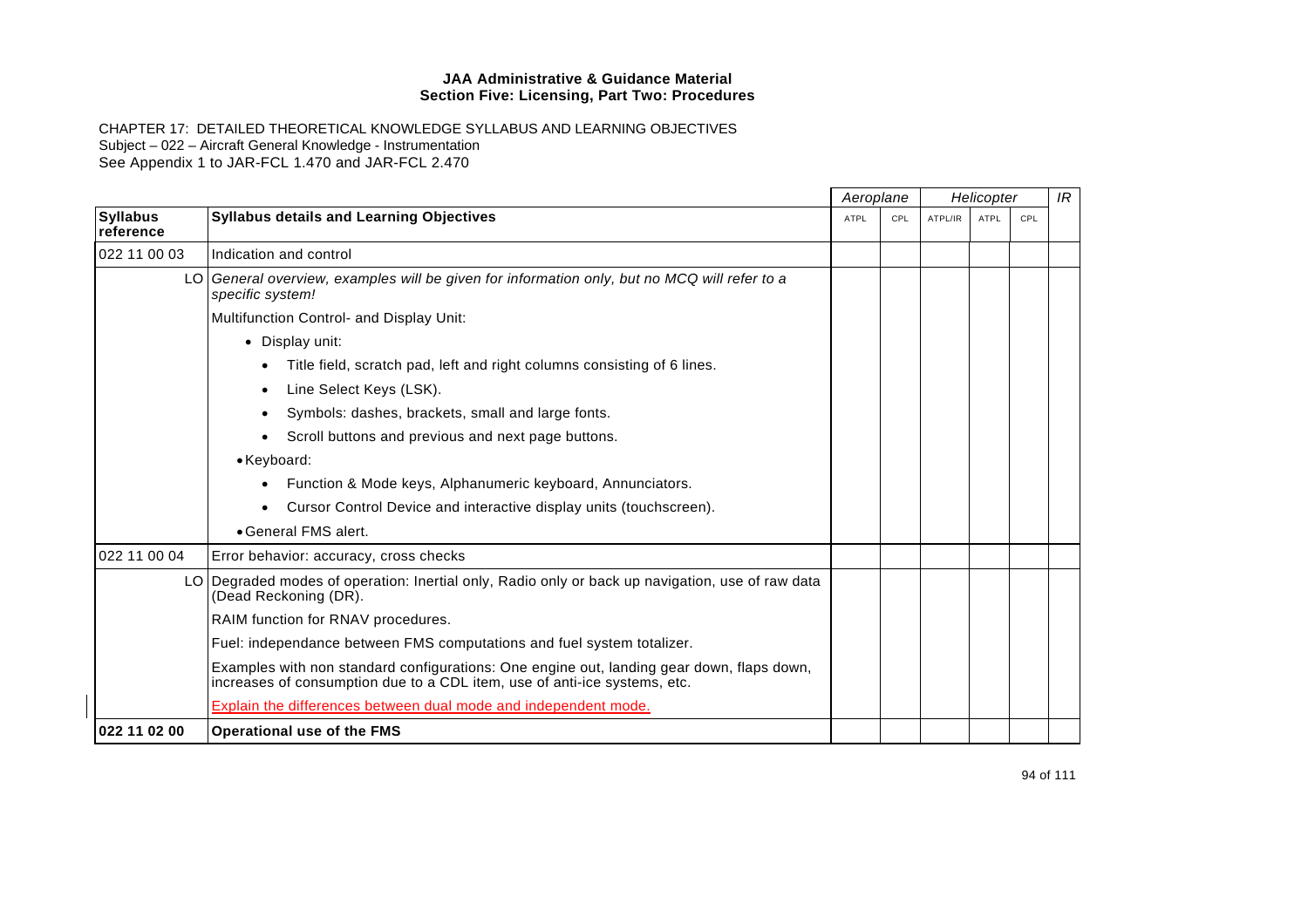|                              |                                                                                                                                                               |             | Aeroplane |         | Helicopter  |     |  |
|------------------------------|---------------------------------------------------------------------------------------------------------------------------------------------------------------|-------------|-----------|---------|-------------|-----|--|
| <b>Syllabus</b><br>reference | <b>Syllabus details and Learning Objectives</b>                                                                                                               | <b>ATPL</b> | CPL       | ATPL/IR | <b>ATPL</b> | CPL |  |
|                              | LO Multifunction Control and Display Unit (MCDU) as interface with FMS.                                                                                       |             |           |         |             |     |  |
|                              | Understand/explain menu structure: index page, subpages.                                                                                                      |             |           |         |             |     |  |
|                              | Explain the use of the function- and mode buttons.                                                                                                            |             |           |         |             |     |  |
|                              | Use of execute button                                                                                                                                         |             |           |         |             |     |  |
|                              | Use of alphanumeric keyboard.                                                                                                                                 |             |           |         |             |     |  |
|                              | Make distinction between computations based on measured data (use of sensors) versus<br>computations based on database information                            |             |           |         |             |     |  |
|                              | Computed data/information displayed: checking and confirmation with LSK.                                                                                      |             |           |         |             |     |  |
|                              | Use of (M)CDU to create and modify a lateral and vertical flight plan: use of keyboard<br>commands, interpret display and annunciations.                      |             |           |         |             |     |  |
|                              | Interface with Flight Mode Panel: LNAV/NAV mode and/or VNAV/PROF mode, relation with<br>altitude select function, Speed/M window blanked when FMS in control. |             |           |         |             |     |  |
|                              | Interface with EFIS: EADI (PFD): FD & FMA, EHSI (ND): Map mode & Plan mode (colors,<br>symbols).                                                              |             |           |         |             |     |  |
|                              | Cross check possibility of stored flight plan with help of EFIS Plan mode.                                                                                    |             |           |         |             |     |  |
|                              | Check for discontinuities.                                                                                                                                    |             |           |         |             |     |  |
|                              | Possible consequences of wrong navigation database.                                                                                                           |             |           |         |             |     |  |
|                              | Consequences of selection and insertion of wrong waypoint (with same name but different<br>location).                                                         |             |           |         |             |     |  |
|                              | State the importance of situational awareness by interpretation of other navigation<br>sources/methods.                                                       |             |           |         |             |     |  |
| 022 12 00 00                 | <b>ALERTING SYSTEMS, PROXIMITY SYSTEMS</b>                                                                                                                    |             |           |         |             |     |  |
| 022 12 01 00                 | <b>Alerts</b>                                                                                                                                                 |             |           |         |             |     |  |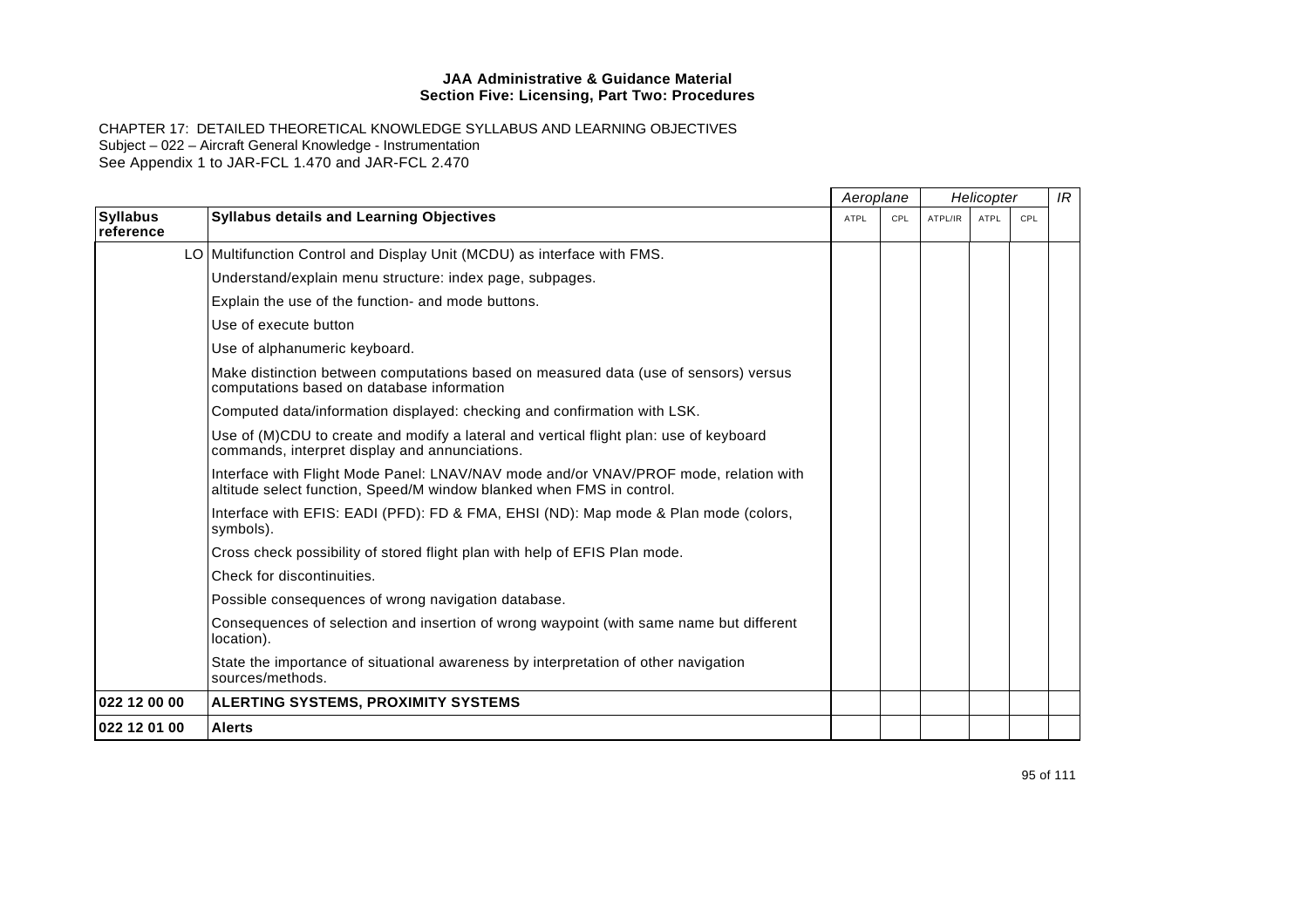CHAPTER 17: DETAILED THEORETICAL KNOWLEDGE SYLLABUS AND LEARNING OBJECTIVES Subject – 022 – Aircraft General Knowledge - Instrumentation See Appendix 1 to JAR-FCL 1.470 and JAR-FCL 2.470

|                              |                                                                                                                                                                                                                                                                     | Aeroplane |     |         | Helicopter |     | IR |
|------------------------------|---------------------------------------------------------------------------------------------------------------------------------------------------------------------------------------------------------------------------------------------------------------------|-----------|-----|---------|------------|-----|----|
| <b>Syllabus</b><br>reference | <b>Syllabus details and Learning Objectives</b>                                                                                                                                                                                                                     | ATPL      | CPL | ATPL/IR | ATPL       | CPL |    |
|                              | LO Refer to AMJ 25.1322 Alerting systems, with respect to use of colours: red, amber, green,<br>blue, white.                                                                                                                                                        |           |     |         |            |     |    |
|                              | State other kinds of warning indications: warning flag, bar removal, pointer mask, aural<br>warnings (bell, buzzer etc.), removal of information, drawing a red cross on cathode ray tube<br>or liquid crystal display, vibration (stick shaker for stall warning). |           |     |         |            |     |    |
| 022 12 02 00                 | <b>Flight Warning system</b>                                                                                                                                                                                                                                        |           |     |         |            |     |    |
| 022 12 02 01                 | Definition, Purpose & Application                                                                                                                                                                                                                                   | X         |     | X       | x          | x   |    |
|                              | LO State that the FWC is a dual channel computer.                                                                                                                                                                                                                   |           |     |         |            |     |    |
|                              | State that the FWC monitors the operational status of aircraft systems and gives a visual and<br>aural alert in case of a system failure.                                                                                                                           |           |     |         |            |     |    |
|                              | State that the FWC uses 12 flight phases for the inhibiting function which are detected<br>automatically by the FWC using several input signals from other aircraft systems.                                                                                        |           |     |         |            |     |    |
|                              | State that the FWC generates standard attention getting sounds (attensons) or chimes.                                                                                                                                                                               |           |     |         |            |     |    |
|                              | State that the FWC generates aural alerts for specific situations: autopilot disconnect,<br>overspeed, excessive pitch trim and altitude alert.                                                                                                                     |           |     |         |            |     |    |
|                              | State that the FWS makes use of an annunciator panel for back-up purposes.                                                                                                                                                                                          |           |     |         |            |     |    |
|                              | Describe the operation of the Master Caution Light and Master Warning Light.                                                                                                                                                                                        |           |     |         |            |     |    |
|                              | Define the ARINC classifications of level 0, 1, 2 and 3 alerts.                                                                                                                                                                                                     |           |     |         |            |     |    |
|                              | Standardisation of coloured visual and aural alerts.                                                                                                                                                                                                                |           |     |         |            |     |    |
|                              | State that a FWC single channel failure does not cause system degradation.                                                                                                                                                                                          |           |     |         |            |     |    |
|                              | State that a FWC dual channel failure causes visual alerts only to be presented on the<br>annunciator panel.                                                                                                                                                        |           |     |         |            |     |    |
| 022 12 03 00                 | Stall warning & protection                                                                                                                                                                                                                                          |           |     |         |            |     |    |
| 022 12 03 01                 | Definition, Purpose & Application                                                                                                                                                                                                                                   | x         | X   |         |            |     |    |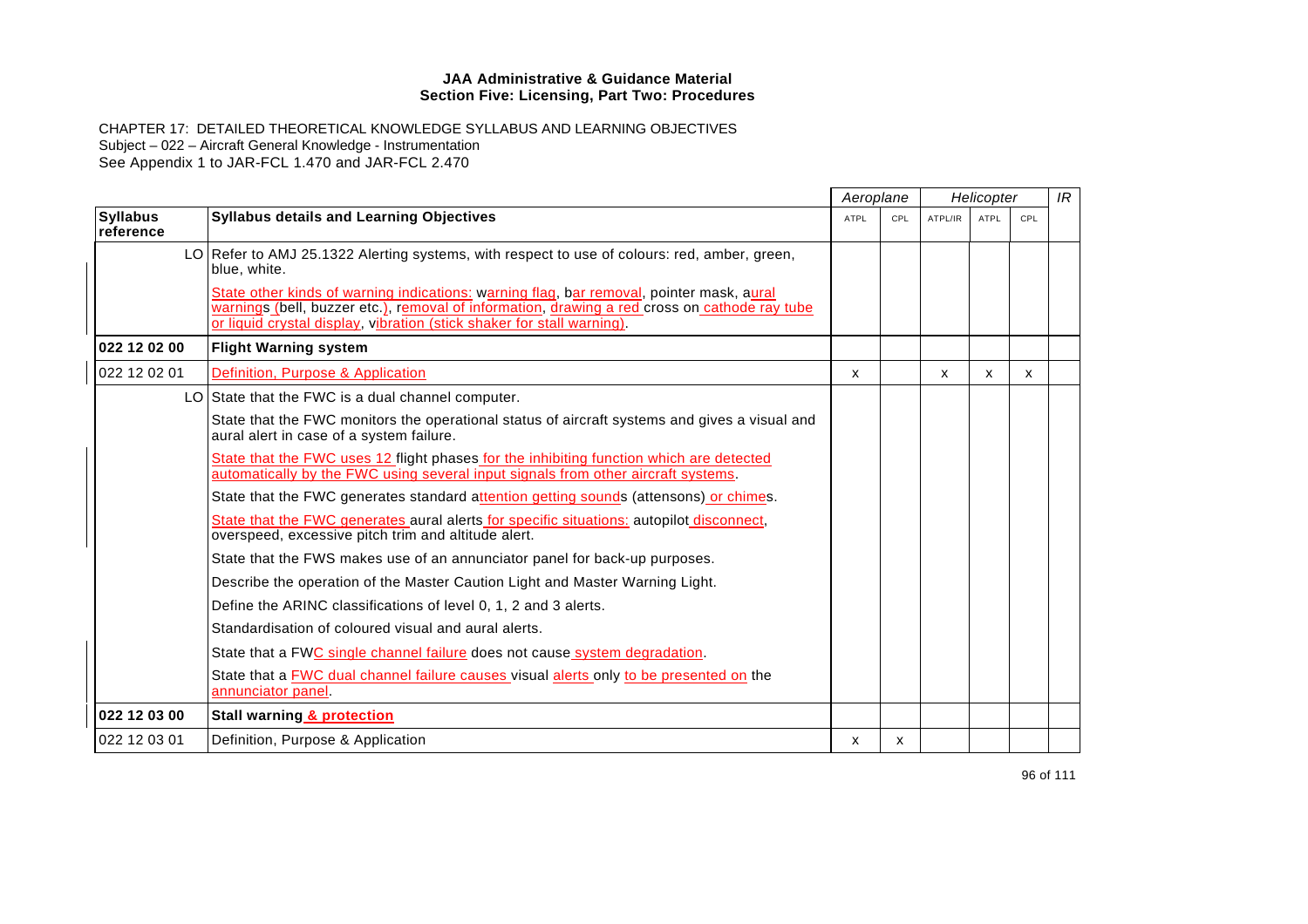CHAPTER 17: DETAILED THEORETICAL KNOWLEDGE SYLLABUS AND LEARNING OBJECTIVES Subject – 022 – Aircraft General Knowledge - Instrumentation See Appendix 1 to JAR-FCL 1.470 and JAR-FCL 2.470

|                              |                                                                                                                                                                                   | Aeroplane |     |         | Helicopter |     | IR |
|------------------------------|-----------------------------------------------------------------------------------------------------------------------------------------------------------------------------------|-----------|-----|---------|------------|-----|----|
| <b>Syllabus</b><br>reference | <b>Syllabus details and Learning Objectives</b>                                                                                                                                   | ATPL      | CPL | ATPL/IR | ATPL       | CPL |    |
|                              | LO Define a stalled wing and state the consequences.                                                                                                                              |           |     |         |            |     |    |
|                              | State the stall warning system is used to give a prestall warning when exceeding the critical<br>angle of attack.                                                                 |           |     |         |            |     |    |
|                              | State how the stall warning is given.                                                                                                                                             |           |     |         |            |     |    |
|                              | State the JAR-25 requirements regarding a stall warning system in an operational<br>environment.                                                                                  |           |     |         |            |     |    |
| 022 12 03 02                 | <b>Construction &amp; Operation</b>                                                                                                                                               |           |     |         |            |     |    |
|                              | LO Describe the stall warning system of a small aeroplane, consisting of a flapper switch and<br>warning horn or a whistle.                                                       |           |     |         |            |     |    |
|                              | Describe the operation of the stall warning system with help of a simplified blockdiagram<br>which at least includes: inputs, computer, outputs.                                  |           |     |         |            |     |    |
|                              | Inputs: AoA, wing configuration, aeroplane weight, ground inhibit, ground test                                                                                                    |           |     |         |            |     |    |
|                              | Describe the need for an altitude compensation too prevent a slow response at high altitudes.                                                                                     |           |     |         |            |     |    |
|                              | Outputs: stick shaker, flight warning system, EFIS, stick pusher, autopilot disconnect.                                                                                           |           |     |         |            |     |    |
|                              | Describe the operation, construction and location of the stickshaker.                                                                                                             |           |     |         |            |     |    |
|                              | State some aeroplanes have a stickpusher as a stall recovery system.                                                                                                              |           |     |         |            |     |    |
|                              | State that the stickpusher has a disconnect facility.                                                                                                                             |           |     |         |            |     |    |
| 022 12 03 03                 | <b>Control &amp; Indication</b>                                                                                                                                                   |           |     |         |            |     |    |
|                              | LO An impending stall is indicated by both visual and aural means.                                                                                                                |           |     |         |            |     |    |
|                              | EFIS equipped aeroplanes have a marking on the pitch scale of the attitude indicator and<br>along the speed tape that must prevent a too high angle of attack or a too low speed. |           |     |         |            |     |    |
|                              | Test switch.                                                                                                                                                                      |           |     |         |            |     |    |
| 022 12 03 04                 | <b>Error behavior &amp; Cross checks</b>                                                                                                                                          |           |     |         |            |     |    |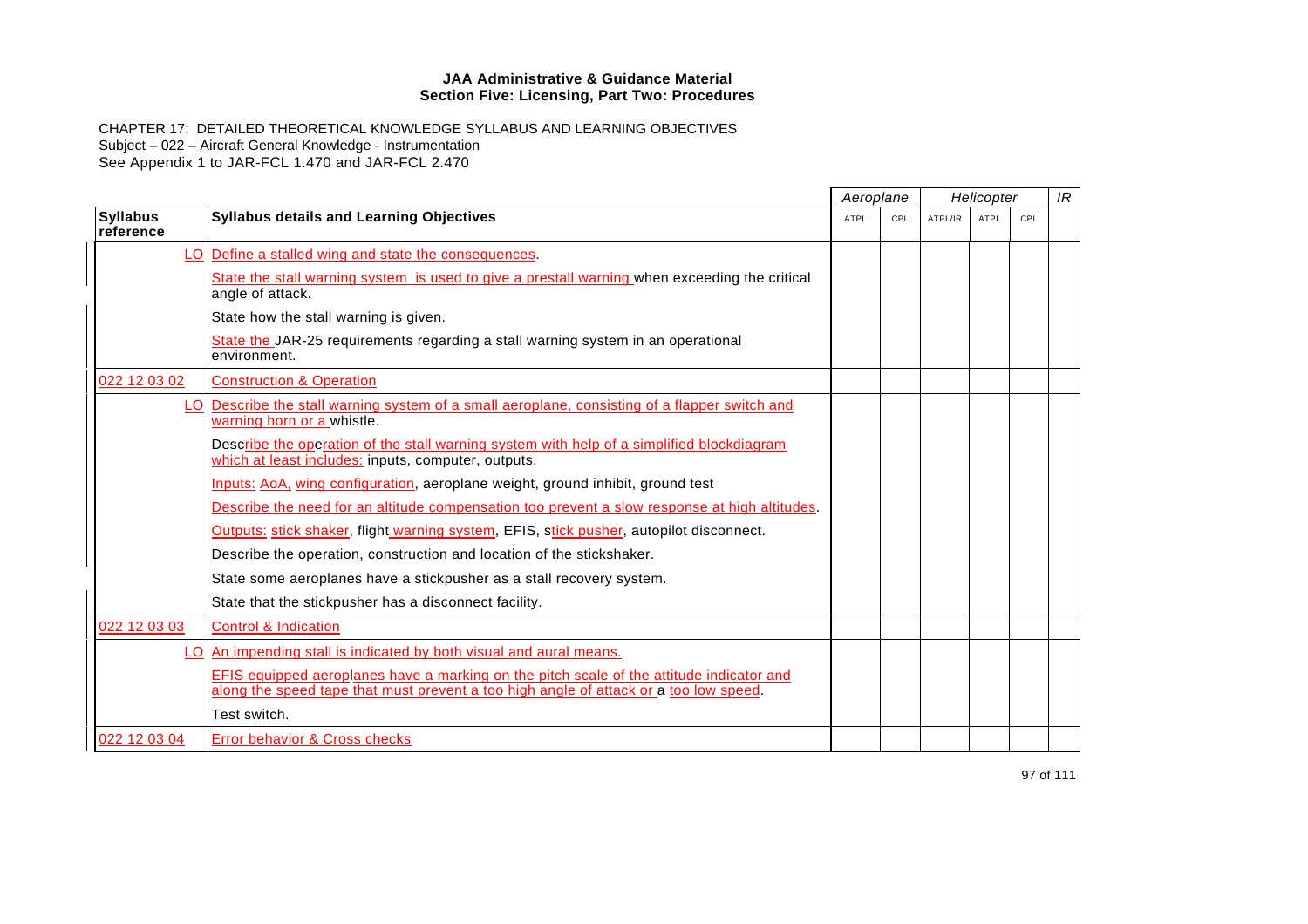|                              |                                                                                                                                                                                      | Aeroplane |     |         | Helicopter |     | IR |
|------------------------------|--------------------------------------------------------------------------------------------------------------------------------------------------------------------------------------|-----------|-----|---------|------------|-----|----|
| <b>Syllabus</b><br>reference | <b>Syllabus details and Learning Objectives</b>                                                                                                                                      | ATPL      | CPL | ATPL/IR | ATPL       | CPL |    |
|                              | LO Understand the relation between AoA, airspeed and attitude.                                                                                                                       |           |     |         |            |     |    |
| 022 12 04 00                 | V <sub>MO</sub> /M <sub>MO</sub> warning                                                                                                                                             |           |     |         |            |     |    |
|                              | LO State the consequences of exceeding $V_{MO}/M_{MO}$ .                                                                                                                             |           |     |         |            |     |    |
|                              | State that the overspeed warning system warns the pilot aurally that airspeed is above<br>maximum allowable speed v <sub>MO</sub> or maximum allowable mach number M <sub>MO</sub> . |           |     |         |            |     |    |
|                              | Name that the warning is typically an interrupted sound (clacker) made by the FWC.                                                                                                   |           |     |         |            |     |    |
|                              | State that the FWC receives the $V_{MO}/M_{MO}$ directly from the ADC.                                                                                                               |           |     |         |            |     |    |
|                              | State the use of the test button.                                                                                                                                                    |           |     |         |            |     |    |
|                              | State that the maximum allowable speed is shown on the Mach/airspeed indicator.                                                                                                      |           |     |         |            |     |    |
| 022 12 05 00                 | <b>Take-off warning</b>                                                                                                                                                              |           |     |         |            |     |    |
|                              | LO State the consequence of taking-off with an aeroplane not being in the correct take-off<br>configuration.                                                                         |           |     |         |            |     |    |
|                              | State visual and aural alert when throttles are advanced on ground and aircraft is not in<br>correct take-off configuration.                                                         |           |     |         |            |     |    |
|                              | Mention monitored parameters.                                                                                                                                                        |           |     |         |            |     |    |
| 022 12 06 00                 | Altitude alert system                                                                                                                                                                |           |     |         |            |     |    |
|                              | LO State visual and aural alert when aircraft acquires or deviates from a pre-selected baro<br>altitude.                                                                             |           |     |         |            |     |    |
|                              | State altitude alert is not given when in approach configuration.                                                                                                                    |           |     |         |            |     |    |
|                              | State altitude alert system independent from AP.                                                                                                                                     |           |     |         |            |     |    |
|                              | State the JAR-OPS requirements regarding the altitude alert system.                                                                                                                  |           |     |         |            |     |    |
| 022 12 07 00                 | Radio-altimeter                                                                                                                                                                      |           |     |         |            |     |    |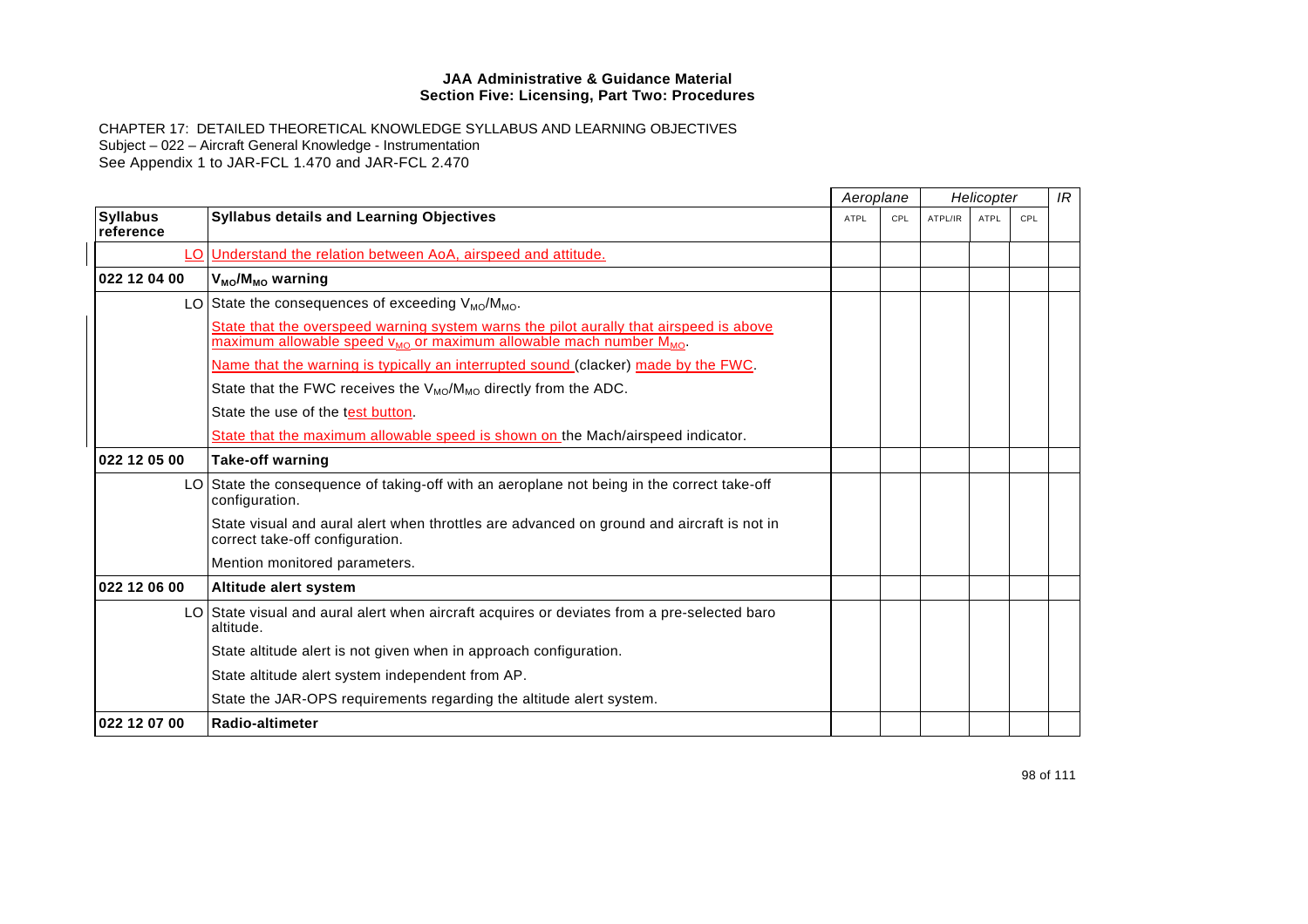|                              |                                                         | Aeroplane |     | Helicopter |      |     | IR |
|------------------------------|---------------------------------------------------------|-----------|-----|------------|------|-----|----|
| <b>Syllabus</b><br>reference | <b>Syllabus details and Learning Objectives</b>         | ATPL      | CPL | ATPL/IR    | ATPL | CPL |    |
|                              | LO Measures height.                                     |           |     |            |      |     |    |
|                              | Based on measurement of radio frequency difference.     |           |     |            |      |     |    |
|                              | Low range radio altimeter only.                         |           |     |            |      |     |    |
|                              | 2,500 ft.                                               |           |     |            |      |     |    |
|                              | FMCW.                                                   |           |     |            |      |     |    |
|                              | Accuracy.                                               |           |     |            |      |     |    |
|                              | SHF > 4200 - 4300 MHz > 4250 MHz, 100 MHz sweep.        |           |     |            |      |     |    |
|                              | Components: Tx antenna, Rx antenna and transceiver.     |           |     |            |      |     |    |
|                              | Illustrate and interpret different types of indication. |           |     |            |      |     |    |
|                              | R/A indicator: circular scale, straight scale and EFIS. |           |     |            |      |     |    |
|                              | Outputs: R/A indicator, EGPWS, Autoflight.              |           |     |            |      |     |    |
|                              | Decision height visual and aural alert.                 |           |     |            |      |     |    |
|                              | Aircraft Installation delay.                            |           |     |            |      |     |    |
|                              | Cross checks.                                           |           |     |            |      |     |    |
| 022 12 08 00                 | <b>Ground proximity warning systems</b>                 |           |     |            |      |     |    |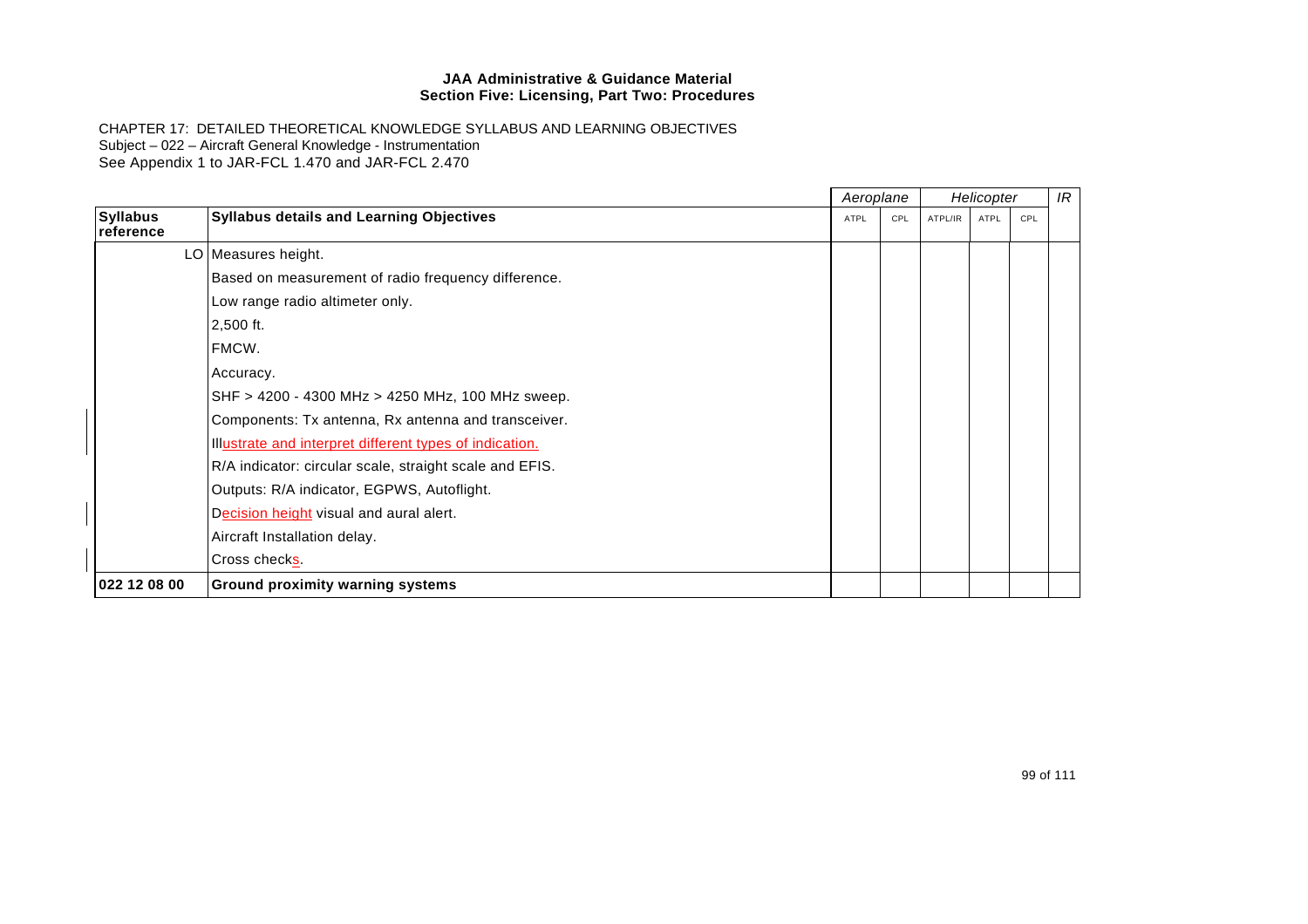|                              |                                                 | Aeroplane |     | Helicopter |      |     | IR |
|------------------------------|-------------------------------------------------|-----------|-----|------------|------|-----|----|
| <b>Syllabus</b><br>reference | <b>Syllabus details and Learning Objectives</b> | ATPL      | CPL | ATPL/IR    | ATPL | CPL |    |
|                              | LO EGPWS, GPWS, GCAS, TAWS and differences.     |           |     |            |      |     |    |
|                              | Purpose.                                        |           |     |            |      |     |    |
|                              | Operating range.                                |           |     |            |      |     |    |
|                              | Difference between GPWS and EGPWS.              |           |     |            |      |     |    |
|                              | Warning modes                                   |           |     |            |      |     |    |
|                              | Warning mode modulation.                        |           |     |            |      |     |    |
|                              | Inputs and outputs.                             |           |     |            |      |     |    |
|                              | Simple blockdiagram.                            |           |     |            |      |     |    |
|                              | Control and indication.                         |           |     |            |      |     |    |
|                              | JAR-OPS requirements.                           |           |     |            |      |     |    |
|                              | Test.                                           |           |     |            |      |     |    |
| 022 12 09 00                 | Airborne Collision Avoidance System (ACAS/TCAS) |           |     |            |      |     |    |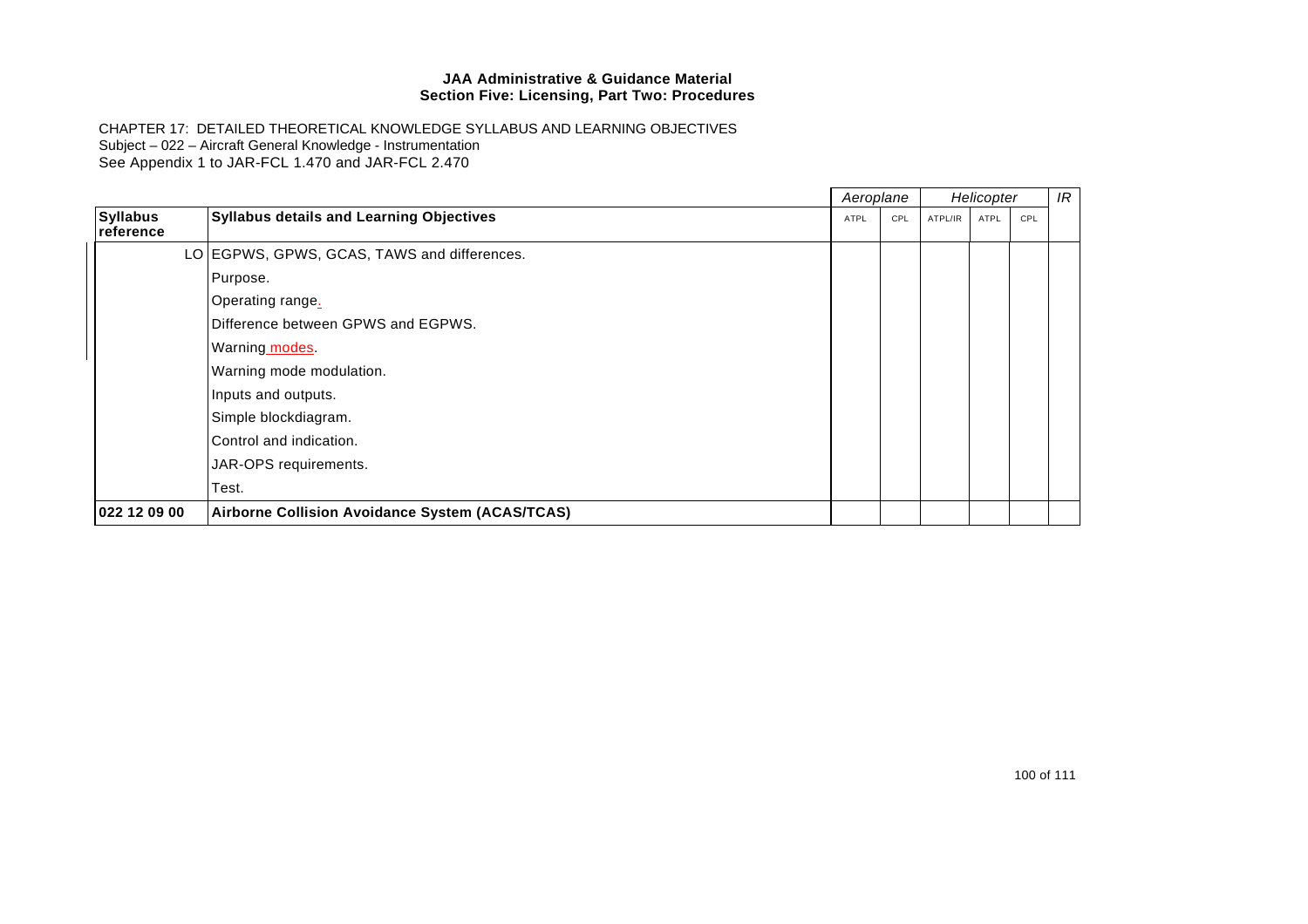|                              |                                                                                                                                  | Aeroplane   |     |         | Helicopter  |     | IR |
|------------------------------|----------------------------------------------------------------------------------------------------------------------------------|-------------|-----|---------|-------------|-----|----|
| <b>Syllabus</b><br>reference | <b>Syllabus details and Learning Objectives</b>                                                                                  | <b>ATPL</b> | CPL | ATPL/IR | <b>ATPL</b> | CPL |    |
|                              | LO Definition, Purpose & Application                                                                                             |             |     |         |             |     |    |
|                              | $ICAO > JAR-25 > ACAS$<br>$\bullet$                                                                                              |             |     |         |             |     |    |
|                              | TCAS II version 7 to prevent mid-air collisions                                                                                  |             |     |         |             |     |    |
|                              | Operation & Construction                                                                                                         |             |     |         |             |     |    |
|                              | Resolution Advisory (RA), Traffic Avisoriy (TA), Proximity traffic and Non-threat traffic                                        |             |     |         |             |     |    |
|                              | Corrective and preventive RA's: pitch channel only<br>٠                                                                          |             |     |         |             |     |    |
|                              | Coordination link<br>$\bullet$                                                                                                   |             |     |         |             |     |    |
|                              | Components: TCAS computer, top and bottom antenna, control panel, Mode-S<br>transponder                                          |             |     |         |             |     |    |
|                              | Capacity, range<br>$\bullet$                                                                                                     |             |     |         |             |     |    |
|                              | Quadrantal scan with directional antennas                                                                                        |             |     |         |             |     |    |
|                              | Interrogation of transponders<br>$\bullet$                                                                                       |             |     |         |             |     |    |
|                              | Calculation of time to closest point of approach out of : altiutde, altitude rate, relative<br>bearing, distance, relative speed |             |     |         |             |     |    |
|                              | Inhibits at low altitude                                                                                                         |             |     |         |             |     |    |
|                              | Indication & Control                                                                                                             |             |     |         |             |     |    |
|                              | Outputs: visual and aural alerts, indicators, symbols<br>$\bullet$                                                               |             |     |         |             |     |    |
|                              | Error behavior & (Cross) checks                                                                                                  |             |     |         |             |     |    |
|                              | <b>Test function</b>                                                                                                             |             |     |         |             |     |    |
|                              | Explain that the pilot must not interpret the horizontal track of an intruder on the<br>display                                  |             |     |         |             |     |    |
| 022 12 10 00                 | Rotor/engine overspeed alert system                                                                                              |             |     |         |             |     |    |
| 022 12 10 01                 | Design, operation, displays, alarms                                                                                              |             |     | x       | X           | x   |    |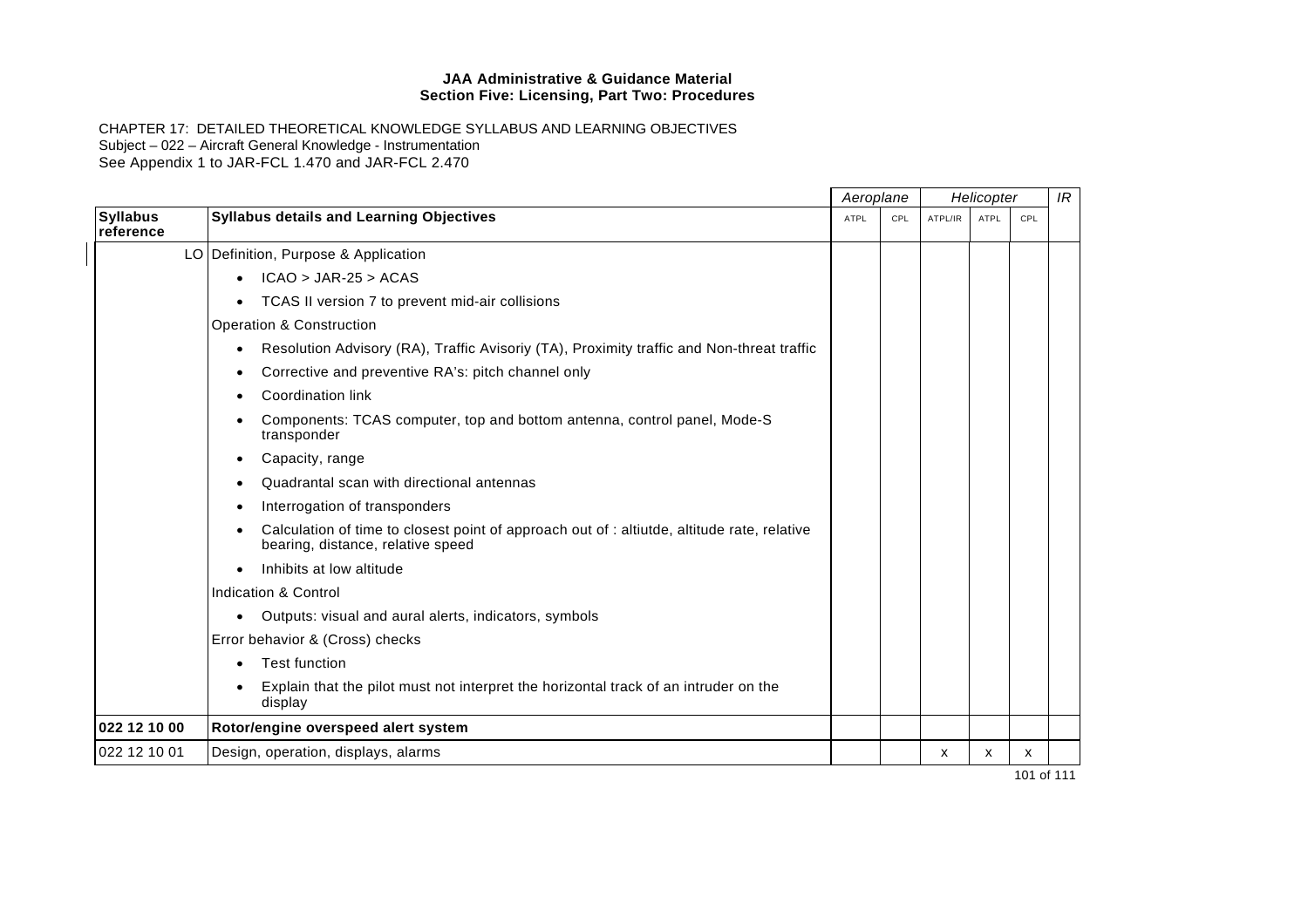CHAPTER 17: DETAILED THEORETICAL KNOWLEDGE SYLLABUS AND LEARNING OBJECTIVES Subject – 022 – Aircraft General Knowledge - Instrumentation See Appendix 1 to JAR-FCL 1.470 and JAR-FCL 2.470

|                              |                                                                                                                                             | Aeroplane   |     | Helicopter |              | IR  |              |
|------------------------------|---------------------------------------------------------------------------------------------------------------------------------------------|-------------|-----|------------|--------------|-----|--------------|
| <b>Syllabus</b><br>reference | <b>Syllabus details and Learning Objectives</b>                                                                                             | <b>ATPL</b> | CPL | ATPL/IR    | <b>ATPL</b>  | CPL |              |
| LO I                         | Understand the basic design principles, displays and warning/alarm systems fitted to different<br>helicopters                               |             |     |            |              |     |              |
| 022 12 11 00                 | Laser obstacle detector                                                                                                                     |             |     |            |              |     |              |
| 022 12 11 01                 | Design, operation, displays, limitations                                                                                                    |             |     | x          | x            | X   |              |
|                              | LO (NOTE WAITING FOR INFORMATION REGARDING THIS SUBJECT)                                                                                    |             |     |            |              |     |              |
| 022 13 00 00                 | <b>INTEGRATED INSTRUMENTS - ELECTRONIC DISPLAYS</b>                                                                                         |             |     |            |              |     |              |
| 022 13 01 00                 | <b>Display Units</b>                                                                                                                        |             |     |            |              |     |              |
| 022 13 01 01                 | Cathode Ray Tube (CRT):                                                                                                                     | x           | x   | X          | X            | X   | $\mathsf{x}$ |
|                              | Construction, principle of operation<br>$\bullet$                                                                                           |             |     |            |              |     |              |
|                              | Monochrome and full colour CRT<br>$\bullet$                                                                                                 |             |     |            |              |     |              |
|                              | Stroke writing and raster writing<br>$\bullet$                                                                                              |             |     |            |              |     |              |
|                              | Liquid Crystal Display:                                                                                                                     |             |     |            |              |     |              |
|                              | Construction, principle of operation<br>$\bullet$                                                                                           |             |     |            |              |     |              |
|                              | Normal LCD and Active Matrix LCD                                                                                                            |             |     |            |              |     |              |
|                              | Compare CRT with LCD with respect to:                                                                                                       |             |     |            |              |     |              |
|                              | Viewing angle, power consumption, weight, temperature, cooling requirement, glare,<br>$\bullet$<br>radiation, backlighting, missing pixels. |             |     |            |              |     |              |
|                              | Give examples: EFIS, EICAS/ECAM/MFDS, MCDU                                                                                                  |             |     |            |              |     |              |
| 022 13 02 00                 | <b>Integrated Instrument System (IIS)</b>                                                                                                   |             |     |            |              |     |              |
| 022 13 02 01                 | IIS predecessor of EFIS.                                                                                                                    | x           | X   | X          | $\mathsf{x}$ | X   | $\mathsf{x}$ |
|                              | Electromechanical ADI and HSI.                                                                                                              |             |     |            |              |     |              |
|                              | Inputs/outputs.                                                                                                                             |             |     |            |              |     |              |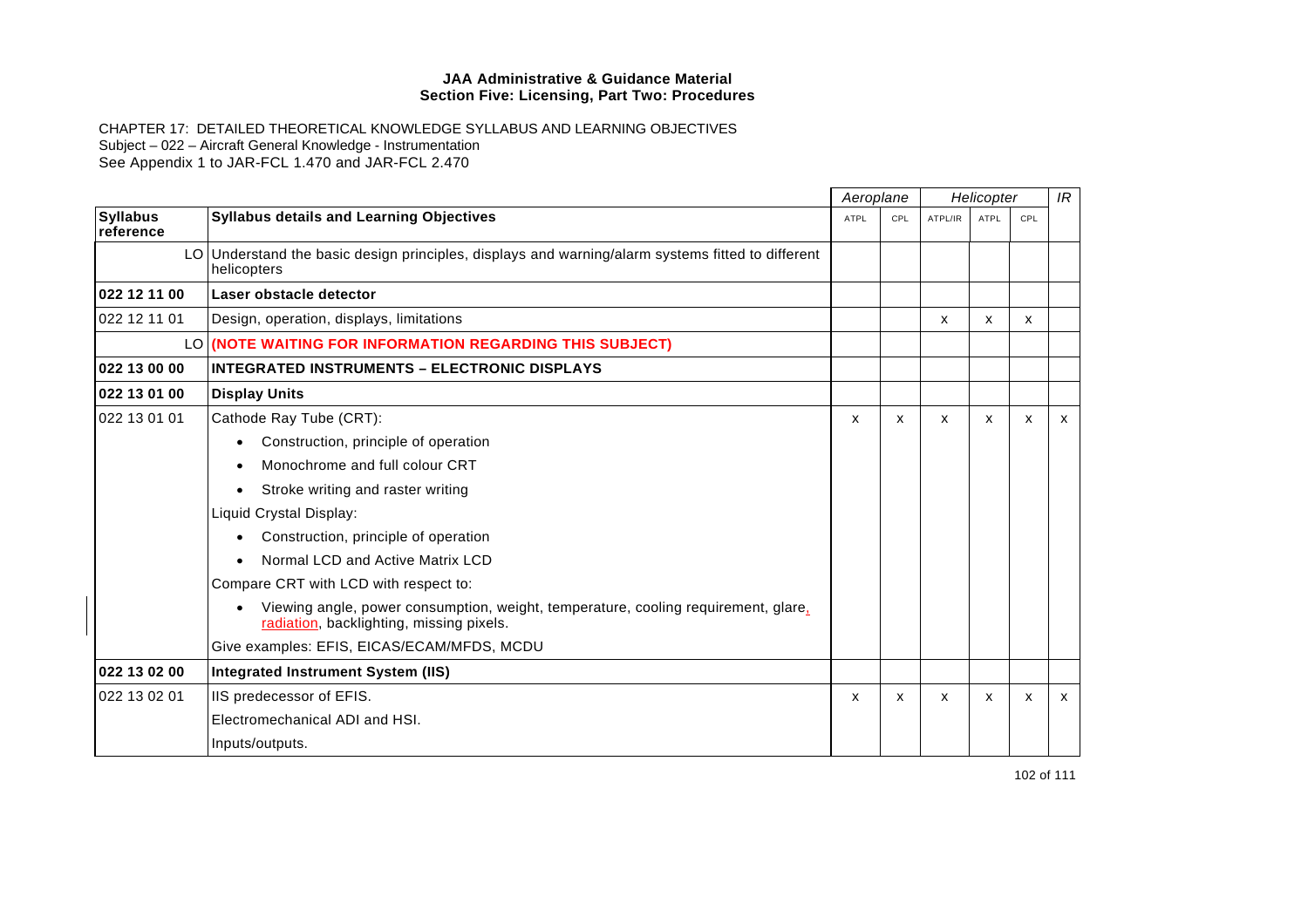|                              |                                                                                                   | Aeroplane   |     | Helicopter |      | IR  |  |
|------------------------------|---------------------------------------------------------------------------------------------------|-------------|-----|------------|------|-----|--|
| <b>Syllabus</b><br>reference | <b>Syllabus details and Learning Objectives</b>                                                   | <b>ATPL</b> | CPL | ATPL/IR    | ATPL | CPL |  |
| 022 13 03 00                 | <b>Electronic Flight Instrument System (EFIS)</b>                                                 |             |     |            |      |     |  |
|                              | LO List and describe the function of each of the EFIS system components:                          | X           |     | X          | X    |     |  |
|                              | • Computer: symbol generator unit or display management computer                                  |             |     |            |      |     |  |
|                              | . Display units: EADI or PFD and EHSI or ND                                                       |             |     |            |      |     |  |
|                              | • Control panel switches: brightness control, mode selection, range selection, display<br>options |             |     |            |      |     |  |
|                              | • (Remote) light sensor on glarehield for automatic brightness control.                           |             |     |            |      |     |  |
|                              | PFD/ND: flight instruments and flight mode annunciator.                                           |             |     |            |      |     |  |
|                              | ND/EHSI: (radio)navigation information.                                                           |             |     |            |      |     |  |
|                              | Source select buttons.                                                                            |             |     |            |      |     |  |
|                              | List inputs, describe outputs.                                                                    |             |     |            |      |     |  |
|                              | Information displayed.                                                                            |             |     |            |      |     |  |
|                              | JAR-25 color coding                                                                               |             |     |            |      |     |  |
|                              | Brightness control: brightness switch, remote light sensor, integral light sensor.                |             |     |            |      |     |  |
|                              | DU failure: indication, DU transfer, composite display.                                           |             |     |            |      |     |  |
|                              | Failure of electronics unit                                                                       |             |     |            |      |     |  |
|                              | Failure of one or more sources/inputs.                                                            |             |     |            |      |     |  |
|                              | Simple block diagram of a typical aircraft installation.                                          |             |     |            |      |     |  |
|                              | Compare EFIS with IIS.                                                                            |             |     |            |      |     |  |
| 022 13 04 00                 | Systems and procedures displays (EICAS, ECAM, MFDU)                                               |             |     |            |      |     |  |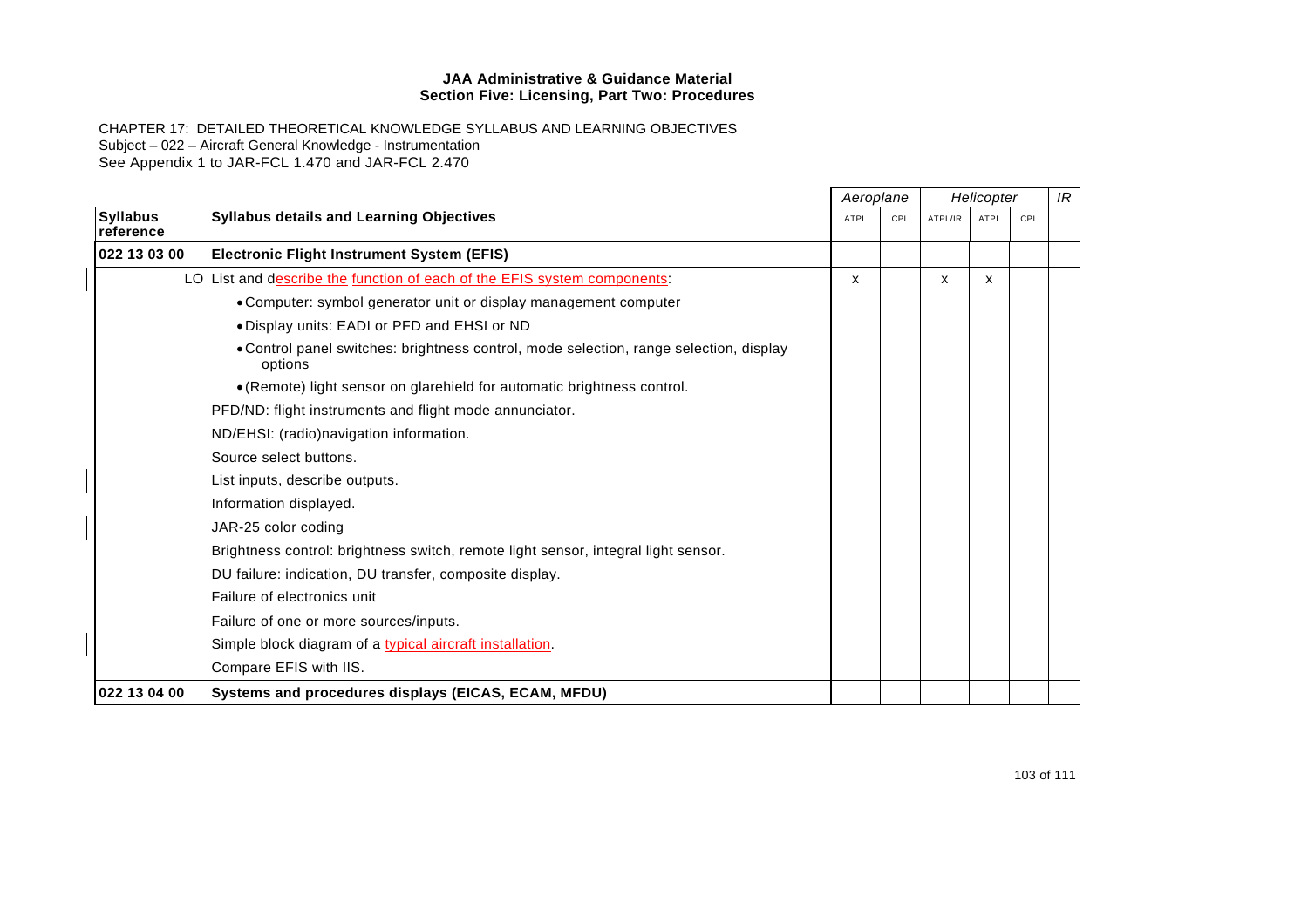|                              |                                                                                                                                    | Aeroplane   |              | Helicopter |      |              | IR |
|------------------------------|------------------------------------------------------------------------------------------------------------------------------------|-------------|--------------|------------|------|--------------|----|
| <b>Syllabus</b><br>reference | <b>Syllabus details and Learning Objectives</b>                                                                                    | <b>ATPL</b> | CPL          | ATPL/IR    | ATPL | CPL          |    |
|                              | LO Purpose: common display system of engine and system parameters and alerts.                                                      | X           | $\mathsf{x}$ | X          | X    | X            | X  |
|                              | State that FWS makes use of EICAS/ECAM for display of alerts.                                                                      |             |              |            |      |              |    |
|                              | Components: computer(s), display units, control panel (switches: brightness control, system<br>pages, Cancel and recall).          |             |              |            |      |              |    |
|                              | List inputs; describe outputs.                                                                                                     |             |              |            |      |              |    |
|                              | DU: warning or primary display and system or secondary display.                                                                    |             |              |            |      |              |    |
|                              | DU failure: indication, DU transfer or composite display.                                                                          |             |              |            |      |              |    |
|                              | Selection of pages: manual or automatic.                                                                                           |             |              |            |      |              |    |
|                              | Simple block diagram of a typical aircraft installation.                                                                           |             |              |            |      |              |    |
| 022 13 05 00                 | <b>Head Up Display (HUD)</b>                                                                                                       |             |              |            |      |              |    |
|                              | LO Different presentation types: projection or generation.                                                                         | X           | X            |            |      |              |    |
|                              | Purpose: enhance safety during Take-off or CAT 3 approaches under low visibility conditions.                                       |             |              |            |      |              |    |
|                              | Displayed parameters.                                                                                                              |             |              |            |      |              |    |
|                              | System requirements: collimator, contact analogue presentation, eye reference position.                                            |             |              |            |      |              |    |
| 022 13 06 00                 | <b>Engine First Limit Indicator</b>                                                                                                |             |              |            |      |              |    |
| 022 13 06 01                 | Design, operation, indications and displays                                                                                        |             |              |            |      |              |    |
|                              | LO Understand the principles of design, operation and compare the different indications and<br>displays available in the industry. |             |              | х          | x    | x            |    |
|                              | LO Understand what will be displayed on the screen, when in the limited screen composite mode.                                     |             |              | X          | x    | $\mathsf{x}$ |    |
|                              | LO Understand how the engine first limit indicator system is now being integrated into some flight<br>management systems.          |             |              | X          | x    | x            |    |
| 022 13 07 00                 | <b>Night vision goggles</b>                                                                                                        |             |              |            |      |              |    |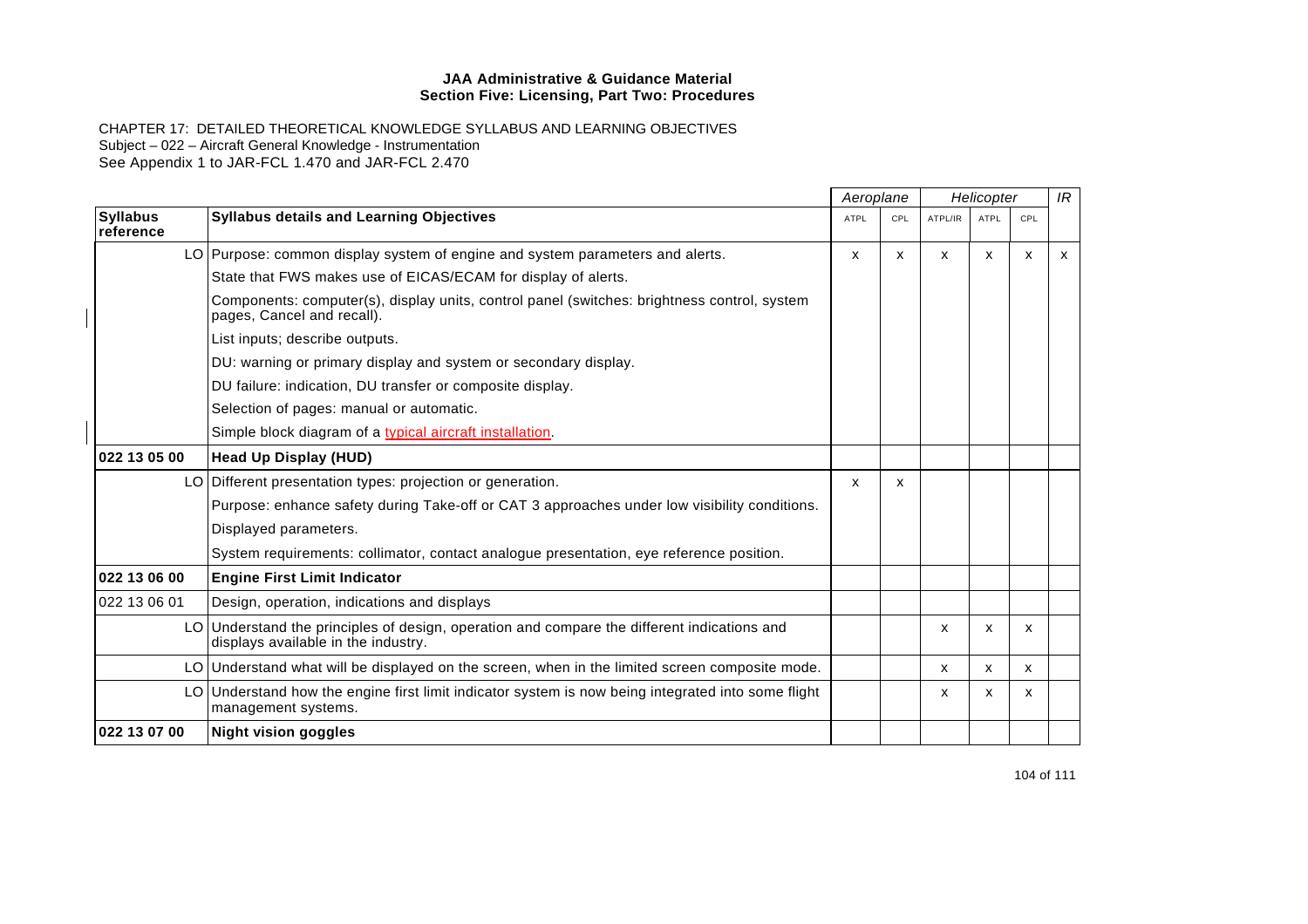|                              |                                                                                                                                                                 | Aeroplane |     | Helicopter |      |                           | IR. |
|------------------------------|-----------------------------------------------------------------------------------------------------------------------------------------------------------------|-----------|-----|------------|------|---------------------------|-----|
| <b>Syllabus</b><br>reference | <b>Syllabus details and Learning Objectives</b>                                                                                                                 | ATPL      | CPL | ATPL/IR    | ATPL | CPL                       |     |
| 022 13 07 01                 | Design, operation, displays, limitations                                                                                                                        |           |     | X          | x    | x                         |     |
|                              | LO Understand the function of night vision goggles and the basic design concepts, each eye tube<br>intensifies the available light source more than 3000 times. |           |     | x          | X    | x                         |     |
|                              | LO Understand the limitations of NVGs                                                                                                                           |           |     | x          | X    | x                         |     |
|                              | minimum 2 minilux level needed for effective use<br>$\bullet$                                                                                                   |           |     |            |      |                           |     |
|                              | lack of depth perception (two dimensional image)<br>$\bullet$                                                                                                   |           |     |            |      |                           |     |
|                              | limited field of view<br>$\bullet$                                                                                                                              |           |     |            |      |                           |     |
|                              | need to reduce bank angles to avoid risk of spatial disorientation<br>$\bullet$                                                                                 |           |     |            |      |                           |     |
|                              | fatigue of neck muscles with prolonged use, due to extra weight on helmet                                                                                       |           |     |            |      |                           |     |
|                              | LO Understand the importance of proper training before using in flight and the NAA's regulations<br>governing the use of NVGs.                                  |           |     | x          | x    | x                         |     |
|                              | LO Understand the importance of logging battery usage and changing batteries at correct<br>intervals.                                                           |           |     | X          | X    | X                         |     |
|                              | LO Understand the danger of mis-handling of Lithium bateries (used on some NVGs).                                                                               |           |     | X          | x    | $\boldsymbol{\mathsf{x}}$ |     |
|                              | LO Appreciate the high cost of conversion (panel lights) of the aircraft prior to NVG use                                                                       |           |     | x          | X    | X                         |     |
| 1022 14 00 00                | <b>MAINTENANCE, MONITORING AND RECORDING SYSTEMS</b>                                                                                                            |           |     |            |      |                           |     |
|                              | No JAR-OPS knowledge will be tested in these MCQs                                                                                                               |           |     |            |      |                           |     |
| 022 14 01 00                 | <b>Cockpit Voice Recorder (CVR)</b>                                                                                                                             |           |     |            |      |                           |     |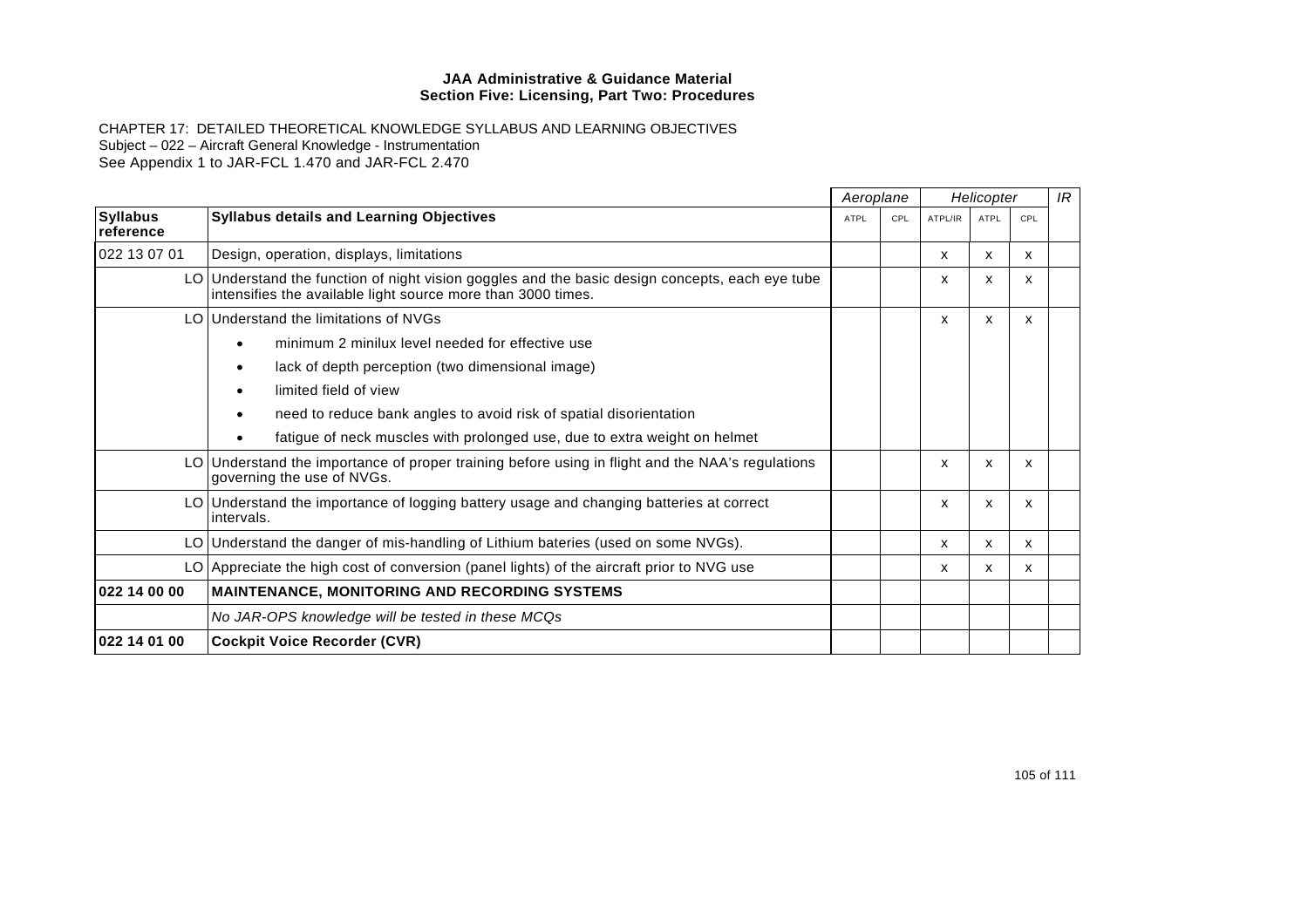|                              |                                                                                                                                                                                                                                                                                                          | Aeroplane |     | Helicopter |      |     | IR |
|------------------------------|----------------------------------------------------------------------------------------------------------------------------------------------------------------------------------------------------------------------------------------------------------------------------------------------------------|-----------|-----|------------|------|-----|----|
| <b>Syllabus</b><br>reference | <b>Syllabus details and Learning Objectives</b>                                                                                                                                                                                                                                                          | ATPL      | CPL | ATPL/IR    | ATPL | CPL |    |
|                              | LO State the JAR-25 requirements concerning the CVR.                                                                                                                                                                                                                                                     | x         |     | x          | x    | x   |    |
|                              | To register all voice conversation from the pilot stations on a shock-, fire- and water resistant<br>medium in order to facilitate accident or incident investigation.                                                                                                                                   |           |     |            |      |     |    |
|                              | State that the voice recorder is designed to record: direct conversation between crew<br>members and all aural warnings in the cockpit, communications received and transmitted by<br>radio, intercom conversations between crew members, announcements transmitted via the<br>passenger address system. |           |     |            |      |     |    |
|                              | Record on endless magnetic tape with a 30 minute capcity or in solid state memory with a<br>capacity of 2 hours.                                                                                                                                                                                         |           |     |            |      |     |    |
|                              | Components: Area microphone, Crashproof four track recorder located in the aft section of the<br>aircraft near the pressure bulkhead, underwater locater beacon working with ultrasonic waves.                                                                                                           |           |     |            |      |     |    |
|                              | Start on ground with at least one fuel lever open, stop whenboth fuel levers closed.                                                                                                                                                                                                                     |           |     |            |      |     |    |
|                              | State that many aircraft have a switch to start recording already before the fuel lever is set to<br>open.                                                                                                                                                                                               |           |     |            |      |     |    |
|                              | State the possibility to erase the recording with the erase button and only when on ground and<br>the parking brake set.                                                                                                                                                                                 |           |     |            |      |     |    |
| 022 14 02 00                 | <b>Flight Data Recorder (FDR)</b>                                                                                                                                                                                                                                                                        |           |     |            |      |     |    |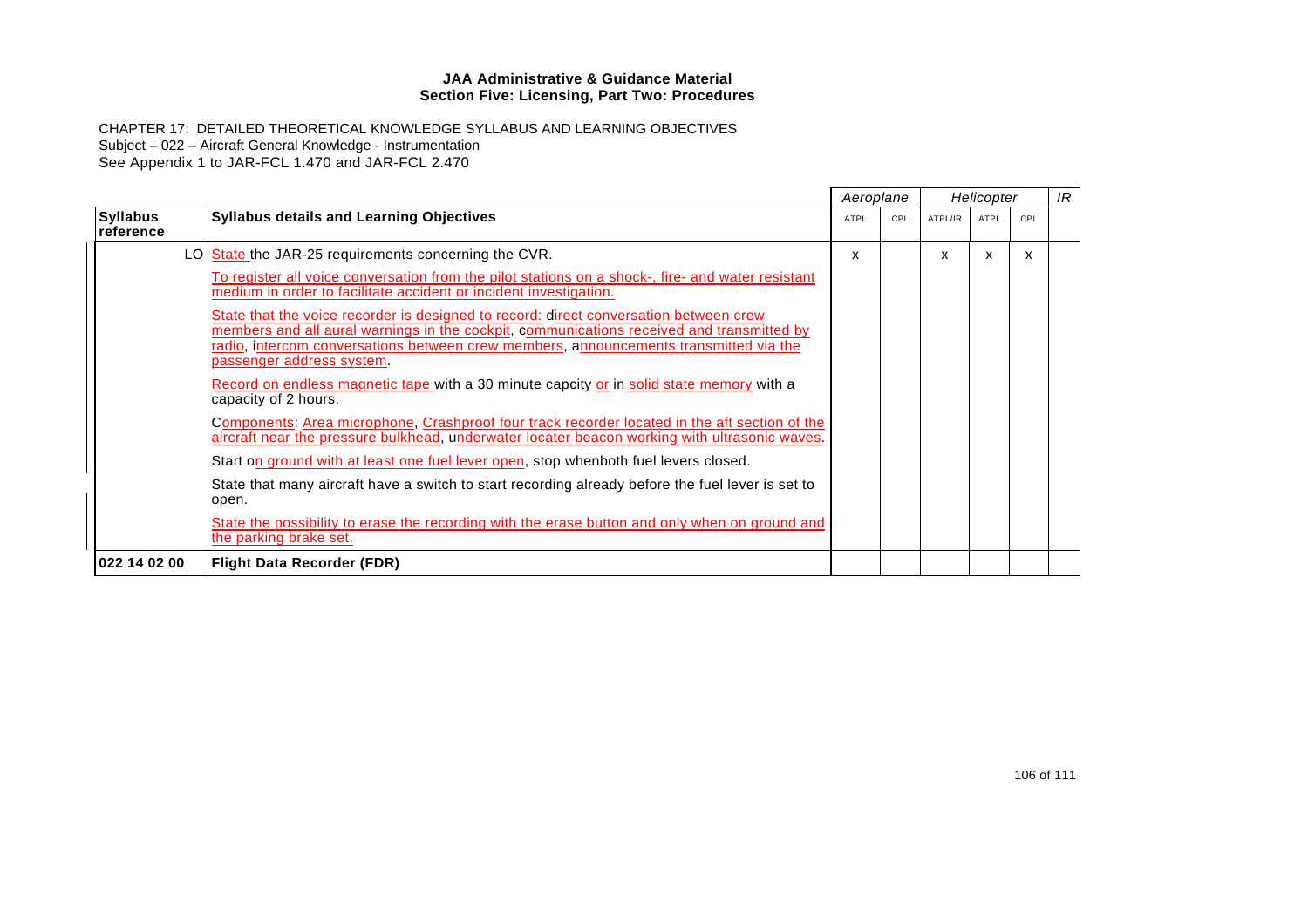CHAPTER 17: DETAILED THEORETICAL KNOWLEDGE SYLLABUS AND LEARNING OBJECTIVES Subject – 022 – Aircraft General Knowledge - Instrumentation See Appendix 1 to JAR-FCL 1.470 and JAR-FCL 2.470

|                              |                                                                                                                                                                                 | Aeroplane   |     | Helicopter |      |     | IR |
|------------------------------|---------------------------------------------------------------------------------------------------------------------------------------------------------------------------------|-------------|-----|------------|------|-----|----|
| <b>Syllabus</b><br>reference | <b>Syllabus details and Learning Objectives</b>                                                                                                                                 | <b>ATPL</b> | CPL | ATPL/IR    | ATPL | CPL |    |
|                              | LO   State the JAR-25 requirements concerning the installation of a FDR.                                                                                                        | x           |     | X          | x    | X   |    |
|                              | State the recording of mandatory system related parameters.                                                                                                                     |             |     |            |      |     |    |
|                              | Early type FDR is analogue scratch foil (metal) recorders with a maximum capaity of 400<br>hours.                                                                               |             |     |            |      |     |    |
|                              | Modern digital FDR is a solid state design recorder with a capacity of 25 hours.                                                                                                |             |     |            |      |     |    |
|                              | <u>Name the following components of a flight data recorder: shock-, temperature- and fire-proof</u><br>recording unit, underwater locater beacon working with ultrasonic waves. |             |     |            |      |     |    |
|                              | State that the flight recorder obtains its operating voltage from the emergency power supply.                                                                                   |             |     |            |      |     |    |
|                              | State that the flight recorder operates as soon as electric power is on and a fuel lever is open.                                                                               |             |     |            |      |     |    |
|                              | State that the scratch foil recorder has a control panel in the cockpit that allowed the tape to<br>be marked prior to each flight with help of thumbwheels.                    |             |     |            |      |     |    |
|                              | State that in modern aircraft the FMS is used to mark the recording medium prior to each<br>flight                                                                              |             |     |            |      |     |    |
|                              | Mention the function of the event button.                                                                                                                                       |             |     |            |      |     |    |
|                              | State that the FDR is monitored and in case of malfunction an alert is given to the pilot.                                                                                      |             |     |            |      |     |    |
| 022 14 03 00                 | <b>Combination recorder</b>                                                                                                                                                     | x           |     |            |      |     |    |
|                              | LO State that a combination recorder is a recorder that records all parameters that are required<br>by a CVR and by a FDR.                                                      |             |     |            |      |     |    |
| 022 14 04 00                 | <b>Maintenance and Monitoring systems</b>                                                                                                                                       |             |     |            |      |     |    |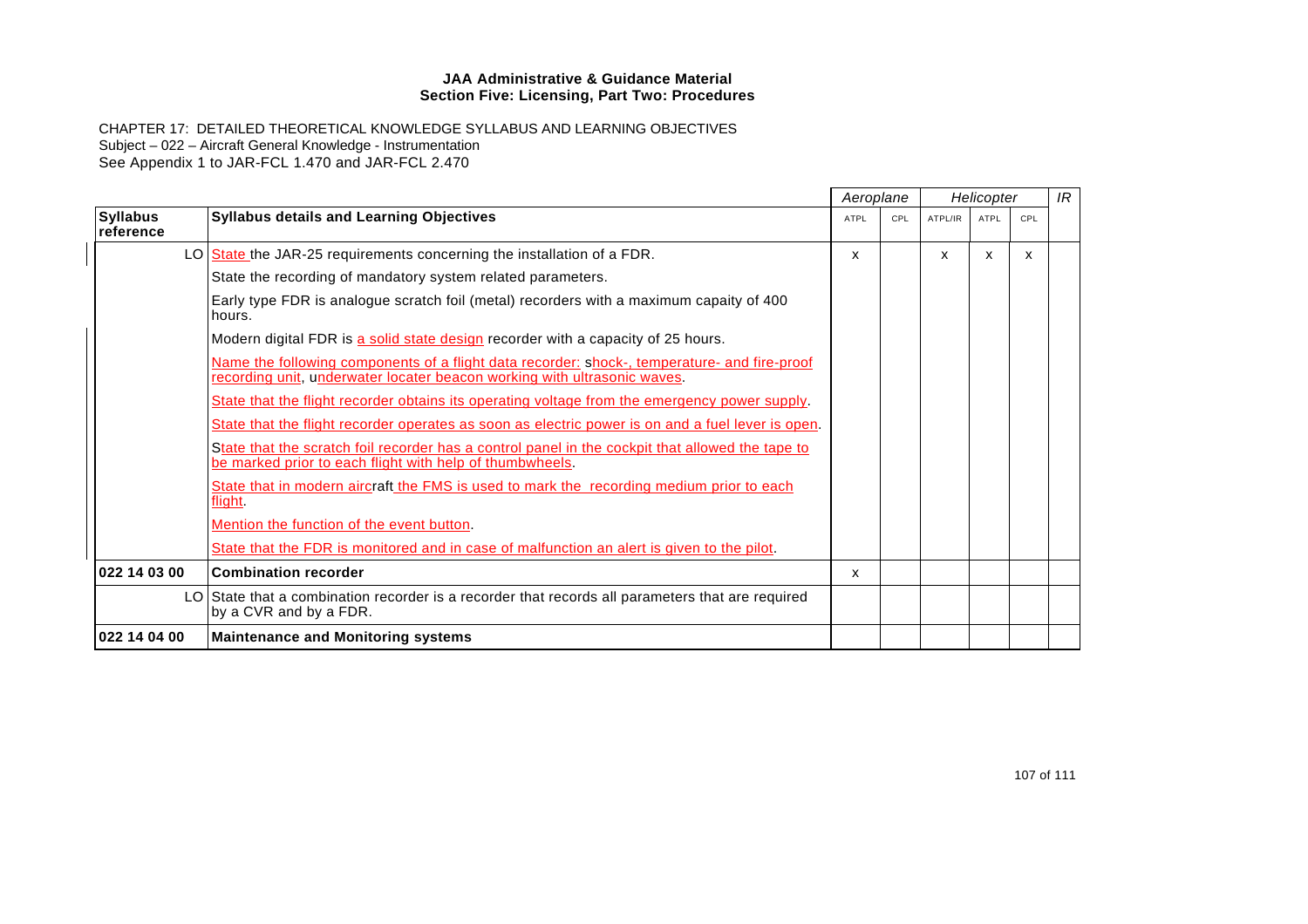CHAPTER 17: DETAILED THEORETICAL KNOWLEDGE SYLLABUS AND LEARNING OBJECTIVES Subject – 022 – Aircraft General Knowledge - Instrumentation See Appendix 1 to JAR-FCL 1.470 and JAR-FCL 2.470

|                              |                                                                                                                                                                                                               | Aeroplane |     | Helicopter |      | IR           |  |
|------------------------------|---------------------------------------------------------------------------------------------------------------------------------------------------------------------------------------------------------------|-----------|-----|------------|------|--------------|--|
| <b>Syllabus</b><br>reference | <b>Syllabus details and Learning Objectives</b>                                                                                                                                                               | ATPL      | CPL | ATPL/IR    | ATPL | CPL          |  |
|                              | LO <b>Aircraft Integrated Data System (AIDS)</b> and Aircraft Condition Monitor System (ACMS).                                                                                                                | x         | x   | x          | x    | $\mathsf{x}$ |  |
|                              | Components: Flight Data acquisition unit (FDAU), Central computer, CDU (separate or integral<br>with MCDU), Airborne printer, <i>Flight maintenance recorder or Quick Access Recorder (QAR)</i> .             |           |     |            |      |              |  |
|                              | State that AIDS incorporates the FDR and the QAR including devices for system control, input<br>and presentation of data.                                                                                     |           |     |            |      |              |  |
|                              | State that the FDR and the QAR records inputs from ADC, compass system, engine<br>instruments, navigation receiver, COM receiver, flight controls positions, aircraft configuration,<br><u>g-forces etc</u> . |           |     |            |      |              |  |
|                              | State that data from the flight maintenance recorder can be printed out for purposes of<br>maintenance.                                                                                                       |           |     |            |      |              |  |
|                              | State that aircraft relevant data can be transmitted from the aircraft integrated data system<br>system in certain intervals to ground for an engine trend monitoring.                                        |           |     |            |      |              |  |
|                              | State that the following information is entered into a flight maintenance recorder: day, month,<br>flight number, take-off weight.                                                                            |           |     |            |      |              |  |
| 022 14 05 00                 | <b>Weight and Balance system</b>                                                                                                                                                                              |           |     |            |      |              |  |
|                              | LO Function. Determines aircraft gross weight and center of gravity.                                                                                                                                          |           |     |            |      |              |  |
|                              | Gear mounted sensors.                                                                                                                                                                                         |           |     |            |      |              |  |
|                              | Control and indication via MCDU.                                                                                                                                                                              |           |     |            |      |              |  |
| 022 15 00 00                 | <b>DIGITAL CIRCUITS AND COMPUTERS</b>                                                                                                                                                                         |           |     |            |      |              |  |
| 022 15 01 00                 | <b>Digital techniques</b>                                                                                                                                                                                     |           |     |            |      |              |  |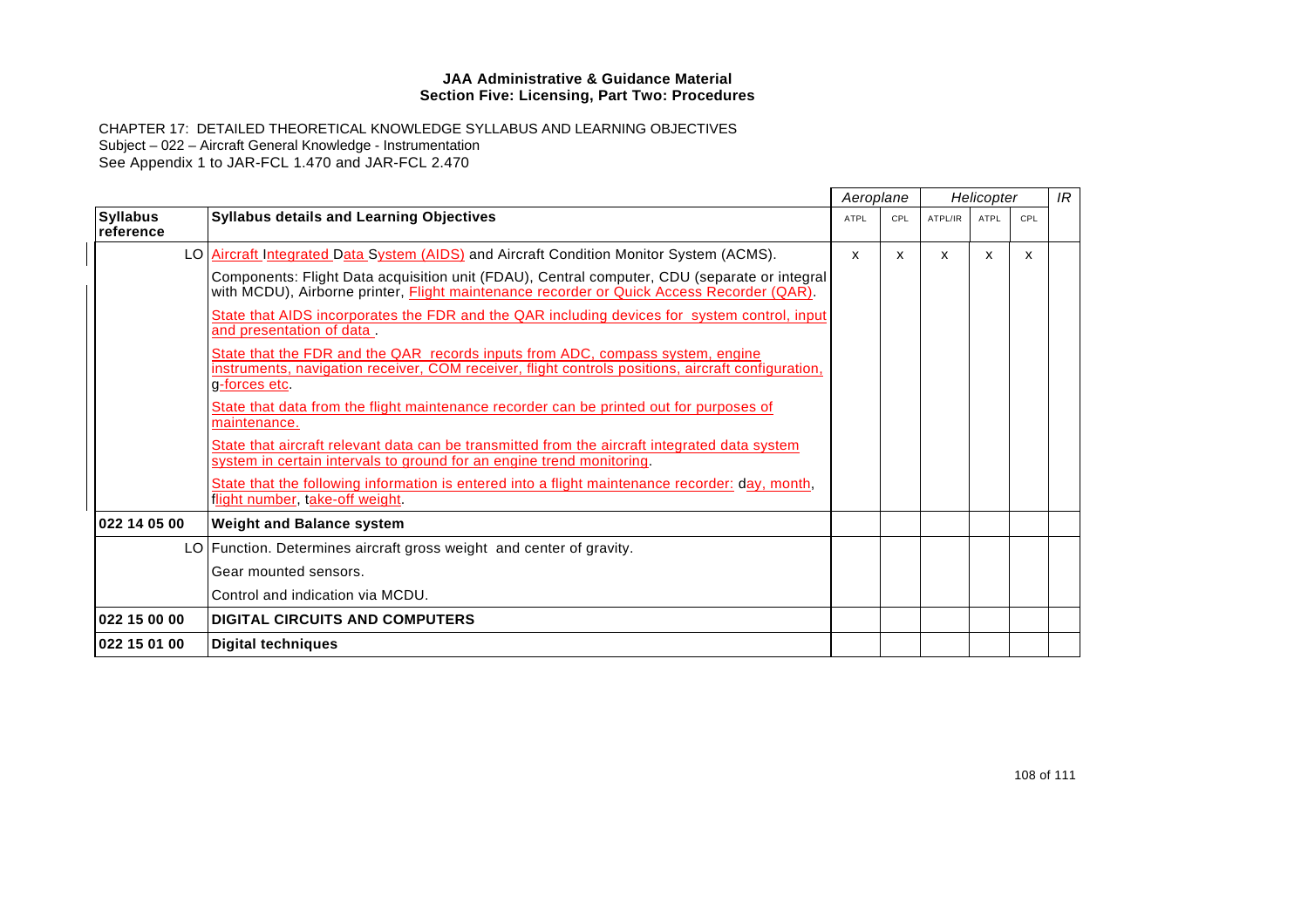## **JAA Administrative & Guidance Material Section Five: Licensing, Part Two: Procedures**

CHAPTER 17: DETAILED THEORETICAL KNOWLEDGE SYLLABUS AND LEARNING OBJECTIVES Subject – 022 – Aircraft General Knowledge - Instrumentation See Appendix 1 to JAR-FCL 1.470 and JAR-FCL 2.470

|                              |                                                                                                                           | Aeroplane   |     | Helicopter |      |     | IR |
|------------------------------|---------------------------------------------------------------------------------------------------------------------------|-------------|-----|------------|------|-----|----|
| <b>Syllabus</b><br>reference | <b>Syllabus details and Learning Objectives</b>                                                                           | <b>ATPL</b> | CPL | ATPL/IR    | ATPL | CPL |    |
|                              | LO Mention the difference between analogue and digital technique.                                                         | X           |     | X          | X    |     |    |
|                              | <b>Explain and convert the following number systems: decimal, binary.</b>                                                 |             |     |            |      |     |    |
|                              | <u>Mention the following number systems: decimal, binary, octal, hexadecimal.</u>                                         |             |     |            |      |     |    |
|                              | Mention the difference between positive logic and negative logic                                                          |             |     |            |      |     |    |
|                              | Mention the use of the following binary codes: BCD, 2 out of 5 (MOON), GRAY, ASCII.                                       |             |     |            |      |     |    |
|                              | Describe the difference between a BIT and a BYTE.                                                                         |             |     |            |      |     |    |
|                              | <b>Explain the difference between kiloBytes, MegaBytes, GigaBytes and TeraBytes.</b>                                      |             |     |            |      |     |    |
| 022 15 02 00                 | <b>Digital circuits</b>                                                                                                   | X           |     | X          | X    |     |    |
|                              | LO Explain the following logic gates together with their symbols: INVERTER (NOT), (N)AND,<br>(EX)(N)OR.                   |             |     |            |      |     |    |
|                              | Using RDL-technique, explain a logic '0' and a logic '1'.                                                                 |             |     |            |      |     |    |
|                              | Describe an Integrated Circuit (IC).                                                                                      |             |     |            |      |     |    |
|                              | Mention the applications of IC's: logic circuits, micro-processor, memories, converters, etc.                             |             |     |            |      |     |    |
|                              | Describe the Analog-to-Digital Converter with respect to the sampling process and the<br>quantification process.          |             |     |            |      |     |    |
|                              | Describe the multiplexer and demultiplexer.                                                                               |             |     |            |      |     |    |
|                              | Describe the ARINC-429 Digital Information Transfer System (DITS).                                                        |             |     |            |      |     |    |
|                              | Describe the difference between the ARINC-429 and ARINC-629 data bus with respect to<br>speed, capacity, number of wires. |             |     |            |      |     |    |
|                              | Describe the following memories: ROM, PROM, EPROM, EEPROM.                                                                |             |     |            |      |     |    |
|                              | Describe the following properties of a memory: RAM, Sequential Access, Read/Write.                                        |             |     |            |      |     |    |
|                              | Explain that memory capacity is expressed in BYTES.                                                                       |             |     |            |      |     |    |
| 022 15 03 00                 | Architecture of a computer                                                                                                |             |     |            |      |     |    |

109 of 111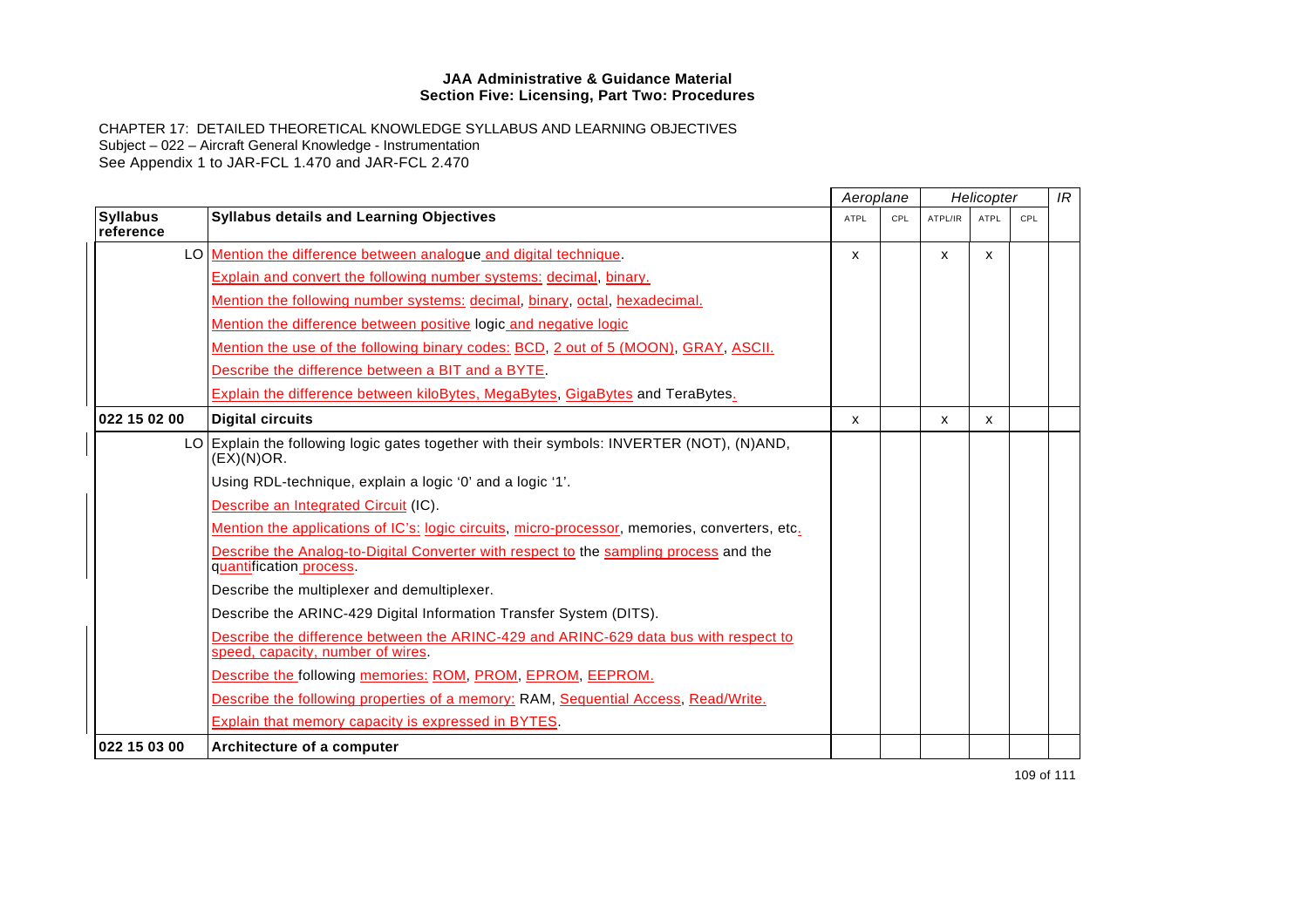## **JAA Administrative & Guidance Material Section Five: Licensing, Part Two: Procedures**

CHAPTER 17: DETAILED THEORETICAL KNOWLEDGE SYLLABUS AND LEARNING OBJECTIVES Subject – 022 – Aircraft General Knowledge - Instrumentation See Appendix 1 to JAR-FCL 1.470 and JAR-FCL 2.470

|                              |                                                                                                                                                              | Aeroplane   |     | Helicopter |      |     | IR |
|------------------------------|--------------------------------------------------------------------------------------------------------------------------------------------------------------|-------------|-----|------------|------|-----|----|
| <b>Syllabus</b><br>reference | <b>Syllabus details and Learning Objectives</b>                                                                                                              | <b>ATPL</b> | CPL | ATPL/IR    | ATPL | CPL |    |
|                              | LO <b>Definition:</b> A computer is a machine that makes use of a stored programm to processes data.                                                         | x           |     | X          | X    |     |    |
|                              | Application: Aircraft and engine systems (autoflight systems, air data systems, warning<br>systems etc.                                                      |             |     |            |      |     |    |
|                              | Name the difference between an analogue computer and a digital computer.                                                                                     |             |     |            |      |     |    |
|                              | Define a microcomputer.                                                                                                                                      |             |     |            |      |     |    |
|                              | Describe the basic operating philosophy of the micrcocomputer with help of Von Neumann<br>(fetch, decode, execute).                                          |             |     |            |      |     |    |
|                              | Describe the peripheral equipment: sensors, keyboard, display units etc.                                                                                     |             |     |            |      |     |    |
|                              | Name the consisting parts of a microcomputer in terms of I/O modules, microprocessor<br>(central processor unit or CPU) and memories.                        |             |     |            |      |     |    |
|                              | Describe the I/O modules.                                                                                                                                    |             |     |            |      |     |    |
|                              | <b>Explain the function of the CPU.</b>                                                                                                                      |             |     |            |      |     |    |
|                              | Define the instruction set of a CPU.                                                                                                                         |             |     |            |      |     |    |
|                              | Name the components of the CPU and their functions as being: control unit, Arithmetic and<br>Logic Unit (ALU) and registers.                                 |             |     |            |      |     |    |
|                              | Mention the following registers and state their function: Instruction-register, Program-counter,<br>Accumulator.                                             |             |     |            |      |     |    |
|                              | Describe the following buses with their purpose which are used for the communication<br>between the different components: control-bus, adress-bus, data-bus. |             |     |            |      |     |    |
|                              | Distinguish between background memory and internal memory.                                                                                                   |             |     |            |      |     |    |
| 022 15 04 00                 | <b>Software</b>                                                                                                                                              | х           |     | х          | x    |     |    |